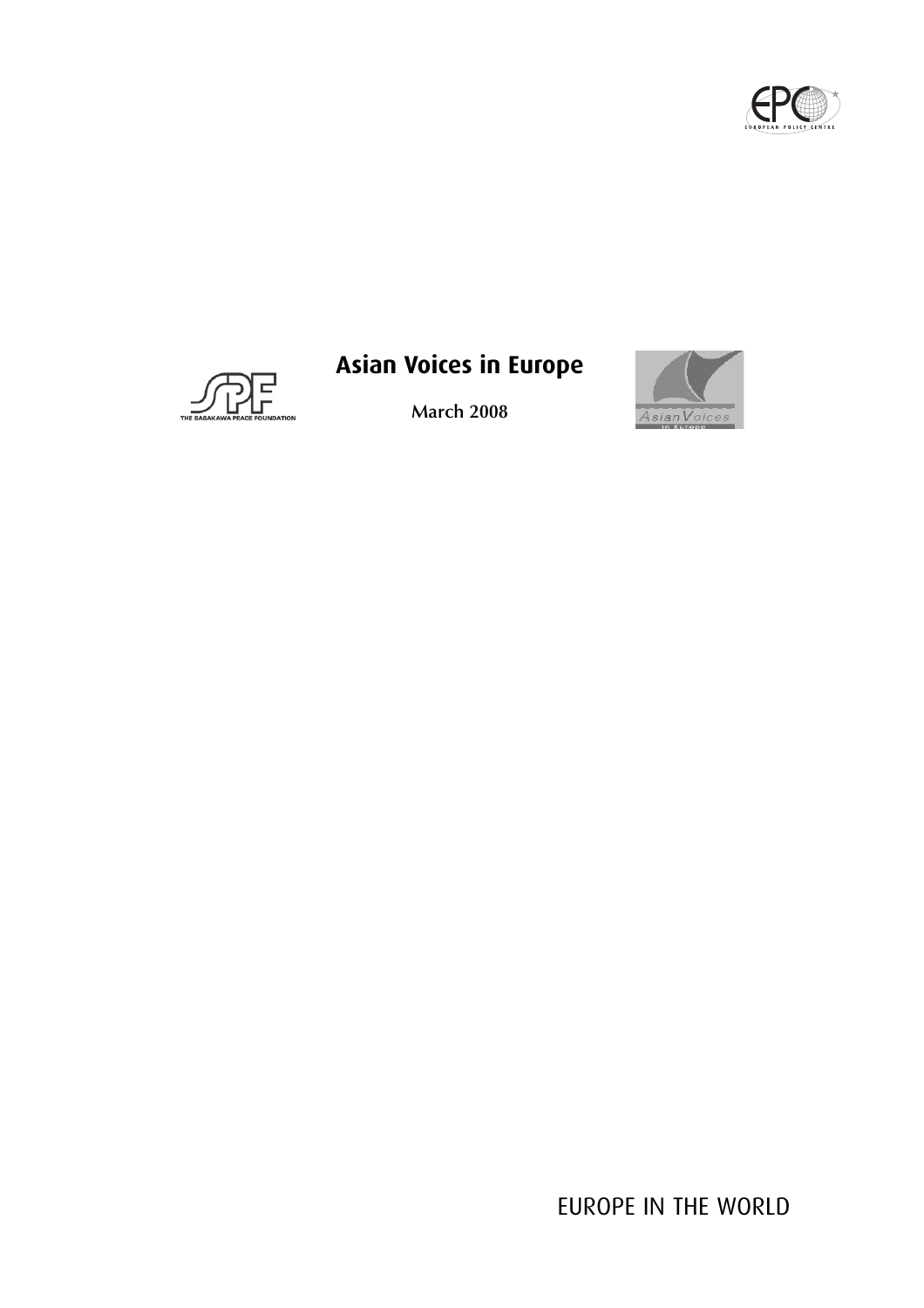

# **Table of Contents**

|     | Foreword<br>by Shada Islam                                                                                     | 6        |
|-----|----------------------------------------------------------------------------------------------------------------|----------|
| Ι.  | Democracy and Islam<br>Event report<br>Keynote speech                                                          | 7<br>9   |
| H.  | The Asian economic and financial crisis ten years on<br>Event report<br>Keynote speech                         | 17<br>19 |
|     | III. Political instability in Pakistan: global and regional fall-out<br>Event report<br>Keynote speech         | 29<br>32 |
| IV. | Burma's future: further repression or slow change?<br>Event report<br>Keynote speech                           | 36<br>38 |
| V.  | Central Asia and the global agenda<br>Event report<br>Keynote speech                                           | 42<br>44 |
|     | VI. 'Chindia': the spectacular rise of China and India<br>Event report<br>Keynote speech                       | 48<br>50 |
|     | VII. The Shanghai Cooperation Organisation: a new regional kid on the block?<br>Event report<br>Keynote speech | 57<br>59 |
|     | VIII. ASEAN at a crossroads: a new lease of life at 40?<br>Event report<br>Keynote speech                      | 63<br>65 |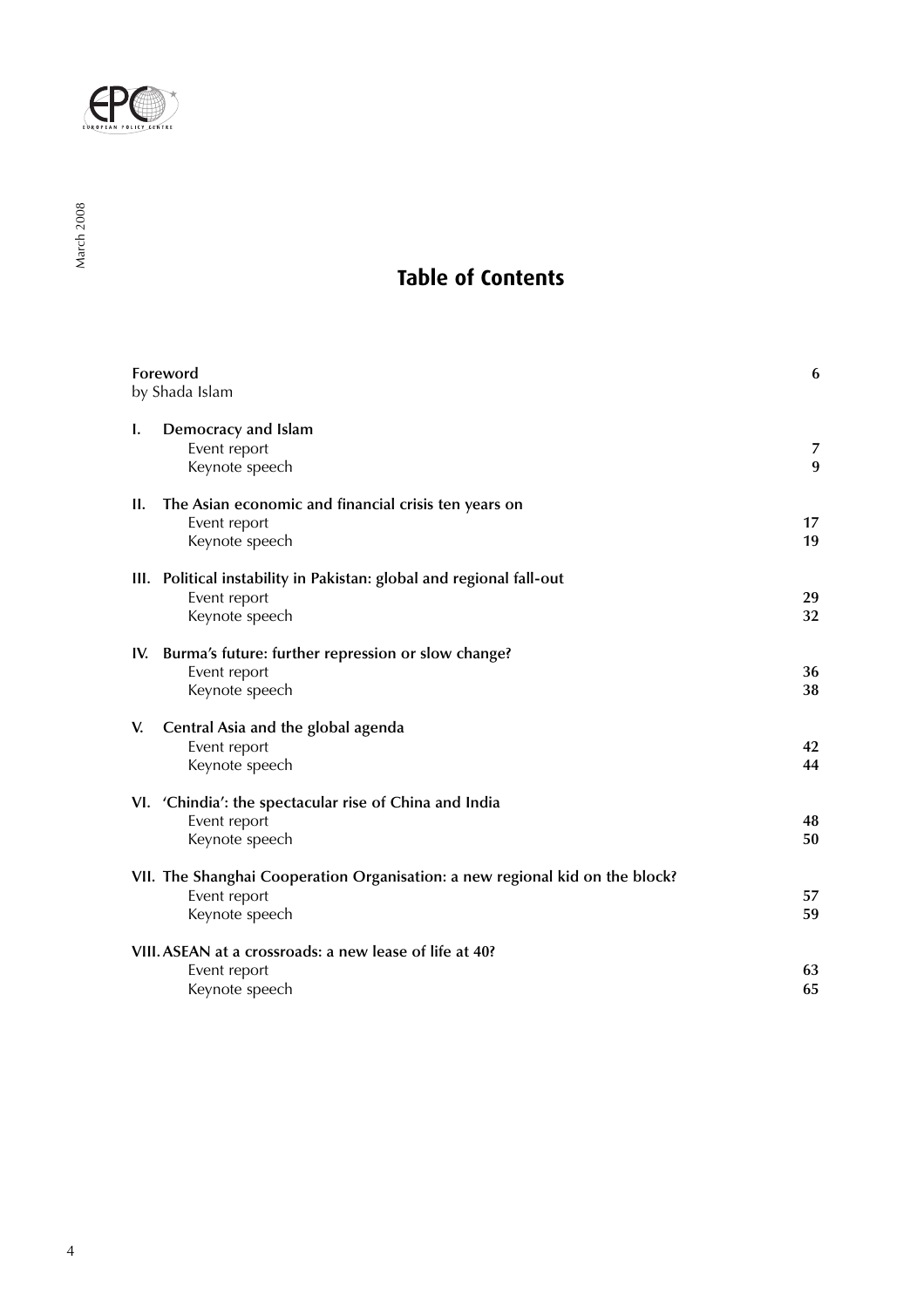

# **Keynote speakers**

**Barry Desker, Dean, S. Rajaratnam School of International Studies, Nanyang Technological University, Singapore**

**Anwar Ibrahim, former Deputy Prime Minister of Malaysia and Honorary President of AccountAbility**

**Rajendra K. Jain, Professor of European Studies and Chairperson, Centre for European Studies, School of International Studies, Jawaharlal Nehru University, New Delhi**

**Richard Weixing Hu, The Brookings Institution/University of Hong Kong**

**Talat Masood, retired Lieutenant-General, Pakistani military and political analyst**

**Dmitri Trenin, Deputy Director of the Carnegie Moscow Centre**

**Shigeru Tsumori (Former Japanese ambassador to Myanmar), Professor of the Department of International Social Sciences, Toyo Eiwa University, Yokohama, Japan**

**Zainal Aznam Mohd Yusof, Distinguished Fellow, Institute of Strategic and International Studies, Kuala Lumpur, Malaysia**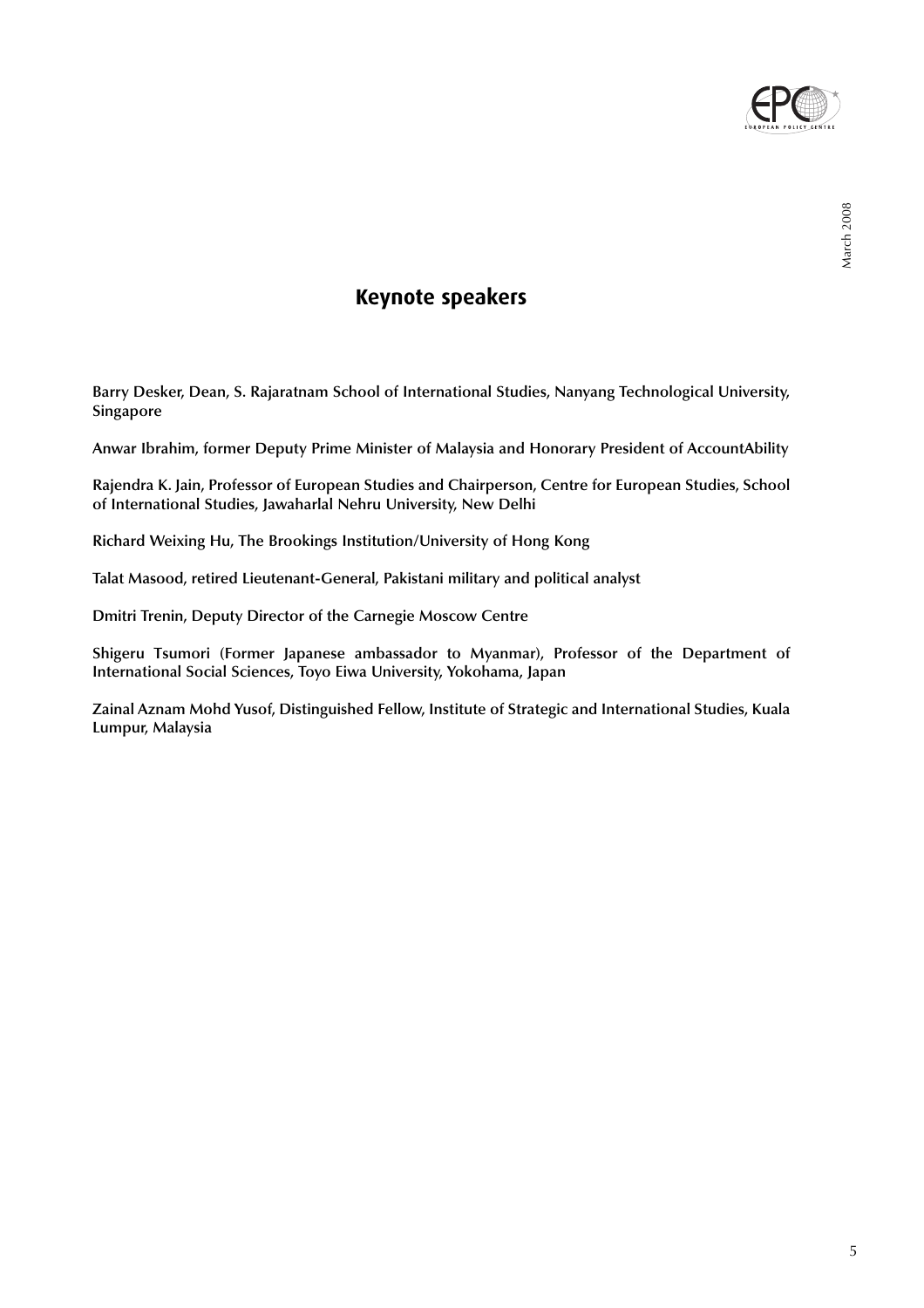

# **Foreword**

# **By Shada Islam**

The European Policy Centre and the Tokyo-based Sasakawa Peace Foundation continued to cooperate on their joint 'Asian Voices in Europe' lecture series in 2007-2008 for the second year running.

Under this initiative, eight Policy Debates were held in Brussels on key economic, political and security developments in Asia and various aspects of EU-Asia relations. These discussions included presentations by high-profile Asian speakers from Malaysia, Singapore, Pakistan, India, Hong Kong and Japan. In addition, there were experts on Asia based in the United States and the EU.

The EPC has been working on EU-Asia relations and Asian affairs since 2004, and the 'Asian Voices in Europe' lecture series is an important and complementary part of this work.

The Sasakawa Peace Foundation (SPF) was established in September 1986 as a private non-profit organisation. Since then, it has launched a wide range of programmes aimed at promoting international understanding, exchange and cooperation between Japan and the rest of the world. The SPF has been organising 'Asian Voices' seminars in Washington, DC, for eight years and decided to extend this to Brussels in 2006, in collaboration with the EPC, to address a European audience.

The series reflects Asia's growing importance in international economic, political and security affairs, increased Asian interest in the Union and the more intensive relations between the two regions.

Important issues related to democracy and Islam in South-east Asia, the region's economic revival after the 1997 crisis, ASEAN's 40<sup>th</sup> anniversary and the crisis in Burma were discussed by panellists. In addition, the focus was also on political developments in Pakistan, the emergence of China and India as major economic players and developments in Central Asia. The series ran from June 2007 to March 2008.

The Asian speakers who took part certainly made their voices heard through interesting and thought-provoking presentations. They did not shy away from controversy, stimulating lively and challenging debates with panellists, including European and American analysts and scholars, and EU officials.

This publication includes reports on all these events, plus the transcripts of the keynote speeches given at each of them.

This lecture series has been so successful that the EPC and the SPF have decided to continue the initiative in 2008-2009. The EPC is grateful for the generous support provided by the Sasakawa Peace Foundation and is looking forward to continuing the collaboration over the coming year.

**Shada Islam is a Senior Programme Executive at the European Policy Centre.**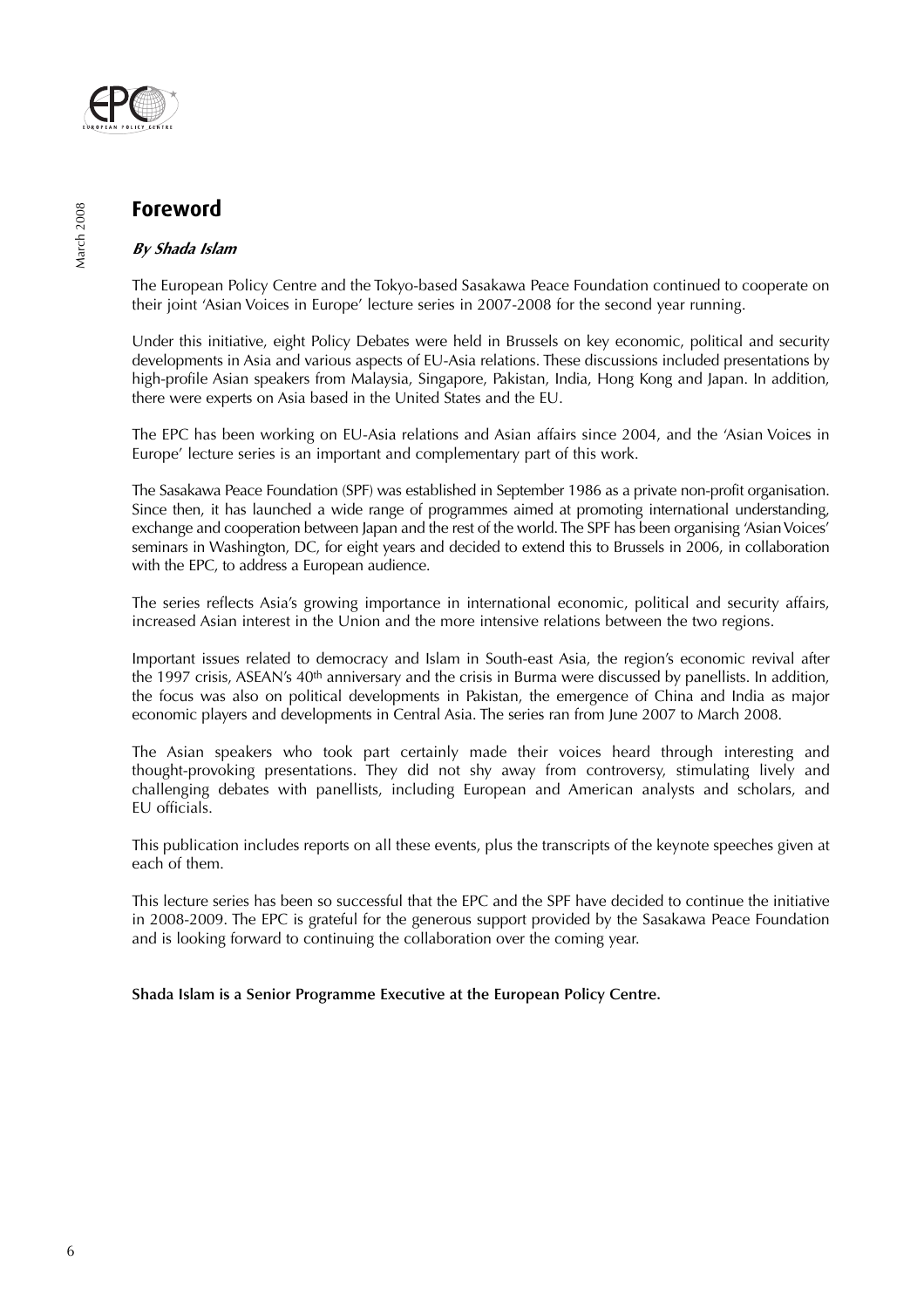

**June 18 2007: South-east Asians do not see any contradiction between democracy and Islam, nor do they fear that electoral victory for Islamist parties would lead to the setting up of a Muslim state. However, the EU could help democracy by strengthening its ties with ASEAN, rather than criticising countries whose democratic models are not 'European'.**

# **Event report**

Anwar Ibrahim, former Deputy Prime Minister of Malaysia and Honorary President of AccountAbility, said that while the topic of 'Islam and democracy' had generated considerable interest in Europe and the US, it did not arouse much interest in south-east Asia.

In the region, Islam is simply seen as a religion, spread by religious teachers and merchants. People are more interested in a peaceful transition to democracy and strengthening civil society institutions, so it is important to address the "fragilities of democracy". Being a democracy does not just mean holding elections, as the situation in the Philippines demonstrated: it means having strong institutions, eliminating endemic corruption and eradicating poverty.

Mr Ibrahim described how in Thailand, the lack of proper institutions had enabled democracy to be hijacked. While the army coup which overthrew Prime Minister Thaksin Shinnawatra in 2006 had initially won popular support, people were now disturbed that the army's proposals for governing the country seemed to strengthen its hold on power.

The leaders of many countries in the region believe they have a right to conduct their own affairs without outside interference, said Mr Ibrahim. Burma is the worst case of this, as the junta has trampled on human rights and denied democratic rights, keeping the elected leader Aung San Suu Kyi under house arrest.

In Indonesia, attempts are being made to rebuild democracy after 30 years of dictatorship. Mr Ibrahim quipped that the outside world appeared to fail to understand that after independence in 1955, the country had been a "vibrant democracy", holding elections that were freer than recent ones in Florida, USA.

Unfortunately, he said, some countries such as the UK distrusted Islamists in Indonesia. Governments should concentrate on the major issues of democracy and freedom, be flexible and accept that all democracies need not fit the Western model. Mr Ibrahim said it was important to allow Islam and democracy to co-exist in the country and he urged the international community to ensure "this experiment" succeeded.

He explained how throughout south-east Asia, Muslim parties are free to participate in the elections, as people do not fear that electoral victory for these parties will lead to an Islamic state. It was part of being a vibrant community.

Mr Ibrahim said democracy could not survive anywhere under a blatantly corrupt system, where the population was poor, or if the judiciary was not independent. People in Asia believe in "soft Asia values", and Muslim scholars have always insisted that Islam and Shari'ah are based on the fundamental principles of freedom of conscience and expression, sanctity of life and property, and honour towards men and women.

Governments need to engage with Islamist parties. If they do not, this could push them into extremism. The more one opens a dialogue, the more one learns the views of ordinary people – and engaging in "dynamic dialogue" is a requirement of the Muslim umma (world community of Muslims).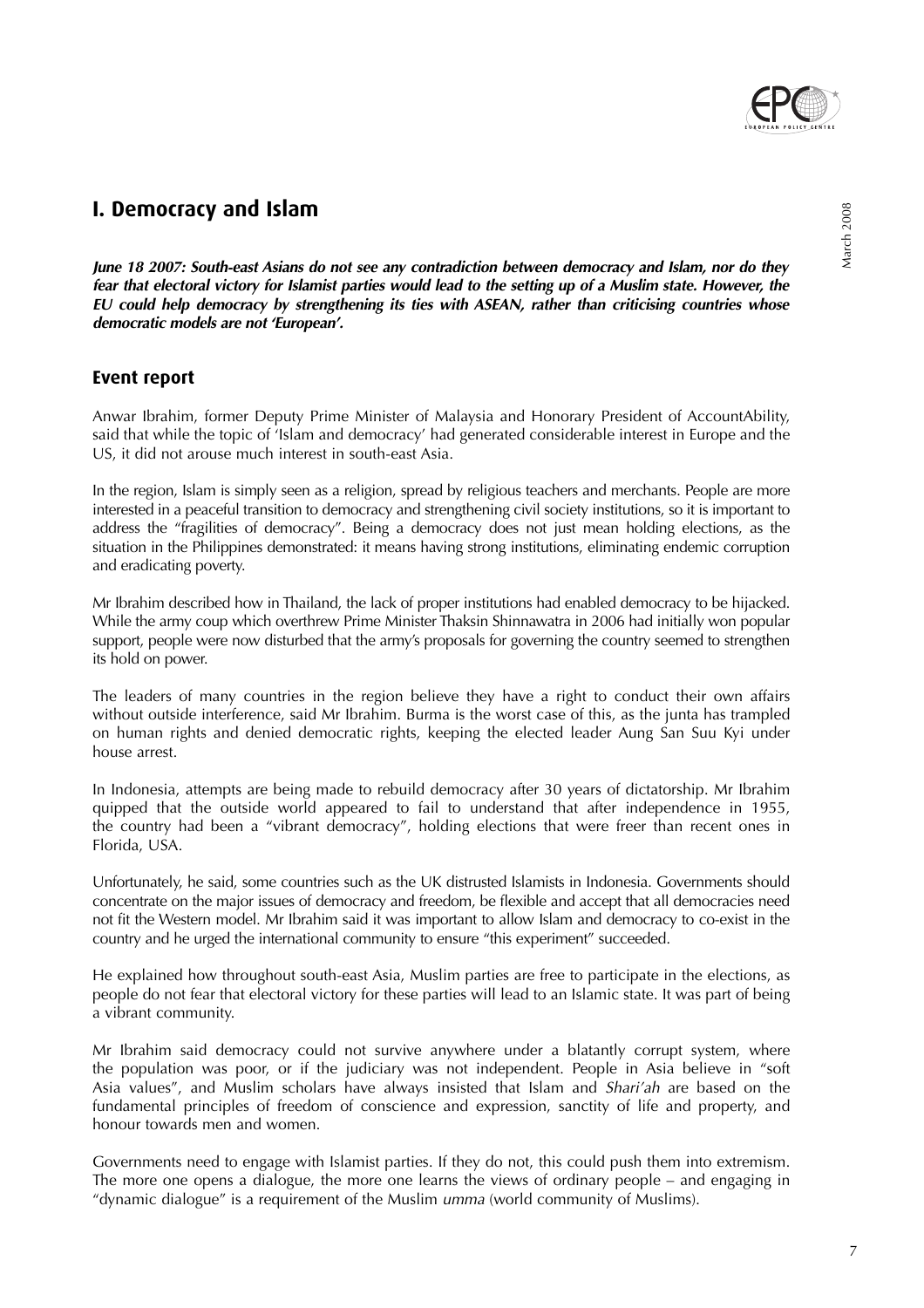

Mr Ibrahim described Malaysia as a peaceful and vibrant country, but one where the media is under government control and where people joke that one knows the election results two weeks before the elections.

# **Role of Islamist parties**

Martin van Bruinessen, International Institute for the Study of Islam in the Modern World, Chair for the Comparative Study of Contemporary Muslin Societies, Utrecht University, focused his remarks on the Islamist parties in Indonesia and Malaysia.

While not fully democratic, the Prosperous Justice Party (PKS) is Indonesia's most powerful force for democratisation, as it accepts the "rules of democracy", although it believes that ultimate sovereignty lies in divine hands. This might limit its actions, if a democratic policy contravened a teaching in the  $Qur'an$ , said Mr van Bruinessen, but this has not happened so far and the PKS is a democratic organisation.

It has gained popularity by reacting faster than the government to the country's recent man-made disasters, and by fighting corruption both within the country and within its own ranks.

Turning to Malaysia, Mr van Bruinessen said the Pan Malaysian Islamic Party (PAS) was gradually moving towards a "liberal view of politics", using the example of the AKP (Justice and Development Party) in Turkey as a successful democratic Islamist party in government. He wondered whether the PAS could be a democratic force to change Malaysia in the same manner.

François Massoulié, Relations with Iran, Directorate-General for External Relations, European Commission, found the perspective from south-east Asia refreshing for Europe, where the image of Islam has such negative stereotypes and prejudices that go back to the Crusades. This prejudice had increased since 9/11, leading to a so-called clash of European values and the Muslim world, with many in Europe seeing a Muslim as "the other".

Mr Massoulié noted that Mr Ibrahim had talked about Islam in the context of social justice, economic trends, the fight against poverty and good governance. He said that these "Asian values of soft democracy" were the universal values outlined in the United Nations Universal Declaration of Human Rights, with Article 21 specifying the right to Freedom of Association and to participate in government irrespective of nationality, creed or gender.

However, he noted, the EU has its model of values, while Malaysia – and Europe's "near neighbours" – also have their own (different) models.

Mr Massoulié said that as an official of the EU, which is based on secular principles, neither Christianity nor Islam were important to him. He found it misleading to see Islam in opposition to democracy – Islam is an important world faith, with a core set of historical and religious references that takes different colours depending on the time and the country.

Most Europeans have mistakenly equated Islamists with Arabs and terrorists. It is important for Europe to engage with its Mediterranean neighbours, while avoiding the dichotomy of promoting human rights and free and fair elections, and then seeing countries like Algeria annulling the elections when it was assumed that an Islamist party would gain power.

The process of building relations with the Arab World and Northern Africa had begun through the EU-Mediterranean partnership and the Barcelona Process.

Islam is compatible with democratic values, insisted Mr Massoulié. The vast majority of Muslims fully support freedom of expression and association and democratic rights, and this, he believed, is also compatible with supporting the Shari'ah.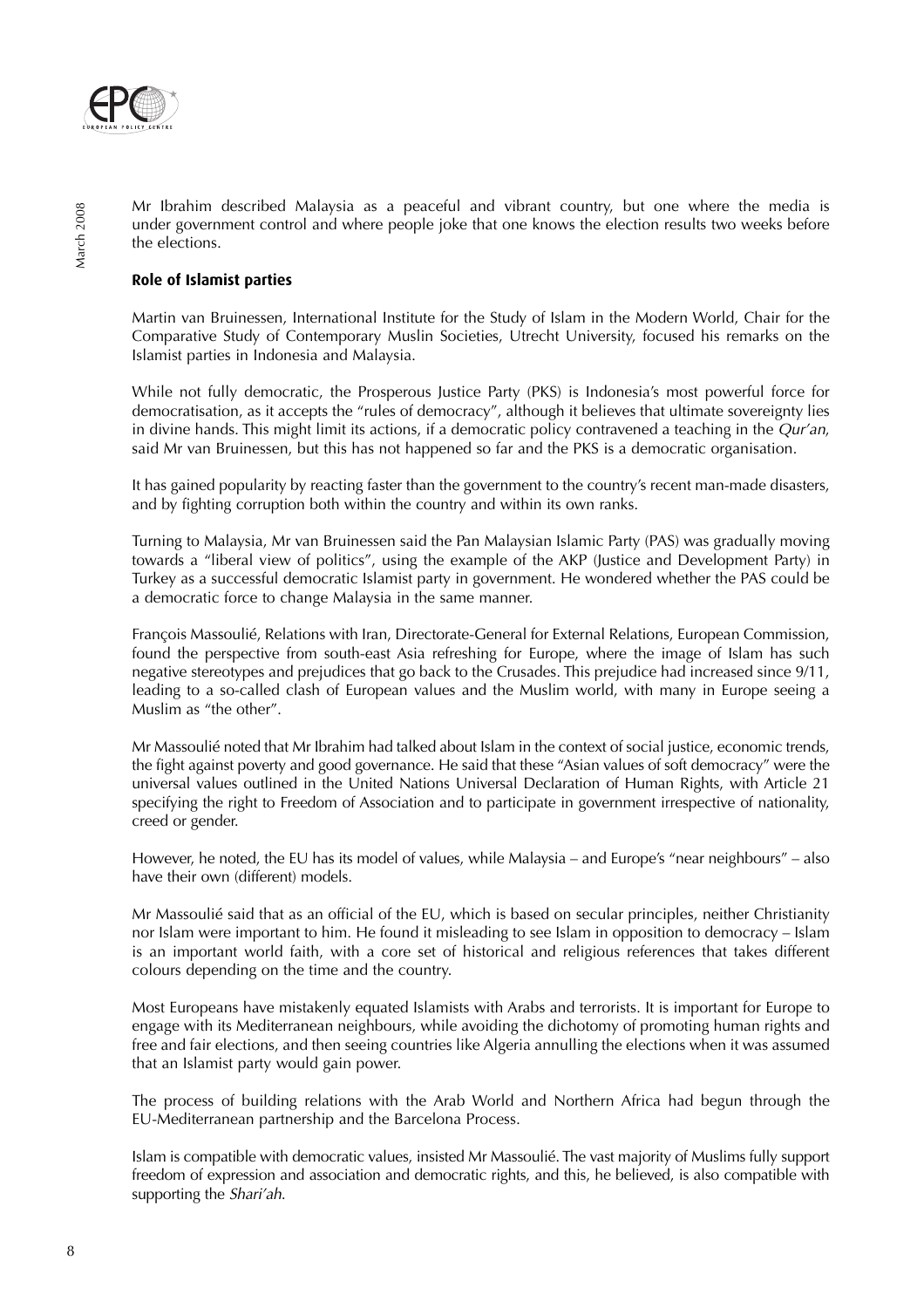

### **Governance – a critical issue**

Shada Islam, Correspondent, Deutsche Presse-Agentur, said Europeans tended to see Islam as a Middle East phenomenon, failing to appreciate its importance in south-east Asia, where it had been spread by teachers, not by the sword, unlike other religions.

She welcomed Mr Ibrahim's emphasis on the "critical issue of governance" and described Pakistan's enormous problems in this respect. The country needs to strengthen its institutions, ensure an independent judiciary and allow a free media, the lack of which is "a stain on a country".

Holding elections is not enough. In Pakistan, people also jokingly ask which general will be elected in the "general elections". Ms Islam described Turkey as an inspiration to Islamist parties, and an experiment which neither the Turks nor other Europeans could afford to see fail. It will be taken as an illustration of Europe's relations with the Muslim world and is being watched in Asia as a possible model.

Ms Islam finished by asking Mr Ibrahim how people in Asia viewed the Middle East. In Europe, it was a source of concern and anxiety, but did Asians believe that the dictatorships in the region had any potential for change?

### **Discussion**

Responding to this question, Mr Ibrahim said he would only be optimistic about the region if the US withdrew and the Israeli/Palestinian conflict was solved quickly. He knew from his six years in prison that one cannot break a person's spirit, so bullying the Palestinians over five decades has only strengthened their resolve.

He had met many Arabs committed to reform, and he urged the EU to encourage people to support civil society groups and pursue consistent policies in the Arab world.

Asked what the Union should do concretely to help democracy in south-east Asia, Mr Ibrahim said EU engagement with the Association of Southeast Asian Nations (ASEAN) was critical. ASEAN had brought peace to the region and needed support in the form of stronger economic relations with Europe.

Asked whether Asia needed a pan-Islamic party, Mr Ibrahim was not certain it did. Each country should improve its own governance structures first, since "being Muslim" meant sharing needs and acting in a similar way, rather than "sharing labels" across frontiers.

Pressed about the EU's approach to Islam, Mr Massoulié repeated that it was a secular institution, although individual Member States approached religion in their own way. He noted that some countries, such as Turkey, were "aggressively secular", in that they did not want religion in the public space.

Mr van Bruinessen added that not everyone agreed with the EU's universal values and its emphasis on secularism. He urged the Union not to reject Turkey, as this could mean missing an excellent opportunity to engage with the country.

# **Keynote speech: Democracy and Islam**

### **By Anwar Ibrahim, former Deputy Prime Minister of Malaysia and Honorary President of AccountAbility**

I have to begin by saying that, contrary to the general notion today, the discourse on democracy and Islam did not arise only after 9/11 or even only after the Islamic revolution of Iran. It began much earlier. The discourse itself is not so much about democracy and Islam than about the purported hostility between the two. It is said that this hostility arises from, among other things, the supposed inherent incompatibility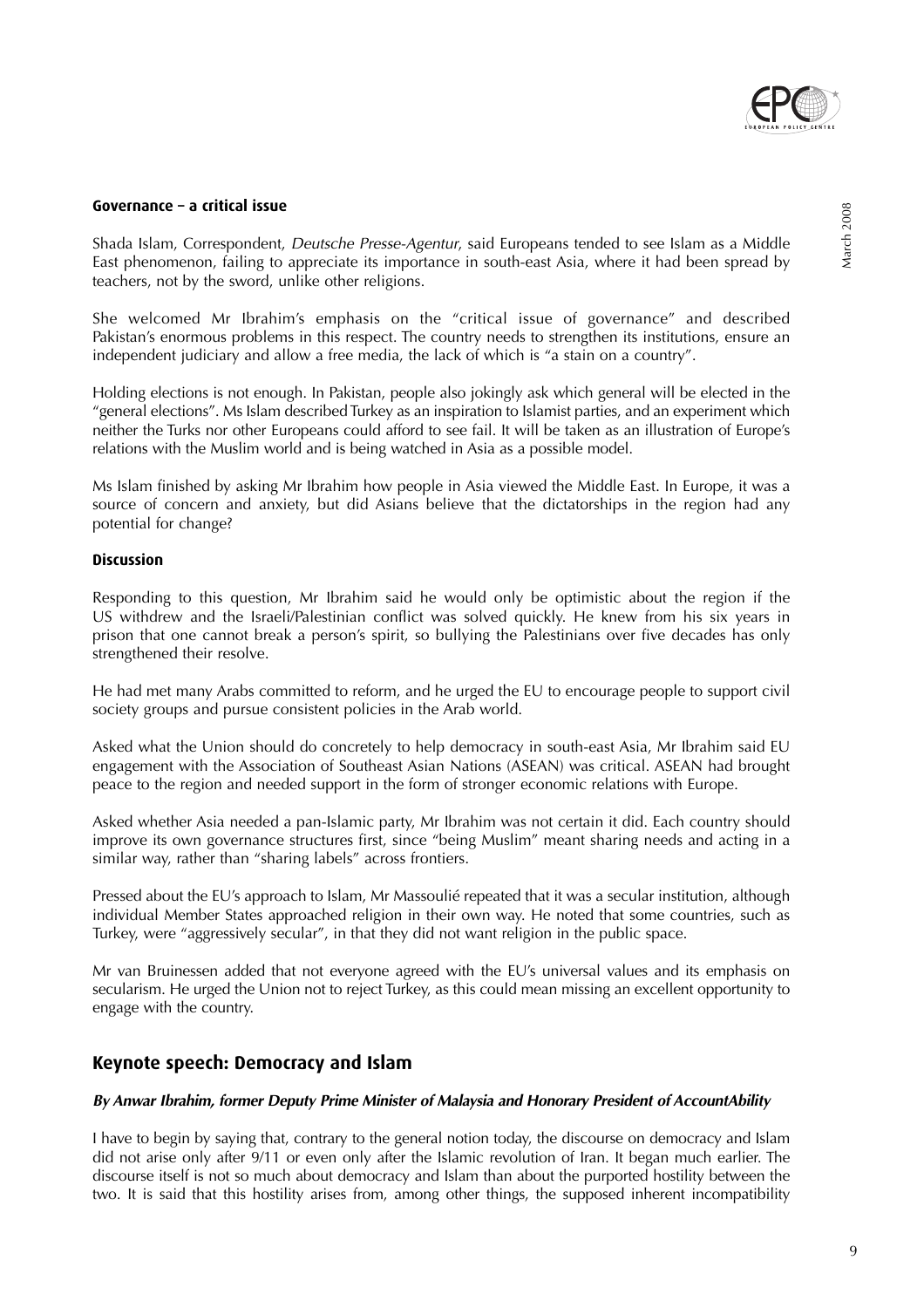

between the concepts of God's sovereignty and man's sovereignty. The basic thesis is that in Islam ultimate sovereignty belongs only to God and that man has no right to legislate against the clear commands of God. Democracy, on the other hand, it is argued, involves doing just that because it seems there are clear commands in the Qur'an which will have to be disobeyed if principles of democracy are to be made into law. That's the basic argument I believe.

For example, it is contended by certain *ulama* that truth and correctness cannot be determined by numerical strength. In other words, they see democracy as essentially a numbers game. Furthermore, democracy is synonymous with a multi-party system and the kind of politics that is characteristic of such a system has a corrupting influence on government, promotes a false sense of loyalties, and causes disunity of the umma, that is, the Muslim community.<sup>1</sup>

With respect to the *ulama*, and in particular, the learned and very influential scholar, Maududi, whose argument it is that I have just quoted, I believe that the basic flaw of this argument is that it is founded on a fundamental misperception of the essence of democracy itself. But even more troubling about this kind of argument is that it becomes fodder for dictators and autocrats to drum up anti-Western sentiment.

The *modus operandi* is quite predictable: after citing authoritative *ulama* to attack democracy as being purely a Western phenomenon with its attendant evils, they will then quote chapter and verse as to why they have the right to exercise power the way they do. For instance, the *Qur'anic* injunction to "obey" God and obey the Messenger, and those in command among you" is often cited as justification that political leaders must be obeyed without question. As I have said elsewhere, by juxtaposing the exercise of state power with the sovereignty of God, this view confers on tyranny the mantle of not only worldly legitimacy but divine ordination. In other words, if you want to be a dictator then it pays to do it in the name of Islam!

But not all despots and dictators fall back on the Qur'an in order to forestall democracy. On the contrary, secular autocrats would customarily raise the spectre of radical Islam gaining power in the event of elections by popular vote. The whole idea here is to generate fear among democracies in the West and provide their leaders some kind of moral justification why they should opt for the so-called lesser of two evils, which is to allow these despots or dictators to hold on to power. We are told that if you allow Islamists, fundamentalists or other radicals to come to power, you risk a jihadist rampage! Or the destruction of Israel! The upshot is that the Muslim world suffers the dubious distinction of having the longest ruling autocrats and dictators, and when their communities actually get to opting for democracy, their leaders are denied legitimacy.

I pause now to warn against the tendency to lump all *ulama* as being anti-democracy. Take for instance, the concept of the rule of law, which is an essential feature of true democracies. At this juncture I am not quoting John Locke but the great classical jurist Shamsuddin al-Sarakhsi (d. 1090 AD) In his Mabsut al-Sarakhsi he said that a ruler's appropriation of someone's possession is a usurpation of rights and because of that, the granting of ownership to someone who is not the rightful owner is void. The benefit which is wrongfully appropriated must be returned to its owner if alive and to his heirs.

This may be looked at merely as a postulation for a broad principle in the law of transactions (or *muamalat*). But this can also be viewed as the classic foundation for the modern concept of the rule of law from which several fundamental principles may be derived. The first is that the expropriation of an individual right by the state constitutes an infringement of the rule of law. The second is the principle that the judge must exercise caution and discretion in his pronouncements. And third, and perhaps the most significant, is the principle that all men are equal before the law and that society has rights even as against the state.

Though the rule of law is now a firmly established principle in modern democracies, it should be remembered that at that time this concept was nothing short of revolutionary. Dicey's 'Law of the Constitution' came into existence only 850 years later. In the light of the above arguments, it is clear that the theory of incompatibility between democracy and Islam remains a notion which cannot be seriously defended at the foundational level. But this is not to say that the rule of law as we understand it now existed at the time.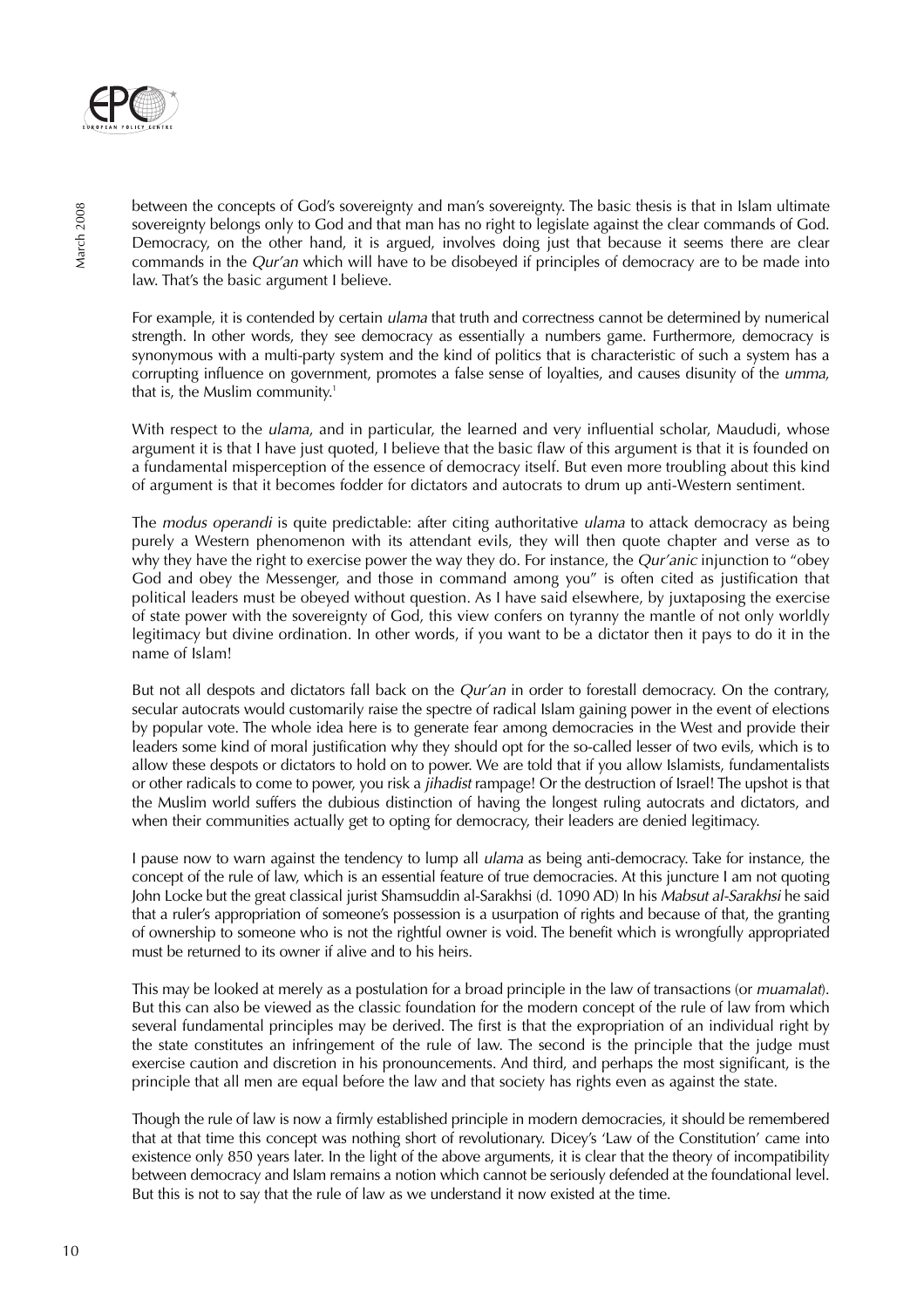

If a major prerequisite of constitutional democracy is the establishment of the rule of law, where constraints are placed over the activities of public authorities and fundamental liberties are in place to protect the people, then obviously such a democracy did not exist at the time of classical Islam. However, the seeds of such a democracy were already sown, though in the course of history the failure to nurture its growth meant that they simply could not germinate, let alone blossom into anything.

# **Why was this so?**

In the 19th century, Rifa'ah Rafi' al-Tahtawi asserted that patriotism – hubb al-watan – was the condition sine qua non for the establishment of a civilised community.<sup>2</sup> The stress on *hubb al-watan* as a modern conception of territorial patriotism is significant, and marked a departure from the religion-bound notion of the Islamic umma. That was, of course, the Khaldunian notion of 'asabiyya where membership to the umma was exclusive to Muslims only. By allowing other faiths to join in, Tahtawi's approach therefore broke new ground by breaching the time honoured religious connotations of the term umma.

To my mind, this, no doubt, was among the earliest calls to plurality, and made him one of the earliest progressive reformists in Islam associating with some of the Enlightenment's leading ideas – the principle of justice being essential for a good society, and the theme of virtue and liberty drawing influence from Montesquieu. Speaking of whom, we know from his Persian Letters, for example, that the best life is not the hedonistic, libertine existence but the virtuous one.

Liberty and virtue are invariably linked and in The Spirit of the Laws he asserts that virtue is the dominating principle in a republican form of government; where virtue fails, freedom disappears into the hands of a despot. Detractors would argue that Tahtawi had to abandon Islamic principles in order to embrace democracy. I beg to differ. To my mind, he saw that the principles of the Enlightenment were not really at variance at the foundational level with Islam, notwithstanding the conventional wisdom of the day, and proceeded to advocate them.

When Muhammad 'Abduh came on the scene, the inevitable clash occurred between the traditional and the modern, the old religious schools with al-Azhar at the pinnacle versus the European mission schools. 'Abduh saw the European light but was not dazzled by it, advocating instead reform through the lens of an Islamic renaissance. Essentially, he saw the clash within Islamic society and advocated a return to the principles of Islam that could justify the introduction of modern Western learning.<sup>3</sup> But there was no attack on democracy per se.

Syed Ameer Ali contended that the ideals and history of Islam showed that it was fully compatible with the Victorian notions of individual choice, private property, and regard for rationality. Muslim societies, at one time far more advanced than European societies, fell behind because of the intellectual inertia brought on by a complete misunderstanding of the foundational principles of the religion.<sup>4</sup>

This led to the stagnation and intellectual slavishness of the age of taglid. Europe was the answer. Apologetic writings in this mould culminated in Taha Husayn's entirely misconceived attempt to prove that Egypt was essentially a Western land in terms of cultural orientation.<sup>5</sup> Taha Husayn's philosophy of history and society, under the influence of the French masters such as Comte, Renan, Anatole France and Andre Gide, was a complete transformation of the worldview with Europe becoming the epicentre, symbolising modernity and progress, and a perfect metaphor for Egypt's transformation: to be modern Egypt must therefore become part of Europe.

It is therefore clear that contrary to assertions from both sides, democracy and Islam were not traditionally at loggerheads but unfortunately it was the overzealousness of some of the liberal advocates that triggered a backlash from the rest of the ulama.

Hence, Taha Husayn's exuberance in some ways can be said to have provided the last straw; this European obsession, thrown into harsh relief against the backdrop of oppression felt by Muslims under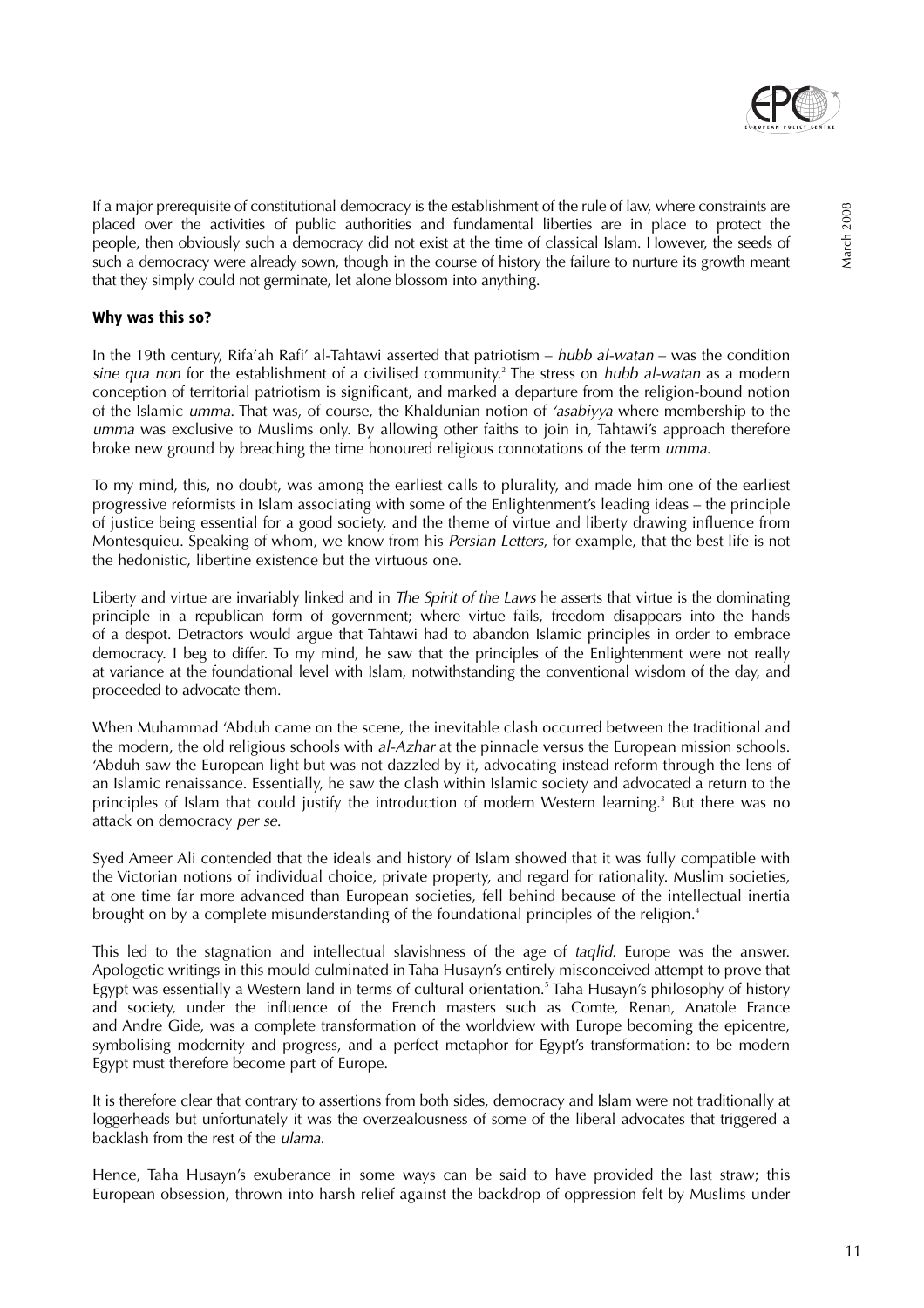

the yoke of colonialism, triggered the violent reaction which brought forth the likes of Rashid Reda, Hassan al-Banna, Sayyid Qutb and Maududi.

Tracing its genealogy to Jamaluddin al-Afghani and moulded and ameliorated by 'Abduh, this started as pan-Islamism with a benign face which was prepared to integrate the old with the new and more particularly traditional Islam with the progressive features of the West. But the disciples broke ranks from their masters because they could not see how any middle ground could be reached with a morally reprehensible and decadent West. For instance, Sayyid Qutb advocated that only an Islamic State could counter the West and anything non-Islamic was evil and corrupt.<sup>6</sup> Together with Hassan al Banna and Maududi, Qutb transformed pan-Islamism from modernist reformism to radical fundamentalism. Democracy, no doubt by this time, had been sentenced to the gallows.

On the other hand, in south-east Asia, particularly for the Malay-Indonesian archipelago, a pre-Pan Islamist modernism prepared the way for Muslims to embrace more readily Arab modernism than its reception at its own place of birth. While 'Abduh's project in the Arab world lost steam by the second half of the last century it was more readily embraced into mainstream Islam in south-east Asia, avoiding the intra-civilisational clash unfolding in the Middle East. Modernity and moderation came hand in hand for the region.

They did not throw away the baby with the bathwater. Mohamed Natsir and Hamka, leading exponents of what they felt to be the Islamic worldview, which included the love of knowledge, promotion of democratic values and inclusiveness, were readily embraced. The writings of Sultan Takdir Alisyahbana, and Soedjatmoko, among the most ardent advocates of Westernisation, were also well received after separating the wheat from the chaff: ideas about modernising the education system were accepted while outright adoption of Western ways was rejected.

I daresay that it is this feature of south-east Asian Islam and particularly Indonesian Islam that has enabled Indonesia recently to make its quantum leap from dictatorship to democracy. Muslim social scientists could draw invaluable lessons from this rapid accommodation of south-east Asian Islam to modernity, and perhaps appreciate better why Islamic radicalism is less successful in south-east Asia. This is not to deny that radicalism can and does in fact pose a serious challenge to the region but for radically different reasons, political repression and marginalisation being the chief causes – as we witnessed in Aceh until recently, and which remains a major problem in southern Thailand and the southern Philippines.

# **The path to modernity**

But back in the Arab world, as well as in the Indian subcontinent, reformist advocates argued that the demands of reform in the path to modernity would warrant the adoption of democratic principles of governance. They too could cite scriptural authority to assert the sanctity of the majority vote. So the Western construct argument was rendered irrelevant. Traditionalists, on the other hand, led by Sayyid Qutb et al countered with even 'higher' scriptural authority: as I had referred to earlier, democracy was a usurpation of God's sovereignty and this can never be justified on any ground because this was tantamount to idolatry, which is the banner more radical Islamist groups such as the Hizb al-Tahrir proclaim. It was a matter of tauhid which gave Islam its distinctive feature of cohesion binding all Muslims within a universal *umma*.

It was further argued that the moral foundations of the umma would be undermined by this elevation of humanity over God's sovereignty. Coming back to Maududi, democracy claiming the absolute freedom of the people to legislate their own laws, and select governments accountable to their interest and ambitions. However, once the will of the majority is acknowledged as the ultimate source of law, chaos and corruption became an inevitable result. Maududi is adamant that whereas secularism detached people from the restraining bonds of religious morality, and nationalism made them intoxicated with arrogant selfishness, democracy opened the floodgates to uncontrollable acts of plunder, aggression and tyranny.<sup>7</sup>

The Islamic judiciary in the classical age was once summed up as judicial power delegated from the ruler without the avenue of appeal or the doctrine of judicial precedent. Though there is more than a grain of truth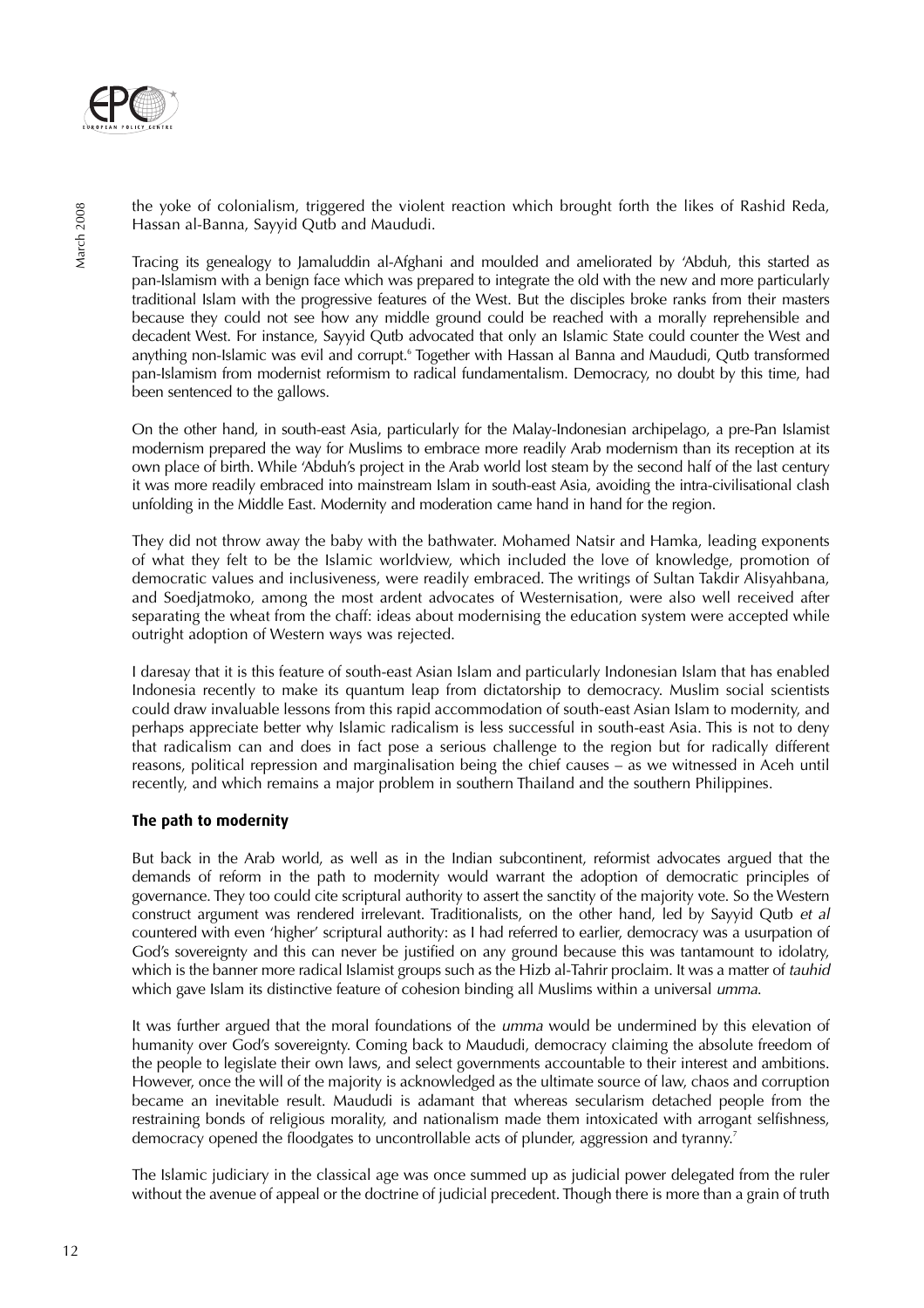

in this, further analysis may be warranted. Classical jurisprudence or usul al fiqh tells us the broad theoretical formulations of the rule of law which establishes the concept of human rights notwithstanding, that it was not in the form as understood in modern democracy.

Likewise, there is the doctrine of separation of powers evidenced from the relationship between the ruler on the one hand and 'ulama, muftis and qadis, on the other. But yet democracy or the rule of law became stillborn in Muslim societies not because of Islam but because of the meddling of politics or the consequence of the need for the perpetuation of power.

Many critics against Islamists may be barking up the wrong tree in their contention that resistance to political change is their trade mark. We have already noted that rulers in some of the most autocratic regimes in the Islamic world are secular despots who do not believe in sharing power. And even in more visibly Islamic countries, the principles of the religion have been arbitrarily employed to bolster authoritarian rule. In the process, Islam is given a bad name for it is neither Islam nor its culture which is the stumbling block to democracy and freedom but tyrants and despots hell bent on clinging on to power.

Rather than splitting hairs on the theoretical underpinnings of compatibility between democracy and Islam, for the Muslim world, a more productive and indeed a more pressing pursuit lies in finding how democracy and freedom can be translated into the public and private domains of Islamic law. Embracing democracy and freedom is not a repudiation of classical jurisprudence and is certainly not a conversion to Western values or ideals. It is, on the contrary, a reaffirmation of the universality of Islam. An Islam which is not the private domain of terrorists or die hard fundamentalist radicals.

Today, more than before, some powers in the Muslim world are seeking refuge, even thriving on their people's anti-Western and more particularly anti-American rhetoric in order to divert attention from domestic problems and to tighten their grip on power. Thus, anti-Americanism is transformed into a very effective device to bolster authoritarian rule. Democracy itself, or more correctly, the trappings of democracy, can be mere tools to legitimise tyranny. Under this kind of perverted democracy, human rights are denied, personal liberties are deprived without due process and judges are cowed into submission before the political masters.

As succinctly stated by Muhammad Iqbal, the structure of Islam embodies the principle of movement, and this is known as *Ijtihad*. Unlike the Mosaic tablets, the *Shari'ah* was never cast in stone and evolves continuously through this dynamic process. To talk of finality and absoluteness is therefore to deny the dynamism that is central to the Shari'ah itself. In order to maintain a middle ground, the essential ingredients of an Islamic methodology in the social sciences must then be conceived not in a unipolar, nor even bipolar, but a holistic perspective which will be universal and eternal in appeal.

Muslim social scientists must resolve the long-standing quandary brought about by the ideological rigidity of anti-modern neo-revivalism which remains the stumbling block to progress and reform. Ash'arite theology, in reacting to Mu'tazilite rationalism, was able to influence the outlook on history and distort the picture of Islam. This phenomenon suffices to dispel the notion of a monolithic Islam that seems to be a popular fixation among Orientalists of the past and clash proponents of the present.

Fazlur Rahman said some time ago that the assault of orthodoxy, among other things, caused Islamic intellectualism to remain truncated.<sup>8</sup> In this regard, Iqbal's Reconstruction as quoted earlier on the principle of movement in the structure of Islam, undoubtedly represented a tour de force in modern times, drawing sustenance from the primary sources and yet possessing an ecumenical sweep in its approach that would cut across cultural and geographical barriers. Yet, even though its articulation moved beyond tribal or parochial concerns, it was a creature of history born of the particular circumstances surrounding the collapse of empires and the final dissolution of the caliphate itself, and ipso facto, its structural elements remain period-bound.

Syed Naquib al-Attas made a commendable effort premised on the doctrine of 'deen' as tarbiyya, akhlaq and ta'dib. His intellectual assault was trained on the proponents of secularism, who regarded its integral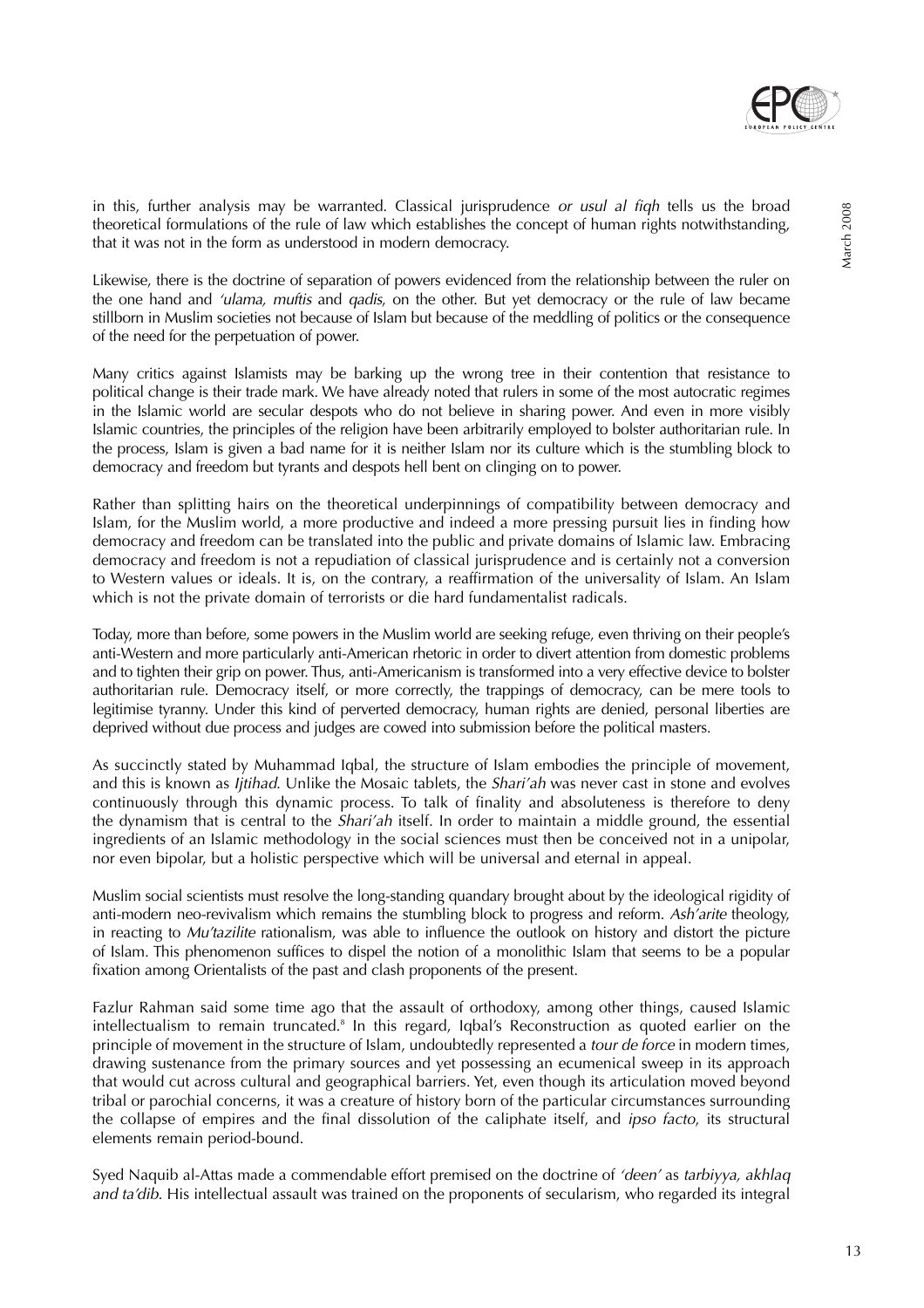

components as the Weberian 'disenchantment of nature' and the 'deconsecration of values'. Secularisation is seen as the setting free of the world from religious blinkers, the dispelling of myths and sacred symbols, and with the 'desacralisation of politics', it purports to put the power of destiny back into man's hands. But al-Attas' target was not secularism per se but Christianity.<sup>9</sup>

Alas, today the thematic thrust would seem to have lost its edge because the Western challenge to Islam can no longer be seen as being solely cast in the Christian mould, though at one time it provided the *raison d'être* for mounting Islam's intellectual offensive. The late Ismail al-Faruqi expounded his now legendary doctrine of the Islamisation of knowledge as a comprehensive intellectual response to the challenge of modernity but the follow-through on his ideas has been uninspiring.<sup>10</sup>

# **The intra-civilisational clash**

It was in the late 1970s that I encountered Bernard Lewis' 'Return to Islam' which was unabashedly suspicious of the Muslim worldview. Much as we are getting tired of mentioning it, the clash spectre seems to be the metaphor that appeals to the imagination of historians and political scientists. Many scholars have fallen into this quagmire. It would be well to accept that the discourse between Islam and the West is indeed subject to various predilections, civilisational clash being one, but all resulting views are essentially influenced by the enormous historical baggage that accompanies it.

The upshot is a clash of visions of history, perceptions, and images which in turn brings about differing and often opposing interpretations, not just of history, but world views. Muslim social scientists should disabuse themselves of this notion of the clash between civilisations and refocus their attentions on the clash that has been brewing within the umma.

We see a more dangerous and portentous clash as one that is intra-civilisational – between the old and the new, the weak and the strong, the moderates and the fundamentalists and between the modernists and the traditionalists. In recent times, over the dissonance of competing demands, Muslims are said to be caught between the centrifugal forces of modernity on the one hand, with its secularising and liberating tendencies, and centripetal forces of traditionalism on the other, with its predisposition to sacralise and control.

One approach out of this conundrum is to formulate a universal Islamic weltanschauung by expanding the Muslim intellectual vision, not just by raising his intellectual standards but by radically reorienting his mindset. This begs the question: What is the language of our discourse? Are Muslim intellectuals merely engaging themselves and running the risk of descending into a mutual admiration club? It is well and good that Muslims are able to articulate their views coherently in seminars and symposiums but are they doing enough to broaden the discourse to make it truly inclusive? This is a question that addresses the very role of Muslim social scientists themselves.

We could gloss over this historical perspective and consign it to the realm of academia on the ground that we are already in the 21st century. I have consistently cited Turkey and Indonesia as the best two examples of democracy in action among the most populous Muslim nations; there indeed is life after military dictatorships.

The impending accession of Turkey into the European Union, notwithstanding the obstacles on its path, is also a clear statement of the level of liberal democracy attained while in the race for democracy in south-east Asia, Indonesia has already reached the finishing line leaving its Muslim neighbours still stuck at the starting block. So one should hesitate to dismiss the historical perspective as merely academic, for indeed, varying interpretations may be given to these events as well as valuable lessons to be drawn.

Secularism, as we know, has many faces but the general Muslim perception is that secularism when imposed and dictated from the West is anti-religious as in the Turkish and French models. It is true that secularism has seen a major retreat in the West, if not already altogether passé. Nationalism, though not synonymous with secularism, used to be either its cause or effect in Europe but is all but dead now.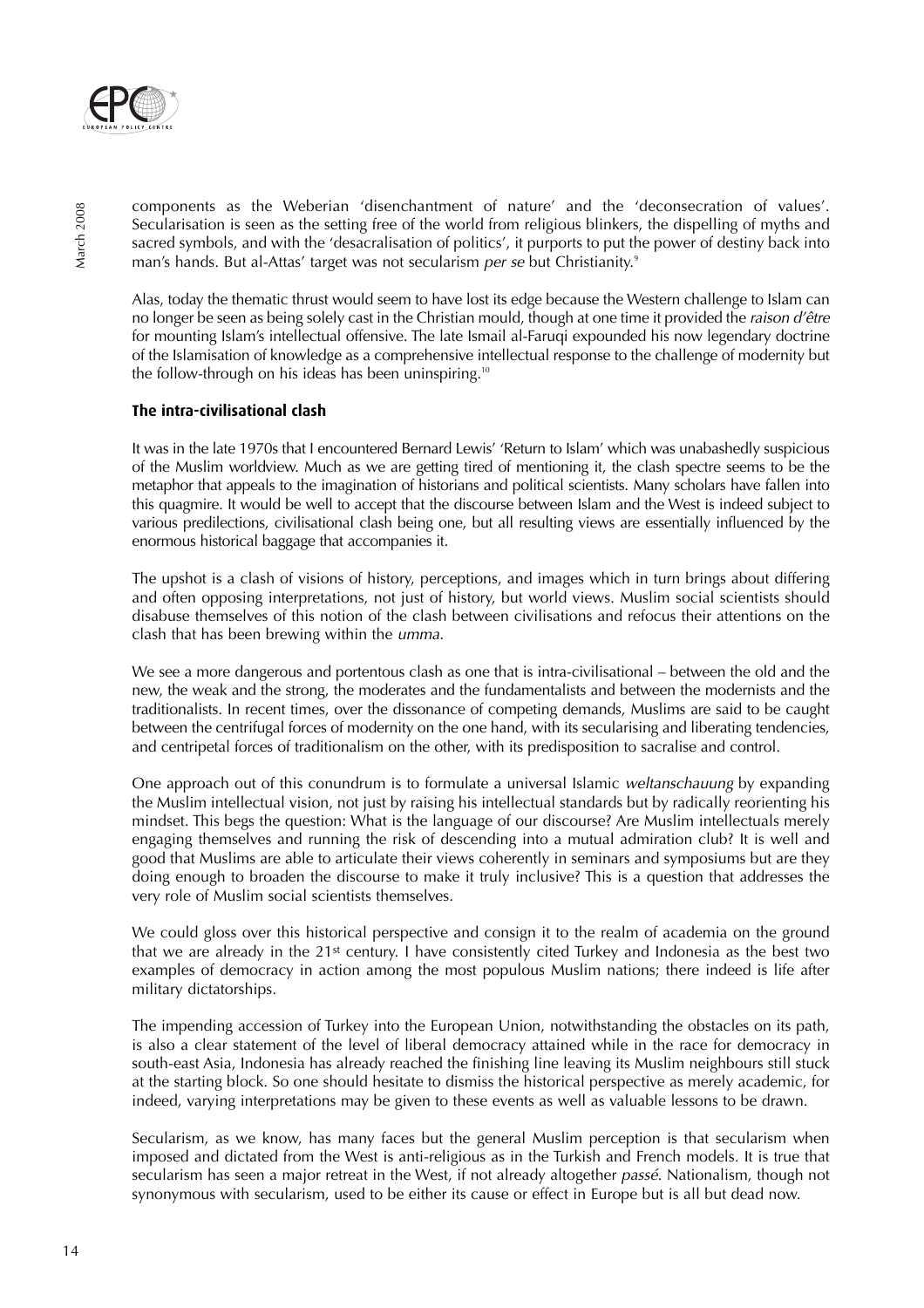

March 2008

Vlarch 2008

There is no doubt that the West is seeing a revival of spiritualism. Yet in the Muslim world, there still prevails the fear that the spirit of individual reason and free inquiry will undermine the *umma*, and not unlike the backlash of the Muslim Brotherhood era that we referred to earlier, this fear is compounded today by the activities of ultra liberal Muslims who profess an ideology even more secular than their Western counterparts. These new zealots brandish their cultural theology and advocate that Islam has little to offer as a guide to life in this globalised world, and that religious knowledge has resulted in a narrow Muslim vision of knowledge and is singularly responsible for the decline of the Islamic civilisation.

Under the weight of such incessant attacks, the resultant backlash in Muslim-predominant countries is renewed fundamentalism with an increasingly hostile face. Being no longer a response to colonial conquest or military confrontation, this neo-fundamentalism becomes a response to acculturation, exacerbating intra-societal tensions.<sup>11</sup> No doubt, to that extent and in that sense, democracy and Islam will continue to be viewed as unbridgeable.

With the exception of Turkey, the post-war experiments of Muslim countries with democratic institutions ended in unmitigated failure, instead returning to power-corrupt regimes of tyranny and repression. Recently though, some very promising developments have taken place, led no doubt by Indonesia. In the Middle East, the spread of democracy has gone beyond mere academic debate. Unfortunately, the United States' policy of ambivalence in the war on terror, supporting autocrats in the Muslim world on the one hand, and championing the cause of freedom and democracy on the other, has led to much disillusionment.

Why point the finger at the United States when we know that the Muslims themselves must also shoulder the blame? As Shaykh Muhammad al-Ghazali puts it, it is telling "to see how Muslims are treated in Muslim countries and under Muslim governments and how other countries, such as Israel or Britain or the United States for instance, treat their own citizens. Human life and the dignity of man appear to have a much lower value and command less respect in Muslim countries … it is difficult under current conditions, to see how Muslims can expect to earn God's support and fulfill their task as leaders of mankind."12

If democracy is about giving dignity to the human spirit, then freedom is the sine qua non. Within Islam, freedom is considered one of the higher objectives of the divine law in as much as the very same elements in a constitutional democracy become moral imperatives in Islam – freedom of conscience, freedom to speak out against tyranny, a call for reform and the right to property. The recent victories by Islamist radicals such as Hamas and Hizbollah have caused certain quarters to be alarmed about the future of democracy.

The gradual rise in support for the *Ikhwan Muslimin* (Muslim Brotherhood) in Egypt of late seems only to reinforce their fears. They say it means the hijack thesis is a real and imminent possibility, and that having gained victory via the one-person-one-vote process, democracy and freedom will then be abandoned. But we already know that most Muslim nations ruled by secular regimes are tyrannies and dictatorships of varying degrees on the one hand and autocratic regimes and sham democracies on the other.

Why do we need to look for the Islamist radicals as scapegoats? Just the other day, there was this great alarmist proclamation in the Western media about Hamas having declared Palestine as an Islamic state. To be brutally candid here, don't you think if indeed this so-called Islamic state has come about, who is really to blame? They came to power on a democracy ticket but the United States and much of the EU too decided to leave them in the lurch.

Undoubtedly, democracy and freedom are at the core of our discourse and acquire greater significance around the presence of substantial Muslim communities in the West, whose democratic institutions are under attack all in the name of the war on terror. 'National security' has now ominously taken on the hue of political persecution even in established democracies, and there are legitimate concerns to be addressed as we see the increasing tendencies to allow the erosion of fundamental liberties, not just because they are occurring in places with the presence of significant Muslim minorities, but because they should not be condoned anywhere.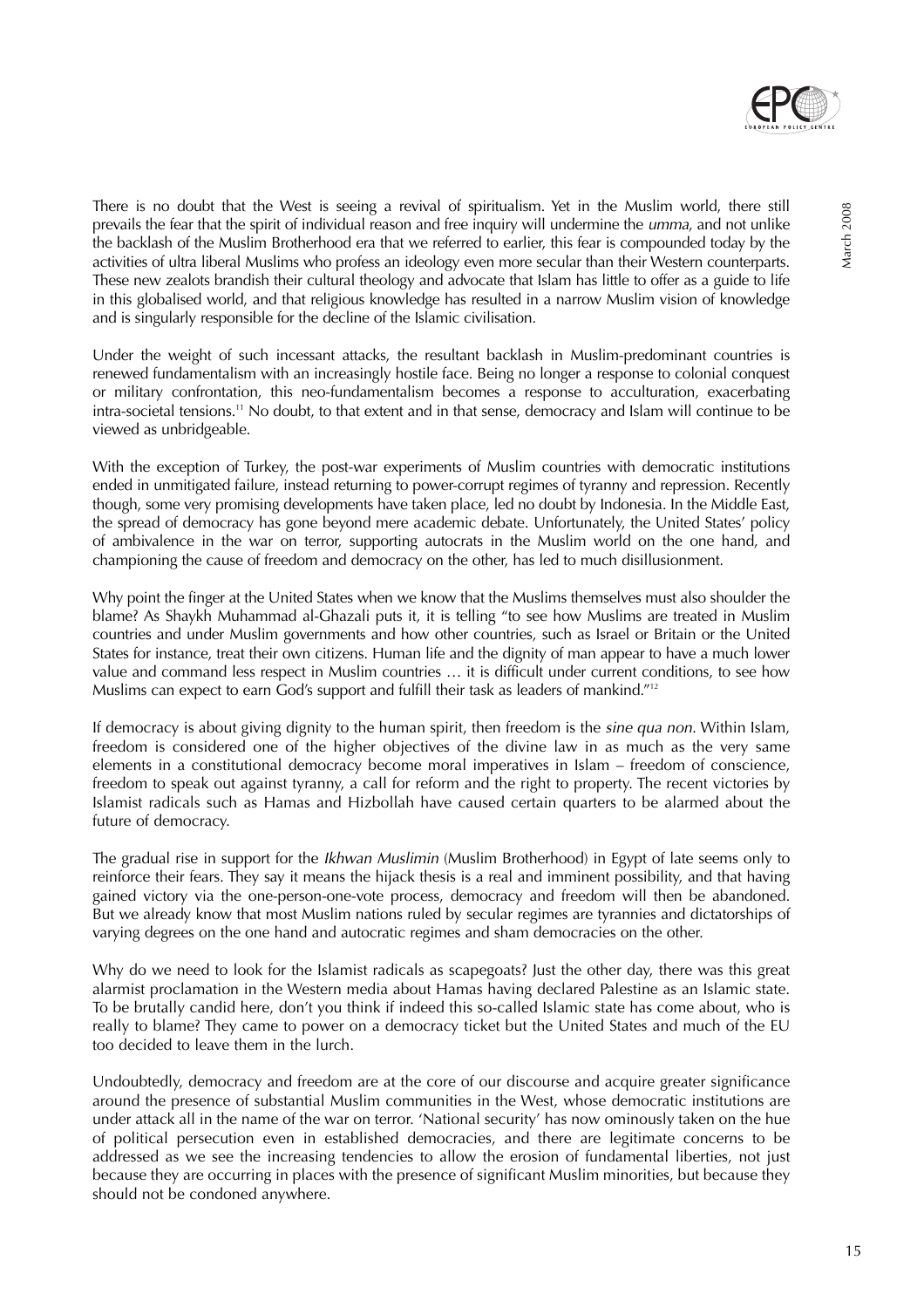

I am convinced therefore that there are no foundational reasons as to why democracy should be opposed to Islam or vice-versa. Islam is universal, but if the notion of this universalism is to mean anything, it would require that its values of justice, compassion and tolerance be practiced everywhere. Just as we cannot remain blind to the injustice perpetrated in non-Muslim countries, we must also relate to the suffering of other minorities in Muslim countries. The heart of the Islamic message is a message of love and understanding, of compassion and tolerance and of peace. It tells us to strive for justice, fight oppression and oppose tyranny. It is democracy in its truest sense.

### **Endnotes**

- 1. A. Maududi, Political Theory of Islam, Lahore, address delivered in 1939, pp.62-63.
- 2. Rifa'ah Rafi' (1289) at-Tahtawi al-Murshid al-amin li'l-banat wa'l-banin, Cairo, (1872-1873). See also Albert Hourani, (1983) Arabic Thought in the Liberal Age, 1798-1939, Cambridge: Cambridge University Press, Chapter 2, from which much of the material and insight on Tahtawi is drawn.
- 3. cf. the notion of mujtama' madani as advanced by 'Abduh and Sheikh Taha Jabir al-Alwani's madrasah al-ra'y of which I have commented at some length in my Gelombang Kebangkitan Asia (1997) Kuala Lumpur: Dewan Bahasa & Pustaka.
- 4. Syed Ameer Ali (1974) The Spirit of Islam A History of the Evolution and Ideals of Islam, London: Chatto & Windus.
- 5. Taha Husayn (1938) Mustaqbal al-thaqafa fi-Misr, Cairo.
- 6. Sayyid Qutb Ma'alim fi-l-Tariq, Milestones, p.90, p.32.
- 7. A. Maududi (1979) Islamic Way of Life, 11th edn, Lahore: Islamic Publications, pp.38-40.
- 8. Ibid Rahman, Islam and Modernity, pp.3-4.
- 9. Syed Muhammad Naquib al-Attas (1993) Islam and Secularism, Kuala Lumpur: International Institute of Islamic Thought And Civilisation.
- 10. In this regard, see the thesis by Ismail al-Faruqi (1982) in his Islamisation of Knowledge, Herndon VA: IIIT, p.105.
- 11. See Oliver Roy (1996) The Failure of Political Islam, trs. Carol Volk, Harvard University Press, p.198.
- 12. Shaykh Muhammad al-Ghazali (2000) A Thematic Commentary on the Qur'an tr. Ashur A. Shamis, Herndon: International Institute of Islamic Thought, p.576.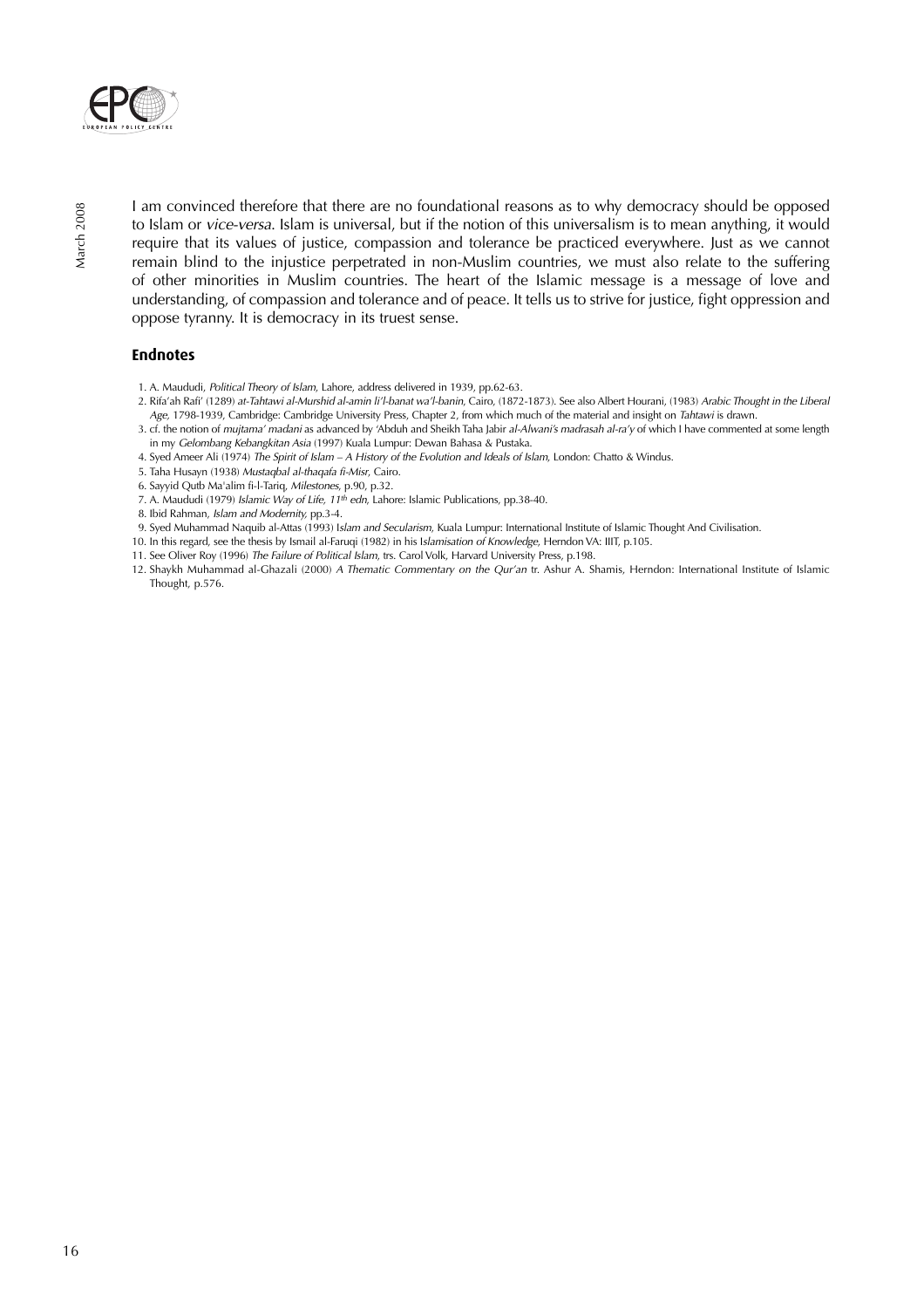

# **II. The Asian economic and financial crisis ten years on**

**September 19 2007: The 1997 Asian financial crisis ushered in major political change in some of the worse-affected countries. It also prompted ASEAN to introduce a raft of measures to encourage greater regional integration to protect the organisation's members against future financial upsets – a process to which the EU is giving strong practical support. However, while the region is continuing to develop dynamically, it has not returned to pre-crisis levels of economic growth.**

# **Event report**

Zainal Aznam Mohd Yusof, Distinguished Fellow, Institute of Strategic and International Studies, Kuala Lumpur, Malaysia, focused on the effects of the 1997 financial crisis on the development of ASEAN, the Association of Southeast Asian Nations, with its ten member countries and 500 million people.

The Asian financial crisis originated in Thailand in mid-1997 after the country's lack of financial resources in the face of devaluation caused its currency (the baht) to "unwind". Its effects then spread throughout the region, with Malaysia, Indonesia, South Korea and Hong Kong hardest hit.

By the close of the crisis in 1998, three of the largest south-east Asian economies – Malaysia, Thailand and Indonesia – had introduced domestic financial measures to prevent it happening again, and ASEAN had set in place measures to encourage regional economic integration and strengthen the regional economy. These included reducing tariff barriers between members, establishing an ASEAN Free Trade Area (AFTA), and introducing a Common Effective Preferential Treatment (CEPT) scheme allowing ASEAN countries to integrate at different speeds, depending on their economic maturity.

ASEAN also introduced the ASEAN Investment Area (AIA) to liberalise rules for foreign direct investment (FDI) in goods (but not initially in services) and attract FDI into the region, as well as an accord on trade in services: the Framework Agreement on Services (AFAS). However, said Mr Yusof, the long-term success of all these measures has been mixed, not least because of competition from its strongest neighbour, China.

In addition, ASEAN launched two initiatives to promote greater regional financial integration. The first, the Chiang Mai Initiative (CMI), expanded financial "swap arrangements", so that countries under speculative attack could borrow foreign currency to stabilise their economy. The second, the Asian Bond Market Development Initiative (ABMI), was a long-term financing scheme to build up private sector investment and combat the risk of short-term debt, one of the causes of the 1997 crisis.

The growth of regional trading agreements and financial partnerships has been an important feature of post-crisis ASEAN. As well as bilateral agreements between countries, it has initiated the ASEAN-China Free Trade Agreement (FTA), the ASEAN-Japan FTA and the new ASEAN-EU FTA, among others.

An ASEAN Charter, which will make the organisation more rules-based and includes more social 'norms', is due to be signed in November, and there are also plans to set up an ASEAN Economic Community by 2015. This will establish a single market and production base, and focus on security, economic and socio-cultural areas.

Mr Yusof concluded that despite these measures, neither the pace nor depth of ASEAN economic integration and growth has been "spectacular". He also questioned whether the ASEAN method of reaching agreement by consensus could survive the proposed Charter. He foresaw that ASEAN might break up into a "two-speed" organisation, with the more developed countries opening up faster than the CLMV (Cambodia, Laos, Myanmar and Vietnam).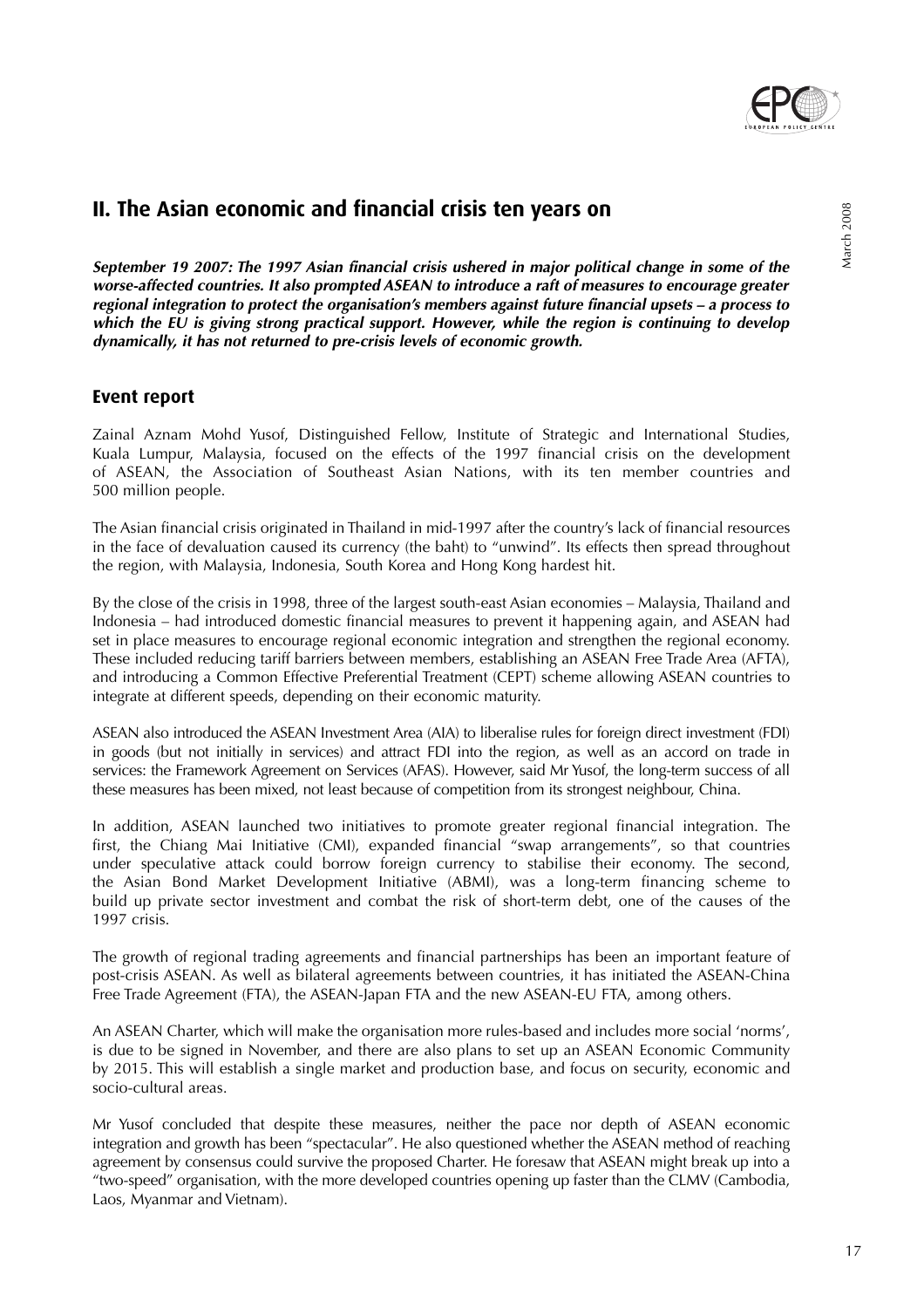

### **Indonesia – the decade of living dangerously**

Yuli Ismartono, Executive Editor, TEMPO, weekly news magazine, Jakarta, focused on how the Asian economic crisis had forced through monumental political change in Indonesia.

She said that while the country had been hit financially by the crisis, it had benefited politically, and this had resulted in a decade of "living dangerously". After events in Thailand, the Indonesian economy went into "free fall", leading to demonstrations, a loss of public order and the ousting of President Suharto, who had ruled Indonesia for 32 years. This started a "revolution of political reforms".

His successor, President Habibie deregulated the media and prepared for the country's first free elections since 1955. However, the euphoria was shattered by events in East Timor, where after a United Nations referendum which voted for independence, government troops rampaged, killing 1,400 East Timorese.

In a surprise election result, the ageing Muslim cleric Abdurahman Wahid was chosen as Indonesian President, but he was impeached for corruption just two years later and Megawati Sukarnoputri, daughter of the first president, Sukarno, succeeded him. Since then, the country has seen three major reforms which have consolidated democracy: electoral reform, decentralisation of government authority and freedom of the press.

Elections have been introduced at all levels, and the national legislature has also been restructured to provide an upper and lower house. The country now has a multi-party system, replacing Suharto's single party (Golkar) rule, but while elections have been peaceful and fair, the armed forces still retain considerable influence, particularly in the regions.

New autonomy laws have substantially decentralised government authority, delegating the delivery of public services to local authorities and strengthening the role of regional legislators, but central government retains control over finance, religion, defence and foreign policies. The provinces have "bloomed" under these new laws, said Ms Ismartono.

The new press law passed in 1998 ushered in unprecedented media freedom. With the need for publishing permits scrapped, 700 new publications, 1,000 radio stations and 11 national television stations have been launched. However, these still operate under restrictions, with huge fines levied for defamation, and journalists' mobile phones are still tapped. This, said Ms Ismartono, was the result of "the old mind-set prevailing" during the 'work in progress' of building a democratic system.

Nevertheless, the pace of reform continues unabated, with a vibrant civil society and more respect for human rights. "Revolution in Indonesia's political system is the story of the decade," she said.

#### **Changing the old "mindsets"**

Seamus Gillespie, Head of Unit, South-East Asia Desk, Directorate-General for External Relations, European Commission, said the considerable change in south-east Asia over the last ten years provided a good basis for further development.

The changes in the region were not only the result of the financial crisis. It was now in a transitional phase, with huge reductions in poverty giving ordinary people more hope of a better life. Unfortunately, however, some of the old "mind-sets" remain, with the military "still there" in the background.

Mr Gillespie pointed out that increasing wealth had led to growing inequalities, even in countries with a socialist government like Vietnam, and these needed to be tackled. One reason for this was the weak administration, and poorly-performing and badly-coordinated public ministries and policies.

While countries such as Indonesia are working to improve their investment structure, making major fiscal reforms and increasing competitiveness to attract back foreign investment, Mr Gillespie wondered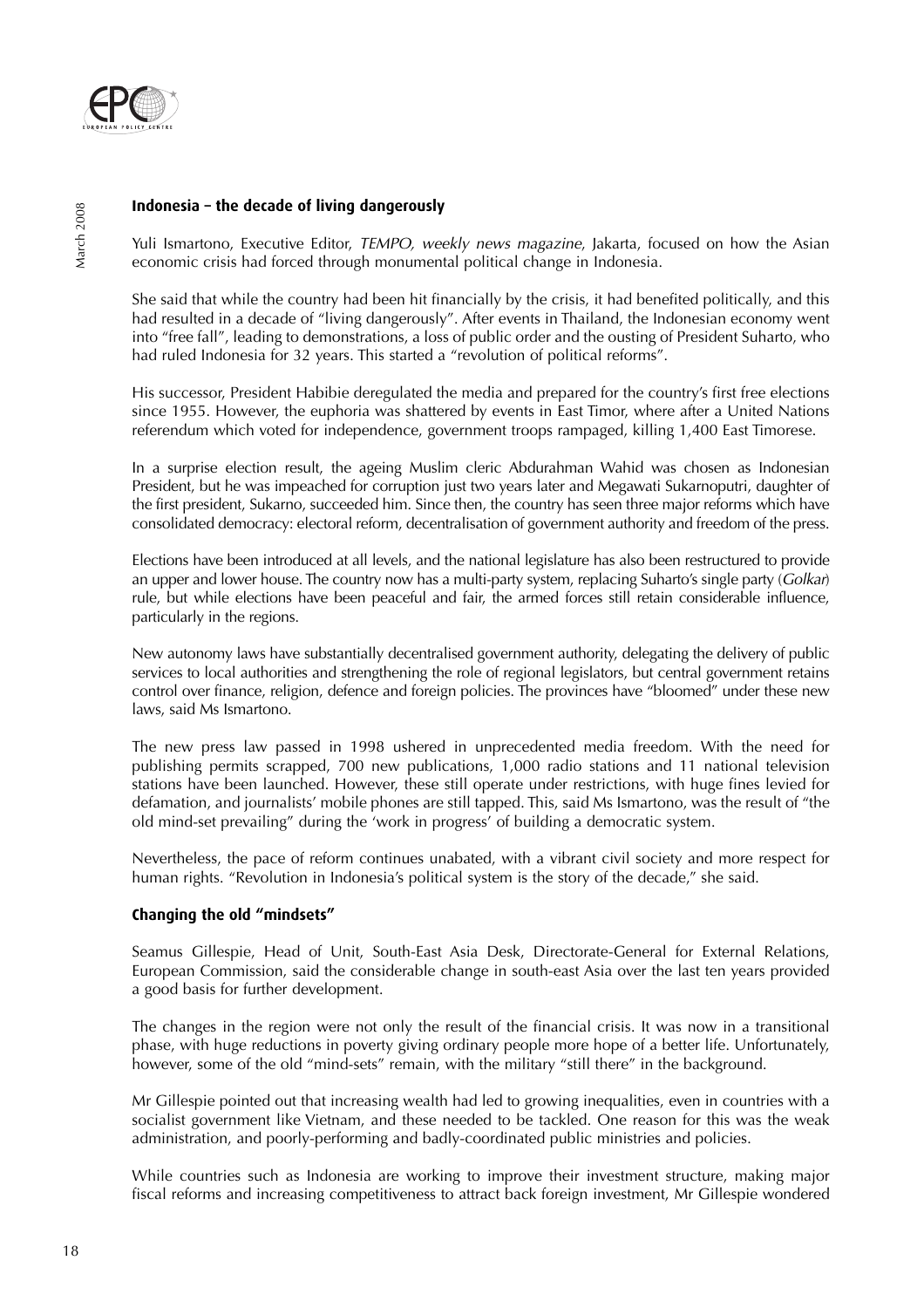

whether this would be "carried through". He also warned that the move from middle-income to high-income countries needed to be properly managed.

The financial crisis had laid down a challenge to the EU, he said, as it showed that the Union had not been paying enough attention to developments in the region. The current European Commission has remedied this, building strong political contacts and engagement, as evidenced by the successful ASEAN-EU Aceh Monitoring Mission and the ASEAN-EU Foreign Ministers meeting in March this year.

The EU believes that greater integration in the region will help ASEAN to tackle economic and political challenges, and is supporting efforts to promote this, even though this is not "the panacea" for all the region's ills. Mr Gillespie said greater integration would also give ASEAN countries more political clout in international fora such as the World Trade Organization, as the EU itself had found.

The Commission is building up common passport and customs procedures with ASEAN, and concentrating on proposals (such as the creation of an ASEAN-EU FTA) which support integration. It is also supporting ASEAN initiatives to promote greater monetary cooperation and stimulate markets in bonds in ASEAN currencies.

#### **Discussion**

Asked what financial lessons could be learned from the 1997 crisis, Mr Yusof said it had resulted from internal macro-economic policies rather than cross-border issues. ASEAN cooperation, such as the proposed bond market, would ease the debt problem but would not solve it altogether.

Mr Gillespie believed European experience showed there was room for regional solidarity: when an individual EU Member State has economic problems, it can apply for finance on the basis of a macro-economic programme. However, as the current international mortgage problems have demonstrated, a strong global approach is also needed.

Questioned about ASEAN's relationship with China, Mr Yusof said there were already "templates" for managing competition with China and lowering tariff barriers, through the FTAs. Mr Gillespie felt ASEAN was doing well in relation to its "big neighbours" in the region, but this might change if China and Japan decided to work more closely together economically.

Asked whether all the countries in the region had really recovered from the financial crisis, Ms Ismartono did not believe they had returned to pre-crisis levels, as some, such as Indonesia, had difficulty in encouraging back all the FDI they had lost. The country's social programmes had suffered most and must be rebuilt. Mr Yusof agreed, saying that growth in the region would be in the realm of 6%, whereas before the crisis it had been up to 10%. He added that one could not avoid capitalism's 'booms and busts'.

# **Keynote speech: ASEAN – ten years after the financial crisis**

### **By Zainal Aznam Mohd Yusof, Distinguished Fellow, Institute of Strategic and International Studies, Kuala Lumpur, Malaysia**

### **Introduction**

The recent concern with the financial turmoil arising from the effects of the US sub prime mortgage problems has increased uncertainties and dented sentiments on the growth prospects of the world economy. Krugman (2007) has emphasised that "rising homeownership is now revealed as the result of a bubble inflated in part by financial flim-flam, which deceived both borrowers and investors".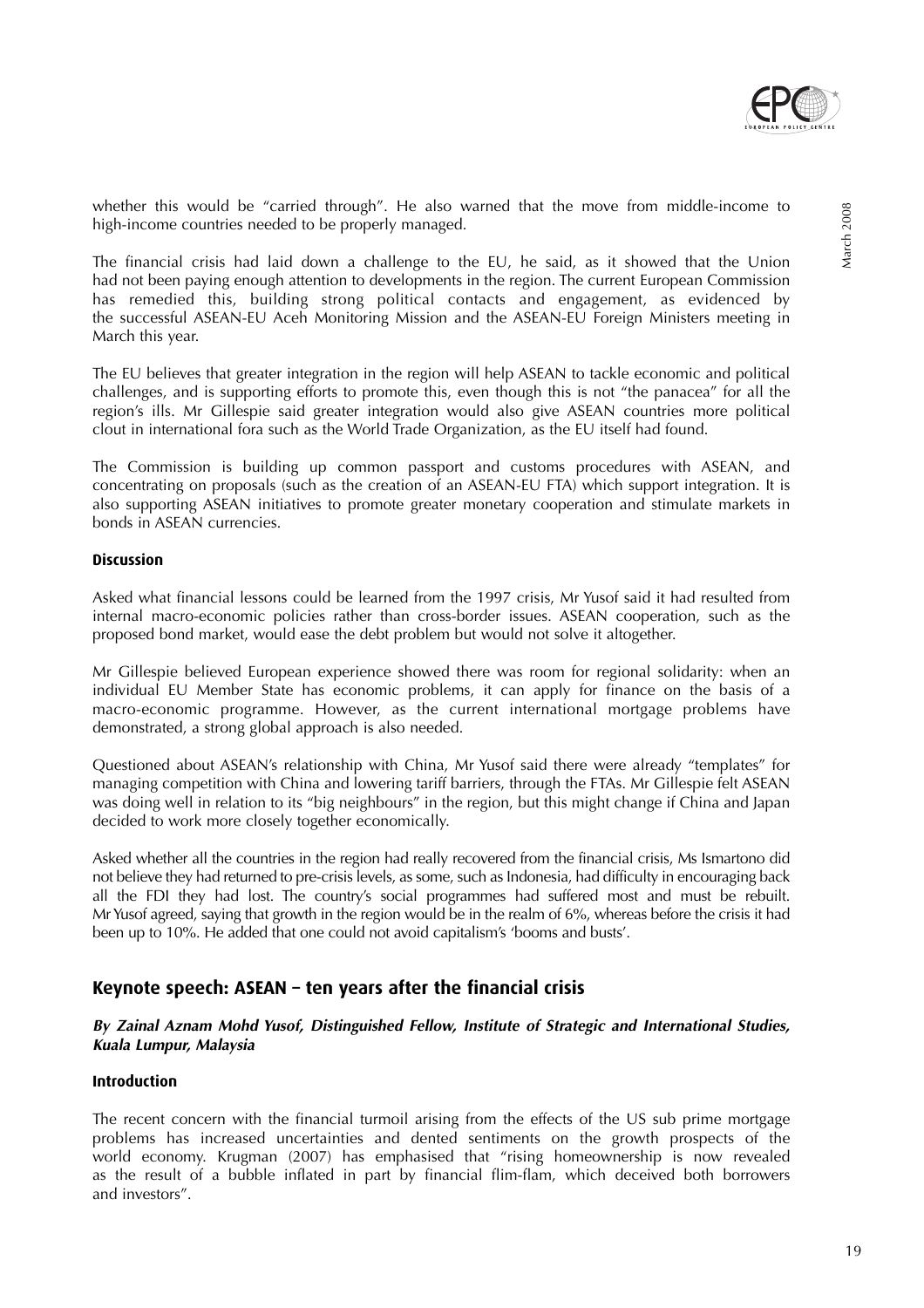

It also, once again, has raised the profile of the south-east Asia economies and their ability to withstand the adverse repercussions from the financial turmoil after undergoing a severe financial crisis in 1997-1998. Although the full extent of the impact of the sub prime mortgage problems, particularly on the nature, extent and dispersion of risks, on the economies of south-east Asia, collectively known as the Association of Southeast Asian Nations or ASEAN, have yet to be assessed, the initial impact has not been that deep when compared to the effects of 1997-1998 financial crisis.

There has been talk about the "decoupling" of the region from the American economy and that is one likely reason why the impact of the sub prime mortgage has not been that extensive and deep. Asian banks and financial institutions have not been seriously exposed to the US sub prime mortgage crisis. Also, over the past ten years since the financial crisis, ASEAN has undergone changes and these changes, although they vary from country to country, have enabled them to better withstand the shocks from outside the region.

This paper assesses the changes that have occurred in ASEAN over the last ten years but it will only highlight the key features of the changes. It will focus on the economic aspects of ASEAN. The changes that will be summarised will begin from the 1997-1998 financial crisis, changes that were introduced because of the financial crisis. The more recent changes leading up to the ASEAN Charter and the ASEAN Economic Community (AEC) will also be included in this paper. ASEAN has made some strides but it still has internal problems that it will have to be resolved, and while the pace of changes appear to be slow it is, nevertheless, moving in the right direction.

# **ASEAN background – from security to economic cooperation**

The idea of ASEAN emerged in the aftermath of the Vietnam War in the 1960s. ASEAN was formed in 1967, initially for security reasons and specifically after the fallout of the Vietnam War, to bind, forge and to promote co-operation around security. ASEAN has succeeded in maintaining regional peace which has helped the region to grow; economic growth was high over the period 1970-1993.

Membership of ASEAN has expanded and Laos and Myanmar were admitted into ASEAN at the 30<sup>th</sup> ASEAN Ministerial Meeting (AMM) in Kuala Lumpur in July 1997. With ten members ASEAN now has a 'population' of about 500 million.

In the early 1970s interest increased in intensifying the integration of ASEAN along the European model. ASEAN initiated the first dialogue with the EEC and the European Commission in Brussels and that was followed by dialogues with other countries. An ASEAN-Brussels Committee was established to handle relations with Europe (Kartadjoemera, 2001).

It was only in the early 1990s that the idea of a free trade area was pursued by ASEAN. There were suggestions for setting up a customs union but such a union with common external tariffs would have had to be set at the higher tariff level of either Indonesia, the Philippine or Thailand, rather than the low tariff of Singapore.

The impetus to form a free trade area gained momentum after the conclusion of the Uruguay Round negotiations. ASEAN member countries in the late 1980s to mid-1990s were involved in the GATT and the Uruguay Round negotiations and tariffs were reduced, a range of ASEAN tariffs was bound, non-tariffs were liberalised and ASEAN agreed to some binding commitments in services to be applied on a Most Favoured Nation (MFN) basis.

At the ASEAN Summit in January 1992, and in the Singapore Declaration, it was agreed that an ASEAN Free Trade Area (AFTA) would be established. A Common Effective Preferential Treatment (CEPT) scheme was also introduced with separate lists for the inclusion or exclusion of goods.

While AFTA covered the trade in goods' side of integration, attention subsequently turned to services. In December 1995 the ASEAN economic ministers signed the ASEAN Framework Agreement on Services (AFAS).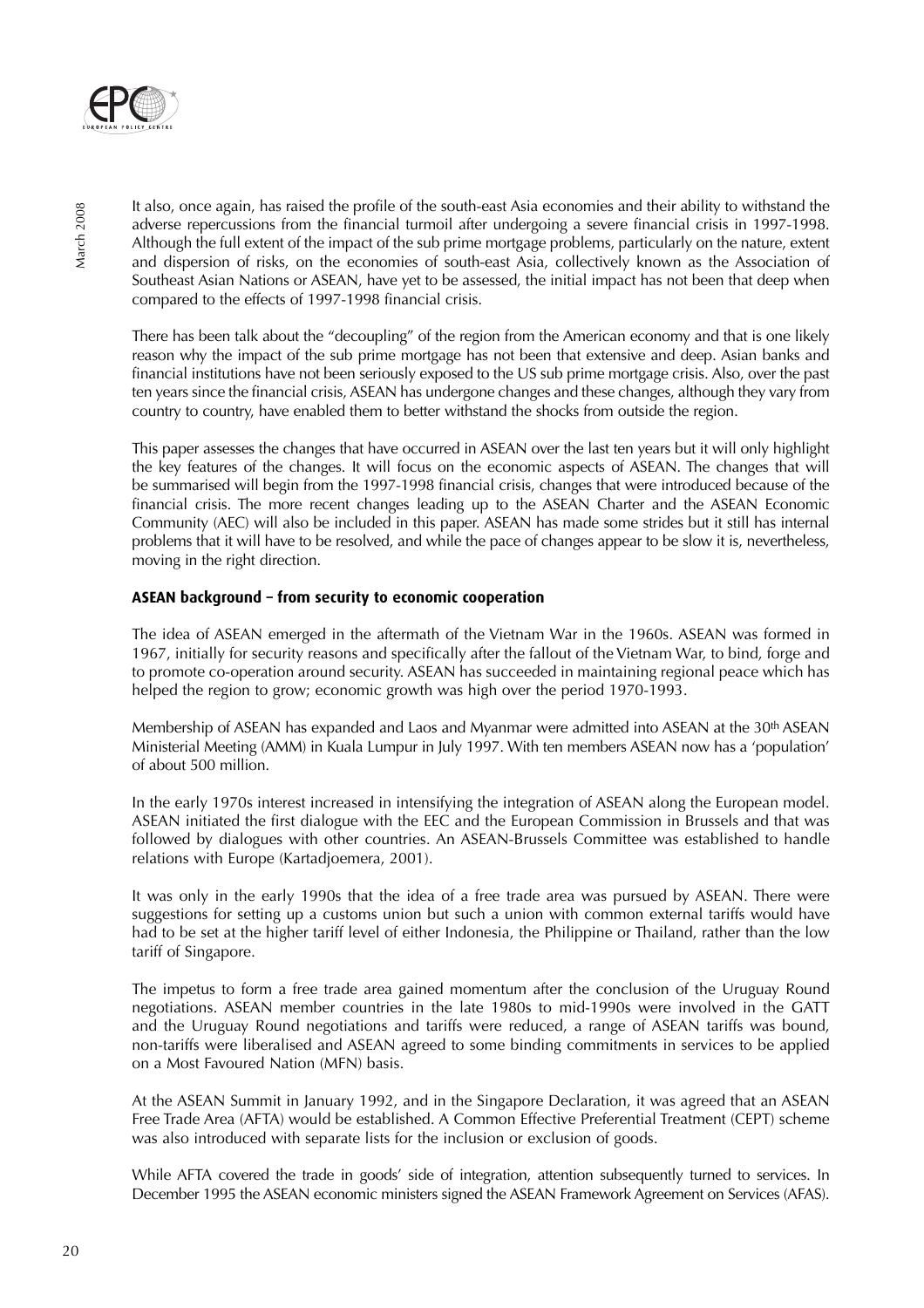

The aim of AFAS was to enhance co-operation in services, eliminate restrictions to trade in services and to liberalise trade in services.

A 'positive list' approach was adopted for the negotiation of liberalisation of services. Rules for mutual recognition, dispute settlements, institutional mechanisms and other areas of co-operation in services were also included under AFAS. Additional guidelines and targets were then included for AFAS: at the 37th ASEAN Economic Ministers (AEM) Meeting in Vientiane in September 2005 the liberalisation of services was re-affirmed and it was agreed that 2015 would be the target date for this to be completed.

The ASEAN Investment Area (AIA) was introduced in October 1998 and was designed to enhance the process of foreign direct investment (FDI) policy liberalisation. The three programme pillars of the AIA are (i) co-operation and facilitation, (ii) promotion and awareness, and (iii) liberalisation.

These programmes have been implemented through individual and collective actions with the targeted schedule and timetable. Industries are to be opened up for National Treatment and the Most Favoured National Treatment subject to certain conditions. Each Member is to submit a Temporary Exclusion List (TEL) and a Sensitive List for Industries where it is unable to open up or accord national treatment to ASEAN investors. The TEL is to be phased out by 2010. Vietnam will phase out the List by 2013 and Laos and Myanmar by 2015.

There are other specific ASEAN programmes of cooperation and activities covering a wide range of areas. These programmes include the ASEAN Industrial Cooperation (AICO), in energy (ASEAN Power Grid and Trans-ASEAN Gas Pipeline), ASEAN Surveillance Report, cooperation programmes in insurance and customs, involvement in East Asia Emergency Rice Reserve, ASEAN Food Security Information System, ASEAN Intellectual Property Rights Action Plan, ASEAN Minerals Cooperation Action Plan, harmonisation of statistics, telecommunications and information technology and the ASEAN Transport Action Plan 2005-2010.

# **Asian financial crisis and ASEAN**

The Asian financial crisis of 1997-1998 had far-reaching effects on the economies of ASEAN. Thailand, Indonesia and Malaysia were the most affected compared to Singapore and the Philippines. Beyond ASEAN South Korea and Hong Kong were the two economies that were affected by the financial crisis. The Asian financial crisis started in Thailand in 1997 and it has been recognised that a number of factors contributed to the crisis (Sussangkarn and Vichyanond, 2006, Asian Development Bank, 1999).

The Thai economy for the two decades prior to 1997 had been growing rapidly, registering a real GDP growth rate of 7.7% per annum, especially with the rapid growth after 1985; growth averaged about 9.5% per annum between 1985 and 1995.

There were sizable FDI inflows over this period. Financial liberalisation measures were introduced and foreign exchange controls on current account transactions were lifted, and most restrictions on the capital account were lifted in April 1991 and a third in February 1994. To develop Bangkok into an international financial centre the Bangkok International Banking Facilities (BIBF) were established in March 1993 with the granting of some tax privileges.

As a result of these liberalisation measures there were large inflows of external capital into Thailand and net capital inflows averaged 10% of GDP over the 1990-1996 period creating an investment and real estate bubble. The outstanding external debt increased rapidly from \$29 billion in 1990 to \$108.7 billion in 1996 and short-term debt increased rapidly (\$47.7 billion in 1996) larger than the foreign reserves (\$38.7 billion). Borrowings from the foreign banks tended to be short-term. There was a rapid increase in credit lending by the commercial banks and the central bank assisted ailing financial institutions.

The baht was under a fixed exchange rate system and market sentiments turned against it by end-1996 and pressure for devaluation increased. The Central Bank defended the baht and by mid-1997 almost all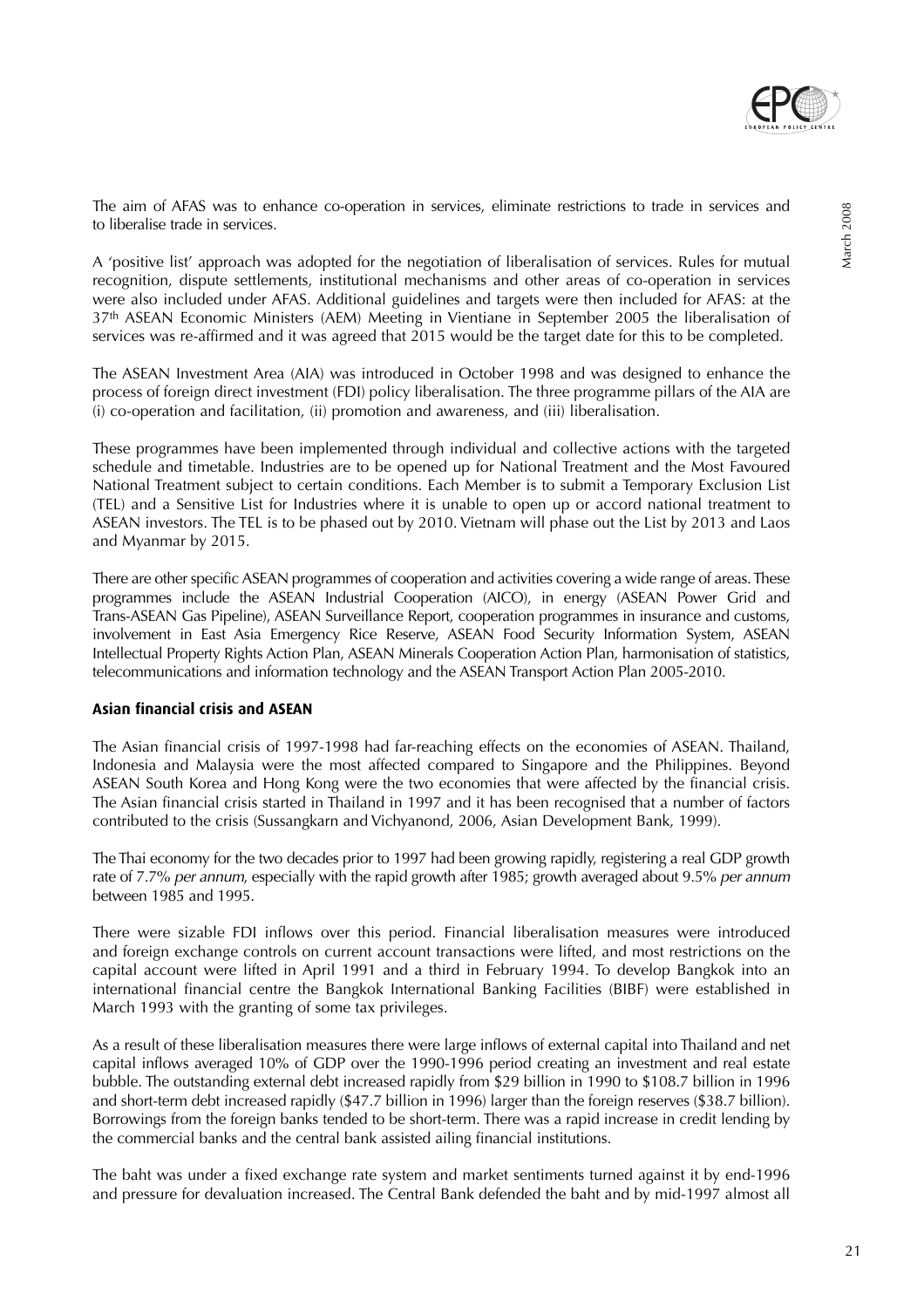

of its reserves had been used to defend the baht and by then Thailand had become insolvent i.e. it did not have sufficient foreign currency to meet its foreign currency obligations.

The baht was floated on 2 July 1997 and Thailand sought the assistance of the International Monetary Fund (IMF). The exchange rate depreciated from about 25.8 baht per US dollar at end-June 1997 to 53.8 baht per US dollar by end-January 1998, then stabilised with the 1998 recession; the baht in 1998 had depreciated by 38% compared to its pre-crisis level.

The contagion from Thailand spread to Indonesia, Malaysia and South Korea. Almost similar macro-economic policies were adopted in these economies, especially maintaining the pegged-exchange-rate regimes and they had, in varying degrees, weaknesses in the financial and corporate sectors, with large short-term foreign debts and weak corporate governance. Thailand, South Korea and Indonesia had a high ratio of short-term foreign debt to foreign reserves, more than 100%, with Singapore and Malaysia having the lowest ratio (Table 1).

# **Table 1: Ratio of short-term foreign debt to official reserves (%)**

|             | 1990  | 1991  | 1992  | 1993  | 1994  | 1995  | 1996  |
|-------------|-------|-------|-------|-------|-------|-------|-------|
| China       | 30.8  | 24.3  | 64.8  | 66.5  | 32.6  | 29.4  | 23.6  |
| Hong Kong   | 23.4  | 21.7  | 18.2  | 17.2  | 16.4  | 16.4  | 22.2  |
| India       | 164.7 | 104.1 | 73.2  | 26.8  | 18.5  | 23.4  | 28.3  |
| Indonesia   | 130.7 | 139.7 | 158.5 | 145.6 | 147.4 | 175.6 | 167.2 |
| Malaysia    | 19.3  | 18.8  | 21.0  | 25.4  | 24.2  | 30.4  | 40.8  |
| Philippines | 216.2 | 109.2 | 98.5  | 85.0  | 80.3  | 67.9  | 67.9  |
| Singapore   | 2.7   | 2.7   | 2.3   | 2.0   | 1.7   | 1.5   | 2.6   |
| South Korea | 72.9  | 81.6  | 69.5  | 60.2  | 123.1 | 142.5 | 195.4 |
| Taiwan      | 20.0  | 18.9  | 19.6  | 21.8  | 20.3  | 20.4  | 20.1  |
| Thailand    | 58.3  | 67.8  | 69.5  | 89.0  | 96.4  | 119.4 | 110.3 |

#### Source: Asian Development Bank (2001)

The programme of IMF assistance for the three countries involved fiscal and monetary tightening, structural reforms of the financial and real sectors, raising prudential standards, improved governance and privatisation. The foreign exchange liquidity support for Thailand amounted to \$17.2 billion, \$49.7 billion for Indonesia and \$58.4 billion for South Korea. Malaysia did not seek IMF support and adopted the heterodox approach of imposing capital controls, and it pegged its exchange rate at RM3.80 to one US dollar on 2 September 1998. Malaysia unpegged its currency to the US dollar in 2005.

#### **ASEAN-post financial crisis**

There has been a substantial amount of attention given to the experience of the ASEAN member countries following the financial crisis of 1997-1998. What has been the outcome after ten years of the financial crisis? Attention here will be given to the macro-economic outcomes and to the new developments within ASEAN as well as to its future outlook following the financial crisis. Thailand, Indonesia and Malaysia, the three countries most affected by the financial crisis have recovered, but there is still some controversy as to the role and impact of the IMF package in the recovery of the three economies and, for comparative purposes, to South Korea.

Malaysia's capital controls have attracted special attention and the consensus is that capital controls did not damage the economy and helped recovery (Abidin, 2002, Tourres, 2003 and Athukorala, 2001). In assessing the outcome after ten years since the crisis it should be borne in mind that the growth of these economies in the period after 1997-1998 has also been adversely affected by the September 11 terrorist attack in the US and from the SARS fallout.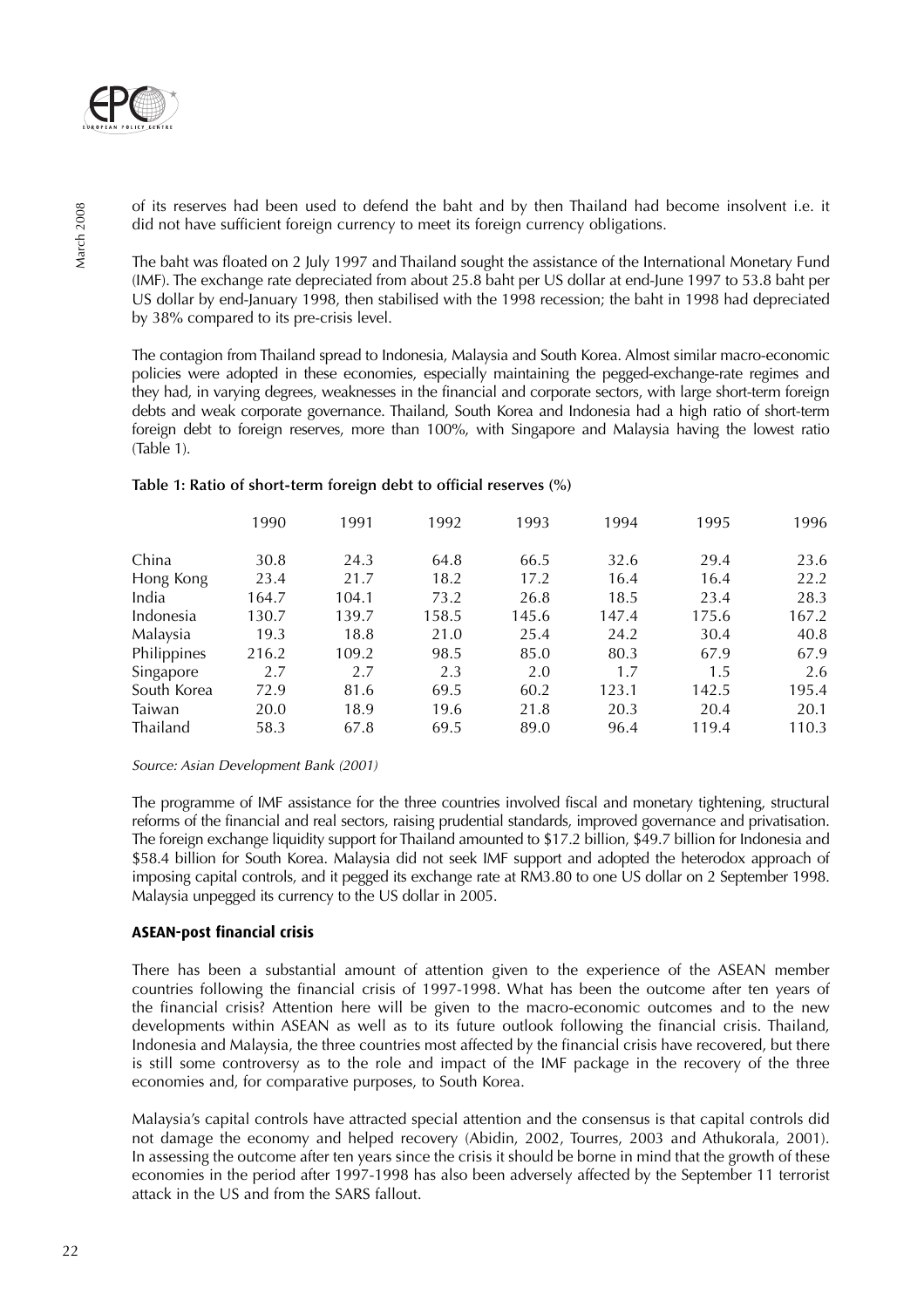

South-east Asia as a group suffered a contraction in GDP growth of 6.8% in 1998. The economies of Indonesia (-13.1%), Thailand (-10.5%) and Malaysia (-7.4%) all experienced a growth contraction in 1998. Growth recovered for the region by 1999 (Table 2). After experiencing sharp contractions in economic growth in 1998 and slower growth after the crisis the three most affected economies have recovered. Per capita GDP recorded positive growth rates after 1999 but Malaysia and Singapore recorded a decline in 2001. In recent years overall ASEAN countries have recorded higher growth rates in the range of 5-6% per annum.

#### **Table 2: Growth, current account and international reserves in south-east Asia**

### **Growth Rate of GDP (% per year)**

|             | 1998    | 1999 | 2000 | 2001   | 2002 | 2003 | 2004 | 2005 |
|-------------|---------|------|------|--------|------|------|------|------|
| Cambodia    | 3.7     | 10.8 | 7.0  | 5.7    | 5.5  | 5.0  | 5.4  | 5.4  |
| Indonesia   | $-13.1$ | 0.8  | 4.9  | 3.5    | 3.7  | 4.1  | 4.5  | 4.5  |
| Laos        | 4.0     | 7.3  | 5.8  | 5.8    | 5.9  | 5.9  | 6.0  | 6.2  |
| Malaysia    | $-7.4$  | 6.1  | 8.5  | 0.3    | 4.1  | 5.2  | 5.8  | 5.6  |
| Myanmar     | 5.8     | 10.9 | 13.7 | 11.3   | 10.0 | 10.6 |      |      |
| Philippines | $-0.6$  | 3.4  | 4.4  | 3.0    | 4.4  | 4.5  | 5.0  | 5.0  |
| Singapore   | $-0.9$  | 6.5  | 10.1 | $-1.9$ | 2.2  | 1.1  | 5.6  | 4.8  |
| Thailand    | $-10.5$ | 4.4  | 4.8  | 2.1    | 5.4  | 6.7  | 7.2  | 6.2  |
| Vietnam     | 4.4     | 4.7  | 6.1  | 5.8    | 6.4  | 7.1  | 7.5  | 7.6  |

#### **Current Account Balance (\$ million)**

|             | 1998     | 1999   | 2000   | 2001   | 2002   | 2003     | 2004     | 2005     |
|-------------|----------|--------|--------|--------|--------|----------|----------|----------|
| Cambodia    | $-175$   | $-188$ | $-135$ | $-86$  | $-64$  | $-163$   | $-185$   | $-245$   |
| Indonesia   | 4,097    | 5,783  | 7,991  | 6,900  | 7,822  | 7,709    | 7,535    | 7,331    |
| Laos        | $-130$   | $-145$ | $-124$ | $-79$  | $-40$  | $-51$    | $-52$    | -50      |
| Malaysia    | 9,532    | 12,604 | 8,487  | 7,286  | 7,190  | 13,381   | 12,500   | 10,500   |
| Myanmar     | $-578$   | -468   | $-115$ | $-102$ |        |          |          |          |
| Philippines | 1,546    | 7,219  | 6,258  | 1,323  | 4,383  | 3,347    | 2,500    | 2,500    |
| Singapore   | 18,583   | 15,284 | 13,246 | 16,104 | 18,873 | 28,186   | 33,861   | 34,181   |
| Thailand    | 14,291   | 12,466 | 9,328  | 6,205  | 7,008  | 7,975    | 6,565    | 7,230    |
| Vietnam     | $-1,239$ | 1,154  | 505    | 475    | $-950$ | $-2,101$ | $-2,216$ | $-2,393$ |

#### **Gross International Reserves (\$ million)**

|             | 1998   | 1999   | 2000   | 2001   | 2002   | 2003   |
|-------------|--------|--------|--------|--------|--------|--------|
| Cambodia    | 390    | 422    | 484    | 548    | 663    | 737    |
| Indonesia   | 23,762 | 27,054 | 29,394 | 28,016 | 32,037 | 36,246 |
| Laos        | 112    | 106    | 141    | 133    | 196    | 216    |
| Malaysia    | 25,348 | 30,859 | 29,886 | 30,848 | 34,583 | 44,862 |
| Myanmar     | 329    | 280    | 201    | 454    | 542    |        |
| Philippines | 10,806 | 15,107 | 15,024 | 15,658 | 16,180 | 16,866 |
| Singapore   | 75,028 | 77,176 | 80,362 | 75,800 | 82,276 | 96,324 |
| Thailand    | 29,536 | 34,781 | 32,661 | 33,048 | 38,924 | 42,148 |
| Vietnam     | 1.995  | 2,947  | 2,831  | 3,540  | 3,815  | 4,661  |

Source: Asian Development Bank (2004)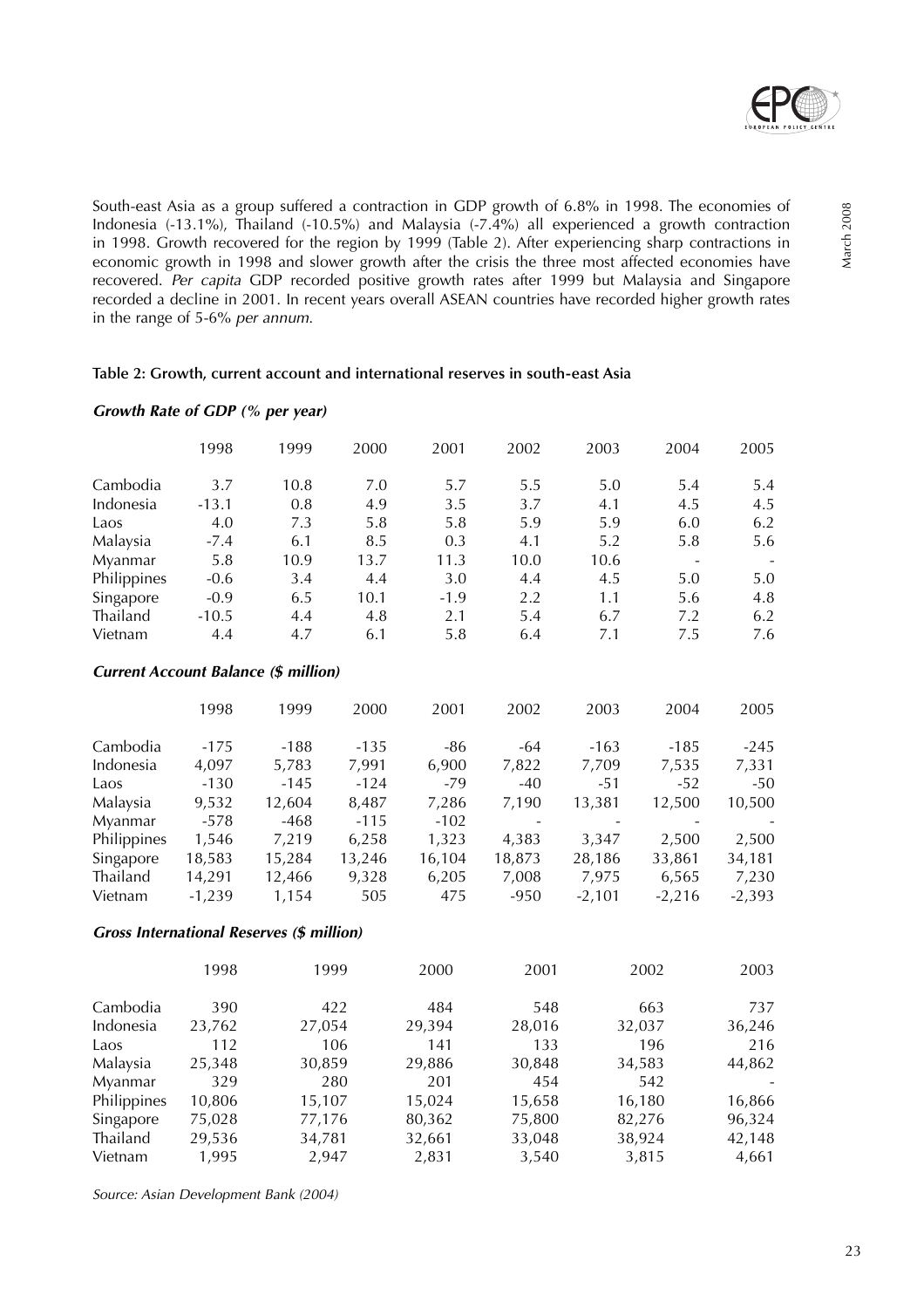

The current account balance of the south-east Asian economies has been positive since 1998 and has been on the rise. The international reserves of all countries in ASEAN have also been increasing, following economic recovery with Singapore, Malaysia and Indonesia recording the largest amount of international reserves.

The ASEAN member countries have, since the financial crisis, been pushing ahead with various reforms to their economies, either on their own or, as will be shown below, through ASEAN as a group. Liberalisation measures have been implemented, but at different speeds, while the strengthening of the banking and financial system has gained momentum. Corporate governance has been strengthened and transparency has been improved.

# **AFTA and integration through trade**

AFTA through the Common Effective Preferential Treatment (CEPF) is the regime for trade integration. Although the financial crisis had slowed down economic growth and international trade, progress has been made in integration through trade since 1997-1998. The thrust of integration is to increase intra-ASEAN trade as well as extra-ASEAN trade.

The ASEAN 6 group of countries have accounted for most of the share and growth in trade. Tariff levels have fallen. Trade integration has not increased significantly; in 1996 just before the financial crisis intra-ASEAN trade was about 24% of total ASEAN trade and by 2000 it remained at about the same level and it has increased to about 26% by 2006. If integration is measured using trade as a share of GDP, the results are better for ASEAN, with Singapore's intra-ASEAN trade recording the highest and the lowest was for Cambodia (4% in 2000).

ASEAN's CEPT scheme allows intra-ASEAN imports to face lower tariffs than imports from the rest of the world. Import items are placed on the three lists i.e. inclusion, temporary inclusion, general exclusion and sensitive. For ASEAN 6 and Vietnam, almost 99% of their tariff lines have been included in the inclusion list with low inclusion for Cambodia, Laos and Myanmar. The CLMV (Cambodia, Laos, Myanmar and Vietnam) countries accounted for a small but rising share of total intra-ASEAN exports.

Trade barriers to intra-ASEAN trade have been falling, faster for the ASEAN 6, since 1992. For ASEAN 6 the target is to remove all import duties by 2010 and with some flexibility, 2015 for the CLMV members. The estimate is that as at January 2005 tariffs on about 99% of the products in the CEPT Inclusion List (IL) of the ASEAN 6 have been reduced to the 0-5% tariff range.

The CEPT average tariff rate for ASEAN 6 under the CEPT scheme is now about 1.9%, from 12.8% in 1993. For the CLMV tariffs on 81% of the items in the IL have been reduced to the 0.5% band. The CLMV has been given longer deadlines to reduce their tariffs for products in the IL to 0-5% level: Vietnam in 2006, Laos and Myanmar in 2008 and Cambodia in 2010.

# **AIA and integration through FDI flows**

As part of the integration thrust of ASEAN through FDI, the AIA was designed to promote intra-ASEAN as well as extra-ASEAN FDI by reducing restrictions on FDI flows to the region. AIA works through a 'negative list' approach. An assessment of the impact of the AIA on FDI flows would have to take into account that it was launched in 1998 when ASEAN was still in the midst of the financial crisis (USAID, 2007).

The AIA, with the exception of services incidental to manufacturing, also excluded services from its purview. The more recent trends in FDI flows into ASEAN since the financial crisis have been discouraging. Global FDI flows to the developed countries have been increasing.

FDI flows into ASEAN since 1997 have been declining, arising from the financial crisis and with the strong competition from China in attracting FDI flows. FDI flows into ASEAN, as a proportion of total world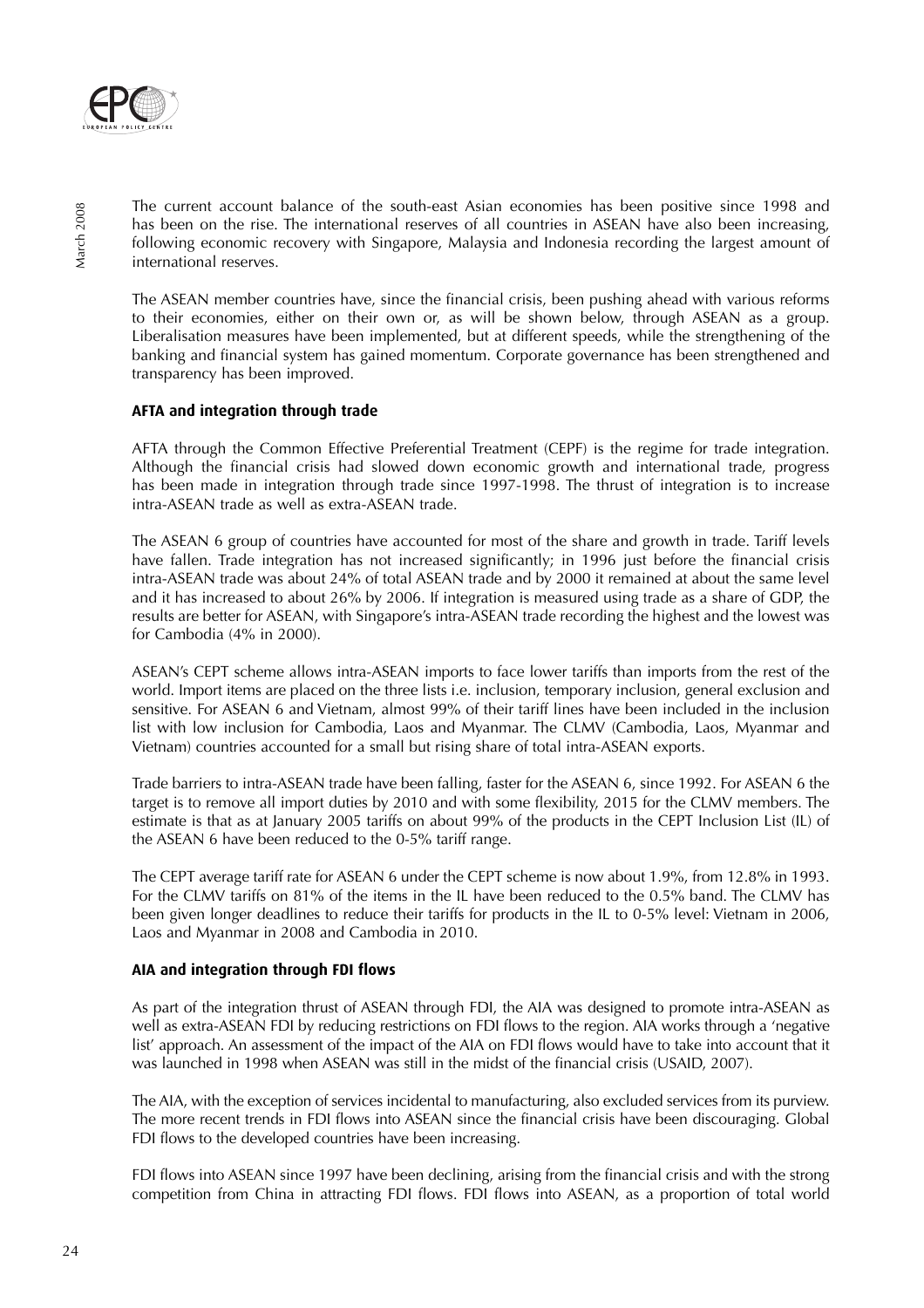

inflows, amounted to 4% which is about half compared to a decade ago. There has been a concentration in FDI inflows, with Singapore accounting for about half of the total FDI inflows into ASEAN.

In 2000 following the financial crisis and the strong competition from China and India, the AIA Council decided to accelerate the phase-out date of the temporary exclusion list (TEL) for the manufacturing sector: ASEAN 6 and Myanmar will be phased out by 2003 and 2010 for Cambodia, Laos and Vietnam. For agriculture, fishery, forestry and mining, the phase-out will be 2010 for ASEAN 6 and Cambodia, 2013 for Vietnam and 2015 for Laos and Myanmar.

It was also decided to shorten the ending date for non-ASEAN investors from 2020 to 2010 for ASEAN 6, 2015 for Cambodia, Laos and Vietnam and 2020 for Myanmar. In 2003 at the sixth AIA Council meeting it was decided that the drafting of the Protocol to shorten the end dates for non-ASEAN investors will be delayed because of negotiations with Dialogue Partners.

Over the 1990-2005 period total FDI cumulatively reached \$284.2 billion and intra-ASEAN FDI reached \$32.5 billion or 11.4% of the total FDI flows. On average, over the period 1999-2005 FDI inflows into ASEAN into manufacturing accounted for about 30% (\$50.8 billion) of total FDI inflows (\$169.3 billion) and agriculture 0.7% (\$1.2 billion) over the same period. Services which are excluded from the AIA attracted about 60.7% of total FDI inflows.

There are sizable imbalances in FDI inflows within ASEAN. Indonesia, Malaysia, Singapore, Thailand and Philippines accounted for about 91.3% of the total FDI flows into ASEAN over the 1995-2005 period with half going to Singapore. The CLMV countries, therefore, attracted only about 8.7% of the total FDI inflows. Vietnam, among the CLMV group, attracted slightly less than three-quarters (73.2%) of the total FDI flows to the CLMV group. The financial crisis did not seem to have severely affected FDI inflows into the CLMV group when compared to the pre-crisis period (1995-1997).

### **ASEAN integration through trade in services**

The services sector takes a bigger share of GDP in all ASEAN member countries but tends to be more protected than the goods sector. The liberalisation of services is governed by AFAS, signed by the economic ministers in December 1995 just as goods come under AFTA and capital under AIA. The original objectives of AFAS were supplemented by the agreement that was struck at the 37th ASEAN Economic Ministers (AEM) meeting in Vientiane in September 2005 which reaffirmed their commitment to liberalise trade in services to be in line with the vision of an ASEAN Economic Community.

The AEM also agreed that 2015 would be the end date for the liberalisation of services but granting some flexibility to some sectors. At the same time the Vientiane Action Program is the plan for the integration of services for the 2004-2010 period and out of the 11 priority sectors four are services i.e. air travel, e-ASEAN (ICT), healthcare and tourism. AFAS' aim is to improve market access and grant national treatment to services providers in ASEAN in the four modes of supply i.e. Mode 1 for cross-border supply, Mode 2 for consumption abroad, Mode 3 for commercial presence and Mode 4 for movement of natural persons.

What has been the progress in the liberalisation of services? Up to 2006 successive rounds of negotiations have been concluded and the fourth round was to have been completed by end-2006. The fourth round covered services mentioned earlier as well as recreational, cultural and sporting services, distribution services, educational services and environmental services.

The packages with commitments from each ASEAN member country cover air transport, business services, construction, financial services, maritime transport, telecommunication and tourism. Logistics services have been included as a priority sector. An ASEAN approach has been adopted which allows two or more countries to agree on liberalisation commitments allowing the other countries to become a party to the agreement at a future date.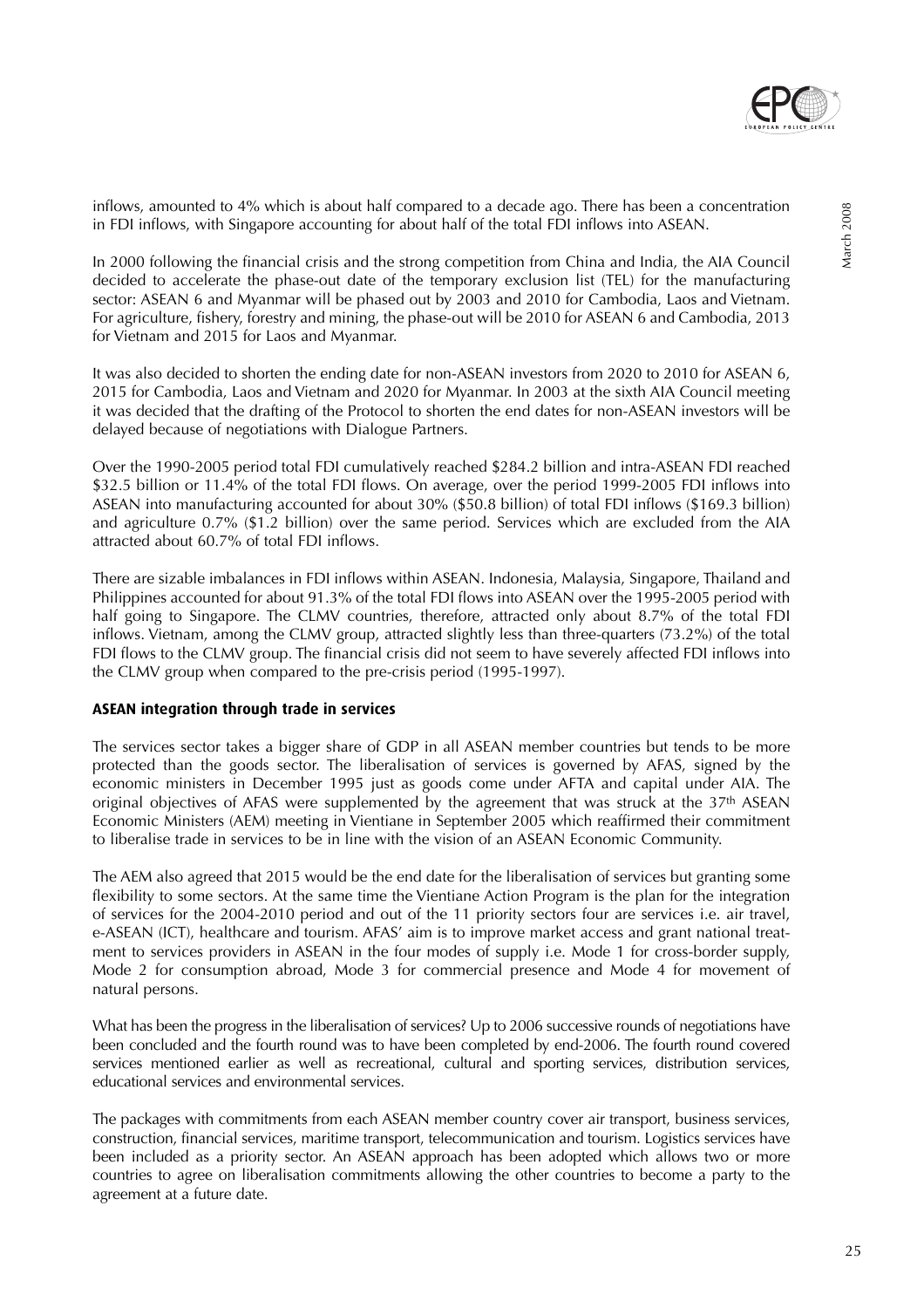

An assessment of AFAS has shown that while there has been progress in liberalising services the achievements have not been impressive and rather mixed (Thanh and Bartlett, 2006). Overall, under AFAS there has been an improvement in liberalisation compared to the WTO schedules. The commitments for liberalisation when compared to the GATS agreements vary between countries, some ASEAN member countries gained more and some less from AFAS. For Singapore, Vietnam, Cambodia, Malaysia and Thailand, for example, the extra coverage under AFAS was limited.

# **ASEAN financial integration**

An important initiative of ASEAN following the financial crisis were the efforts to find ways to prevent the occurrence of crises and cope with future financial crises through regional co-operation in the financial area among member countries. Financial reforms to liberalise and open up financial markets supplemented by better corporate governance and risk management were initiated after the 1997-1998 crisis.

Generally the financial system in the region was weak, lacked an early warning system and inadequate co-operation in the financial area (Sussangkarn and Vichyanond, 2006; Park, 2006; and Manupipatpong, 2002). ASEAN with other East Asian countries then launched the Chiang Mai Initiative (CMI) and the Asian Bond Market Development Initiative (ABMI).

The US opposition to the Asian Monetary Fund proposal led to the setting up of the CMI. ASEAN invited China, Korea and Japan, and the ASEAN+3 Summit in November 1999 released a Joint Statement of East Asian Cooperation. The financial ministers of ASEAN+3 meeting in Chiang Mai in May 2000 agreed to implement a liquidity support system incorporating bilateral swap arrangements (BSAs) known as the 'Chiang Mai Initiative' (CMI). Another initiative was the setting up of the Asian Bond Market Development Initiative (ABMI)

The CMI was designed to expand the existing ASEAN Swap Arrangement for foreign reserves by increasing the size of swap arrangements and also to create bilateral swap arrangements (BSAs) between ASEAN member countries and the '+3' countries. The basis of the arrangements is that a country under speculative attack can borrow foreign currency from another country and use the funds to stabilise the exchange rate.

The funds under the ASA and 10% that are sourced from BSAs are unconditional i.e. they need not be linked to any IMF programme. ASEAN+3 has increased the CMI by raising the size of the swap arrangements and the unconditional swap value to 20%. The value of the swap arrangements by 2005 had reached \$58.5 billion. It has been stressed that the value of the swap arrangements is small and needs to be increased.

The initiative to develop an ASEAN bond market is based on the premise that lack of access to long-term financing contributed to the expansion of short-term debt before the crisis. As East Asian countries as a group had surplus savings, there was a need to develop the long-term capital market by fostering the growth of the bond market to allow companies to have access to long-term financing. The pre-crisis bond market in the region was thin. After the crisis, with the governments running budget deficits, the market for government bonds is deeper and large private corporations have also issued long-term debt instruments.

The ASEAN+3 Asian Bond Market Initiative and the development of the Asian Bond Fund by the 11 central banks of Australia, China, Hong Kong SAR, Indonesia, Japan, Korea, Malaysia, New Zealand, the Philippines, Singapore and Thailand, have been the two initiatives to develop a region-wide capital market through the Executive Meeting of East Asia-Pacific. Two bond funds have been launched; the US\$1 billion Asian Bond Fund 1 (ABF1) in June 2000 and the \$2 billion Asian Bond Fund 2 (ABF2).

The ABF1 has been sourced from the reserves of the EMEAP central banks and invested in liquid US-dollar bonds issued by sovereign and quasi-sovereign issuers in the Asian economies and the ABF2 is also limited to sovereign and quasi-sovereign bonds. Both funds are small, which does not lead to a channelling of funds to the private sector and the development of regional market for local-currency bonds.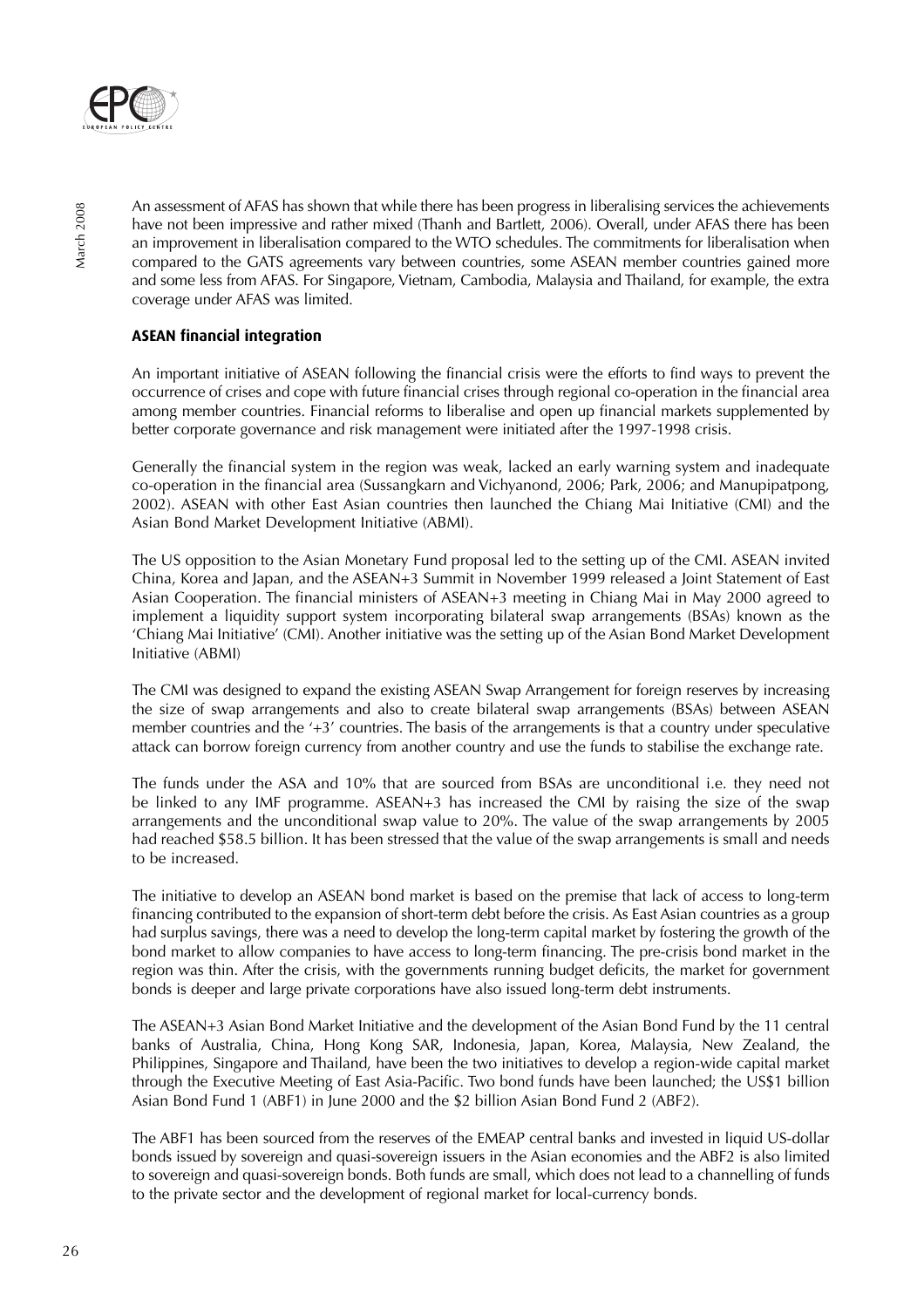

Since the financial crisis ASEAN has seen the growth of regional trading agreements (RTAs) and comprehensive economic partnerships (CEPs) (Chia, 2007). ASEAN will also be formulating an ASEAN Charter and the pursuit of an ASEAN Economic Community (AEC) by 2015. Many of the ASEAN member countries, with Singapore taking the early lead, have been pursuing FTAs.

The free trade agreements (FTAs) have been concluded either bilaterally or collectively through ASEAN. Part of the motivation for pursuing FTAs has to do with the perceived failures of the WTO and the Doha Development Round. The CEPs tend to be 'free trade agreement (FTA) plus'.

Individually Singapore, Thailand and Malaysia have concluded a number of FTAs or are in the process of negotiating FTAs. Since the financial crisis ASEAN has initiated the ASEAN-China FTA and with Japan the Japan-ASEAN Economic Partnership Agreement and an FTA with South Korea as well as with Australia, New Zealand and India.

The ASEAN-China FTA agreement on goods was signed in 2004 and implemented in 2005 and negotiations on services and investment are to be completed soon. The ASEAN-Korea trade agreement in goods was signed in April 2006 while the ASEAN-Japan agreement is still being negotiated. Negotiations have commenced for an ASEAN-EU FTA.

ASEAN has also extended the scope of co-operation by engaging the East Asian countries. Dialogues and agreements have been concluded under the ASEAN+3 approach which comprises the ASEAN 10, China, Japan and South Korea, and which was initiated in 2001 (Chia, 2007). It was agreed at the ASEAN+3 Economic Ministers Meeting in 2004 that the Joint Expert Group for Feasibility Study on East Asian Free Trade Area (EAFTA), be established.

Its report was submitted in July 2006 and recommended that the ASEAN+3 framework to start the negotiations for East Asia Free Trade Area (EAFTA) in 2009, complete negotiations by 2011 and for the realisation of EAFTA by 2016 and 2020 for CLMV countries.

In early 2006 Japan made a proposal for an ASEAN+6 Comprehensive Economic Partnership Arrangement which will comprise ASEAN+3, India, Australia and New Zealand. It would appear that ASEAN is placing priority on the integration of ASEAN and the realisation of the EAC by 2015 and on the various ASEAN+1 negotiations and then on ASEAN+3 and ASEAN+6.

ASEAN is to have its Charter and it is expected to be signed by the ASEAN Leaders at their Summit in Singapore in November 2007. The draft Charter which would make it a more rule-based organisation includes terms such as the protection of human rights, setting up a human rights commission, consular help for ASEAN citizens with immigration problems and empowering ASEAN leaders to make decisions unconstrained by the ASEAN consensus.

At the leaders' Summit in January in Cebu, the Philippines, the leaders had agreed to the Charter. The Eminent Persons Group (EPG) had worked on the initial ideas for the Charter and it had proposed the establishment of an ASEAN Parliament and ASEAN Court of Justice.

A High Level Task Force then worked on the EPG draft and it has been indicated that the draft was watered down. A final version of the Charter is to be submitted to the foreign ministers in September 2007. The rule-based Charter is expected to strengthen its institutions, empower the ASEAN secretariat and increase its resources and the secretary general is to be assisted by four deputy secretaries-general.

ASEAN in November 2007 will also be signing an economic blueprint for the establishment of the ASEAN Economic Community by 2015. It will set up goals and targets for a single ASEAN market and production base where there is free flow of goods, services and skilled labour and a freer flow of capital. The AEC is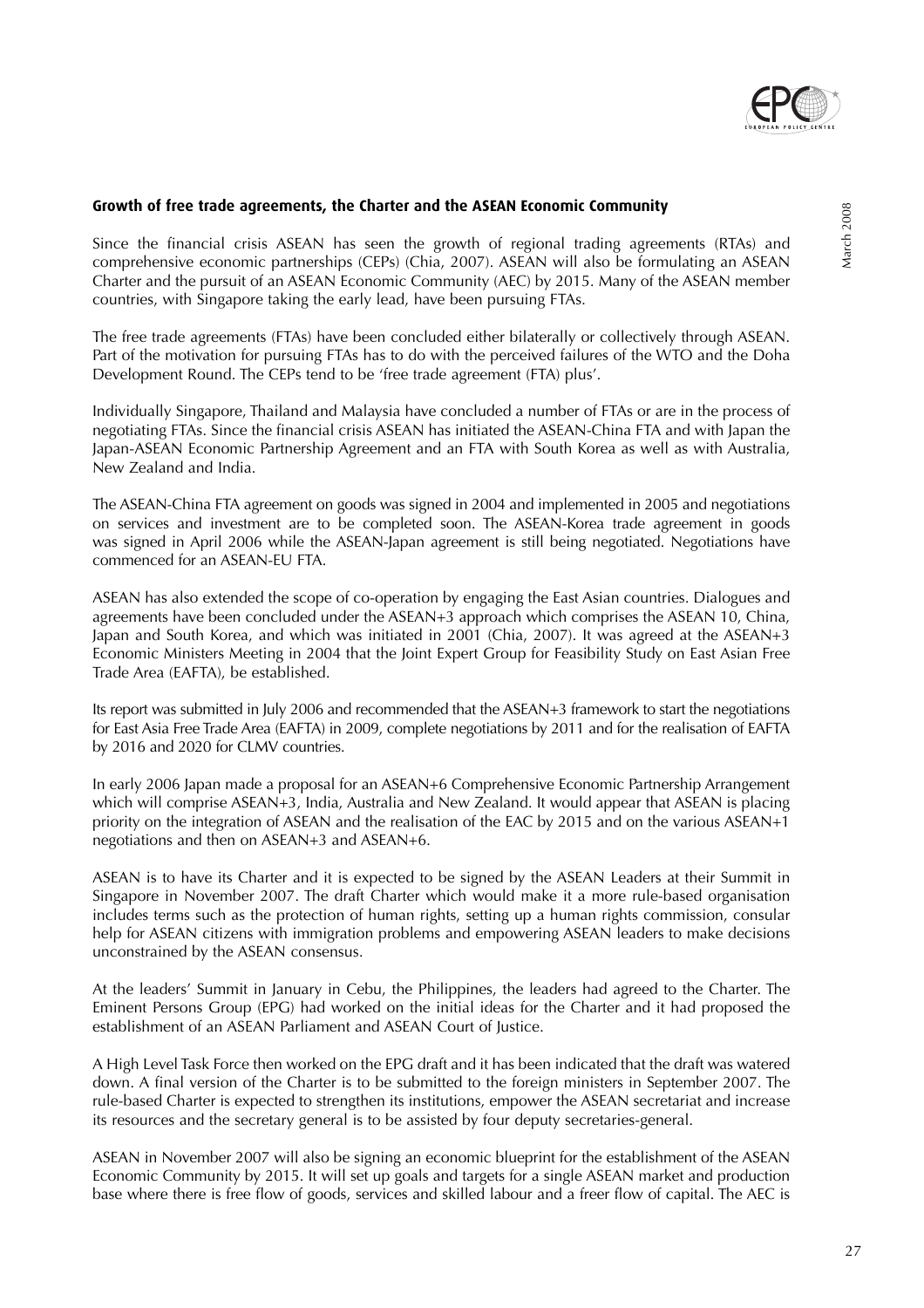

expected to focus on security, economic and socio-cultural areas. An AEC can be envisaged as a FTA that could include some elements of a common market. A clearer idea of what constitutes an AEC is required so that a more rigorous assessment can be made of its progress in the years ahead.

### **Conclusion**

The Association of Southeast Asian Nations (ASEAN) appears to be on the move again. Before the end of the year the ASEAN Charter and the blueprint for the ASEAN Economic Community (AEC) will be launched. Much is expected from the new documents which are designed to inject a fresh force and guide the next phase of integration and co-operation in ASEAN.

Despite the glitter of 40 years of ASEAN co-operation, the pace and depth of ASEAN economic integration has not been spectacular, and the future course of integration will continue to be less than spectacular if no major breakthroughs are made to reform the 'ASEAN way', and in accelerating the pace, width and depth of ASEAN integration.

There are broader and persistent issues which will impinge on the nature and pace of ASEAN integration in the years ahead and these relate to global and regional competition, structural changes in the pattern of trade and FDI flows, growth of free trade agreements (FTAs), and intra-ASEAN economic disparities.

The intensity of competition will no doubt increase. Competition from China, India and other emerging economies will intensify. Falling FDI inflows into ASEAN in recent years has been worrisome and China has been attracting sizable FDI flows, with some companies in the region relocating to China. Global and regional production networks will continue to exert influence on the flows of trade and FDI into ASEAN and this has been reflected in the growth and rising trend in intra-industry trade in East Asia.

Meanwhile bilateral FTAs involving member countries have been growing. The proliferation of such FTAs can complicate efforts to form wider agreements because of inconsistency in coverage and in rules of origins. It looks likely that extra-ASEAN integration will become stronger. Intra-ASEAN economic disparities between the CLMV countries and the other member countries are still wide, so a 'two-speed ASEAN', with a faster opening up for more developed and a late and slower speed for the CLMV countries, could exacerbate disparities.

# **References**

Mahani Zainal Abidin (2002) Rewriting the Rules The Malaysian Crisis Management Model, Kuala Lumpur: Prentice Hall.

Asian Development Bank (2001) Key Indicators, Manila: Asian Development Bank.

Asian Development Bank (2004) Asian Development Outlook 2004, Hong Kong: Oxford University Press. Prema-Chandra Athukorala (2001) Crisis and Recovery in Malaysia The Role of Capital Controls, Cheltenham: Edward Elgar.

Mardi Dungey and Vance L. Martin (2006) 'Correlation, Contagion, and Asian Evidence', Asian Economic Papers, Vol.5, 2 November.

Chalongphob Sussangkarn and Pakorn Vichyanond (2006) 'Directions of East Asian Regional Financial Cooperation', Asian Economic Papers, Vol.5, No.3.

Vo Tri Thanh and Paul Bartlett (2006) 'Ten Years of ASEAN Framework Agreement on Services (AFAS) An Assessment', REPSF Project No.05/004.

Marie-Aimee Tourres (2003) The Tragedy That Didn't Happen, Kuala Lumpur: Institute of Strategic and International Studies (ISIS) Malaysia.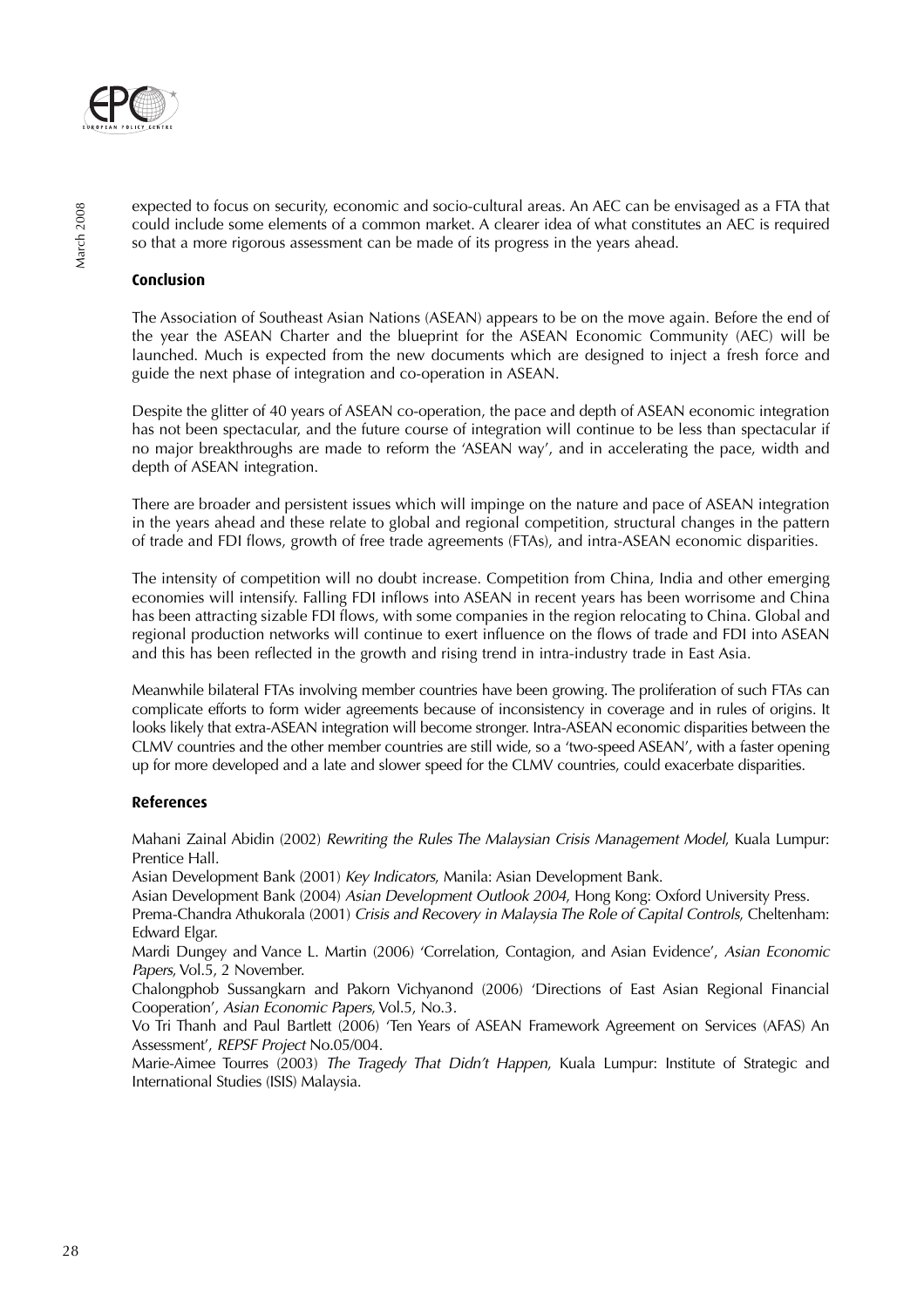

**October 30 2007: Pakistan needs to return to democracy and the military must return to barracks if the country is ever going to achieve long-lasting stability. Although the country risks becoming a failed state, there have been positive moves recently, with the growing independence of the judiciary and a rejuvenated civil society. The EU is "intensifying its dialogue" with Pakistan, and is ready to provide support for the democratisation process.**

# **Event report**

Retired Lieutenant-General Talat Masood, a Pakistani military and political analyst, said the country could move in the right direction if the international community "embraced" it; otherwise it might descend "into chaos".

Although the presidential elections which returned President Musharraf to power in October 2007 were highly controversial, because he was re-elected by the national and provisional parliaments which had "outlived their usefulness" and because military officials are ineligible for the presidency, it is unlikely that the Supreme Court will overturn the results.

As part of the power-sharing deal the President has entered into with Benazir Bhutto and her Pakistan People's Party (PPP), he introduced the National Reconciliation Ordinance, granting Ms Bhutto an amnesty against corruption and criminal charges. But Lt. Gen. Masood said that far from winning support, this had been an unpopular move with an increasingly strident civil society, as it "washed away" her past misdemeanours.

The nation needs a military-civilian understanding to return the armed forces to barracks. Unfortunately, the army has been in power for so long that civilian, democratic institutions are very inexperienced. This raises the question of whether a civilian government should be allowed to govern, "stumbling to acquire expertise", so that the country can return to civilian rule.

Combating extremism and terrorism is another major challenge, but this needs strong public support. However, said Lt. Gen. Masood, free and fair elections were "likely to throw up moderate parties that can form a legitimate government, better placed to combat extremism".

The current US government helped broker the deal with Ms Bhutto, seeing her as an ideal partner in its 'war on terror' and in promoting US strategic regional objectives. However, given the unpopularity of the US approach, the Musharraf-Bhutto alliance will not receive public support. Washington should instead support democracy and the rule of law.

# **Changing values in Pakistan**

Lt. Gen. Masood said Ms Bhutto had failed to realise that Pakistan had changed since she left the country, as she was still "wooing" the military and the West. She needs to win over important segments of society – intellectuals, professionals and the general population – work with a rejuvenated civil society and address people's concerns.

The real test of the legitimacy of the January elections will be whether Nawaz Shariff is allowed to return to Pakistan and the Pakistan Muslim League (PML) is permitted to stand. If so, the main political parties will take the centre ground, marginalising the extreme religious parties. Otherwise, the religious parties will grow.

All political parties must produce comprehensive political manifestoes to show where they stand, and must make a greater commitment to education, health and other public services.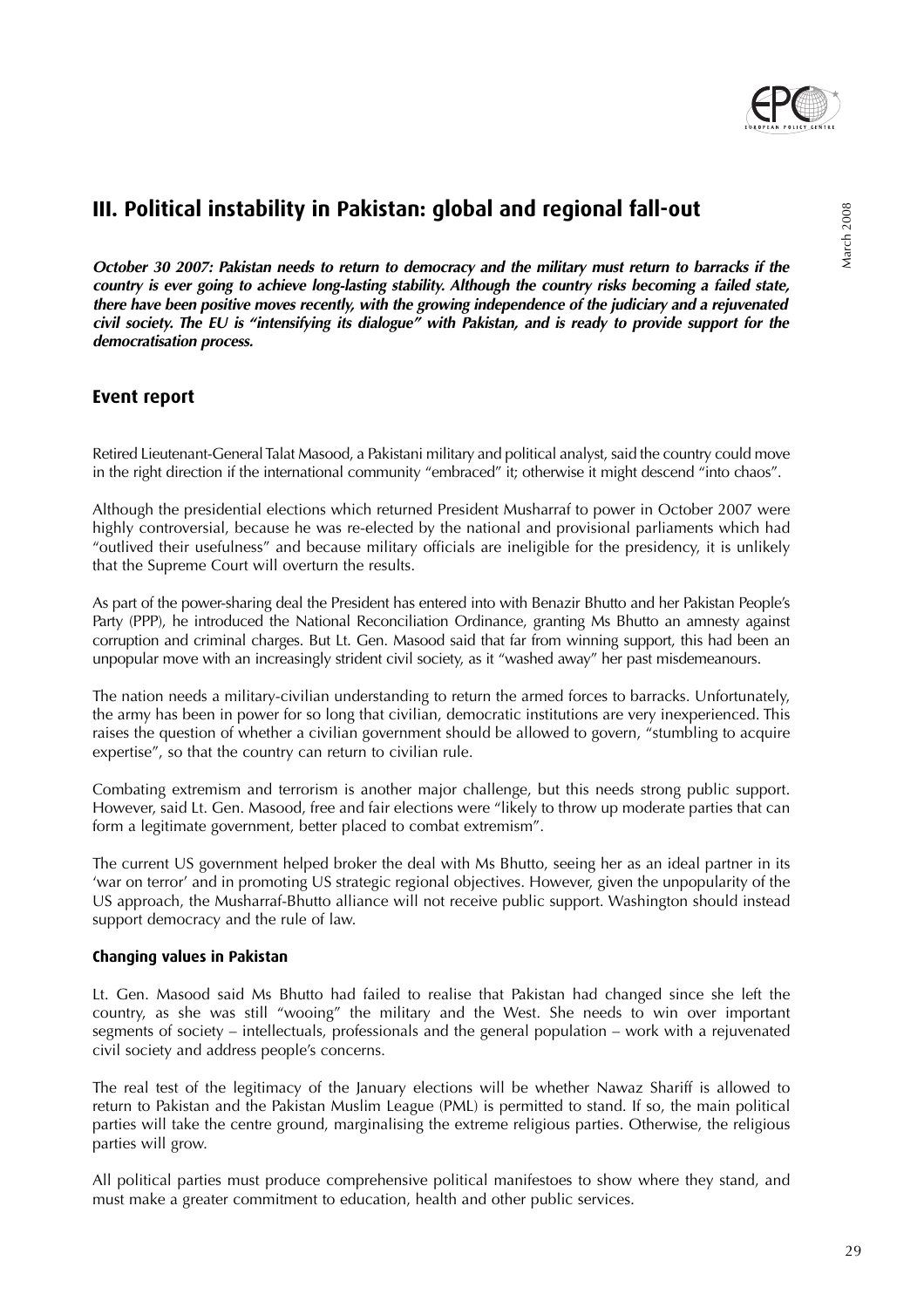

Turning to regional stability, Lt. Gen. Masood said that if India and Pakistan worked together, for example in solving the Kashmir dispute, this would help create regional stability. However, he argued, India had shown less flexibility than Pakistan in trying to solve the problem.

# **Pakistan strategically important for Pakistan**

James Moran, Director for Asia, Directorate-General for External Relations, European Commission, said Pakistan was strategically important for the EU, as it had a role to play in stabilising Afghanistan, fighting terrorism and stemming narcotics. It is also an important bridge-builder between the Islamic world and the West.

He welcomed Benazir Bhutto's return to the country, and felt that Nawaz Shariff's return would augur well for future elections. He was encouraged by the country's newly assertive judiciary and its vibrant media, and said the President had performed a "skilful balancing act" between the West and the Muslim world and in working with the country's religious parties.

# **Pakistan's challenges**

Mr Moran said Pakistan faces five major challenges:

- to return to democracy;
- to reinvigorate federalism;
- to invest more in health and education, and counteract the influence of the madrases;
- to stand up against terrorism and the Taliban;
- to regularise its involvement in Afghanistan, in order to encourage regional security.

He wondered whether, if Ms Bhutto took power, she would build a peace dialogue with India, open up regional markets and roads and build up opportunities for "peace and human good", as she had promised.

The EU is "intensifying its dialogue" with Pakistan, focusing on democratisation, good governance and human rights. It is involved in education and economic development, is improving trade relations and will triple aid over the next seven years. As for the possible January elections, the EU is considering an observer mission, but only if the elections are likely to be independent and transparent.

# **The risk of "flirting with failure"**

David Gardner, Associate Editor, *Financial Times*, felt it was no exaggeration to say that Pakistan was "flirting with the risk of failure as a state".

The military coup 30 years ago set the country on an Islamist course under military control. The people accepted the last coup which brought General Musharraf to power "with a sigh of relief", as this followed two incompetent and venal governments which had bankrupted the country and buckled its struggling institutions. He had brought talented people into government, established a tax base, and introduced a massive privatisation programme.

However, he had also institutionalised his own supremacy, "blowing the opportunity" to lay the foundations for democracy. The President was a "master tactician" in convincing the US that he was the only person capable of delivering up Al-Qaeda operatives, so Washington had given him funds, arms and aircraft.

Over the last eight years, he has monopolised personal power and encouraged monopolies of scarce resources, greatly enhancing the growth of Jihadis and Islamism, and unpicking the threads holding the country together. His generals have been allowed to "dabble" in events on the borders of Afghanistan and Kashmir, and made the "sorcerer's apprentice" mistake of allowing Jihadists more power.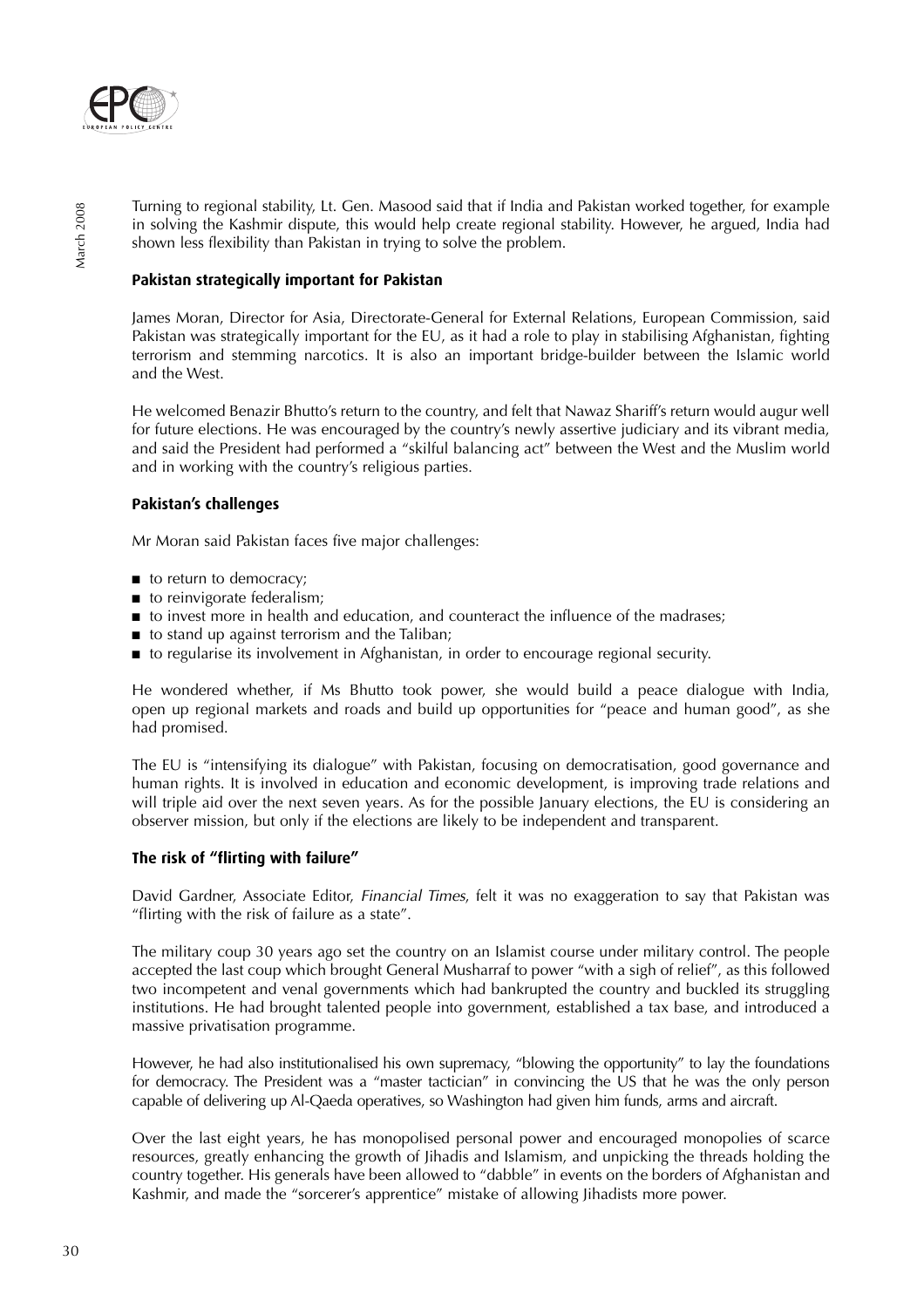

Politically, he has marginalised the PPP and sections of the Muslim League by creating alliances with the religious right, so that it has become a dangerous force "swaggering across the country". Federalism is in danger, particularly along the country's north-west frontier, and with the growth of Pushtun nationalism.

A situation like this needs an open and fair electoral conflict to restore popular political legitimacy, something which Mr Gardner believed the Musharraf-Bhutto alliance would not create.

Abbas Rashid, Pakistani academic and journalist, warned that there was no room for complacency about the country's grave situation, but he believed the Musharraf-Bhutto deal might produce a transitory arrangement, leading to free and fair elections.

### **The growth of civil society**

He particularly noted the unprecedented mass demonstrations by lawyers earlier this year protesting against the sacking of the country's Chief Justice, leading to his restoration. This had empowered the justice system, demonstrating it had the ability to check political incompetence, as well as strengthening civil society.

Looking at Pakistan's education system and the role of the *madrassas* in promoting extremist students, Mr Rashid believed that the government had tackled this wrongly. They had tried – and failed – to change mindsets by asking madrases to register, in return for "English lessons and computers".

Instead, the government needs to improve public education, as the madrassas have provided children with food, education, clothing and shelter, while the public schools have not even given them a basic education.

Looking at Pakistan's regional role, Mr Rashid said Pakistan needed to improve its relationship with India, including constructing the Iran-Pakistan-India gas pipeline.

#### **Discussion**

Asked about the dispute with Kashmir, Mr Masood said Pakistan should no longer be blamed for the situation, as it had stopped indirectly supporting militants. He believed that India should have moved faster and removed its troops to allow a peaceful settlement to be reached. Mr Moran said over the last three years, India and Pakistan had built up a level of confidence, and Europe would support a dialogue if asked to do so.

Questioned on the need for public education, Mr Rashid said the country spent 2.4% of GDP on education, while UNESCO recommended 4%. The quality and quantity of education institutions had to be improved at all levels: from primary to tertiary.

Asked about improving EU-Pakistan relations, Mr Masood said that economically, the EU was a big market for Pakistani textiles, while Islamabad was cooperating with NATO and other institutions. Mr Moran said the EU was not sure whether it would send elections observers if Mr Shariff was not allowed to participate.

Questioned on the status of the 'war on terror', Mr Masood said all Pakistanis wanted to live peacefully, but the US had denoted the 'war on terror' as a 'war of civilisations'.

Pressed on his remark about the risk of Pakistan becoming a failed state, Mr Gardner said this would happen if the country lost the ideological battle, or lost control of its borders. However, he saw a positive turnaround over the last year with the growth of a vibrant civil society.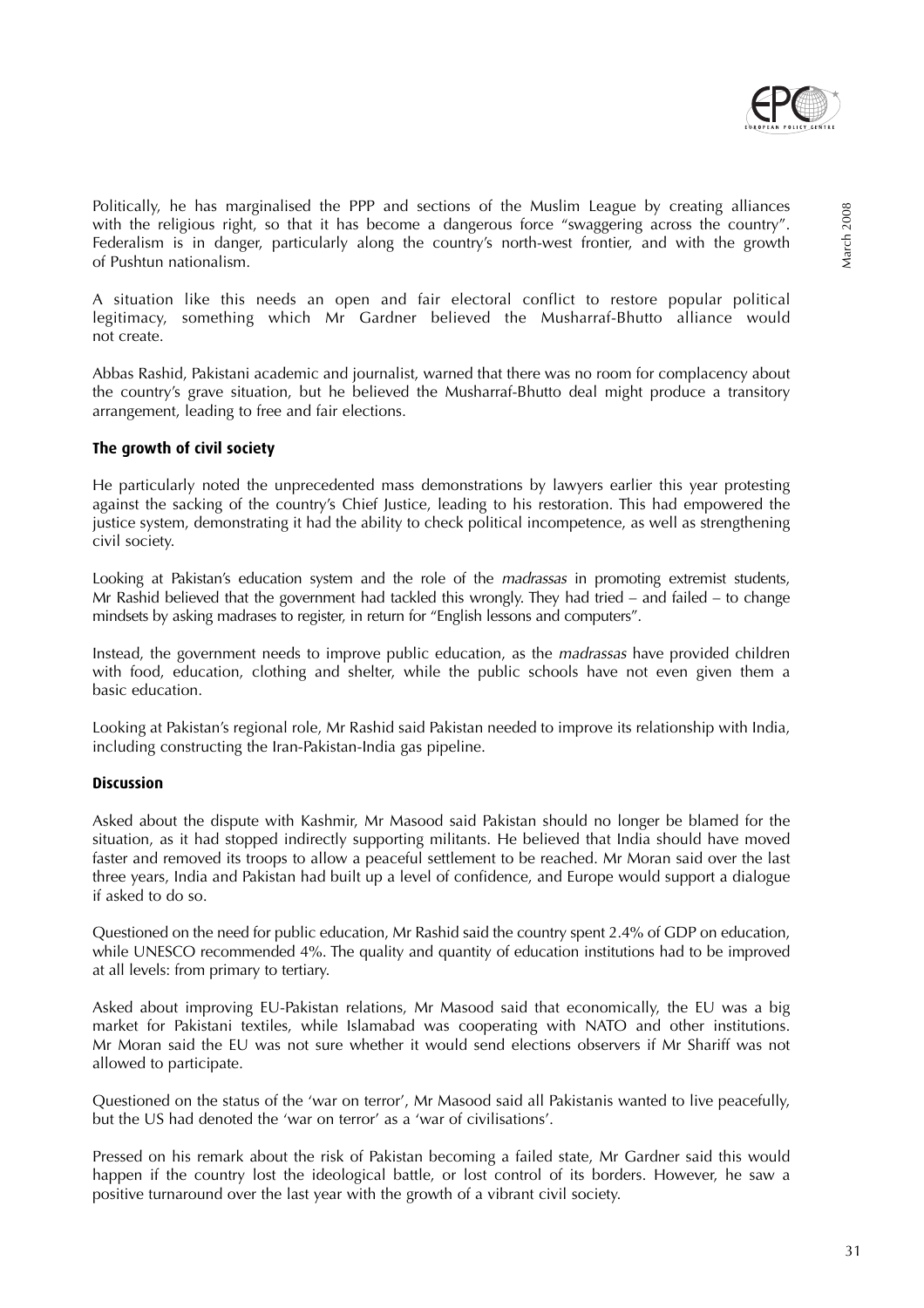

# **Keynote speech: Pakistan's political situation**

# **By retired Lieutenant-General Talat Masood, Pakistani military and political analyst**

Presidential elections were held in Pakistan on 6 October 2007, in which President Musharraf won a one-sided victory for another five-year term. The election was very controversial as it was a foregone conclusion that President Musharraf would win. The opposition parties either boycotted or abstained from casting their votes. The official notification of the results will be made only after the Supreme Court gives its verdict on the petitions, filed by opposition parties and representatives of the lawyer's community, challenging President Musharraf's eligibility to run for the post.

The opposition's view is that President Musharraf is seeking re-election from the current houses of parliament, both national and provincial that have outlived their lives. They also maintain that a military person in uniform is ineligible to contest the elections. Their argument is that it is politically and morally incorrect and against the original spirit of the Constitution even if technically it is in accordance with the current mutilated Constitution. In this the opposition political parties are supported by the lawyer's community and segments of the civil society.

The apparent reason that President Musharraf wanted to get a vote of confidence from the existing assemblies is that he is not confident of being able to muster enough support from the incoming assemblies. Moreover, there are several legal impediments that could have blocked his eligibility if he had waited for the next assemblies, the foremost being the law that prevents government employees from seeking public office for a minimum of two years after retirement. Furthermore, there is a risk that the composition of the next assemblies could be such that it may not favour his election.

Now that President Musharraf has been elected and the informal results have been announced and also the national and provincial elections were so close it is unlikely that the Supreme Court that assembles on 17 October 2007 will reverse the decision. If, however, the court were to rule fairly, the decision could go either way. They could also subject his re-election to revalidation from the next assemblies and seek a reaffirmation of his vacating the post of army chief.

President Musharraf has been 'successful' in dividing most of the major opposition parties. By engaging in a political dialogue for a power-sharing deal with Benazir Bhutto's party for over a year he has ensured that she stays away from joining and leading the opposition against him.

# **Benazir Bhutto's return to power?**

Despite being the leader of the largest political party, as an expedient measure, Ms Bhutto has deviated from what her party stood for, disappointing her constituency and supporters. Apparently she is overtaken by a pervasive dominance of the military and her current limitations and wants to capitalise on President Musharraf's predicament, as he is in dire need of broadening his political support to stay in power. Nonetheless, it is a sad reflection on his performance that after eight years of unchallenged power and extraordinary international support people are still hankering for exiled leaders whose performance he denigrated and made the raison d'être for military rule.

Meanwhile, as a part of a package deal between President Musharraf and Ms Bhutto a highly controversial National Reconciliation Ordinance has been introduced this year. The government claims that it will help promote national reconciliation, foster mutual trust and confidence among politicians and create a climate free of revenge and victimisation. In reality it is an expedient measure to give an amnesty to Ms Bhutto and other political allies against their corruption and criminal cases as a quid pro quo for supporting President Musharraf.

The effect of this ordinance, however, would be just the opposite of what is being claimed – sharper polarisation of the society and prospects of bigoted religious forces increasing their influence. On the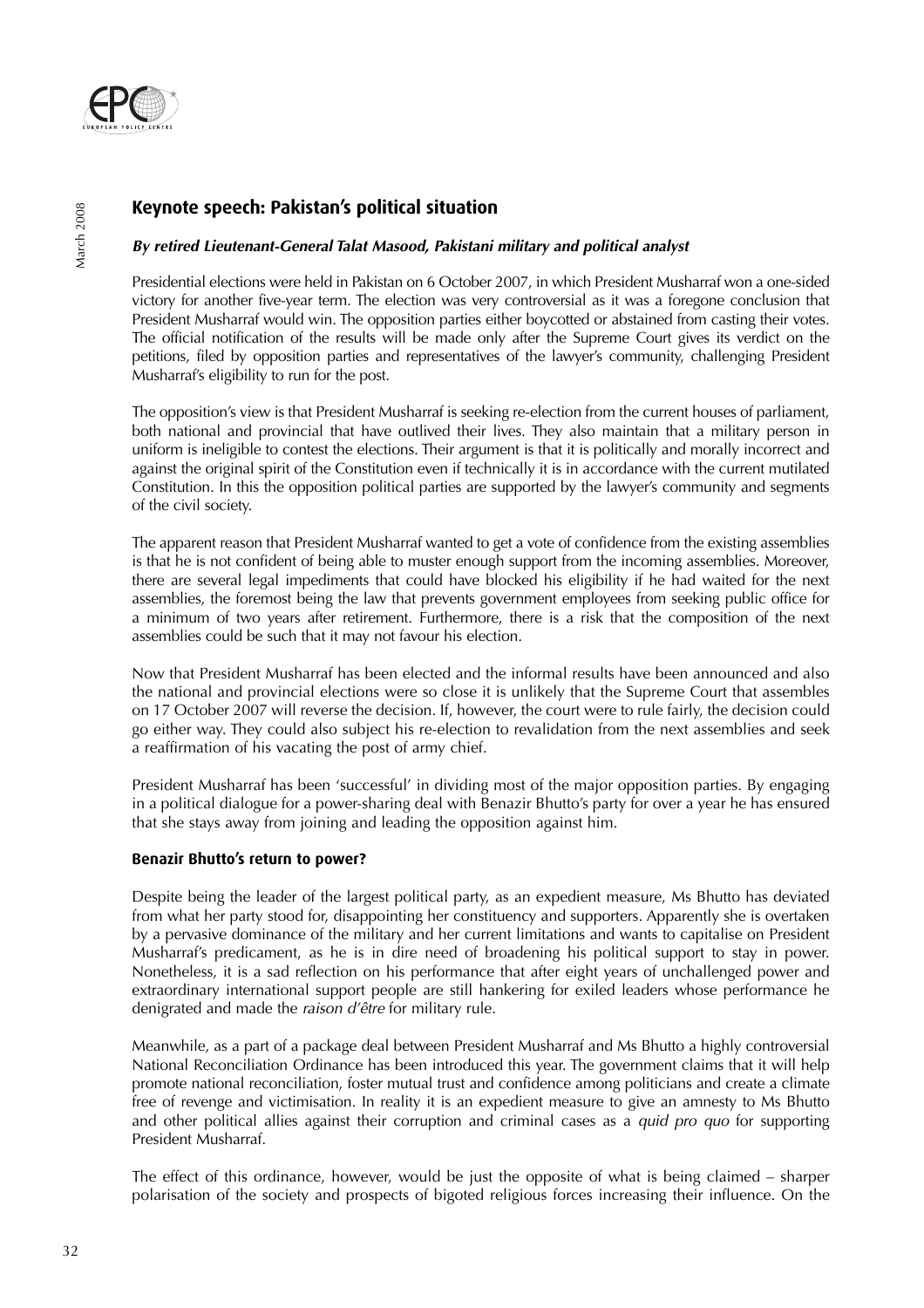

petitions filed against the Ordinance, the Supreme Court has ruled that any benefit drawn by public office holder under this law would be subject to the final decision of the court.

Broadly, what the nation needs today is an understanding between the military and the civil wherein the military reverts to defending the borders, and the supremacy of the civilian government is established through free and fair elections. Apart from democratisation the other great challenge the country faces is of combating extremism and terrorism, and the two are intertwined.

A democratic polity would encourage forces of moderation. Free and fair elections are likely to throw up moderate parties that can form a government either on their own or in a coalition. Being a legitimate government and having the support of the people would make it better placed in combating extremism.

The Bush administration sees Ms Bhutto as an ideal partner in the future set-up for strengthening efforts in fighting the 'war on terror' and promoting its strategic objectives in the region. The White House is closely monitoring events and facilitating the package deal between President Musharraf and Ms Bhutto. Washington should have realised that it is more crucial to support the system that can sustain democracy, rule of law and accountability rather than a political outcome that on the surface may appear to be favourable but will generate instability and provide space to militant forces.

This policy has heightened anti-Americanism across the political spectrum. The Ordinance is perceived to scuttle the legal and political process of accountability. President Musharraf's deal with the PPP and patronage of the PML has raised justifiable fears that the elections will not be free and fair. Clearly it is not in America's long-term interests to support military rule in Pakistan for short term gains.

By aligning with the military and openly courting the Americans Ms Bhutto's popularity has been adversely affected, but she hopes that what she would lose she will make up by capturing the floating voter who swings to the 'winning side'. Ms Bhutto foresees little impact of this new emerging political configuration on her core constituency voters.

She could, however, be surprised as voters, especially in the urban areas, are showing greater independence in their judgment. There is also a fundamental flaw in this approach as this fritters away the inspirational and ideological content of the party and lowers her standing in the eyes of the electorate.

People are also justified in asking what differentiates her party now from others that brazenly cohabit with the military. Moreover, it is vital for the PPP to win over important segments of the society – intellectuals, professionals and the broad masses – for fighting the formidable multiple challenges facing the country. It seems that having been away from her people for long she may not be fully aware of the qualitative change that has occurred in their thinking.

Pakistan today is on the cusp of a major transformation which could move in any direction. The information and media revolution, globalisation, revival of religious sentiment including a strong streak of fanaticism, nuclearisation of South Asia, fall-out from the events of 9/11 and the constant drift of the society due to weak institutions and acute crisis in leadership is pulling the country in different directions.

Ms Bhutto takes her supporters for granted and is more interested in wooing the military and the West, especially the US. But at this defining juncture in Pakistan's history it is far more crucial to look towards the yearning of the people and draw strength from them, rather than looking outwards. An internal dynamic will influence events and will be the more critical factor in shaping the destiny of the nation. Ms Bhutto talks of democracy and the people which is a laudable concept, but to operationalise it she will have to convince the nation that she respects and practices democratic norms within her party and in the context of Pakistan.

Clearly, she does not feel too confident of managing the 'war on terror' and uses that premise to support Musharraf as President. Ms Bhutto hopes that by making President Musharraf shed his uniform his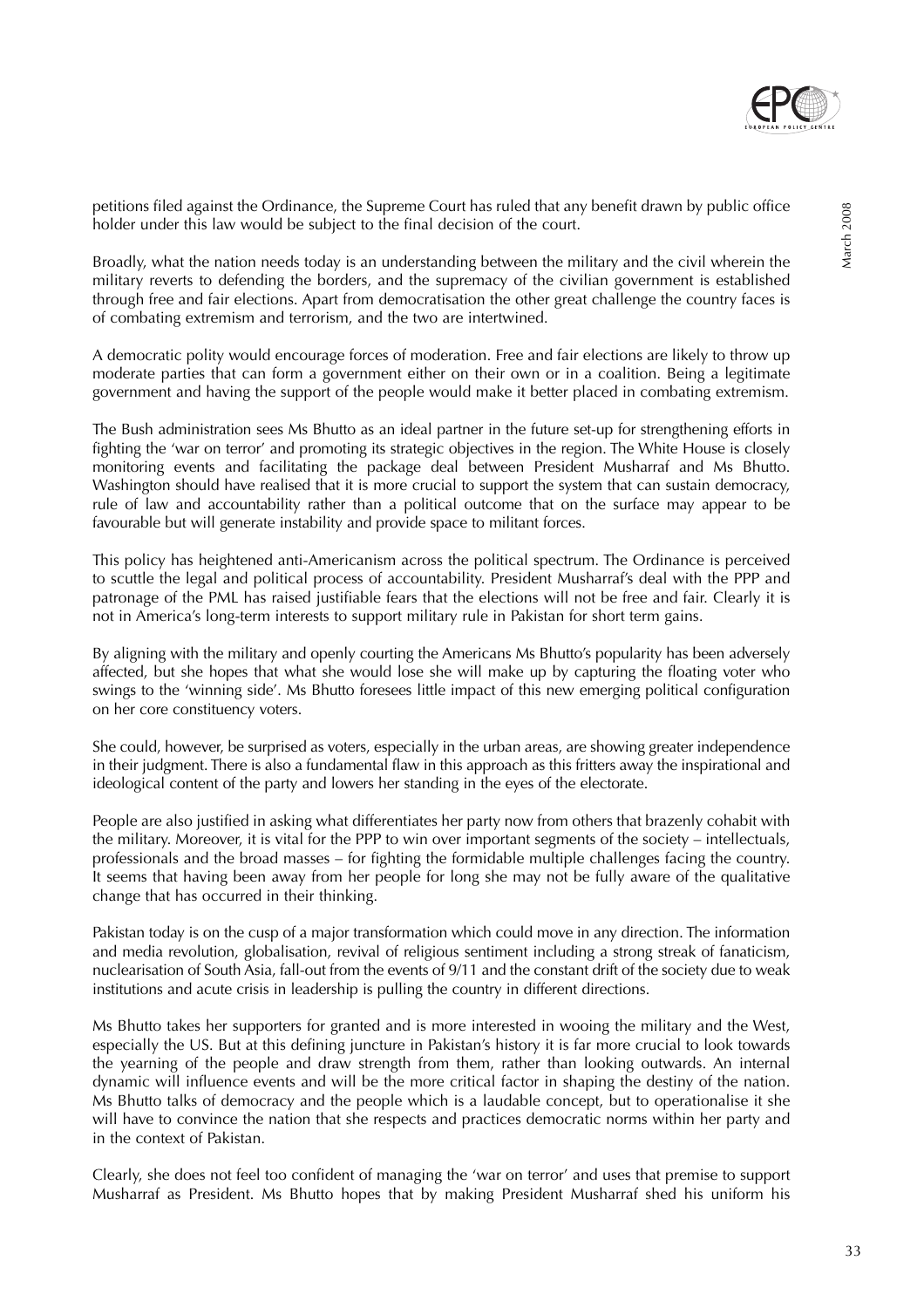

political power would erode, leading to a smooth transition to democratic rule. But both have strong personalities and there are wide differences in policy and approach which could result in a clash sooner rather than later.

Unless Benazir Bhutto wins with a comfortable majority, which is unlikely, she will remain under the military's influence and be treated as a junior partner. President Musharraf has openly stated that the new power configuration would be the "troika" in which power would be shared between the president, prime minister and the army chief of staff.

# **A return to the 1990's power-sharing deal**

This confirms the fears that the country is once again going back to the 1988-1999 unstable configuration, in which the army was the key player dictating foreign, defence and even domestic policy and the prime minister playing second fiddle to it. Parliament and the cabinet's importance were considerably reduced in this arrangement and the centre of power remained with the army instead of being with the people and parliament.

The greatest weakness of a troika is that as a supra-constitutional body it would not be accountable to any one. Moreover, a Musharraf-Bhutto package deal will provide longevity to military rule at a crucial moment when Pakistan could have been steered onto the constitutional and democratic path. For many in Pakistan it is a major departure of principles from those which Ms Bhutto's party stood for from its inception nearly four decades ago.

PML (N), whose party leader Nawaz Shariff is in forced re-exile in Saudi Arabia, is taking a firm stand against military rule which is resonating with the masses and his popularity has gone up, but his past does not inspire confidence. Despite enjoying a two-thirds majority in the parliament in his second term as prime minister he squandered away a great opportunity to turn the country around. Hopefully, he has learnt his lesson and will be allowed to return soon to actively participate in the elections. The PML(N) suffers from the same personality cult syndrome as other political parties and has failed to develop a democratic culture and, in the absence of Nawaz Shariff, remained in great disarray.

However, it is also true that the PML(N) has been targeted by the government's ruthless tactics. The acting leader of the party, Javed Hashmi, was put behind bars for five years and its other cadres subiected to all forms of intimidation and harassment. Not even providing a level playing field to the PML(N) would reduce the legitimacy of the forthcoming elections and could give rise to agitation and instability.

Politico-religious parties (MMA) have also played a very dubious role in the present crisis. The two Islamic parties Jamaat-e-Islami (JI) and Jamiat-ul-Ulama-i-Islam (JUI), which are the main components of the alliance, are split on the issue of supporting President Musharraf. JUI, the major party led by Fazal ur Rehman has taken a pragmatic course, and whereas it was formally aligned with the opposition forces in reality it facilitated President Musharraf in getting re-elected by not dissolving the North-West Frontier Province (NWFP) assembly.

One of the major weaknesses of all political parties, both in government and opposition, is the absence of any comprehensive manifesto which could give the electorate definitive options to make their choice. The political parties have a minimal commitment to education, health, and other public services. Opposition parties also need to come out boldly with their defense and foreign policy, especially the 'war on terror'.

It is not enough to merely criticise the current policies but they must place their own agenda before the nation. People also wonder what value system most of our civil and military leaders stand for. Even the religious parties, like JUI, which are supposed to champion Islamic values and uprightness, are equally vague and non-inspirational.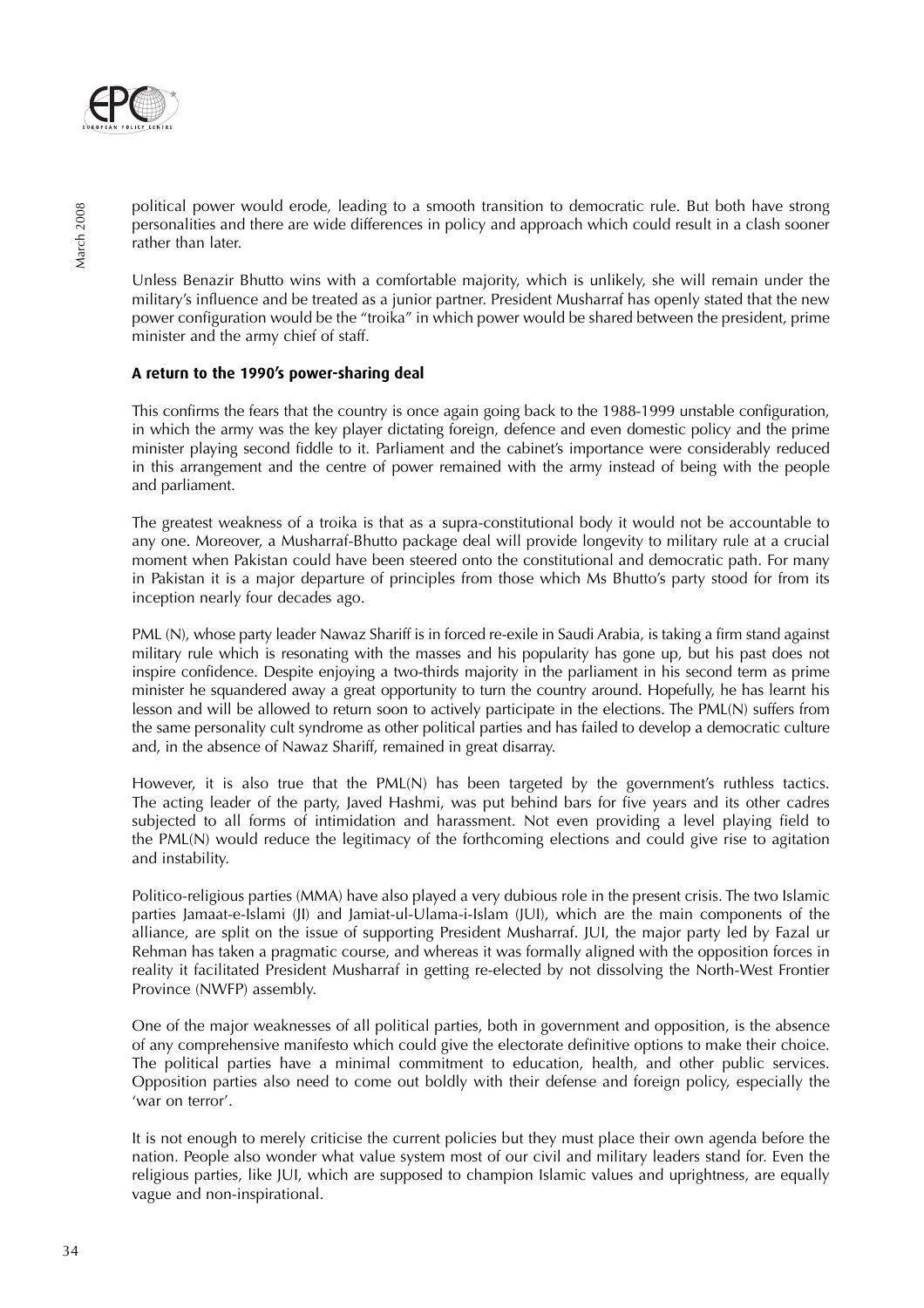

# **The role of the military**

On the military side, the nation will be closely watching the leadership provided by the new chairman of the joint chiefs of staff and the chief of army staff. Will they steer the armed forces away from politics and allow the normal democratic evolution to take place and has the new leadership learnt any lessons from the past?

These are some of the questions in peoples' minds. A full time chief of the army, of course, should be able to devote greater attention to professional duties. Our military, apart from ensuring operational readiness for conventional conflicts, will have to be equally well equipped to engage in counter-insurgency operations. And this is a conflict of "hearts and minds" which only a united people behind capable and honest civilian and military leadership can win.

The current political uncertainty and social turmoil is having an adverse fall-out on the government's ability to deal with growing militancy in the tribal belt and adjoining areas. It is also affecting the morale of the forces and the recent capture of over 250 military personnel by the militants and their growing influence is a clear manifestation of this. The insurgents have taken full advantage of the government's inability over the years to mobilise public opinion against them as the prevailing perception is that the 'war on terror' is being fought at the behest of America.

The Indo-Pakistan peace process has also suffered due to the government's preoccupation in dealing with the current internal situation and the immediate threat of radical forces on the western border. In any event, India was not showing any flexibility on substantive issues of Kashmir and even the less intractable disputes such as Siachen and Sir Creek. Despite progress on many confidence building measures (CBMs) mistrust between the two governments persists. India's increasing presence in Afghanistan is viewed with great suspicion in Pakistan.

New Delhi is accused of supporting nationalist insurgency in Baluchistan and this could impact on Pakistan's resolve to support the 'war on terror'. India's Prime Minister Manmohan Singh's recent remarks that progress on resolving Indo-Pakistan issues has been stalled due to the domestic problems in Pakistan indicates that they would resume serious negotiations only after the general elections when the new power structure emerges. Nonetheless, the fifth round of "composite dialogue" is commencing soon in which at least routine matters and progress on implementation of CBM's already agreed to could be addressed. India's coalition government is also facing a crisis that has detracted it from moving forward on Indo-Pakistan detente.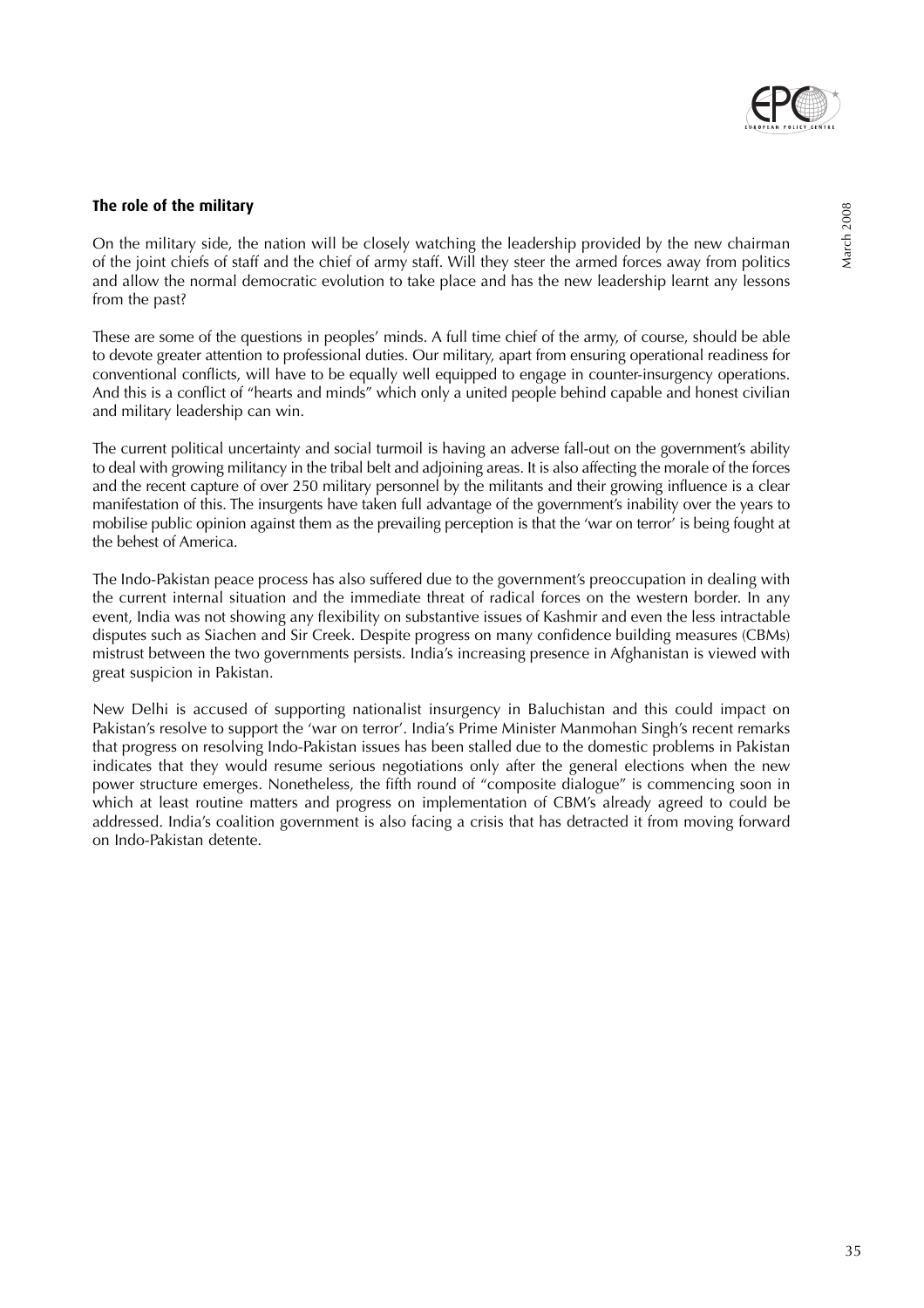

# **IV. Burma's future: further repression or slow change?**

**November 16 2007: International pressure is essential to bring about change in Burma following the brutal suppression by the country's military junta of the spontaneous demonstrations by a desperate population in September. Burma's immediate neighbours, such as China and India, have a crucial role to play, but the EU is also contributing by supporting efforts to resolve the situation and imposing sanctions on imports on timber, selected metals and precious stones.**

# **Event report**

Shigeru Tsumori, Professor, Department of International Social Sciences, Toyo Eiwa University, Former Japanese Ambassador to Myanmar/Burma, said that under military rule, Burma had plummeted from being one of the most prosperous countries in south-east Asia to being one of the poorest. Although it is rich in natural resources, with a hard-working population, its current political set-up makes economic development impossible.

He described the "appalling scenes" in Rangoon and other Burmese cities this September, when the Burmese army brutally suppressed peaceful, spontaneous demonstrations led by Buddhist monks. These demonstrations had been fuelled by astronomical increases in the price of petrol, cooking fuel and rice. While the military government may appear to have suppressed the unrest, deep-rooted frustration and anger remain.

The military leaders will most probably continue with their "seven-point roadmap of political democratisation", said Professor Tsumori, pushing ahead with a new constitution. However, the population is unlikely to agree to this, as it will be viewed as a means of establishing a legal basis for military rule.

At the same time, the junta has carried out "cosmetic" actions to buy time, such as agreeing to meet Daw Aung San Suu Kyi and renewing its invitation to the United Nations Special Rapporteur on Human Rights Paulo Sergio Pinheiro.

# **Burma – standing between China and India**

Professor Tsumori pointed out that the country is in a significant geopolitical position, standing between China and India – the two Asian superpowers – and its stability and prosperity are important for the region.

The international community should play a role by coordinating policies to encourage forward-looking elements among the military to work towards national reconciliation, rapid democratisation and reform.

This should be based on three precepts: first, apply pressure and give good advice rather than interfere aggressively; second, understand that different countries exert different kinds of pressure – for example, Tokyo's approach must be different from that of Washington; thirdly, encourage influential countries such as China and India, which are currently non-interventionist, to "do their part".

Forming a core group of interested parties to bring about change, could be useful, said Professor Tsumori, provided the junta could be persuaded to drop its "siege mentality" and participate.

He considered three ways in which Tokyo could play an influential role:

- work through ASEAN+3, an increasingly important multilateral framework for the region, to persuade other members to exert influence on Rangoon;
- stress that democracy and human rights are universal values that must be upheld, so Rangoon's current behaviour is unacceptable;
- encourage the long-standing positive relations between Japanese and Burmese people 'on the ground', even though official relations have soured following Burma's military crackdowns.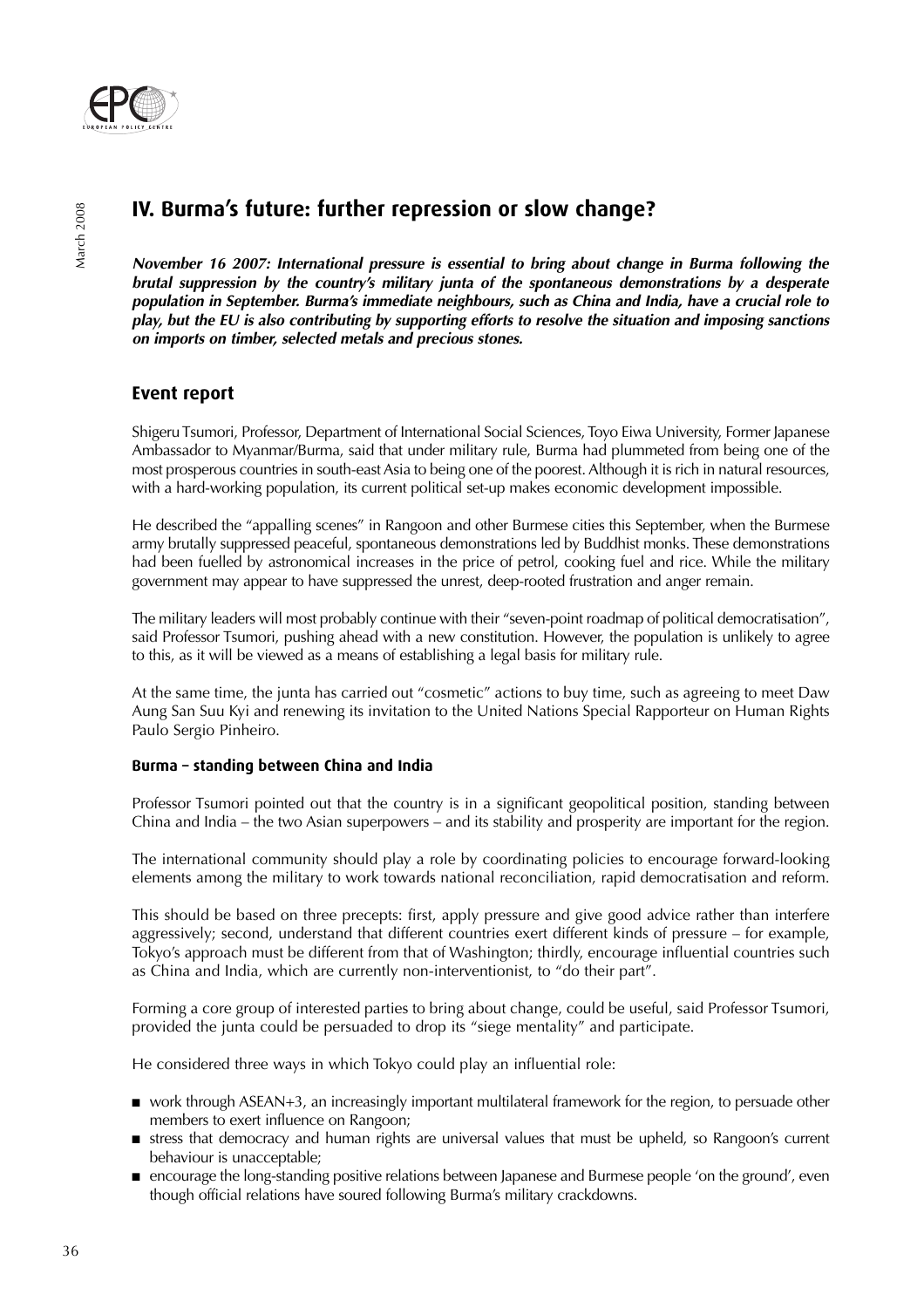

Professor Tsumori described how since 1988 Tokyo has provided official development assistance (ODA) to Burma for humanitarian purposes, although this has been withdrawn at times, following the detentions of Daw Aung San Suu Kyi and this September's crackdown. He questioned whether assistance should be conditional on political progress, or whether this was counterproductive given the junta's siege mentality.

Recent information indicates that, after their recent meeting with Aung San Suu Kyi, the military leaders are taking a more flexible approach towards holding talks, although he doubted this would produce concrete results. The Professor said he fluctuated between pessimism and optimism, as it was unclear whether the situation would improve.

Harm Yawnghwe, Director of the Burma-Europe office in Brussels, foresaw further repression and emphasised that international pressure was needed to make the military change its approach. However, this pressure had to be "calibrated", as timing was crucial, so any resolutions from the UN Security Council had to be presented carefully to avoid a Russian or Chinese veto.

Mr Yawnghwe emphasised that the September demonstrations had been spontaneous (not prompted by outside forces, as the junta had claimed) and were the result of an increasingly desperate economic situation. They had taken place after the population, which traditionally provides food for the monasteries, had been forced to beg for food at the monasteries.

Burma's neighbours had been horrified by the regime's reaction to the demonstrations, prompting ASEAN to issue a strong statement condemning the crackdown. Although the situation has been brought under temporary control, Burma's immediate neighbours – China and India – recognise that its instability is holding back regional economic development.

An added pressure is that Burma's long sea border makes it of considerable strategic value to south-east India, and south-west China, neither of which has access to the sea, so both these countries may intervene to force Burma to change track politically. An indication of this trend is Chinese support for UN Envoy to Burma Ibrahim Gambari, who has access to the top generals.

Given the obvious ruthlessness of the Burmese junta, the international community should help to ensure that the talks between Aung San Suu Kyi and the generals continue. An additional destabilising factor is that 40% of the population are from different ethnic groups. While most ethnic groups, which have their own militia, have negotiated ceasefires with the junta, any breakdown in these could add to the current instability.

Given these scenarios, the only alternative is to stimulate dialogue, working towards a transition, said Mr Yawnghwe.

He said the proposed 'core group' should be multiparty, led by the UN, and include China, India, the EU and the US, but cautioned that it could only work if the junta was included. He believed this might work, if only because China wanted to avoid further discussion in the UN Security Council, or a threatened international boycott of the Olympic Games.

Andreas List, Desk Office for Burma/Myanmar, Directorate-General for External Relations, European Commission, believed the answer to the crisis lay in the resourcefulness of the Burmese people. While future progress might be slow, he believed there was a "glimmer of hope" in what he described as the "Gambari process", to which the EU gave its full support.

He laid out three possible approaches to reach a political solution: the "political-constitutional track", drawing up the Constitution and the roadmap, although this would be implemented "at a snail's pace"; the "ethnic track", which relates to how far the different ethnic groups might wish to secede, breaking up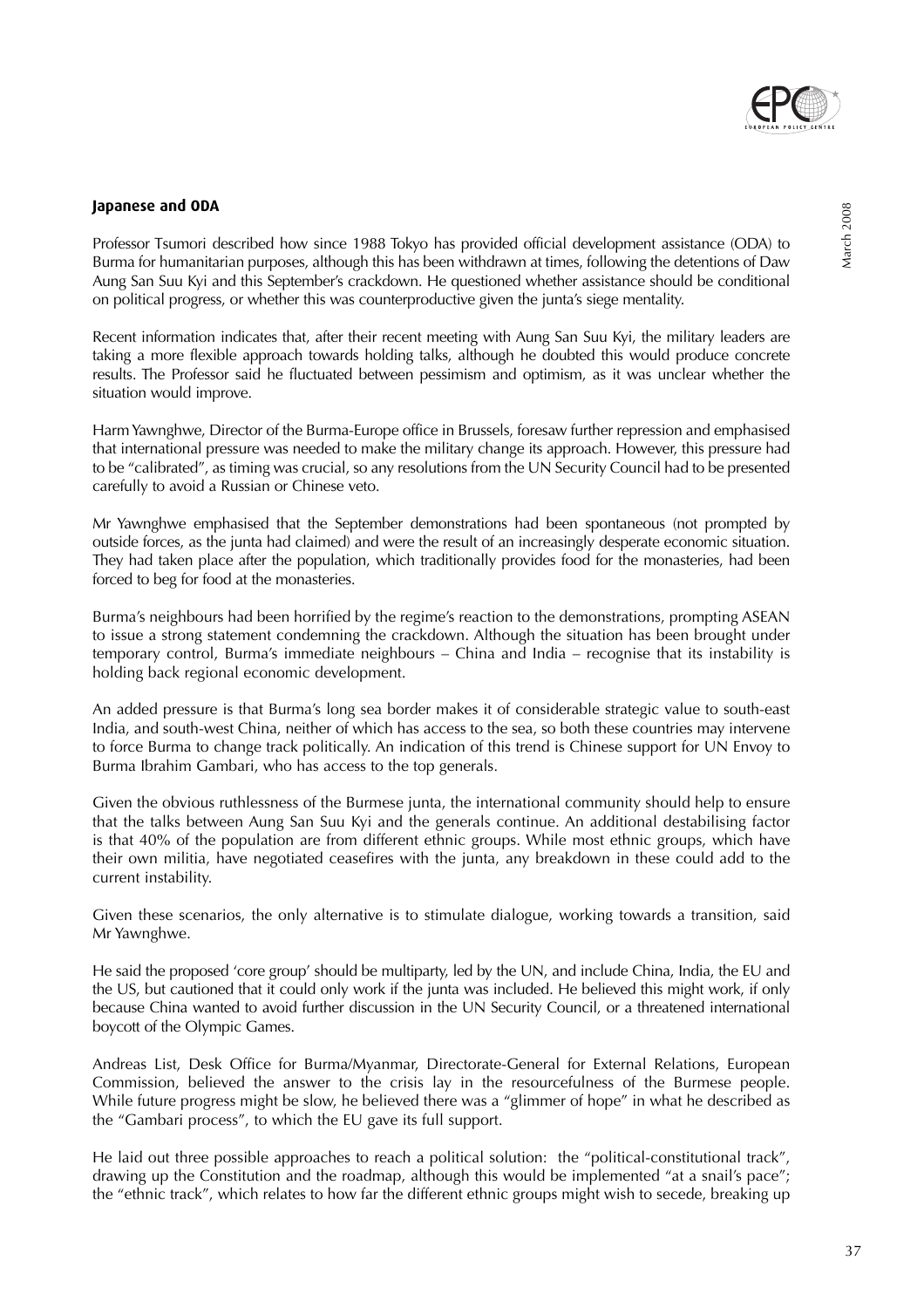

the country; and the "humanitarian track" which looks at social and economic damage done to the country and the possible humanitarian response.

The EU will give strong, continued support to Mr Gambari. To this end, it has recently appointed a Special Envoy to Burma to coordinate EU-UN efforts. The Union will also use every opportunity to bring up this issue at all bilateral meetings, such as those between EU-ASEAN, EU-China and EU-India.

Mr List said the EU's Foreign Affairs Council would formally adopt a Common Position on Burma, introducing an import ban on timber, selected metals and precious stones. At the same time, both the Commission and the EU as a whole are committed to continuing humanitarian assistance, using it to foster dialogue and fulfil the UN Millennium Development Goals.

### **Discussion**

Asked about the role of business in bringing about change in Burma, Professor Tsumori said Japan had believed that economic development was a precondition for political development, but despite the funds it had given, this had not encouraged political development.

Mr List added that withdrawing EU businesses from Burma might impact negatively on the population, and the absence of foreigners in the country could leave the people more isolated. Pressed further on whether EU Member States had supplied arms to the Burmese military, Mr List said that while the EU had proposed banning arms deals, it was the prerogative of the individual Member States to decide on their approach.

Questioned on how to dialogue with the junta, Mr Yawnghwe said the military was "like a crab in its hole", and had to be enticed out. Professor Tsumori said one answer was to form a core group, similar to the Six-Party Talks for Korea, but he was unsure how flexible the military would be in participating.

Asked whether the newly-drafted Constitution could be interpreted as continuing military rule, Professor Tsumori pointed to other countries in the region, such as Indonesia, where the military had 'reserved' seats in their parliament. The important issue was to allow Aung San Suu Kyi's National League for Democracy to participate in the elections.

Pressed on the country's ethnic make-up, Professor Tsumori responded that while many of these groups were not satisfied with the current situation, it was unlikely that they would break the ceasefire.

# **Keynote speech: Myanmar/Burma's future – further repression or slow change?**

**By Shigeru Tsumori (Former Japanese ambassador to Myanmar), Professor of the Department of International Social Sciences, Toyo Eiwa University, Yokohama, Japan**

#### **The situation in Myanmar after the crackdown in September**

Nearly two months have passed, since we have witnessed the appalling scenes in Yangon and in other cities in Myanmar. We don't know yet how many monks and ordinary citizens fell victims in the incidents on 26 September and other days of this month, caused by the brutal intervention by the Tatmadow army soldiers in the peaceful demonstrations in the streets.

These demonstrations were basically of spontaneous character organised by the angry people who were hit by the sudden boost of fuel prices on top of galloping inflation caused by the authorities' mismanagement of macro- and micro-economic policies. Rice, the main staple of the people in Myanmar is a particularly sensitive item and together with edible oil occupies some 40% of the total living expenses of ordinary citizens. The Engel's coefficient is as high as 70%.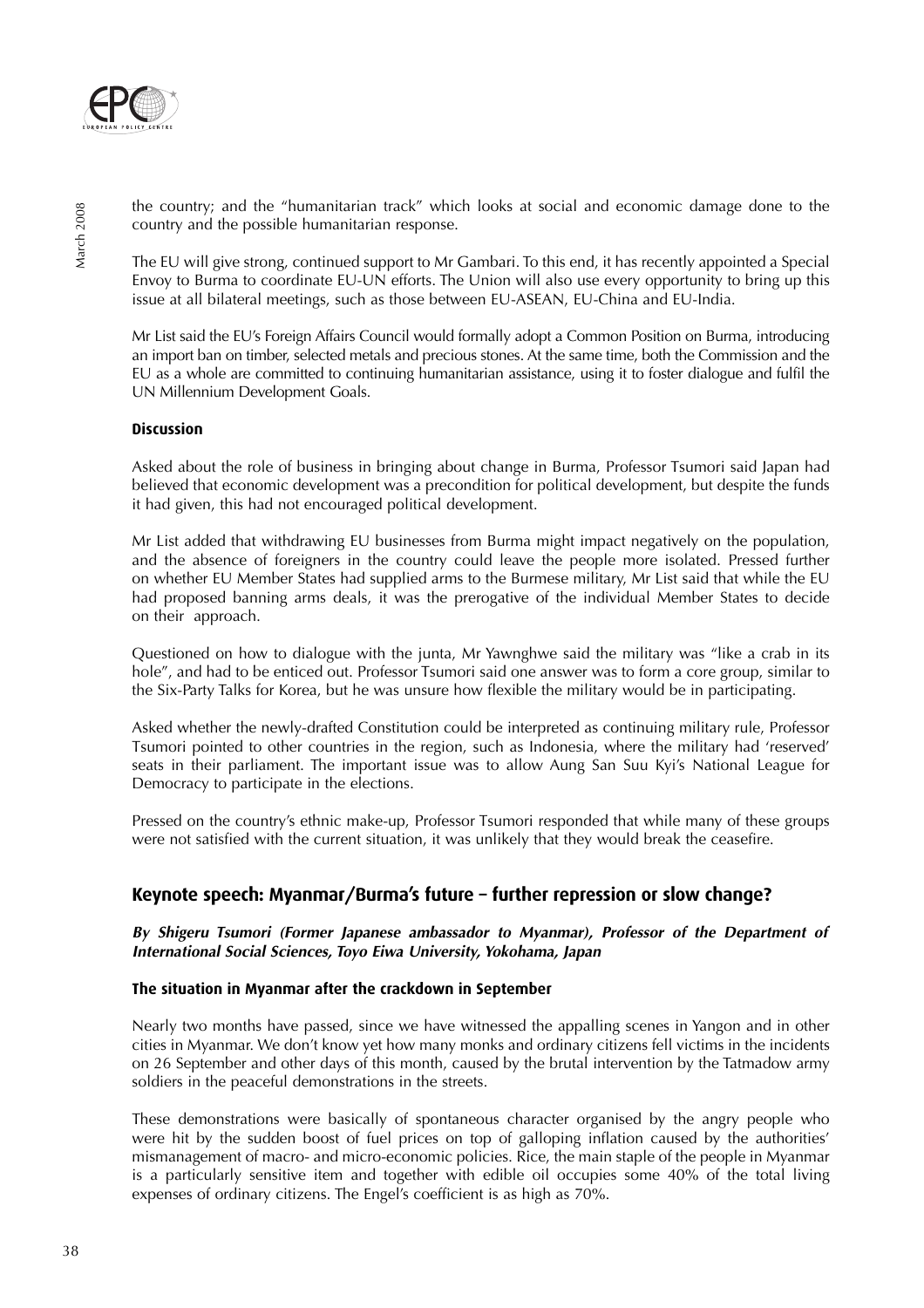

The military government authorities seem to have kept the situation under control. Still, the latent dissatisfaction, frustration and anger are now more deeply and strongly rooted among the people. This kind of volcano might easily turn into a violent eruption by another miscalculation on the part of the junta.

### **In which direction will Myanmar be drifting in the coming months and years?**

The leaders of the military regime will most probably pursue a political process based on the seven-point roadmap of 'political democratisation'. They are now in the process of drafting a new constitution since the National Convention was finished in September.

The question is whether, when and how the national referendum, which is the next step on the roadmap, will be held. The crackdown on the street demonstrations could work against government attempts to mobilise those who are voting for the newly-drafted Constitution. If many people interpret this Constitution as a legal basis for the continuation of the military rule in another form, it will not be adopted in the referendum. In that case it is crucial that a fair process is guaranteed so that the people can vote in a free and fair way and that the result of the voting is not manipulated in favour of the government. An international inspection is highly desirable, but the junta government would never permit such intervention by the international community. Many Myanmar people and foreign observers, whom I interviewed in Yangon/Rangoon two weeks ago, are very much concerned at it.

Some decisions taken by the military regime after the brutal repression in September, like the readiness to meet Daw Aung San Suu Kyi on four conditions and on the renewed invitation to the UN Special Rapporteur on Human Rights are most probably of cosmetic nature and are serving only to the purpose of buying time. In a nutshell there can be no light at the end of the tunnel, unless the Tatmadow Government takes some kind of decisive steps.

#### **The necessity of coordinating policies towards Myanmar by influential countries**

When we are deliberating on our policies towards Myanmar, two aspects are relevant. The first is its geopolitical and geo-economic situation. Secondly, the people of Myanmar should be the direct object in our policy-making, not only for humanitarian purposes in the short term but also from the viewpoint of human development in the long range.

Myanmar is, needless to say, a very important country from the geopolitical viewpoint with its location between two big powers, China and India. Moreover the fact that it borders on the Andamann Sea with its coastline of more than 2000 kilometres attaches a particularly important strategic significance to this country. From the geo-economic viewpoint, Myanmar's weight has been increasing because both ASEAN and South Asian Economies have been attaining economic development rapidly and steadily. Myanmar is a linchpin between the two sub-regions.

The sound political and economic development of Myanmar is, therefore, vital for stability and prosperity not only in the neighbouring countries but also in east and south Asia as well.

The potential of Myanmar's human resources has been exploited only to a limited scope because of the extremely rigid political and economic system. If we consider the high ability and capability of the people of this country, it is a great loss not only for Myanmar but also for the whole region. If I borrow the theory of Johan Galtung, it is a typical case of 'structural violence', because the discrepancy between the potential possibility on one hand and the real one on the other is so large and wide. The people are hindered by the rigid system in an extreme way and to an extreme degree from exploiting and developing their potential ability and capability.

Consequently the policies of the international community should be focused on removing this impediment by helping the people and also the forward-looking elements among the leaders of the military regime to achieve national reconciliation, rapid democratisation and reform of the country.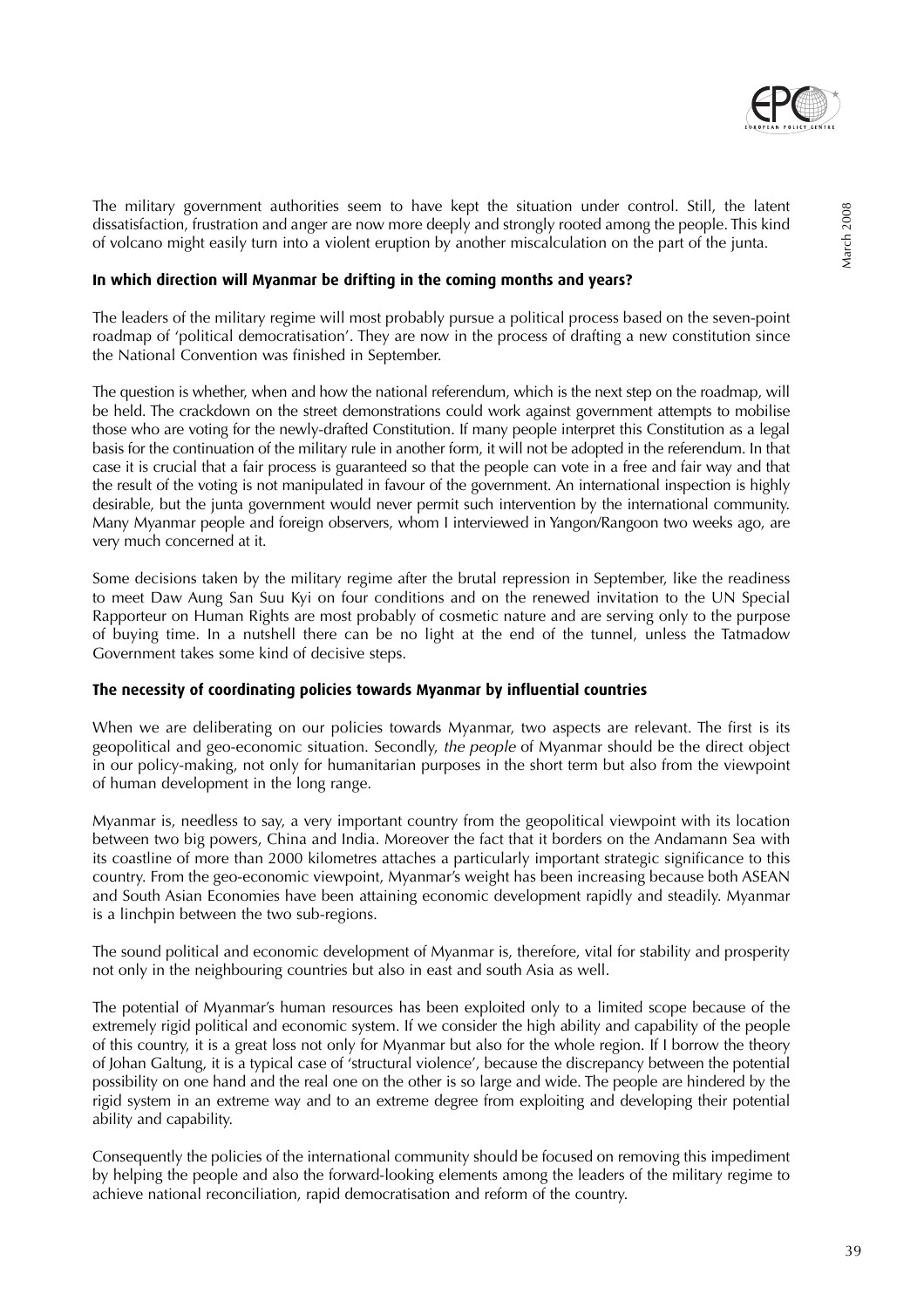

I'd like to point out the following three points in this context:

- Firstly, pressure and good advice are indispensable for change. Non- interference policies have not worked in the case of Myanmar. We have to keep in mind, however, that a too-severe pressure often brings about a counterproductive result and most probably makes the junta close the door even tighter to the outside world, while peer pressure or friendly advice could work well.
- Secondly, all countries do not need to put the same pressure to the same extent. How to use the tool of pressure basically depends on individual countries. Japan, for instance, with its particular historical relations to Myanmar/Burma, can and should use the tool differently from the USA or some European countries. The coordination and cooperation between the countries are, however, indispensable in order to make the pressure effective.
- Thirdly, it is important to try to persuade influential countries, like China and India, which are taking a non-interference policy stance, to do their part to help change the system of the country.

Recently the idea of forming a core group or a friendly group has been floated to influence the situation in Myanmar. I am interested in this, although the possibility of its materialising would be very small in view of the siege mentality or Kasernementalitaet of junta leaders of Myanmar.

Concerning Japan's policy towards Myanmar, I'd like to focus on the following three aspects:

- in the framework of ASEAN+3 and as a global power, what kind of role can and should Japan play?
- Myanmar is a test case in judging whether Japan can maintain its basic principle of democracy and human rights, which has been one of the essential pillars of the Japanese Diplomacy since the Second World War;
- the past history of the relationship between Japan and Myanmar/Burma is a valuable asset, of which best use should be made.

ASEAN+3 Forum is increasingly becoming an important and even an indispensable multilateral framework for cooperation to deal with problems in north-east Asia. This is an ideal forum for discussing the Myanmar problem. If ASEAN+3 could act jointly, it might be difficult for Myanmar to hide behind the screen of non-interference policies in internal affairs. In view of the divergent stances among the member countries towards Myanmar, however, it is not easy to make them line up for concerted action. Still the Japanese Government should still continue in making the effort to persuade pro-junta countries to exert their influence on Myanmar to take courageous steps for change.

Concerning Japan's fundamental policy toward democracy and human rights, the Japanese Government has been emphasising the universality of their values. Although particularities like 'Asian Values' should be taken into consideration, we should not forget the universal values that have been acquired and have proliferated in the world as a result of long fighting of peoples in past history. If we apply this yardstick to the present situation in Myanmar, it is an unjustifiable and an unbearable one.

This perception prevails among the people and the Government of Japan.

Since the time of the "30 comrades", Japan has been cultivating a close relationship with Burma. Under Ne Win's regime, the good relationship between our two countries reached its highest peak. The situation completely changed after the upheaval of people in 1988 and the general election of 1990. Still the Myanmar people's sympathy and even affection towards Japan and Japanese people and vice versa remain basically unchanged.

While trying to capitalise on this valuable asset, Japan should not lose sight of the strong aspiration towards change among the vast majority of the people of Myanmar.

Based on these principles, the policies of the Japanese Government towards Myanmar have been, in my opinion, basically correct and reasonable ones in the past years.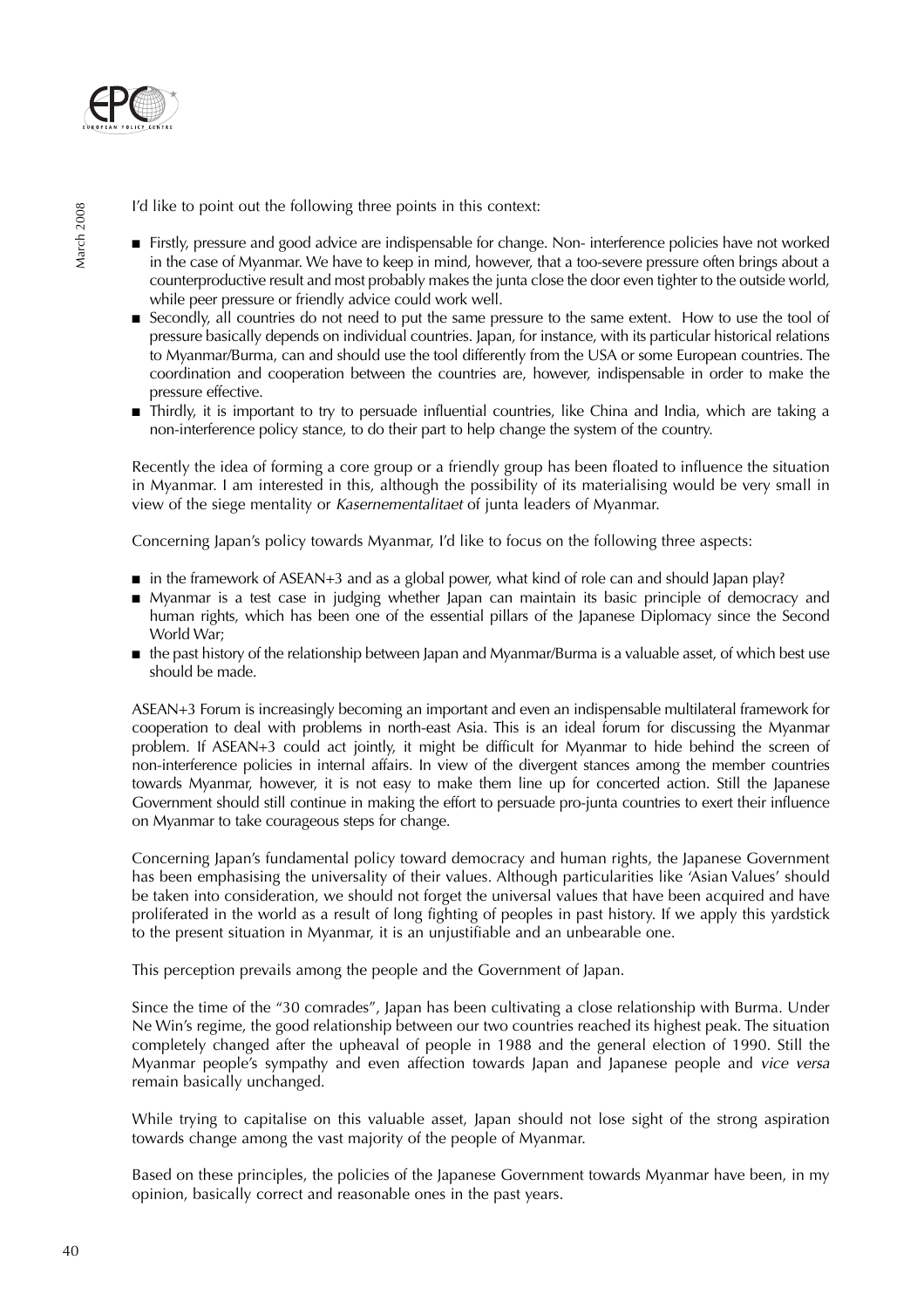

In 2006, the Japanese Government provided a total amount of roughly 2 billion yen in grants for humanitarian purposes including grass-roots grant assistance to alleviate difficulties in the daily life of Myanmar's poor people. One of the most controversial projects was the repair of the Baluchung hydroelectric power station, which had been constructed some 30 years ago with the assistance of Japanese ODA.

As the dialogue between the military regime and Daw Aung San Suu Kyi started in October, 2000, the Japanese Government decided to go ahead with this project and signed an Agreement to provide some 3 billion yen in three years. This decision was based on the conviction that electricity is extremely important to improve the humanitarian situation of ordinary people. Repeated detention of Daw Aung San Suu Kyi in Depain on the 30 May 2003, however, caused the stop of this project.

The crackdown in September caused a suspension of another project for constructing the capacity-building centre for the young people. I personally doubt whether it was a right decision or not, because in the longer term, I think it is greatly desirable to help Myanmar people develop their talent and capability.

The most crucial consideration is to what extent the assistance should be conditional on the political progress. The strict forum of "benchmark approach" might be counterproductive in view of the said mentality of the junta of this country. Rather there should be a rough link between the two.

If the Japanese Government were to indulge in power competition with China or others without sticking to this very basic stance, which is fortunately not the case for the moment, Japanese diplomacy would lose credibility in the international community.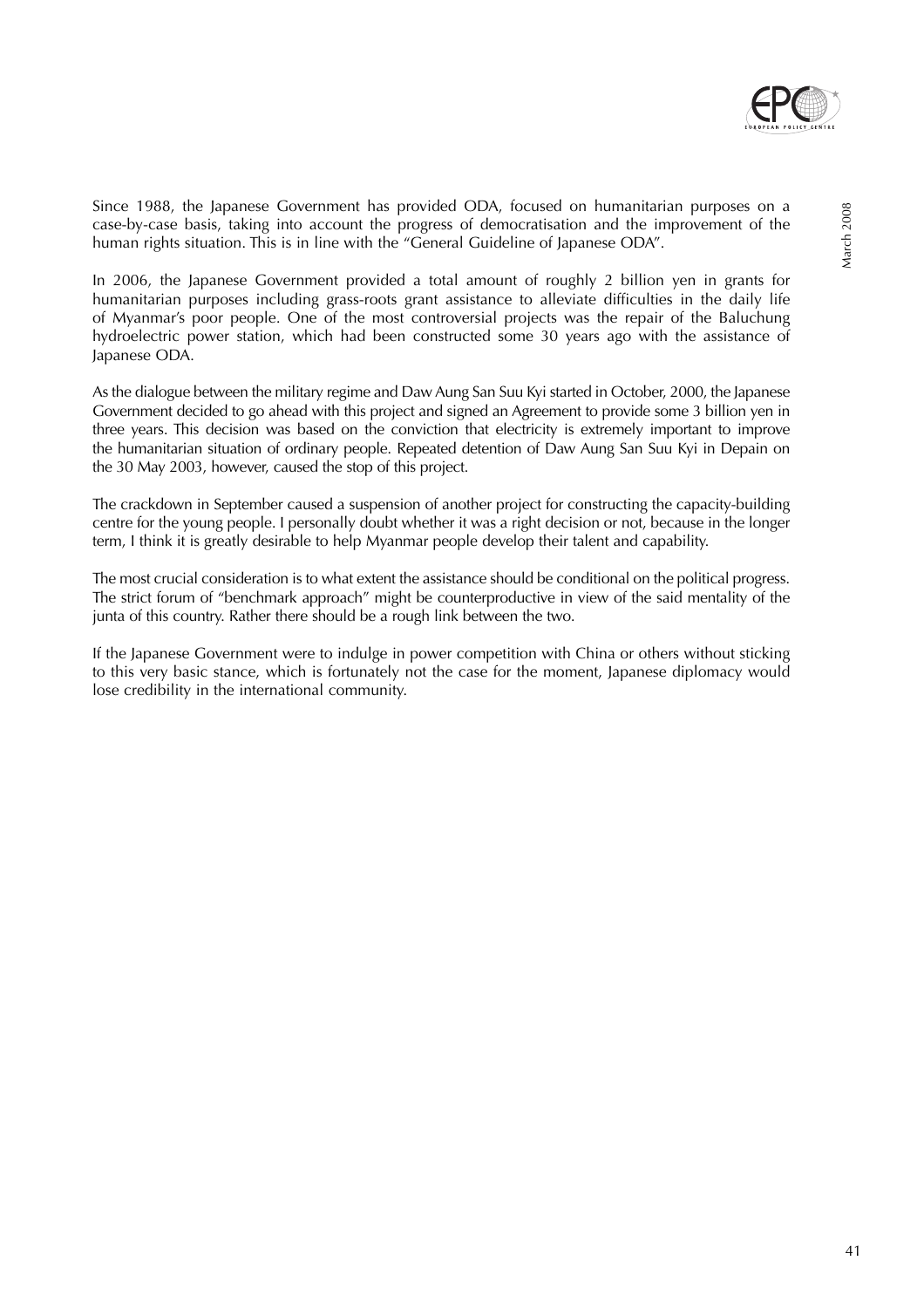

# **V. Central Asia and the global agenda**

**December 3 2007: The five Central Asian Republics, once seen as 'candidates for state failure' after the demise of the Soviet Union, are instead evolving into fully-fledged states. The Republics' energy resources and strategic location between Europe and Asia mean the EU must take them seriously, and its new strategy recognises that Central Asia is an opportunity which warrants long-term investment and support to foster long-term stability.**

# **Event report**

Dmitri Trenin, Deputy Director of the Carnegie Moscow Centre, said that 16 years ago, when the Soviet Union was disintegrating, no one expected its 15 constituent republics to survive.

At the time, the five Central Asian Republics were considered "candidates for state failure", yet 16 years later they have evolved into fully-fledged states. Some, for example, Kazakhstan, take an active role in foreign affairs, while others, like Turkmenistan have vast gas and oil reserves.

Russia and its successor, the Soviet Union, was an empire for over 500 years, and was expected to reconstitute itself as an empire in the next few years. However, this has not happened, partly because of the development of these "Stans" into new states and partly because Russia prefers to act as a great power, not an empire.

When Russia was trying to "wriggle out of the shell" of the Soviet Union, it decided to rid itself of any baggage, including the Central Asian Republics, hoping that afterwards it would be ready to "march into Europe or the West", said Mr Trenin.

However, as the Kremlin's illusions about integrating with the West on its own terms were dispelled, it adopted a policy of 'limited integration' with these Republics – wanting them to remain loyal, but without any policies on what to do next.

# **Russia on the rise again in Central Asia**

This approach of inaction while retaining control over this territory ended in the wake of 9/11, when Russian President Vladimir Putin acquiesced to US requests to house military forces in the region as part of operations to defeat Al-Qaeda and the Taliban in Afghanistan. He did so fearing that otherwise these Republics would transfer their allegiance to the West, even though having US forces in the southern portion of the former USSR was a threat to Russia's national security.

The situation changed again between 2003 and 2005 when Russia began to see itself once more as a great power, so it "decoupled" from the West, with the intention of easing the US out of the region. Russia had been a founding member of the Shanghai Cooperation Organisation (SCO) – comprising Russia, China, Kazakhstan, Kyrgyzstan, Tajikistan and Uzbekistan – and in 2005, it prompted the SCO to issue a statement denouncing the military presence in the region and requesting the US to withdraw.

Russia now views Central Asia both as an important energy resource and part of a strategic axis, so, given the security risks in the region, takes these countries more seriously.

Eugene Rumer, Senior Fellow at the Institute of Strategic Studies at the National Defence University, Washington DC, agreed that the Central Asian Republics were maturing beyond expectations, surprising many academics.

Immediately after the break-up of the USSR, Russia was concerned about bringing back parts of the nuclear programme from Kazakhstan to Russia, while the US wanted to expand the frontiers of freedom, democracy and markets, and put funds into the region.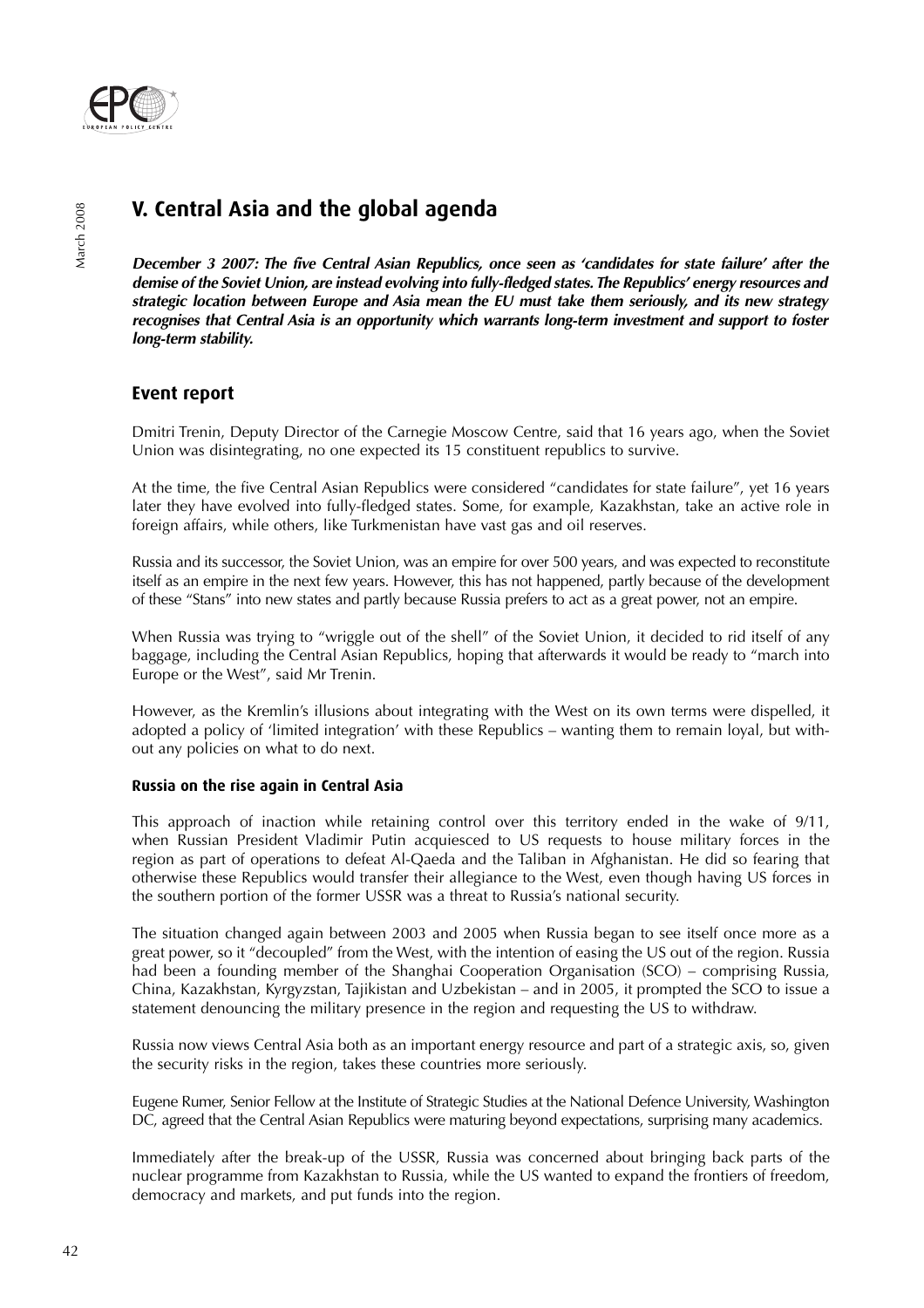

Ironically, the Central Asian Republics were disappointed that Washington's main concern was to establish the region as a "power-free zone", rather than becoming an imperial power, as they would have welcomed a powerful US presence in the region. However, Washington preferred to see a stable region with good links to the outside world.

Later, as the US became more concerned with seeking oil resources and with other priorities, its interest in these Republics waned.

Mr Rumer agreed that all this changed after 9/11, given Washington's need to establish a military presence in Kyrgyzstan and Uzbekistan. The subsequent downfall of the regime in Afghanistan established US strategic domination in the region, displacing Russia and China.

Events in the region continued to be turbulent, said Mr Rumer, with the US pressing for reform and the development of a market economy, leading to revolutions – such as the Tulip revolution in Kyrgyzstan – and counter-revolutions. Following brutal government repression of opposition in Uzbekistan, the US turned away from the region, showing the regimes that they could no longer rely on Washington's support.

Mr Rumer believed that policies in the region had come full circle: George W. Bush's administration feels that little is going to come out of its dealings with the Republics, so has turned to other parts of Asia. Russia, on the other hand, is now resurgent, and China has much greater economic and strategic power in the region. "Geography will determine its destiny," he concluded.

### **The role of the EU in Central Asia**

Pierre Morel, EU Special Representative for Central Asia, acknowledged that the Union had only rather belatedly understood what was happening in the region, and that the five Central Asian Republics were disappointed that neither European countries nor the US had taken up the opportunities offered for partnership at the beginning of the 1990s. However, the EU has, in fact, been present in the region for many years, carrying out a poverty alleviation programme in Kyrgyzstan.

After the fall of the Soviet Union, the EU found itself marginalised in the region, with the ascendance of Turkey and the overwhelming presence of Turkish businesses in Turkmenistan, and later the return of Russia through the Shanghai Cooperation Organisation.

The 2005 January embargo on Russian gas passing through Ukraine was the final "wake-up call" for the EU, which began to understand the region's potential importance as an energy supplier or conduit, said Mr Morel. The EU's new strategy accepts that Central Asia is an opportunity which warrants long-term investment and support.

Creating the position of EU Special Representative in 2005 provided a second opportunity for positive engagement, he said, and the EU's Regional Strategy Paper on assistance to Central Asia (CA RSP), adopted at the 2006 June European Council, laid out the programme. Its scope ranges from helping to develop the region's oil and gas resources and uranium mining to drawing up strategies to meet current threats, such as military instability, environmental fragility and the growing drug threat, particularly increased heroin production.

These are not failed states, but "states in construction", he insisted. They need institutional reinforcement for long-term stability, and most of the EU budget over the next seven years is going into integrated regional programmes. This will include supporting the rule of law, education, building up water and hydro-electricity networks and the Internet, and supporting dialogue between the cultures.

The EU has moved beyond "the Great Game" formula, said Mr Morel. Events in the region are not a revival of the past, and outside powers must treat the region with a mixture of competition and cooperation in future. It is important to create a triangle of Russia-the EU-the Central Asian Republics, based on a nucleus of common interests such as fighting terrorism and drugs, creating political stability and developing energy resources.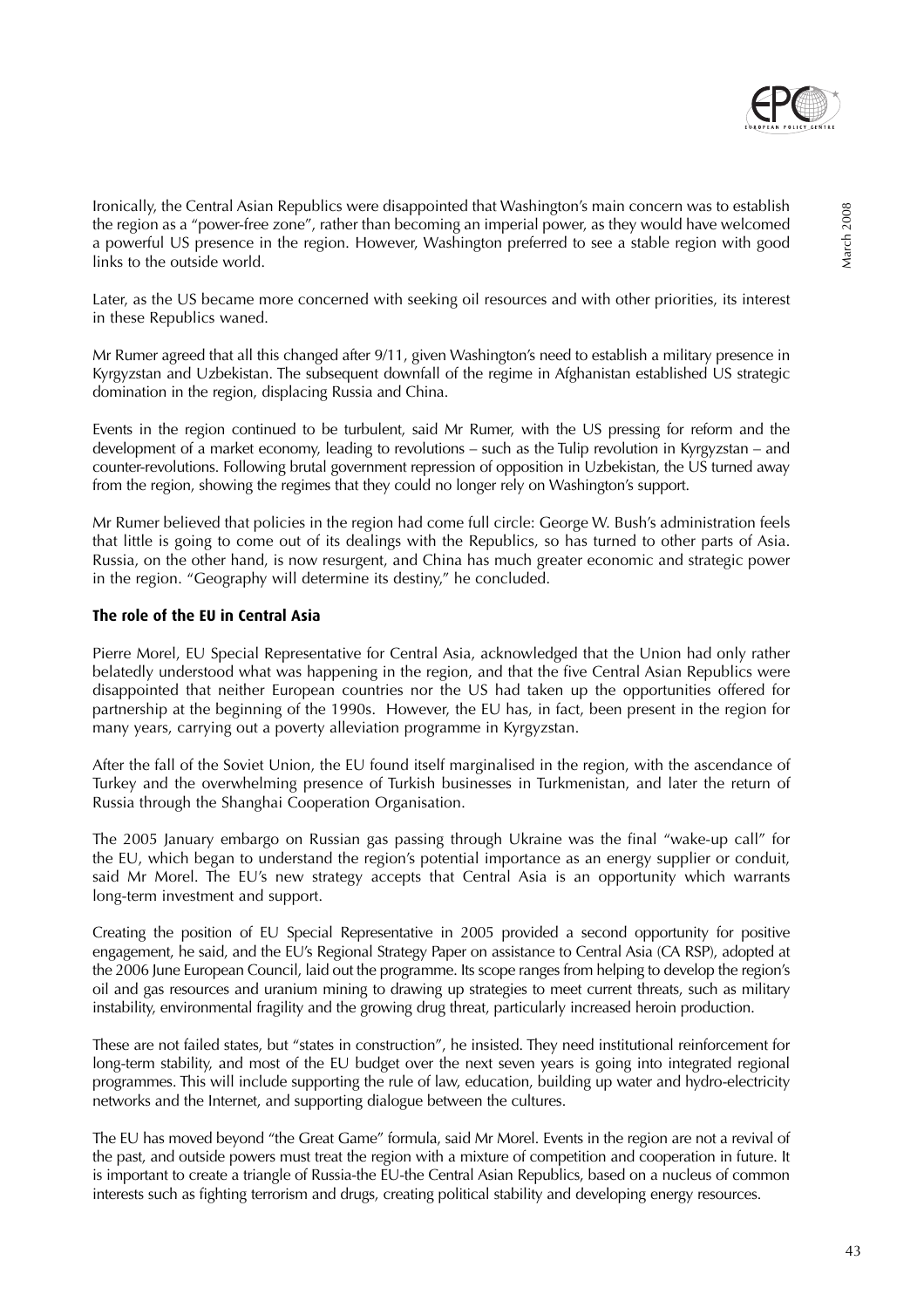

### **Discussion**

Asked about the position of Kyrgyzstan, Mr Trenin said it was one of the freest countries in the region, and the only one that had passed through a "coloured" revolution. Mr Morel added that it was also the only one of the "Stans" to join the World Trade Organization, although it had negotiated this too hastily, and its markets were being flooded with Chinese goods.

Questioned about supporting European commercial interests in the region, Mr Morel said the strategy not only proposed using EU funds to build institutions, but also to mobilise Member States to get involved – and he pointed out that Italian Prime Minister Romano Prodi recently visited Kazakhstan with a team of 200 businessmen.

Asked whether the individual Republics see themselves as a regional entity, Mr Rumer believed they saw their relations as a complicated balancing act between competition, caution and self-interest. Mr Morel believed they viewed themselves as Eurasians wanting to build links in all directions. Mr Trenin felt that ethnic affinities in the countries translated into political affinities

Questioned on the SCO's role in the future, Mr Rumer said it had great political capital for the Republics as it enabled them to sit as equals at the same table as their two neighbouring giants, Russia and China. Mr Trenin believed that it might be possible to establish EU-SCO dialogue, although this should be a developing process rather than at a formal level.

Pressed on Russia's role in the region, Mr Morel said Moscow wanted to build up an economic space, and Mr Trenin said none of the "Stans" would rejoin Russia, and Russia did not intend to re-annex any Republics. Moscow views the region as divided into Kazakhstan and Middle Asia. It hopes for greater economic integration with Kazakhstan, which has a Russophone population and shares a border thousands of kilometres long. For its part, Kazakhstan also wants to develop relations with China and the US.

# **Keynote speech: Central Asia – no new 'Great Game'**

# **By Dmitri Trenin, Deputy Director of the Carnegie Moscow Centre**

Central Asia is currently attracting more international attention that it has for decades, even centuries. There are two principal reasons for this: hydrocarbons and security. Even though the initial reports of the Caspian as the second Gulf were vastly exaggerated, the oil and gas resources of Kazakhstan, Turkmenistan and Uzbekistan are substantial.

They are of interest to several major outside players: Russia, America, China and Europe. In security terms, Central Asia, a Muslim region directly adjacent to the Greater Middle East, in particular, Afghanistan and Iran, is a major front on the 'war on terror'.

More than a decade and a half after the break-up of the Soviet Union, all five Central Asian states, Kazakhstan, Kyrgyzstan, Tajikistan, Turkmenistan and Uzbekistan have survived. Few predicted that in 1991-1992, and many would regard this outcome as a small miracle. Not only have they survived, but they have succeeded in transforming former Soviet Republics with no foundation of pre-Soviet statehood in their current borders, into full-fledged states. All of them are weak states, for sure, yet none, today, is a failing one.

It has become fashionable to talk about a new Great Game in Central Asia. Modelled on the 19th century geopolitical context, the new "game" pits Russian interests versus those of the United States, or, in another version, Russia, America and China are seen as engaging in a three-corner competition.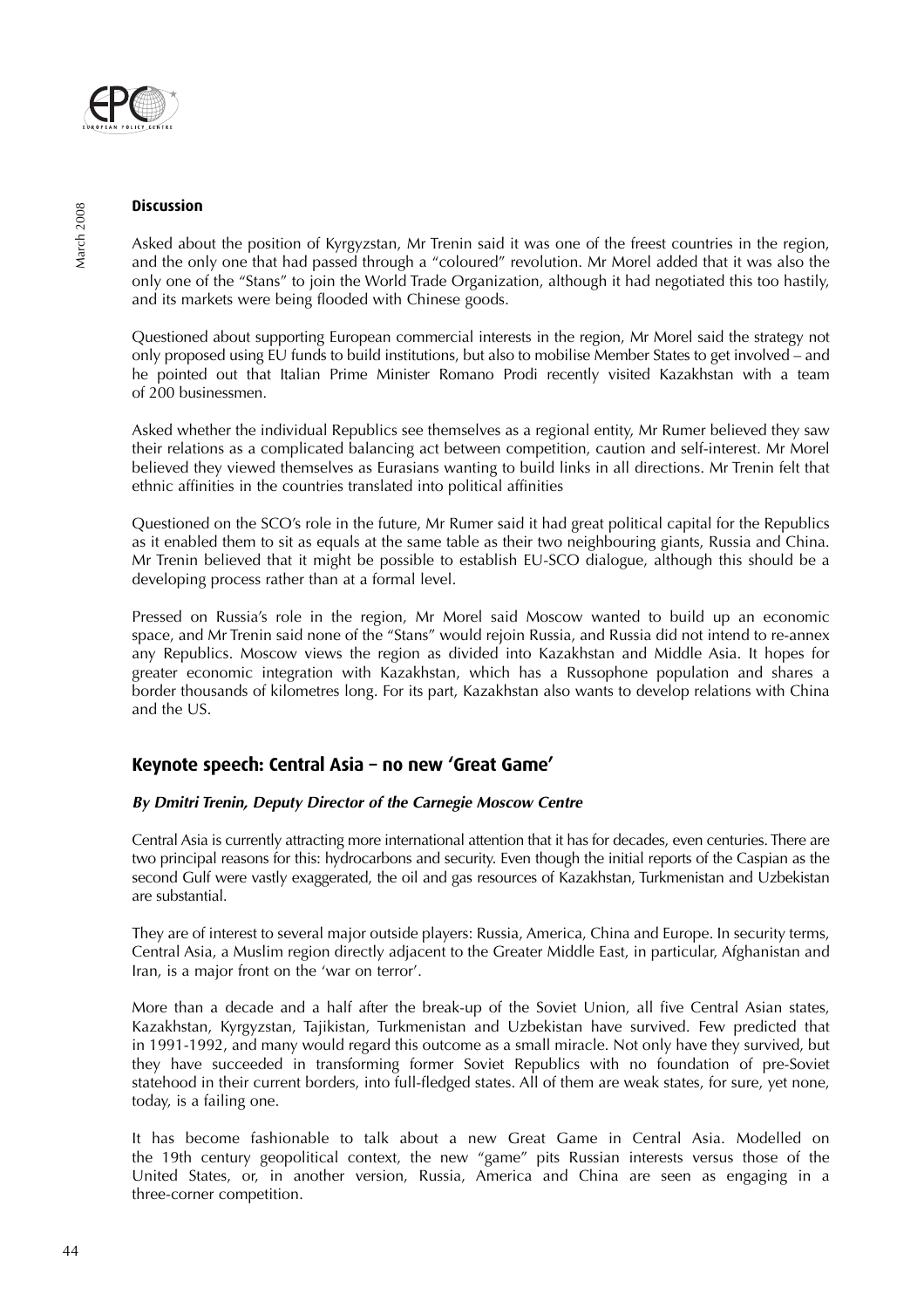

March 2008

March 2008

This view, apparently well-rooted in the region's history, misses a vital dimension: the Central Asia States themselves. In the previous cycle, Central Asians were but objects, playthings, prizes to be won or lost by the great power rivals. Nowadays, this is different.

At the beginning of the 21<sup>st</sup> century, Central Asians can and do decide how to orientate themselves in the international environment. Of course, they have to take the existing realities into account. China and Russia are the two big immediate neighbours, and the US, the global power, is present in the region politically, economically, and militarily. Since 2001, it has been engaged in an operation in neighbouring Afghanistan. The European Union has been paying increasing attention to the region, as have such Asian majors as Japan and India.

As a result, all Central Asian countries have developed multi-vector foreign policies. Kazakhstan, Russia's only direct neighbour and an integration partner, has been carefully and successfully manoeuvring among China, Russia and the US. Symbolically and tellingly, it has been pumping its oil via Baku-Ceyhan to Europe, CPC to Russia and a new pipeline to China. Uzbekistan, the region's heartland, has been compelled to reorient itself away from the US and towards Russia and China, but it can hardly be taken for granted by Moscow or Beijing.

Turkmenistan, which has experienced a power change at the top, has been emerging from its 15-year-isolation to look for the best possible deals from its potential customers in Russia, China and the West. Tajikistan has been pursuing a foreign policy tous azimuts. Kyrgyzstan, the region's smallest nation, is also unique in the sense that it has been hosting US and Russian military bases – a mere 20 miles apart.

#### **Russia's 'South'**

Over the past 15 years, Russia's policies toward the region have changed several times. Moscow started with a policy of benign neglect. It basically saw Central Asians as a drag on its reaching its central goal of reintegration into the West. Soon, however, Moscow had to pay more attention to Central Asia, as a result of the conflict in Tajikistan. For several years after that, the Kremlin has been imitating post-Soviet integration, without a serious intention or sufficient resources to turn this into a reality.

It is only in the 2000s that Moscow has become more realistic with regard to what it hopes to achieve in the region and the ways of achieving these goals.

Today's Russia is pursuing a policy of economic expansionism, with a strong energy accent to it. It seeks to tie Kazakh, Turkmen, and Uzbek oil and gas resources to its market and its pipeline network. It has concluded agreements with Astana, Ashgabat and Tashkent on a Caspian coastal pipeline. It has been investing in the region, seeking control over its energy production.

For Russia, the 'Time of the South', ushered in by the cataclysmic developments of the late 20th century, continues. Never has the South been as important to Moscow or St Petersburg as it is now. Central Asia, the biggest chunk of the former Soviet South, will be increasingly important to Russia, both for good (energy shipments, labour immigration, business opportunities) and for bad (instability).

In Central Asia, Russia is not an outside power, but a former metropolis of the empire. While dealing with the countries of the region, it enjoys great intimacy, but also bears a heavy legacy (the plight of the Aral Sea; the contamination at the Semipalatinsk nuclear test site).

In the medium term, Russia's main political problem is how to handle authoritarian regimes. Its current position across Central Asia is built on its unconditional embrace of authoritarians. Moscow even prides itself in not placing any conditions on its cooperation, refusing to deal with the opposition, and not nudging the local regimes to change. Continuing to give them its unqualified support would not only put Russia on the wrong side of history, but damage Russia's interests and help produce, not bar, instability. Moscow which has embraced Tashkent will now carry a moral responsibility for what happens in Uzbekistan.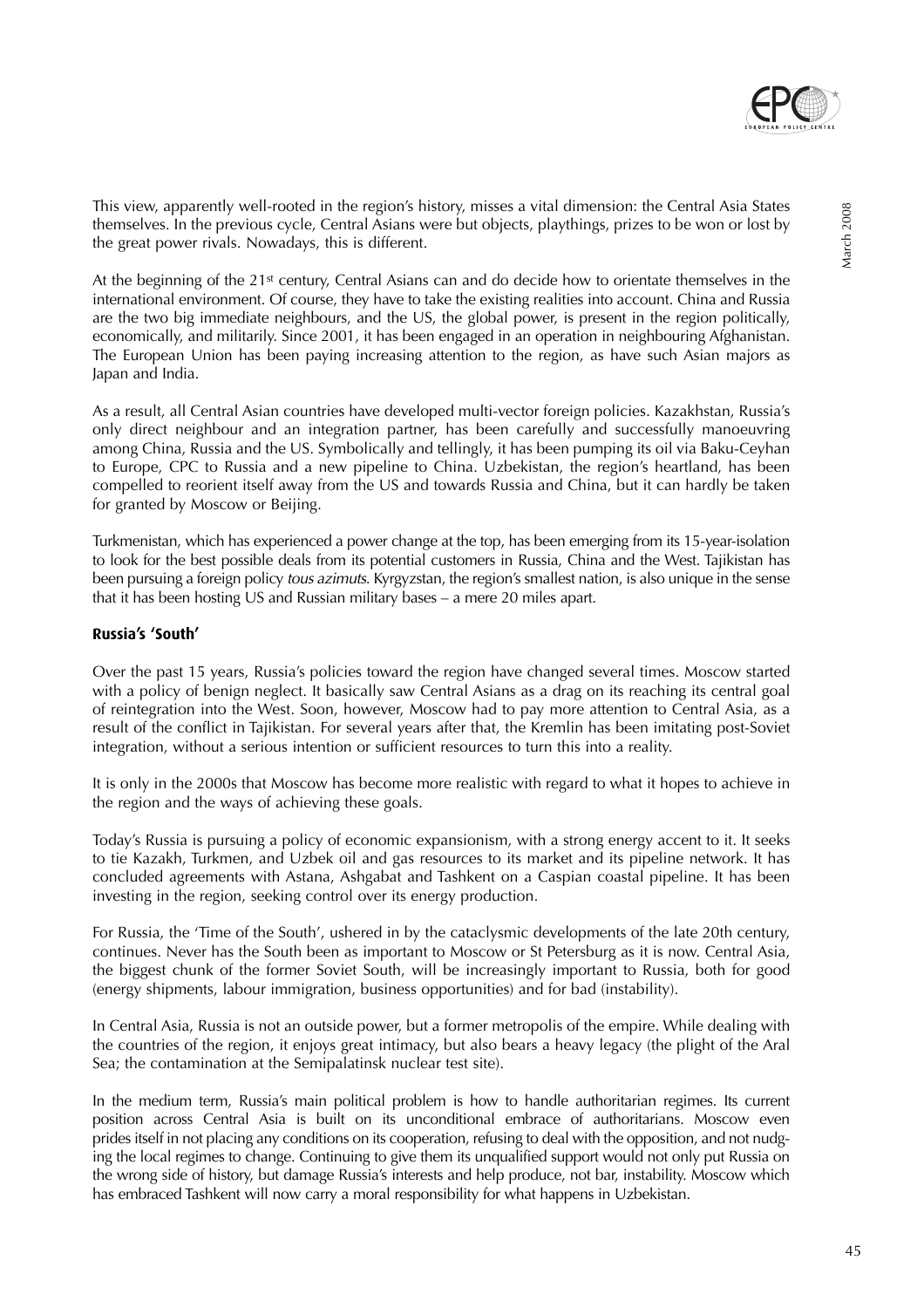

Moscow, however, has no idea how to deal with the evermore-likely socio-political crises in Kyrgyzstan, Turkmenistan and Uzbekistan, which can lead to an upsurge of Islamist radicalism. With its focus on "fighting terrorism" and building up "anti-terrorist centres", it may be surprised by mass action for which there may be no antidote.

As illustrated by the case of Kyrgyzstan, Moscow has little knowledge, even less understanding, and limited capacity of dealing with succession crises. The coming successions in Kazakhstan, Turkmenistan and Uzbekistan will be of crucial importance. Simply working at presidential palace or security service headquarters levels would hardly suffice.

Russia's fundamental handicap is the nature of its own political regime, the quality of governance, the archaic geopolitics-dominated "software" of its foreign policy, the slow, uneven and most reluctant adjustment of its security and defence policies, unlike the more enlightened economic and financial ones, to the post-Cold War realities.

Russia's role in Central Asia would be greatly reduced, in contrast to the 19th and 20th centuries, if it were to permanently cease to be a modernisation force, and become conservationist and reactionary instead.

So far, Russia's policies have been lacking in both dynamism and vision. A region-wide strategic approach is missing. There is little guidance and little coordination among the various agencies involved in foreign policy-making. The near-monopolisation of foreign policy planning by the security services leads to its de-intellectualisation. As a result, creative conceptualisation is replaced by simple stereotypes, policy-making is reduced to special operations planning and the use of "political technologies".

# **Russia and other powers in the region**

Russia usually reacts to events rather than sets the agenda in its relations with the Central Asian countries. Even where it comes to the principal vehicles of Moscow's regional policy, the Collective Security Treaty Organization (CSTO) and the EurAsian Economic Community (EAEC), Russia has not been actively promoting policy coordination among its allies. Now that both Kazakhstan and Uzbekistan are in that category, the task has become even more difficult.

Russia has not been able to find the right balance between the alliances where it is the leading member (CSTO and EAEC) and the wider grouping to which belongs (Shanghai Cooperation Organization – SCO). Unsure of itself, it vacillates between attempts at regional leadership and occasional 'band-wagonning' on China. Should these trends continue, Russia would be losing more and more of its influence to both China and the US. In case of Washington losing interest in Central Asia, Beijing would likely be the prime beneficiary.

Russia has not been able to engage the US for productive collaboration in Central Asia and Afghanistan. Russians overestimate the effect of the US support for freedom and democracy in Central Asia, which they regard as a major destabilising factor. Such approach makes Moscow offer even more unconditional support to the authoritarian and often repressive governments in the region, which leads to further deterioration of the political situation in Central Asia.

On the other hand, the parallel US unwillingness to engage Russia as a principal regional partner in Central Asia means missing a major opportunity to consolidate an important region. The danger of destabilisation of Uzbekistan, now passed from American to Russian hands, should be sobering. Dealing with the narcotics problem in Afghanistan requires a joint effort.

On the economic front, Russian government support for Russian business activity in Central Asia, outside of the major energy companies, is slight or non-existent. Russian investment outside the energy sector is generally low.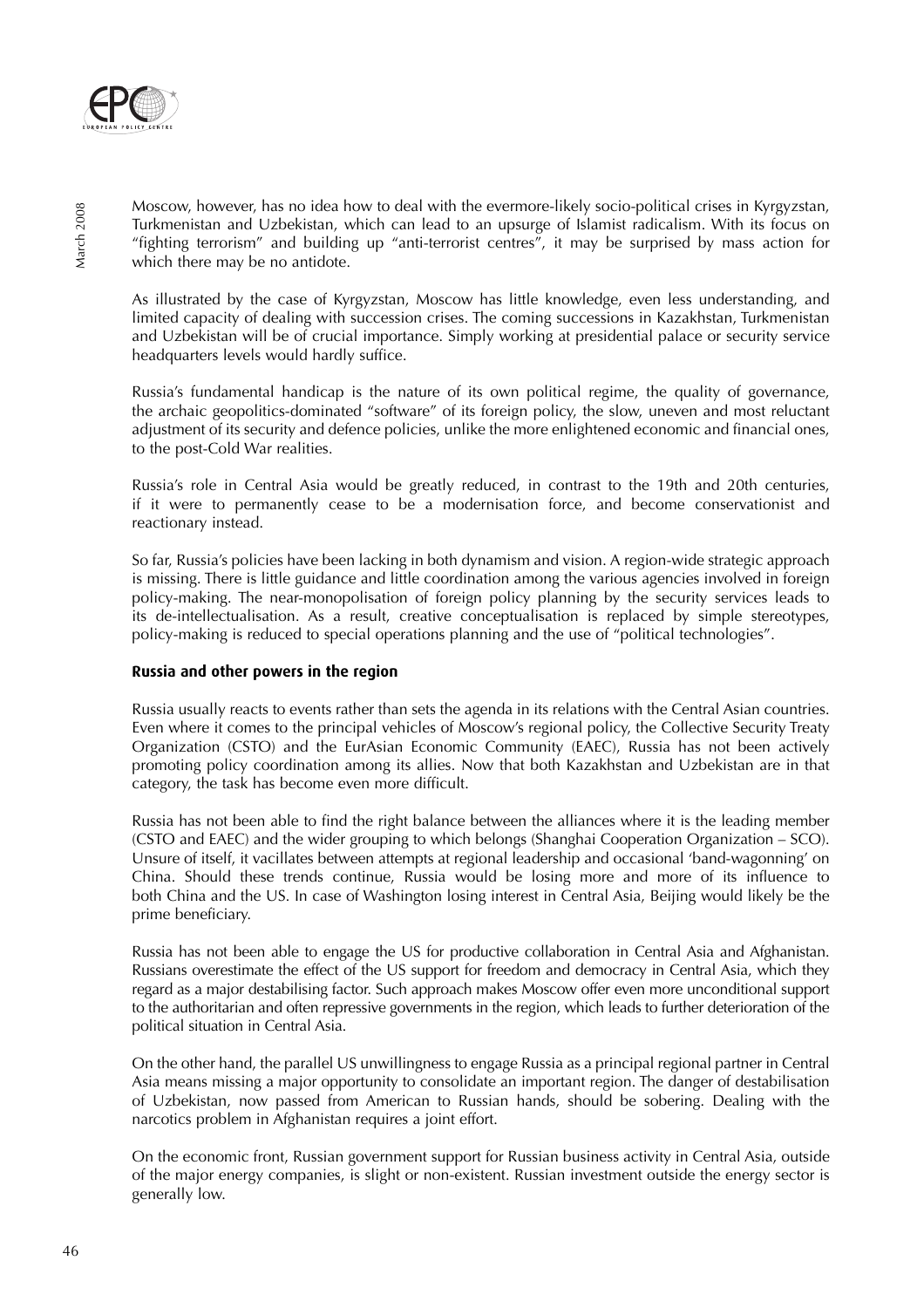

Russia's use of its 'soft power' is most shy. Russia watches by as the Russian language and Russian culture are steadily vanishing in the region, except in Kazakhstan. Leaders like Kyrgyzstan's first president Askar Akayev who had spent 17 years in Leningrad before returning to his native land to assume a position of prominence there, are unthinkable now. Unless Russia dramatically expands its programme for Central Asian students, the former intimacy between the elites will be lost forever.

A major problem of Russia's foreign policy in Central Asia is that Russian officials are often rather arrogant and paternalistic in dealing with the former borderlands. This is especially damaging in relations with the region's principal countries, Kazakhstan and Uzbekistan, but also with others as well. Moscow needs to learn to treat the new countries with much more respect.

Finally and crucially, Russia's attractiveness in the eyes of Central Asians is limited. This can only improve as Russia proceeds to modernise its economy, political and social systems.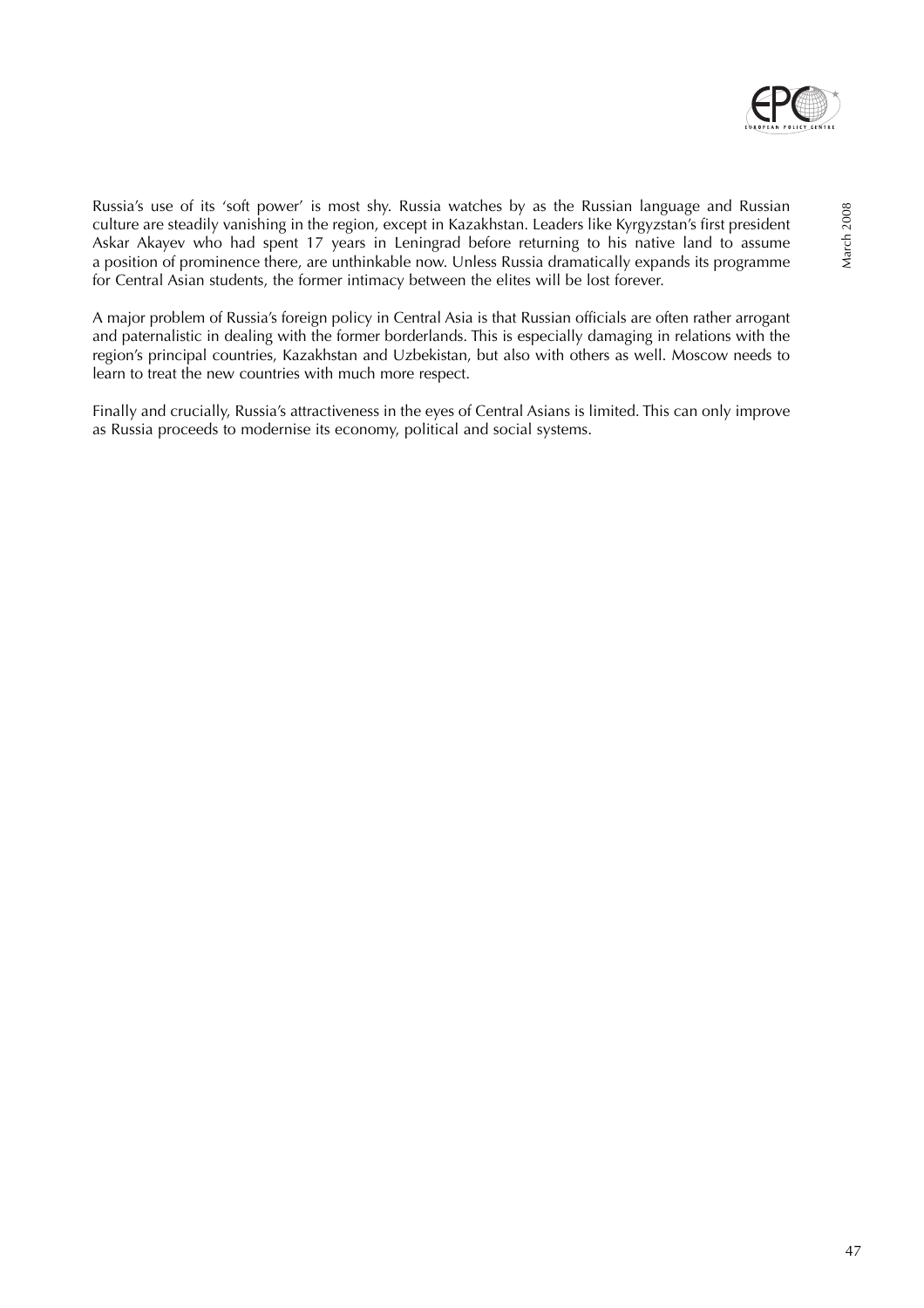

# **VI. 'Chindia': the spectacular rise of China and India**

**January 21 2008: China and India's economic rise is "unparalleled in human history" and the West should accept them as equal partners in international fora to frame new rules to govern the global economy. Europe has "woken up to the opportunities" of Asia's rise and is redefining its relations with the region, but China and India still feel they are being "scapegoated" by Europe's political elites.**

# **Event report**

Rajendra K. Jain, Professor and Chairperson, Centre for European Studies, School of International Studies, Jawaharlal Nehru University, New Delhi said the rise of China and India was "unparalleled in human history".

China has witnessed 9.5% economic growth per annum for the last 25 years, trebling its share of world GDP, while India's economy has grown at 6% a year for two decades, doubling its share of GDP. By 2050, the re-emergence of these Asian giants, together with Russia and Brazil (known collectively as the BRIC countries), will profoundly affect the world economy.

This growth has fuelled Europe's economic fears that the "Chinese juggernaut" will threaten European jobs, and has prompted Trade Commissioner Peter Mandelson to assert that China is "out of control".

# **EU-Chindia economies 'intertwined'**

However, the economies of Europe and China are intertwined, said Professor Jain: 25% of Chinese industry is foreign-owned, and Chinese industries provide Europe with cheap consumer goods and help to keep down inflation. Although EU-India trade is smaller, Europe still fears India's threat to its service-sector jobs. China is "in the Olympic Games league and India in the Commonwealth Games league", he said.

Both China and India feel that they are being "scapegoated" by Europe's political elites, which prefer to blame them for their problems rather than competing with them in the global market.

The rise of China, India, Brazil and Indonesia will check the West's ability to define the international agenda, said Professor Jain, and lead to a new system based on competitive co-management, where emerging economies help define global rules.

China has long favoured multipolarity, rather than US unilateralism or the European approach, he said, and globalisation is likely to result in a multipolar approach.

These countries must also have a larger say in the international financial institutions and in the dialogue on global trade, said Professor Jain, although as Commissioner Mandelson put it, the current challenge is for: "A Chinese negotiator to start talking and an Indian negotiator to stop talking."

Post-modern Europe currently acts as a "norms entrepreneur", exporting European social, economic and ideological behaviour to 'civilise' the rest of the world. China and India deeply resent this and, as the "two new big kids on the block", want to play a bigger role in agreeing different rules and different norms.

Europe expects them to behave as "responsible stakeholders" in resolving global problems, as China, in particular, has demonstrated it can play a role in multilateral diplomacy, acting to resolve conflicts in Sudan, Iran and Myanmar.

The US and Europe have different approaches to 'Chindia', said the Professor, as the US is concerned about China's security challenge, while the EU sees the country as a market opportunity and a "crucial partner", rather than a "strategic threat".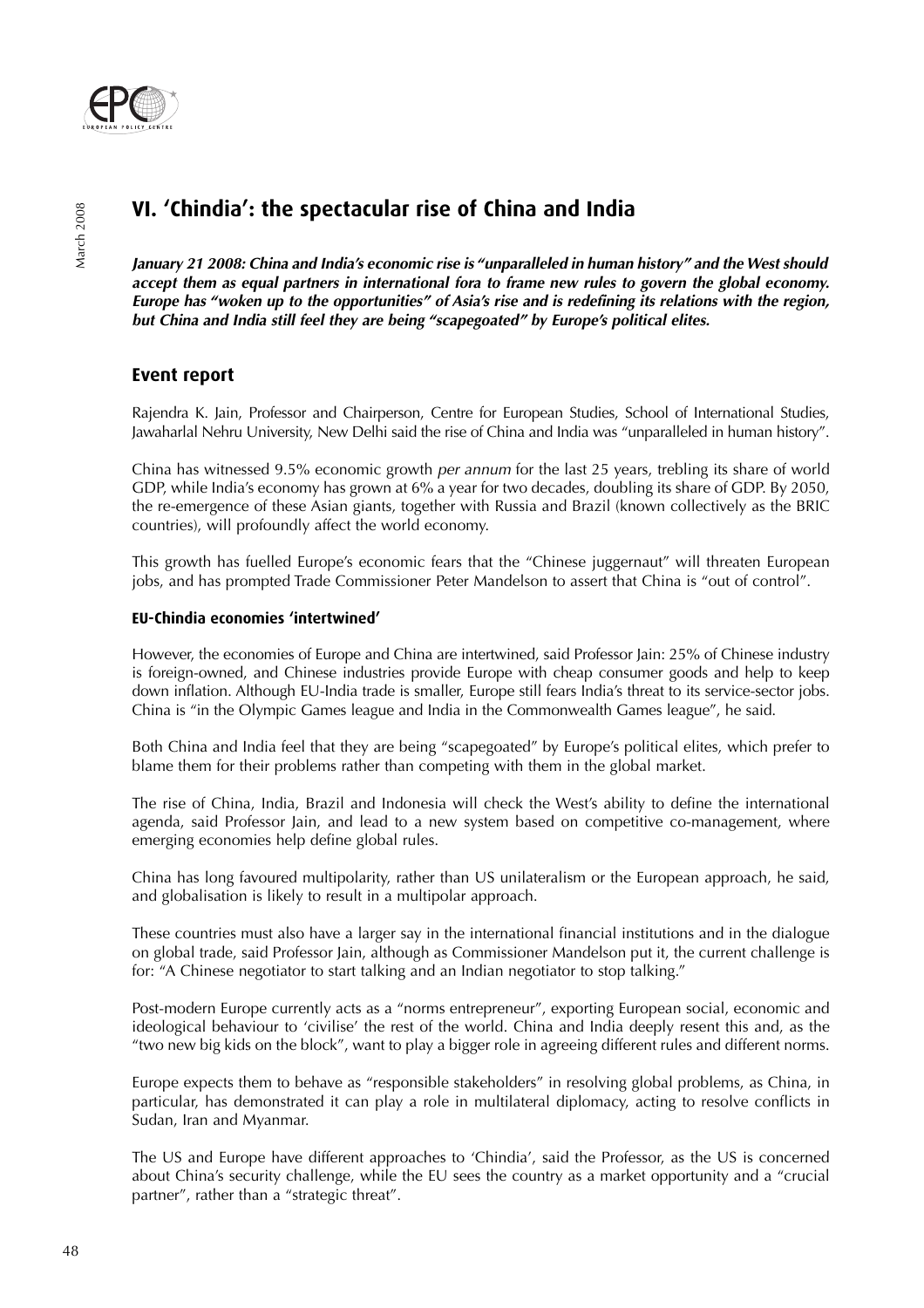

Energy security is another area in which the West and China will compete for increasingly scarce resources. In contrast to the EU, Beijing has a policy of "commodity diplomacy and policy non-interference in authoritarian regimes", such as Myanmar and Zimbabwe, which the Germans term "a breach of international rules and behaviour".

China and India are now competing for oil and gas, but China always outmanoeuvres India. China's "relentless rise" has also presented India with both an example and the opportunity to follow its own path to development. Chinese development is spearheaded by a one-party state and a managed economy, while India is a democratic regime with a free market economy.

While both economies are likely to grow at a rate of 7-8% for decades to come, both will become relatively rich with large poor populations, high national wealth but poor *per capita* income.

Chindia challenges many of the West's assumptions, concluded Professor Jain, and European companies could become more competitive by teaming up with Chinese and Indian companies. At the same time, working with Europe benefits Chindia, as the EU generates 40% of global GDP and is a vital source of trade, technology and foreign direct investment.

Wei Wei Zhang, Research Fellow at the Modern Asia Centre, Geneva, said China's GDP had increased ten-fold over the part 30 years, lifting 300 million people out of poverty. However, most of this growth is based on producing goods for EU and US companies, and as a result only 10% of the profits remain in China, which also has to deal with the environmental and social costs.

# **Developing EU-Sino relations**

Given the importance of the Sino-EU strategic partnership, the two powers should treat each other as equals, accepting each other's values, said Mr Wei. While many EU Member States want China to become a democracy, the country is most likely to experiment with "cautious political reform".

In contrast to China's rise, which is export-based, India's growth stems from accessing its potential. While the West may see China and India as rivals, their leaders focus on common interests, while accepting that their models of modernisation are very different – one state-led, the other based on the free-market. Given its own political bias, the West believes that democratic India will overtake China.

Given the size of their combined trade, it is said that when Chindia sneezes, the rest of the world catches cold. Perhaps this should be changed to "Chindia can offer medication for the cold", quipped Mr Wei. Other shared Europe-Chindia interests include international financial reform, and here US-Europe-Chindia must work together to prevent the US sub prime mortgage crisis bringing down the entire financial system,

With 50% of the world population living in poverty, Europe and Chindia should join forces to fight global poverty, particularly in Africa. Europe is Africa's biggest aid contributor, China provides pragmatic assistance and India has the business networks.

Geoffrey Barrett, Adviser, Asia Directorate, Directorate-General for External Relations, European Commission, said that over the last ten years, the Commission had "woken up to the opportunities of Asia's rise".

With the level of interdependence at "unprecedented levels", it is important to get relations right, as donor/ beneficiary relations with India have developed into "burgeoning cooperation" over the past three years.

As India has been a key player on the world stage since 1994, EU-India relations must be upgraded to reflect this, as the current legal status "does not do justice" to the changing relationship, said Mr Barrett. He believed that India's economic success was linked to its democracy and the rule of law, and pointed out that Delhi shares the same approach as the EU towards global concerns like the fight against terrorism or climate change.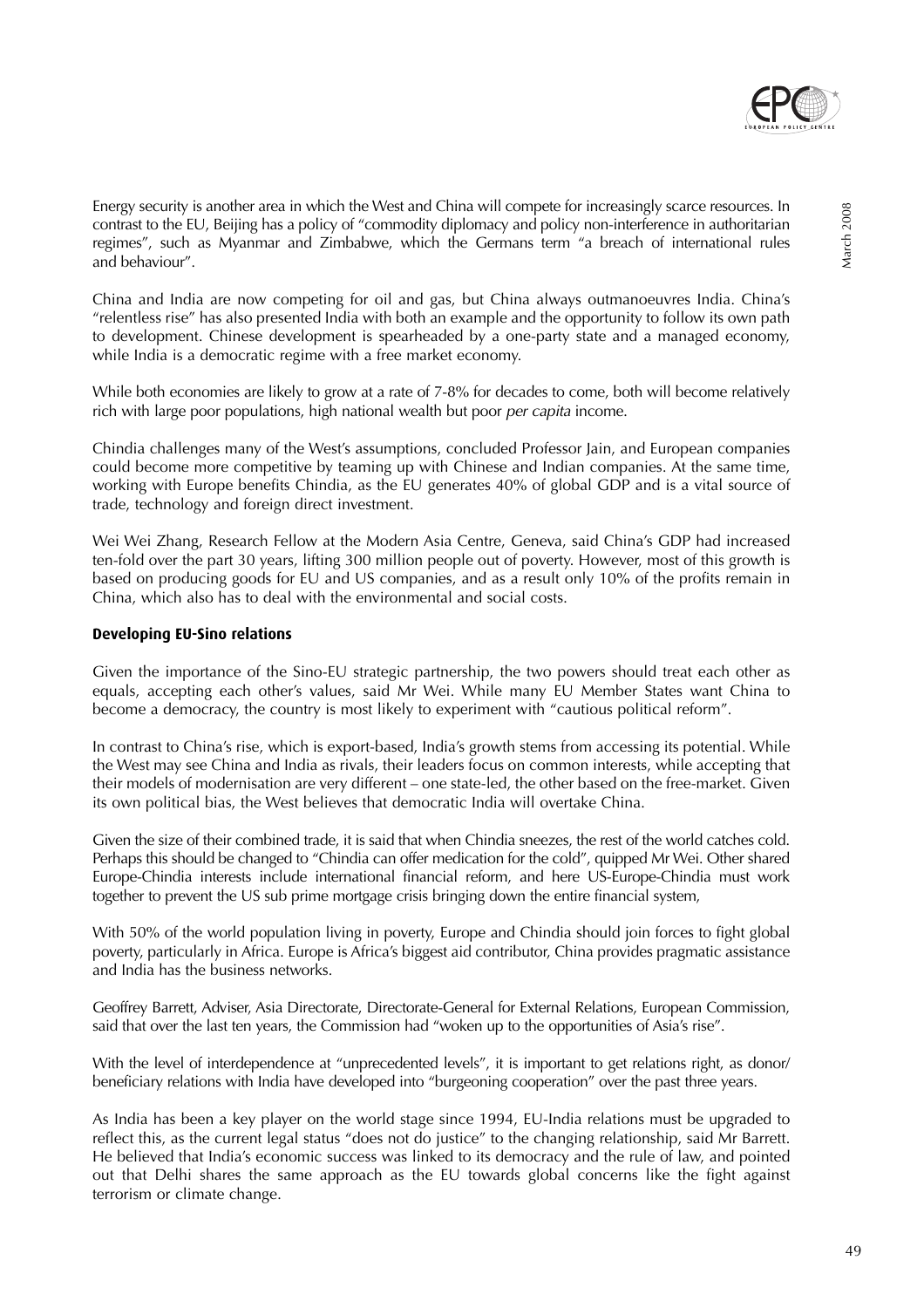

EU-Asia relations are changing in many areas, including research, trade, security, human security, climate change and energy conservation, and fighting world poverty. Mr Barrett said Europe has had a "honeymoon with China", seeing much to admire, such as the staggering growth and the drop in poverty levels.

The EU wants a dynamic trading partnership, so China should open its markets and create a level playing field for European companies. The proposed new EU-Chinese Partnership and Cooperation Agreement will reflect changed bilateral relations and will enhance political dialogue. China is beginning to respond more like an international partner, and the EU would like to see it introduce social and political reform, he said.

China and India are now working to overcome past differences, and the EU will help this and promote peace and stability in the region.

### **Discussion**

Questioned about India's attitude towards human rights, Professor Jain acknowledged this was a sensitive topic for India, which resists international interference in its internal affairs. However, the EU must not be conscriptive and accept that, for some countries, human rights are defined by national interests.

Asked whether these countries' Special Economic Zones (SEZs) were incompatible with WTO rules, Mr Wei said subsidies to China's SEZs were being phased out or altered to comply. Mr Barrett said the Commission was negotiating trade rules with India and China, and the SEZs were a test of compliance.

Questioned about Chinese economic and social stability, Mr Wei said it was entering its most stable period since 1949. It has a different political approach, and Beijing wonders why it should be expected to choose a Western model which has been so unsuccessful in developing countries such as Kenya or Lebanon and China can "now lecture back to the West!" Mr Barrett said that China faces economic challenges, as there are vast swathes of the country which are not developing.

Asked about the role of civil society, Professor Jain said huge sectors of the Indian population are becoming politically sensitised, acting as a catalyst for change on issues such as the environment.

Questioned about India and China's role in Africa, Mr Wei said Chinese projects focus on infrastructure, and it follows a policy of engagement with all the parties. It follows African Union policies, acting as its strategic partner in international affairs. However, India is failing to capitalise politically on its goodwill in Africa, where it is a net aid donor.

Asked whether wealth can 'trickle down' in a developing country, Professor Jain said this was not automatic, as China and India have demonstrated.

# **Keynote speech: Europe and the rise of China and India**

### **By Rajendra K. Jain, Professor of European Studies and Chairperson, Centre for European Studies, School of International Studies, Jawaharlal Nehru University, New Delhi**

The rise of China and India is unparalleled in human history because never before has the world witnessed the simultaneous and consistent takeoffs of two nations, accounting for more one third of the planet's population – 2.5 billion consumers and producers. Both of them have been consistently registering high growth rates for two decades: China has been growing at around 9.5% for 25 years and India – the fastest growing free market in the world – has been growing at a rate of around 6% for two decades.

China has already trebled its share of world GDP and India has doubled it. Both these giant economies of Asia are regaining a considerable part of their share of world GDP that they had lost during the two centuries of European colonialism.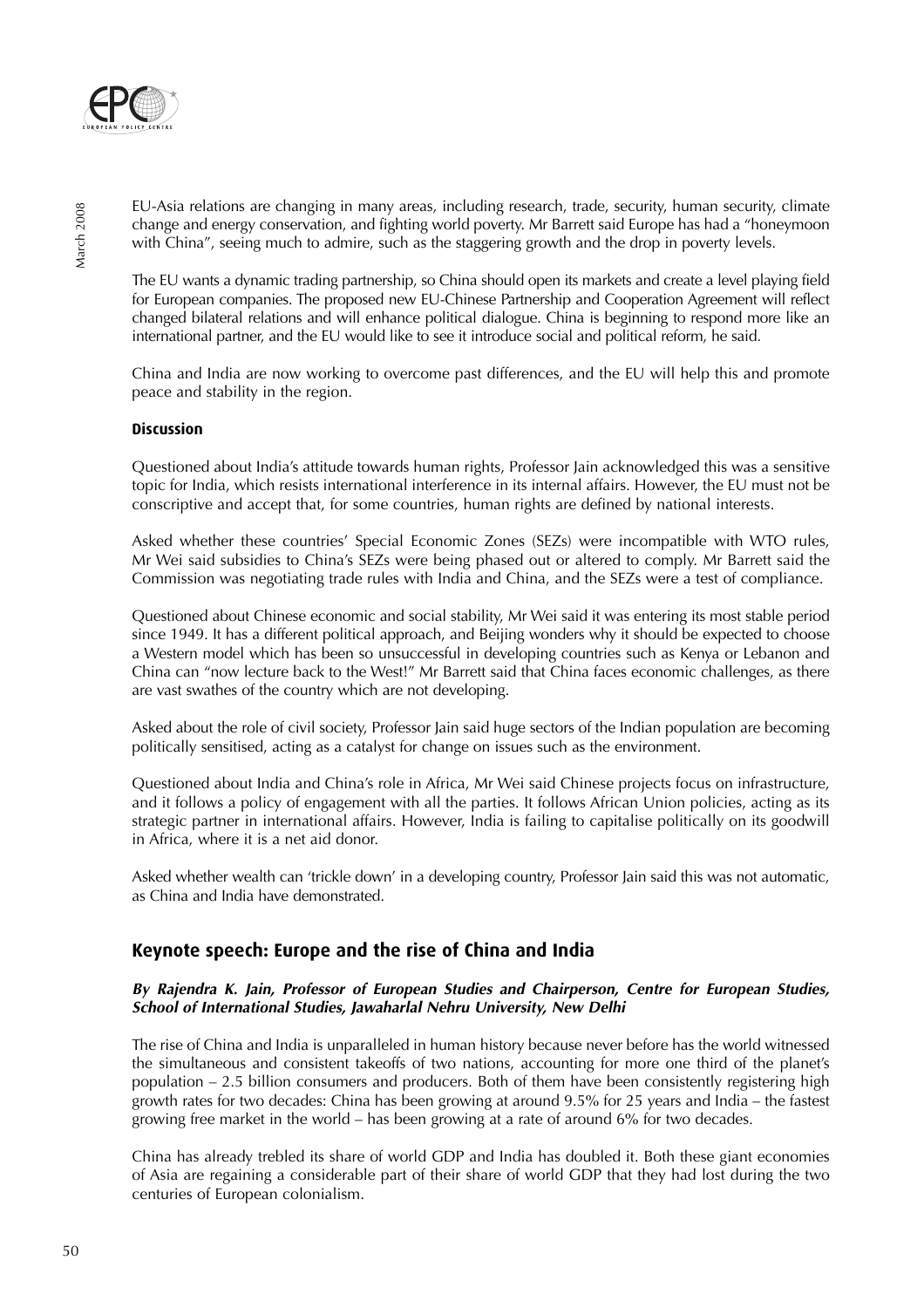

March 2008

March 2008

The rise or re-emergence of these two Asian giants has profound implications for the world economy and world politics. In 2003 it was predicted that by 2050 India, along with Brazil, Russia and China, will form one of the BRICs (i.e. Brazil, Russia, India, and China) that together will challenge the G7 and the US economies because of their market size and economic dynamism.<sup>1</sup>

It also predicted that India will witness growth exceeding 5% in the next 30 years and it will continue by almost 5% for another 20 years after that – such persistent growth at 5% per annum level for 50 years is without historical precedence.

**1. Europe's economic fears**. The rise of China and India has led to worries about Europe's economic future as enthusiasm for economic globalisation is waning in the West in contrast to the near universal public approval of global trade among those living in the rising Asian economic powers of China and India.<sup>2</sup> According to a recent Pew Global Attitudes Survey (June 2007), China's expanding economic and military power is triggering considerable anxiety in Western Europe, where the number of those with a favorable image of China declined between 2005 and 2007.<sup>3</sup>

China – the workshop of the world – is perceived by most Europeans as a direct and immediate threat to European jobs since it is with China that the Union has the largest bilateral trade deficit. With its trade deficit with China rising by €15 million an hour and likely to reach €170 billion in 2007, the Europeans are becoming increasingly concerned about the Chinese juggernaut, which Trade Commissioner Peter Mandelson recently asserted, was to some extent "out of control". Since conciliatory tactics had failed to secure concessions for Europe, he urged the deployment of more "rigorous use of anti-dumping and other means of trade defense".<sup>4</sup>

European concerns related to the artificial undervaluation of the yuan, government subsidies, and scant respect for intellectual property rights. However, there does not seem to be an easy solution to Europe's mounting trade deficit with China because the Western economies are increasingly intertwined with that of China. A quarter of the Chinese industry is foreign-owned and Chinese industry supplies cheap consumer goods which not only benefits European consumers, but has also helped tame inflation and keep interest rates down. The Chinese have generally deflected protests by announcing large export orders at crucial moments

On the other hand, the Union's trade with India was nearly six times less than with China –  $\epsilon$ 47.3 billion in 2006 with the EU having a surplus of about €2 billion. India is seen as a latent and potential threat taking away service-sector jobs, though pressures would increase as both China and India move up the value chain.

India has too much catching up to do with China which has had a head start of 23 years. India is in the Commonwealth Games league whereas China is in the Olympic Games league. A Sino-centric Europe has been more willing to accommodate China than India, which, as Commissioner Mandelson said, "is getting there, but not quite arrived".<sup>5</sup>

**2. Scapegoating by Europe**. China and India feel that European political elites seem to be indulging in a degree of scapegoating about the danger from Chindia. These debates often tend to be long on passion and short on facts. It seems easy to blame globalisation for much of what ails European society. However the roots of European angst really lie in European difficulties in managing globalisation, declining competitiveness, growing Euroscepticism about the future, fear of change, an unsustainable health, pension and social welfare system, and the inertia of a population more inclined to enjoy the fruits of life instead of seeking to compete with two nations which have been beneficiaries of the very globalisation that the West urged them to embrace.

A few have even spoken about a Europe in relative decline. A worsening demographic profile with a greying population is increasingly compelling Europe to address the problems and opportunities of in-sourcing highly skilled immigrants or outsourcing services more seriously.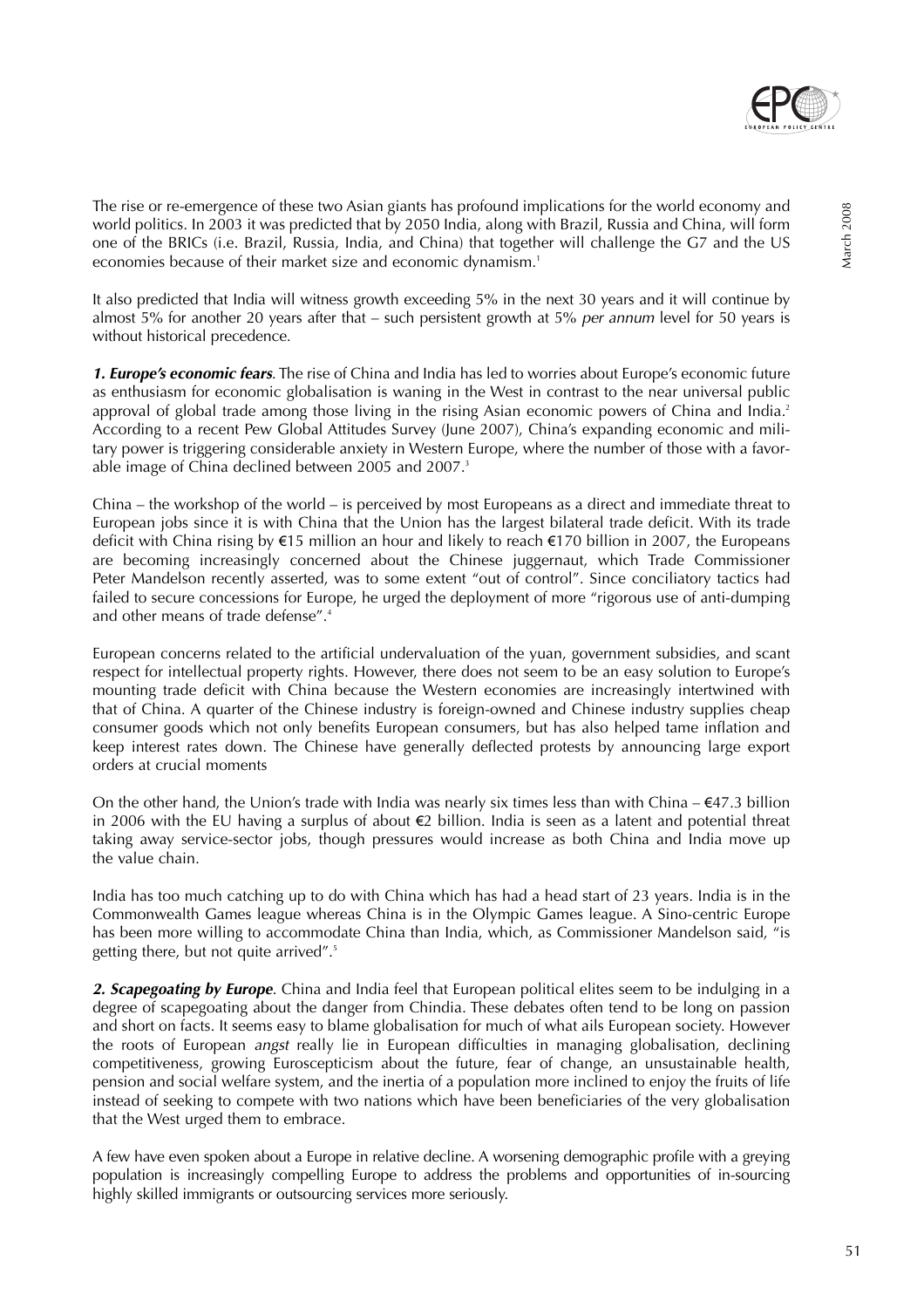

**3. Global governance**. The rise of new global and regional players like China, India, Brazil and Indonesia among others, a leading EU think tank recently conceded, will "test" the ability of the West to influence international affairs which will consequently "probably find it much harder to define the international agenda" and have a profound impact on the future of global governance.<sup>6</sup> The growth of power of China and India, could resurrect "a system based on competitive co-management between the great powers, one that permeates those international organisations charged with regulation".<sup>7</sup>

The redistribution of power currently underway will enable rising powers like China, India, and Brazil, to shape and influence global agendas and decisions to a greater extent than at present, but this will happen in an increasingly contested environment since the emerging powers seek to *change* the prevalent order to facilitate preferred outcomes. Effective multilateralism will continue to be elusive.

**4. Restructuring global institutions**. In the era of globalisation and an increasingly integrated world economy, international institutions are playing a significant and intrusive role especially towards developing countries seeking to increasingly regulate their social, economic and political life.<sup>8</sup> The increasing share of the developing and emerging economies in terms of world output and trade, the emerging powers argue, must be reflected in the redistribution of power in international financial institutions like the International Monetary Fund and the World Bank in order to increase the space for a genuine dialogue on the governance of the global economy.<sup>9</sup>

There is resistance in the West to "treating the world as a single global constituency in which the majority ruled would mean that the more than 2 billion Chinese and Indians could usually get their way"10. China and India argue that the structures of global governance (including the  $G8<sup>11</sup>$ ) must be more democratic, representative and legitimate by increasing the participation of developing countries. However, both realise that a radical restructuring of international institutions is not possible and that change can only come about incrementally.

**5. Multipolarity**. Like the EU, China has long favoured multipolarity in its opposition to American unilateralism and dilution of the influence of the superpower(s). Both China and India have similar attitudes towards the role of the United Nations and multilateralism. During the UN debate on the eve of the Iraq war (2002-2003), the Europeans were at the forefront of questioning the American attempt to oust Saddam Hussein based on a perceived threat of weapons of mass destruction.

Chindia are vehemently opposed to European aspirations to transform the United Nations into a supranational organisation which can get and implement a mandate to interfere in domestic affairs. Globalisation will exercise a determining influence on the world economy and international politics. We will gradually gravitate to a multipolar world, but effective multilateralism will continue to be elusive.

Despite common aspirations for forging a rule-based, multipolar world order, there are **basic differences** in both perceptions and interests of China and India with the European Union in many fields, including trade, development, globalisation, and WTO negotiations, the International Criminal Court where the EU has taken a stand contradictory to them. They could, therefore, "even forge a strategic alliance against the United States' hegemonic pressures".<sup>12</sup>

**6. Multilateral trade negotiations**. Since the Cancun Ministerial (2003), the advanced industrialised countries have been challenged in multilateral trade negotiations because of effective coalition-building by emerging powers (China, India, Brazil and South Africa) with other developing countries.

The World Trade Organization has ceased to be a tango where the US and the EU played a decisive role in both agenda-setting and rule-making. Senior EU officials have generally expressed a preference for and likeableness of China's low profile and its general caution about assuming a leadership role inside the WTO in sharp contrast to the higher profile that India tends to occupy in multilateral trade negotiations.

The greatest challenge, Trade Commissioner Mandelson, recently remarked, is for "a Chinese negotiator to start talking and an Indian negotiator to stop talking".13 Though both China and India realise that the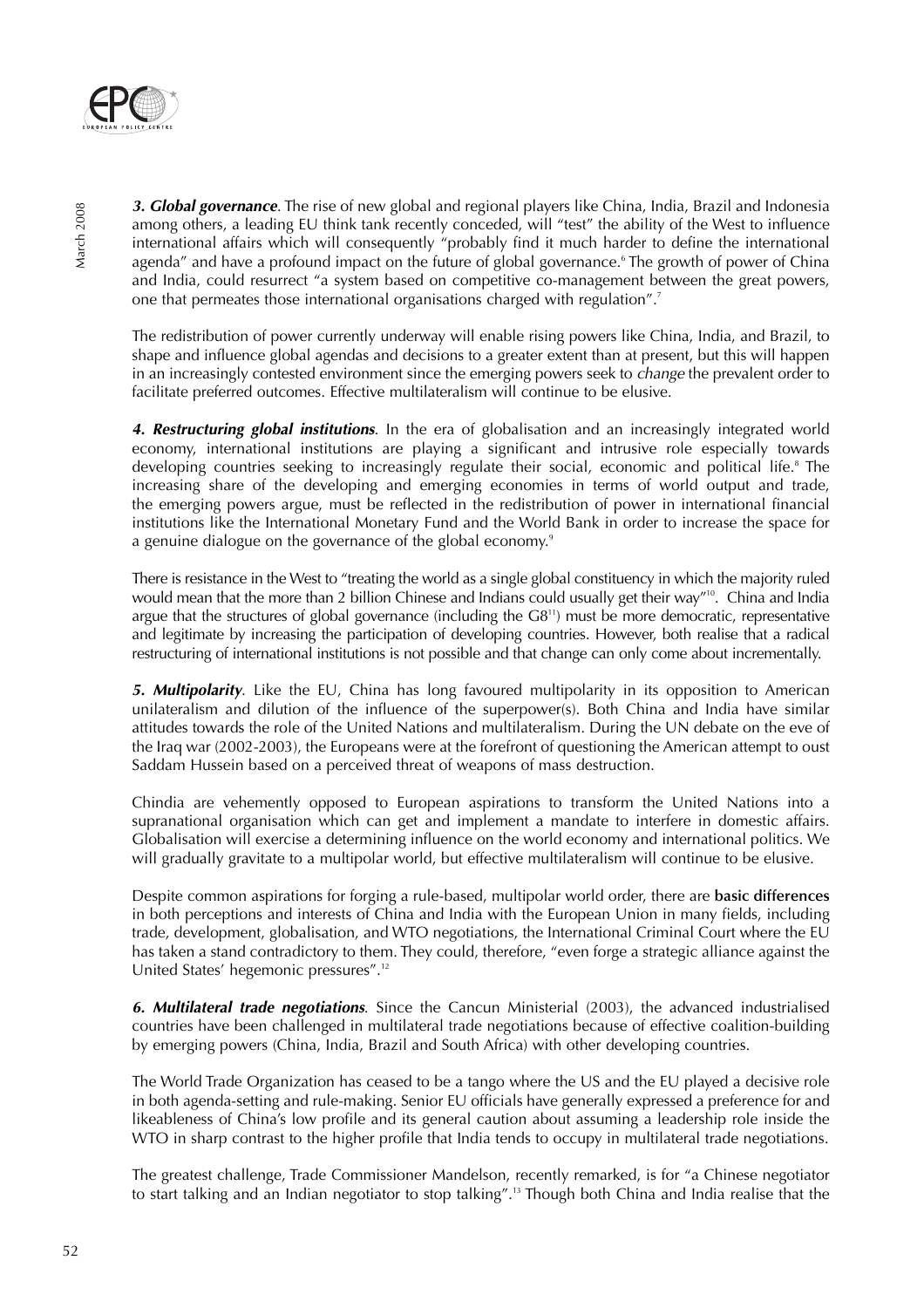

rules of the WTO may be skewed against developing countries, both are convinced that rules are better than no rules at all.

**7. Norms' entrepreneur and exporter**. Postmodernist Europe is increasingly becoming a norms' entrepreneur and exporter, somewhat of a crusader with a missionary attitude seeking to propagate and impose European social, economic and ideological standards of behavior and norms within the international community through institutions in such a way as the application of these norms is considered necessary for global governance.

This is to be done on the basis of the principle of sovereignty-sharing in the management of global public goods and issues like human rights, environment protection, etc. The Europeans have come to believe that their transcendence of power holds lessons for others, and they have "a civilising mission" in the modern and pre-modern states<sup>14</sup> irrespective of their stage of development.

Both China and India resent European efforts to talk down to them from the high pedestal of post-modernism. They remain acutely sensitive about their sovereignty and internal autonomy against intrusive human rights' issues and remain wary about humanitarian intervention and the circumstances in which force may be used. But China and India are sovereignty conscious and feel that 'hard power' is as necessary as post-modernist Europe's fascination for and advocacy of 'soft power'.

Both China and India want to play a greater role, in the making of new rules of the international economic and financial system, in the establishment of which they had no role since it reflected the geopolitical realities of the end of the Second World War, and which, till today, have been exclusively managed by Western industrialised countries.

The two new big kids on the block have no difficulty with a rule-based world order, but what they want is "a different set of rules". Both China and India realise that they can only incrementally transform the existing corpus of norms which have been built into international law,<sup>15</sup> but they are determined that in incorporating new norms, they play a meaningful and assertive role seeking to safeguard the interests of their people who constitute one third of humanity.

**8. Responsible stakeholder**. Europe would like both China and India to become "responsible stakeholders" in the resolution of global problems and for drawing them into multilateral relationships. As a permanent member of the UN Security Council, China has the same authority and advantages of "great-power exceptionalism"16 and therefore, it was natural that EU-China interaction was much more significant in the resolution of key problems because in 2007, China had become the largest trading partner of Iran, North Korea, and Sudan and the second-largest of Burma and Zimbabwe.

On its role in North Korea, China was increasingly seen as a "good listener" in multilateral diplomacy.17 On Sudan, initial Chinese intransigence subsequently gave way to a more constructive approach in the wake of the non-governmental campaign advocating a boycott of the so-called Genocide Olympics in Beijing. Chinese pressure facilitated Sudan to agree to the deployment of 3,000 UN troops, including 275 military engineers to Darfur. Since 2006, China has been involved in the 6-nation contact group, (including P-5 and Germany) in trying to resolve the Iran nuclear issue. The Union has hopes that China and India can play a helpful role in dealing with Myanmar.<sup>18</sup>

**9. Revisionist powers**. Both China and India are revisionist powers.<sup>19</sup> India is a revisionist power in the sense of improving its standing in the global order, which "many Indians believe today that historical circumstances and failures of its past leadership have robbed it of its rightful place at the high table in the international system."<sup>20</sup> "As an aspiring power, India is more sympathetic to the American effort to rework the rules of the global game. ...Europe, on the other hand, is a staunch defender of the present order, where one could say it is vastly over-represented."<sup>21</sup>

**10. Energy security**. The West is increasingly concerned about China's rapidly rising consumption of raw materials and as a possible competitor for increasingly scarce resources, especially fossil fuels. The concern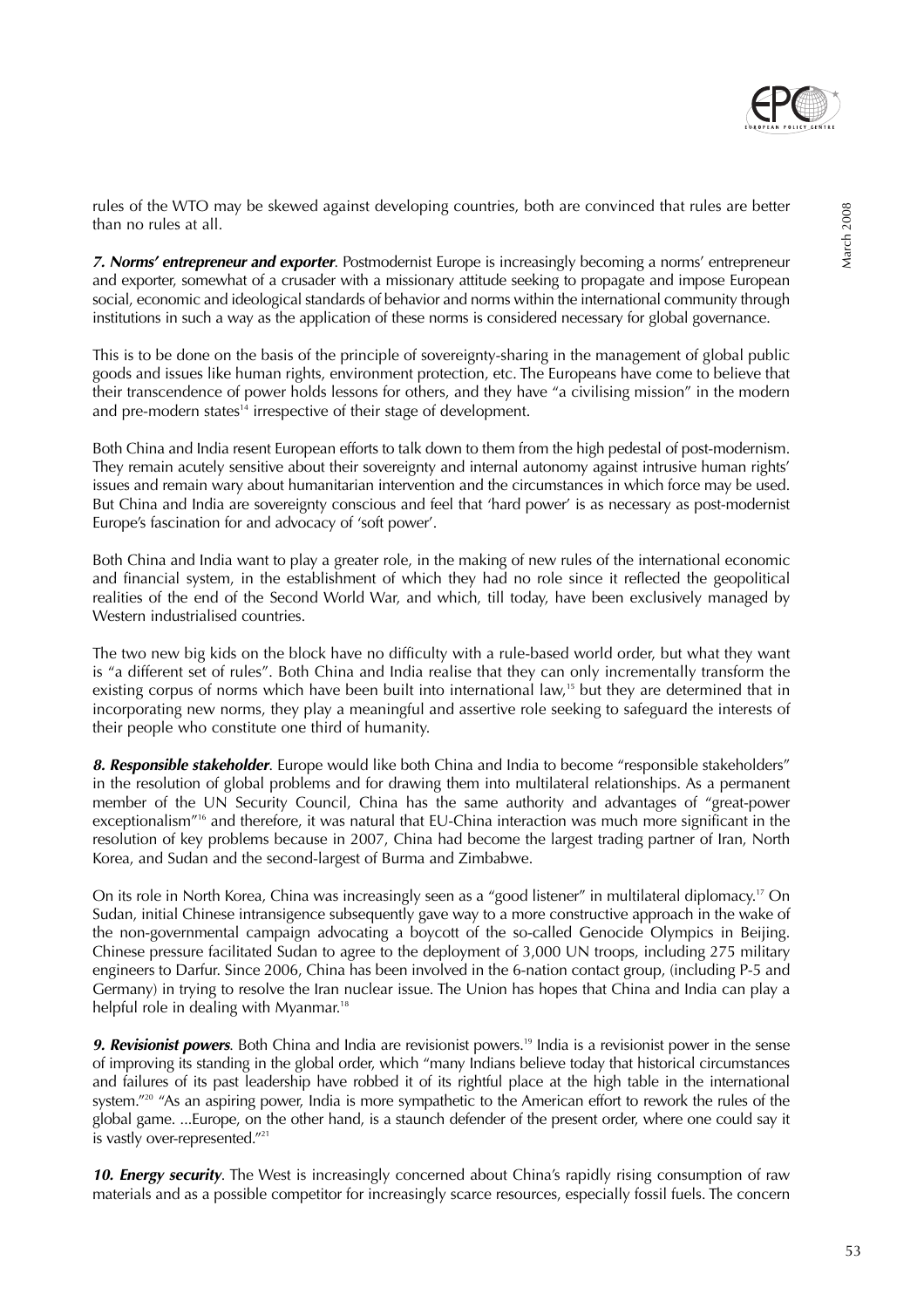

is threefold: As Chinese (and to a lesser extent Indian) companies purchase overseas assets and lock up preferential access to raw materials and energy, the West perceives China as a competitor since its 'commodity diplomacy' and policy non-interference in internal affairs of authoritarian regimes in resource-exporting countries like Myanmar, Sudan, Uzbekistan and Zimbabwe creates difficulties for the West to impose governance norms of human rights and democracy.

The Germans termed these Chinese practices a "breach of international rules and behaviour".22 Chinese unconventional and unconditional lending to pariah regimes could possibly lead to a "Beijing Club" instead of the "Paris Club".<sup>23</sup>

The search for energy security has led to differences over Iran's nuclear policy and over agreements with certain 'troublesome', pariah countries like Sudan, ignoring liberal norms of human rights and democracy on which the West has imposed sanctions.

China has repeatedly outmanoeuvred the Indians in their quest for oil and gas in Kazakhstan, Ecuador, Angola, Nigeria and even in neighbouring Myanmar and Bangladesh. Beijing has aggressively and systematically pursued its search for oil and gas across the globe into Latin America and Africa. This is inevitable because in order to ensure economic prosperity at a rapid rate to keep rising expectations from blowing out of control, China would have to seek markets and resources even more aggressively.

There is likely to be more competition and less cooperation between China and India in the scramble for oil and gas. Neither is willing to allow the West to constrain their autonomy in determining their developmental priorities and ensuring continued economic growth which is contingent on ensuring energy security.

**11. Climate change**. The International Energy Agency estimates that by 2015, China and India will become the first and third largest emitters of carbon dioxide by 2015 (with the US being the second largest). The World Energy Outlook 2007 estimates that China and India will continue to account for about 45% of the total increase in demand. While this will push up *per capita* emissions in both countries, it will still be lower than OECD countries. Before 2050, India will overtake Japan as the world's third largest net importer of oil, after the US and China.

As regards the pre-eminent question of global warming and climate change: 40% of the problem in case of carbon emissions is US and China. Both China and India will witness growing water shortage, glacier melting and its impact on river system. The West has to be careful in its diplomacy on the issue. The West is primarily responsible. India cannot be expected to make the same kind of sacrifices because India is much larger.

One should not expect Europe and the United States to do more before India and China sign up new commitments. It is not a principle that allows Indian and Chinese policy-makers to put off doing anything for 10, 20 years while meanwhile glaciers are melting. There is an enormous problem of water shortage in China as 440 out of 660 urban areas have acute problems. For a large part of the year the Yellow River does not reach the sea. In one year, it did not even get within 600 kilometres of the sea. Though the West has to move farther and furthest, India and China have to do more.

**12. No common American and European approach towards Chindia**. Europe tends to regard the growing Chinese market as an economic opportunity whereas the United States feels that China represents a strategic security challenge. Europe is not concerned about China's military modernisation and rising defence expenditure. This is partly because Europe is not inclined to think more strategically about Asia-related security issues because (a) Asian issues and nations are too distant for them to directly impinge on its own security; and partly (b) because the EU is not militarily present in East Asia and unlike the United States, does not play the role of an external balancer in Asia.

The Europeans are unwilling to participate in Washington's 'China-hedging' strategy and do not share the American view of India's role as a strategic counterweight to China's growing power.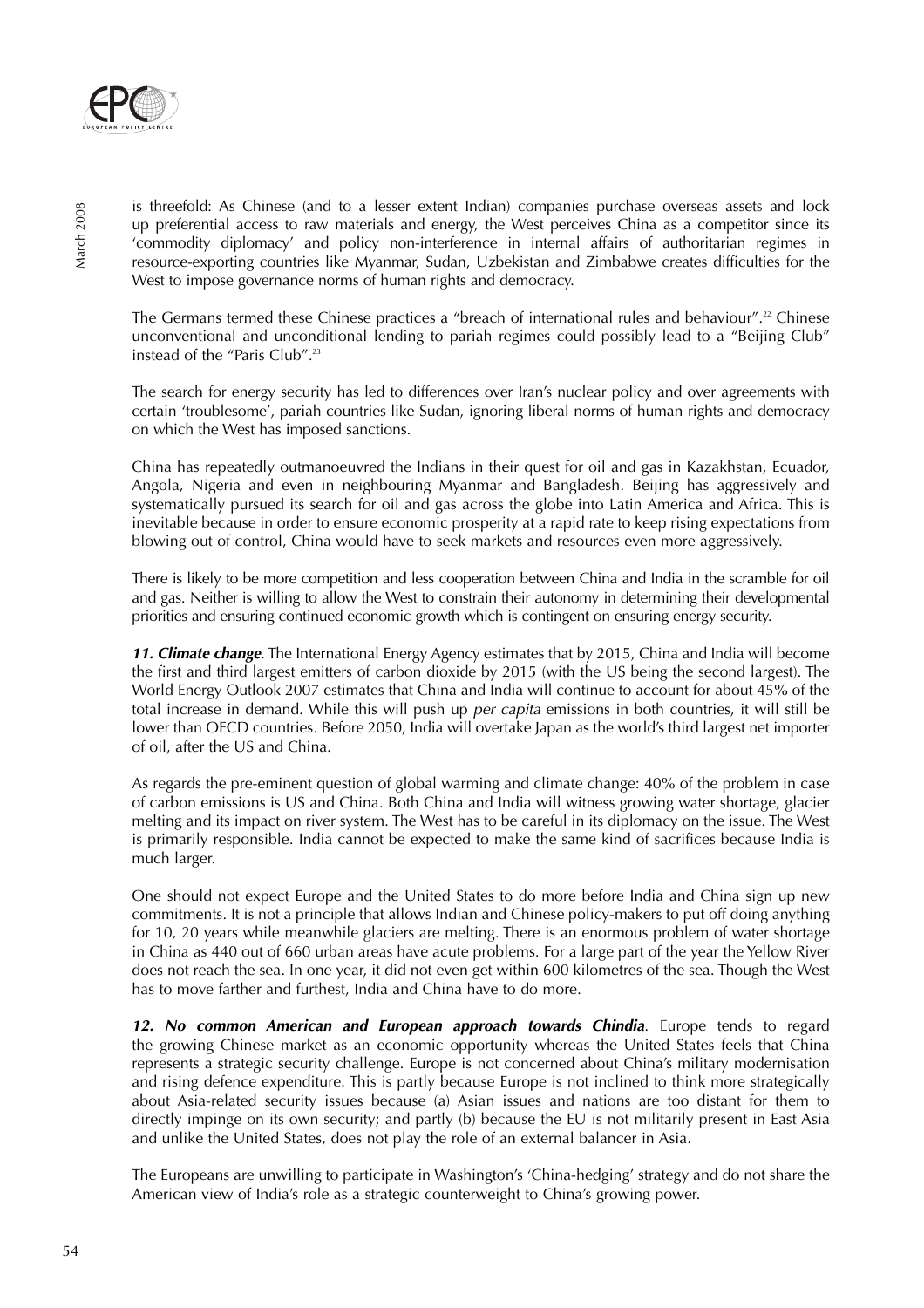

**13. India and China: competition and cooperation**. The relentless rise of China has presented the Indian business and political community with an example and an opportunity to become an alternative, to become collaborative and to foster its own rise. In regard to China, Indian foreign policy seeks a constructive and pragmatic engagement with an emphasis on forging closer economic and trade ties. China and India are finding their own paths suited to the structures of their polities and societies. China will continue to pose difficulties in India's immediate neighbourhood economically, politically, and strategically.

# **Conclusion and outlook**

It is difficult to say if most Europeans tend to see China as an economic threat, while India's rise is seen as a benign and stabilising development around the world. The Europeans do not seem to be unduly perturbed by the rise of China, except about increasing worries about the mounting trade deficit, which may possibly fuel protectionist sentiments. Most Europeans probably feel, as Chris Patten put it, that they should convince Washington that China should not be regarded as "a strategic threat, but a crucial partner".<sup>24</sup>

**1. Continued economic rise not inevitable**. The BRICs Report's prediction about the rise of China and India is not inevitable. Nevertheless, even though both these Asian giants confront major domestic challenges, most economists tend to agree, that barring a catastrophe, the fundamentals of both economies growing at 7-8% for decades will continue. It depends on reforms in the labour sector, investment in infrastructure and continuous reform, education, etc. This is difficult to be taken as given in a fractured party system. India still has a strong consensus on weak reforms.

To varying degrees, both China and India will be relatively rich states with very large poor populations: they will have high national wealth with poor *per capita* income. Both will confront the need to balance the manifold demands of their changing and more diverse societies. In a more complex world, we will witness greater struggles over the terms of the global economy and the environment, over control of high technology and finance as well as access to natural resources. At any rate, the world's economies are incredibly large and complex and difficult to predict, especially when the speed and direction of economic change constantly changes.

**2. Two development models**. The rise of India and China offers two developmental models to the world, especially to developing countries: in China, development has been spearheaded by a one-party state relying on policies associated with 'managed' economies whereas economic growth in India has been an open and democratic regime in a free market economy. Many countries, particularly in Africa, welcome Chinese support as an alternative to the Western pattern of interfering in their development. China's spectacular growth is proof to many developing countries that reform and economic opening need not necessarily lead to democracy.

India is different from China, whose achievements are spectacular. But China is still a political system which is 'out of sync' with its economic, social, and technological system. A heated argument has been taking place in China in recent years: a debate between economic framers and party hardliners.

It is argued that if the Party gives up control of economy, it will lose control of the state. The modernisers, on the other hand, argue that if we don't open up economy, then we will not be able to attract foreign direct investment and we lose control of the state. Both arguments are correct. It is important that China can do this in a peaceful and stable manner. India will never have to make that choice. Democracy is the best way to deal with sustainable development.

**3. Europe is very important for Chindia**. The rise of China and India poses intellectual, technological, organisational, political and challenges for the West, but they also provide opportunities since they contribute to greater growth worldwide as the growing consumerist middle class makes more demands of European goods, technology, and services. European companies can become more competitive by teaming up with India and China through participating in the global value chain. Thus, as a senior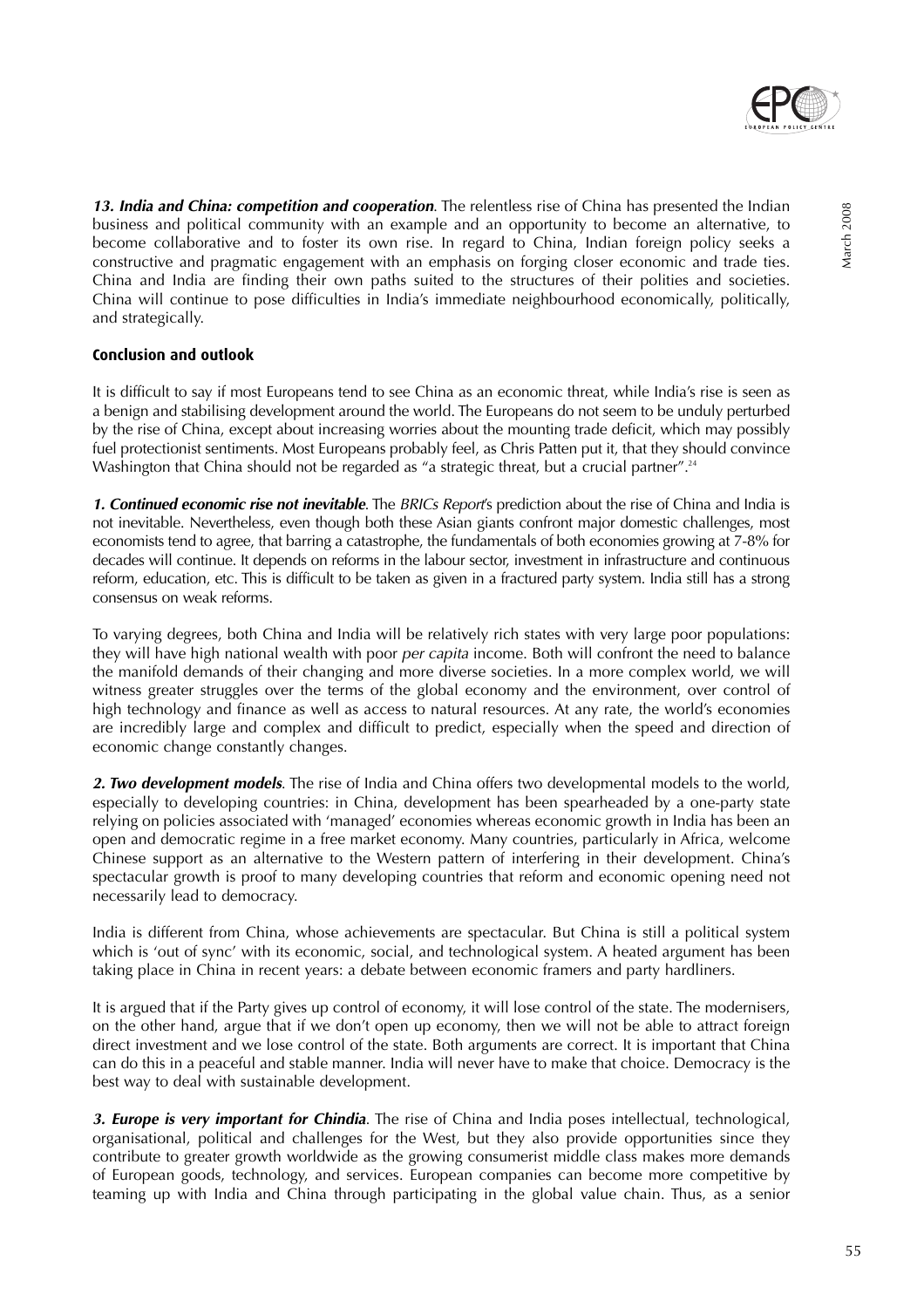

European MNC executive put it, "If you invest in China and India – you can lose. If you don't invest in China and India – you have already lost."25

Europe may be having problems with globalisation, but it has coped with crises before and successfully adapted to new challenges and opportunities. For both China and India, Europe remains a vital source of trade, advanced technology and foreign direct investment. Europe still generates 40% of the world's GDP. Both realise that Europe will be an indispensable partner in the future as well because it still has enormous capacity to influence the world economy and world politics.

#### **Endnotes**

- 1. Dominic Wilson and Roopa Purushothaman (2003) 'Dreaming with BRICs: The Path to 2050,' Goldman Sachs, Global Economics Paper No.99, 1 October, p.3.
- 2. Pew Global Attitudes Project (2007) World Publics Welcome Global Trade But Not Immigration: 47-Nation Pew Global Attitudes Survey, 4 October, New York: Pew Research Center), p.5 at http://pewglobal.org/reports/display.php?ReportID=258
- 3. This declined by 18% in Spain, 16% in Britain, 12% in Germany and 11% in France. Opinion of China's growing economic power is decidedly negative in Western Europe, where nearly two thirds of Italians and the French believe this trend is bad for their country. Only in Sweden is there a positive view of this development. [Pew Global Attitudes Project (2007) Global Unease with Major Powers, 47-Nation Pew Global Attitudes Survey 27 June, New York: Pew Research Center, pp.1, 6-7. http://pewglobal.org/reports/pdf/256.pdf
- 4. Trade Commissioner Peter Mandelson in a four-page letter to Commission President José Manuel Barroso. 'EU-China trade tensions start to heat up', International Herald Tribune, 6 November 2007.
- 5. Cited in H.S. Rao, Kamal Nath makes a point with 'fat cows' at www.rediff.com/money/2007/dec/14nath.htm
- 6. EU Institute of Security Studies (2006) The New Global Puzzle: What World for the EU in 2025? Paris, p.195.
- 7. Pascal Lamy and Zaki Laidi (2002) 'A European Approach to Global Governance', Progressive Politics, Vol.1, No.1, September.
- 8. See B.S. Chimni (2004) 'International Institutions Today: An Imperial Global State in the Making', European Journal of International Law, Vol.15, No.1, p.3. 9. The US has a 17% voting share (a controlling share since 85% approval is necessary for action) and the EU has a major say in the appointment of ten of the 24 members of the board. Indian Finance Minister P. Chidambaram, in a press conference in Sydney said that, the IMF's representation "must be revisited, and countries or groups of countries which are obviously over-represented must yield part of their share in favour of countries which are clearly under-represented." Though in September 2006, the IMF gave China, South Korea, Turkey and Mexico a greater voice in the body to reflect their growing economic importance, India and 22 other developing countries opposed the changes, saying they did not go far enough. They wanted a new formula for voting rights that would use national income calculated in terms of purchasing power. Meraiah Foley 'FM says he will push IMF reform at G20 meeting', Hindustan Times, 17 November 2006.
- 10. Joseph S. Nye, Jr. (2001) 'Globalization's Democratic Deficit: How to make international institutions more accountable', Foreign Affairs, Vol.80, No.4, July/August; p.4.
- 11. Emerging powers consider it inappropriate that the G8 meets for two days and the G13 for just two hours. Commenting on the G8 summit at Heiligendamm, Prime Minister Manmohan Singh remarked: "We [Outreach 5, viz. Brazil, China, India, Mexico and South Africa] were not active participants in the G8 processes. In fact, the G8 Communique was issued even before our meeting and we did make the point that in future, if similar meetings have to take place, then we should get a chance to discuss issues of our concern before the G8 meeting so that our point of view can be reflected in the thought processes of the G8. . . . we have come here not as petitioners but as partners in an equitable, just and fair management of the global comity of nations, which we accept as reality in the globalised world." Cited in Narayanan Madhavan 'G8 glass ceiling upsets India', Hindustan Times, 11 June 2007.
- 12. Yan Xuetong (2006) 'The Rise of China and its Power Status', China Journal of International Politics, Vol.1, p.14.
- 13. Cited in Vijay Dutt 'Banter at Kamal Nath's book release', Hindustan Times (New Delhi), 14/15 December 2007.
- 14. C. Raja Mohan (2007) 'Trading Places: India and Europe in the War against Terrorism', in Rajendra K. Jain, ed., India, Europe and South Asia, New Delhi: Radiant Publishers, p.40.
- 15. Even if there were evidence of strong Chinese preferences to radically reorder existing international economic and security institutions, it would not be easy. ..Changing the "rules of the game" means changing the norms or ideology of an institution. But most institutions have rules about rules; there are often procedures that govern how these norms, ideologies, and institutional purposes can be changed. . . . And not surprisingly, in many institutions these procedures tend to be highly conservative. They are designed to prevent actors whose preferences might change or new actors with different preferences from easily altering the purposes of the institution. The institutions themselves, if they are highly developed, with their own bureaucracies and sense of organizational interests and mission, will also develop decision rules and norms that prevent erosion or dilution of their power and mission." Alastair Iain Johnston (2003) 'Is China a Status Quo Power?' International Security, Vol.27, No.4, Spring, p.23.
- 16. G. John Ikenberry (2008) 'The Rise of China and the Future of the West', Foreign Affairs, Vol.87, No.1; January-February, p.32.
- 17. David Shambaugh, China Engages Asia: A New Regional order? at www.epc.eu
- 18. See Stephanie Kleine-Ahlbrandt and Andrew Small (2008) 'China's New Dictatorship Diplomacy: Is Beijing Parting with Pariahs?' Foreign Affairs, Vol.87, No.1, January-February, pp.38-56.
- 19. There has been some degree of debate whether China is a status quo power. For instance, just before becoming National Security Adviser, Condoleezza Rice argued that "China is not a status quo power." Condoleezza Rice (2000) "Promoting the National Interest," Foreign Affairs, Vol.75, No.1, January/February, p.56. Also see Alastair Iain Johnston (2003) "Is China a Status Quo Power?" International Security, Vol.27, No.4, Spring, pp.5–56.
- 20. C Raja Mohan (2007) in Rajendra K. Jain, ed., India, Europe and South Asia, New Delhi: Radiant Publishers, p.46.
- 21. Ibid.
- 22. Remarks by Michael Glos, German Minister of Economics and Technology. Cited in Bruce Stokes (2006) 'Europe and China: It's Not Just the Economy', National Journal, 18 November, p.41.
- 23. Remarks by State Secretary Boomgarten at the German-British Forum, London, 23 November 2006.
- 24. C. Patten, Not Quite the Diplomat, p.278.
- 25. 'The Next 20 Years: The Outlook for China and India and the Role of Europe', speech by Klaus Wucherer, Member of the Siemens Executive Board German-British Forum, London, 13 November 2006.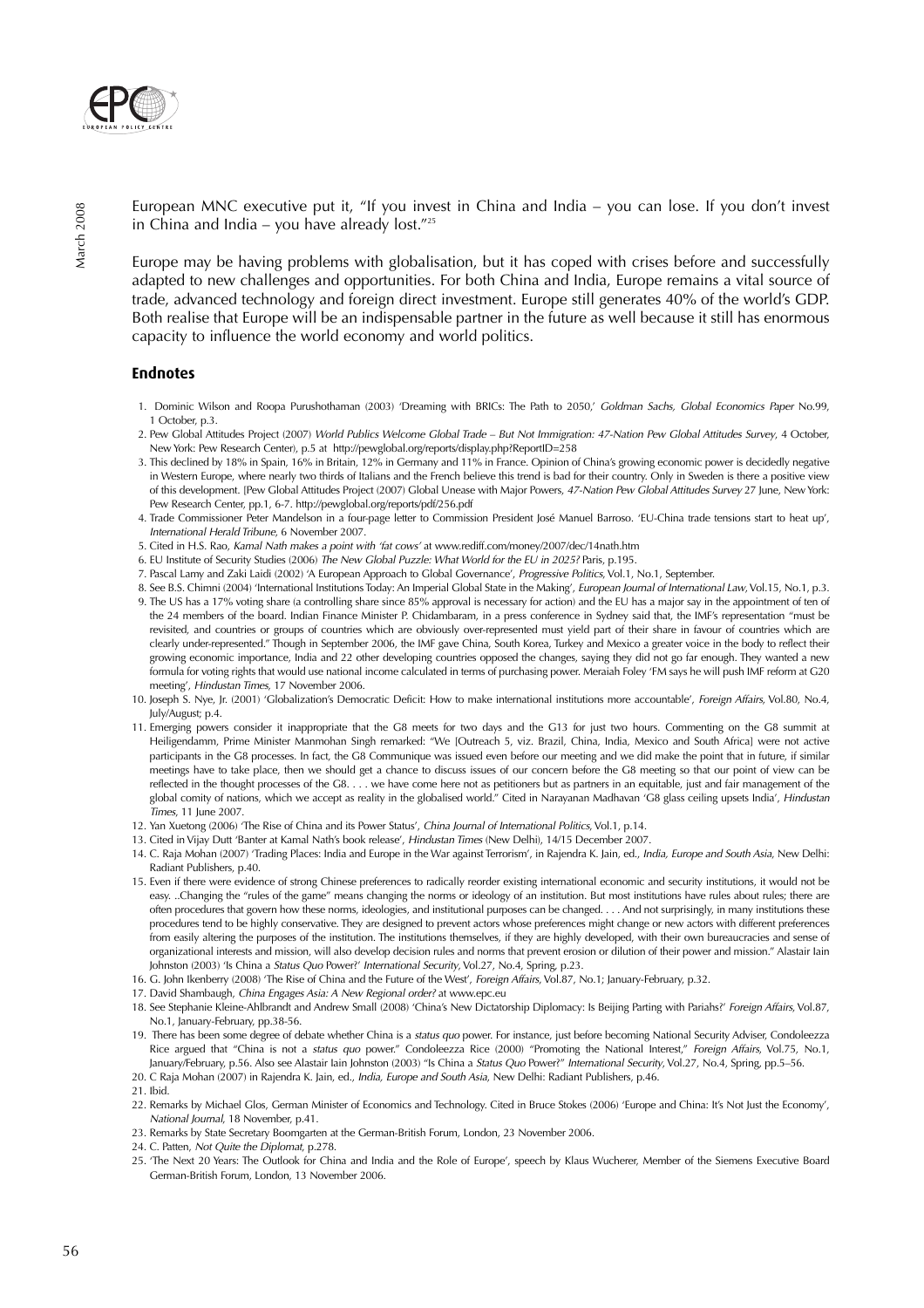

**February 18 2008: The Shanghai Cooperation Organisation – made up of China, Russia and the Central Asian republics – was created in 2001 to fight the "three evils" of terrorism, separatism and extremism. Its remit has since broadened to include building regional and geopolitical security, and supporting economic integration. The EU believes the organisation still needs to find its "centre of gravity", but is seeking "concrete cooperation" with it.**

# **Event report**

Richard Weixing Hu, The Brookings Institution, Centre for Northeast Asian Policy Studies and University of Hong Kong, described how the Shanghai Cooperation Organisation (China, Russia, and the four Central Asian republics – Kazakhstan, Kyrgyzstan, Tajikistan and Uzbekistan) was established in 2001.

It is still in its infancy, and while Russia views it as a discussion forum, China wants it to become a more formal international organisation.

# **How the SCO developed**

The SCO began life as the 'Shanghai Five' in 1996-97, establishing agreements between Kazakhstan, Kyrgyzstan, Tajikistan and China and Russia on reducing military build-up and building secure borders. In 2001, the SCO was created, bringing in Uzbekistan, to fight the "three evil forces" of terrorism, separatism and extremism, to strengthen mutual trust, friendship and good-neighbourly relations, and build political cooperation for peace, security and stability.

It has a small secretariat based in Tashkent, with an annual budget of \$14 million. It holds regular summits, dialogues and has set up regional anti-terrorist structures.

Its remit now extends beyond maintaining security. In the economic field, it is establishing a free trade association reaching from the Caspian Sea to Shanghai to be operational by 2023, and has created working groups on e-commerce, customs, economic and technical cooperation, transportation, investment promotion and standards' unification. It has a Development Fund, banking mechanisms and a Cooperation Entrepreneurs' Forum.

The SCO has developed cultural and social exchanges. It is also keen to strengthen geopolitical and security cooperation, has made statements on anti-terrorism and the need for a multi-polar world. In 2005, it called for the withdrawal of US bases from the Central Asian Republics. It organised small-scale joint military exercises in 2003, 2004, 2005 and 2007 – actions which have led people to describe it as a "geopolitical alliance against the West".

### **SCO weaknesses**

As a new organisation, the SCO has several weaknesses. Firstly, apart from establishing a secure border regime, it lacks a clear function. Is it a "talking shop", or is it meant to bring "substantive co-operation?" asked Mr Hu. This lack of agreement on its role resulted in two policy crises: the first after 9/11, when it had difficulty finding a common position on whether to allow US bases on its soil. The second was in 2005, when the 'Tulip Revolution' in Kyrgyzstan raised fears about political upheavals in the region.

The SCO's basis is the 'Shanghai Spirit', defined as strengthening mutual trust, respecting each other's territorial integrity, and solving problems through consultation and dialogue.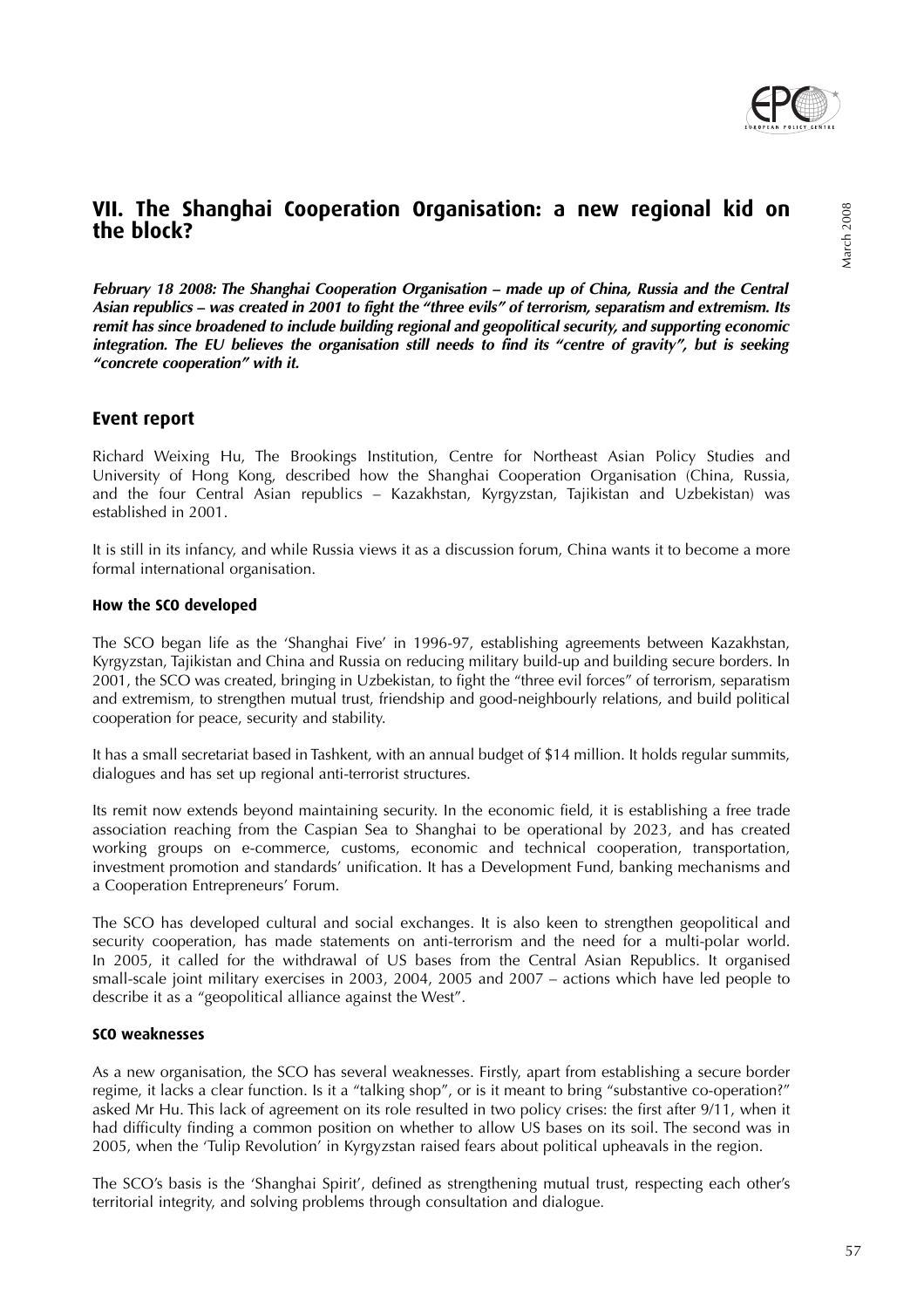

The Russians want the SCO to become a body that boosts security cooperation, while the Chinese want it to build economic integration. Currently it lacks proper internal cohesion and regional identity, as its members belong to several overlapping regional organisations, and it must balance and accommodate the major powers both inside and outside its borders. It also lacks a "transnational social basis", as it is grounded in contrasting civilisations: Russian, Chinese, and Central Asian.

# **Future challenges**

The SCO's first challenge is whether to concentrate on fighting terrorism or on fostering collective security. If another 'colour revolution', such as the Tulip revolution occurs, how will the SCO react? asked Mr Hu. Will it take a 'Shanghai Spirit'/ASEAN non-interventionist approach, a Russian approach of 'inaction', or a Commonwealth of Independent States' 'selective interventionist' approach?

Secondly, what will the SCO do about US military bases in Central Asia? In 2005, it asked Washington for a withdrawal timetable, yet its current approach mixes balancing and accommodating strategic interests, 'band-wagoning' or passing the buck, depending on economic interests.

The third question concerns regional economic cooperation. China wishes to discuss the region's energy resources, arguing for an Energy Cooperation Framework. Energy-rich Russia, however, wants to dominate the energy supply in the region and has downplayed this, suggesting instead an 'energy club'.

Fourthly, will the SCO expand? There are many potential members: Turkmenistan, Mongolia, Afghanistan, India, Pakistan and Iran, but without entry criteria, how can one decide who joins? It could expand in different strategic directions, such as towards south Asia, south-west Asia, or the Caspian Sea. Alternatively, it could cover greater Central Asia, or form a Sino-Russian-Indian strategic triangle.

Lastly, what kind of regional identity and architecture should the region have? Should it co-operate with the regional organisations such as the Economic Cooperation Organization or the Eurasian Eco Community, or form an SCO-Japanese alliance?

Mr Hu believed that in the future, the SCO would either evolve into a regional economic and security community or into a loose regional organisation.

# **The SCO – a "work in progress"**

Pierre Morel, the EU Special Representative to Central Asia, said the EU took a "fairly relaxed approach" to the SCO, seeing it as neither a paper tiger, nor a threat to Western interests, but as a "work in progress", searching for its centre of gravity and balance.

The SCO was a "mirror of new trends in an unstable world" and "a barometer of a new relationship in the making", illustrating trends in the Eurasian "double continent", he said. Rather than looking at "the Grand Design", the EU looks at the facts, likening the SCO's 'confidence-building measures' to the Union's past method of giving support to Central and Eastern European countries.

Mr Morel said that, having observed developments on its Western flank in the form of the Organization for Security and Co-operation in Europe (OSCE), Russia is pursuing an OSCE approach for Asia. Moscow believes it is better to control military forces than waste money on mutual confrontation. From Beijing's viewpoint, the SCO helps China avoid confrontation with Russia and the Central Asian Republics.

By developing the concept of fighting 'the three evils' – terrorism, extremism and separatism – the Chinese, in particular, hope to control upheavals on their borders, such as the 1990s' calls for separatism in the Central Asian Republics. Since the SCO's formation, militant separatist activity in Central Asia has noticeably calmed down.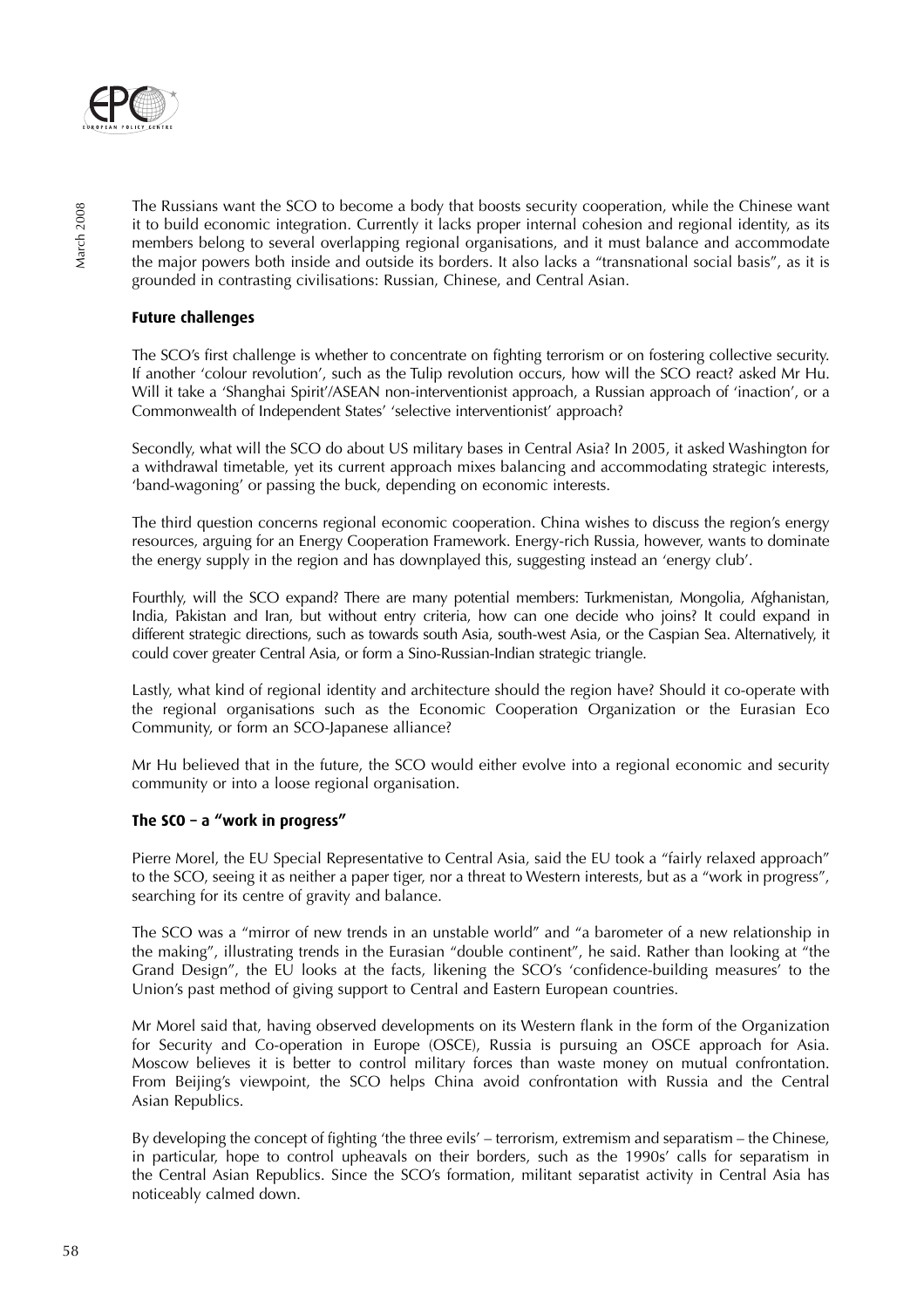

The events of 9/11 were a "turning point" in SCO relations, said the EU's Special Representative. Russia took a pragmatic approach to US intervention in the region, while the Chinese wanted to become involved in fighting terrorism. Since then, the SCO has become more political, although it is moving forward cautiously, deliberately omitting any mention of basic principles in public statements.

The EU Special Representative felt that the SCO was at the crossroads - unable to decide whether to enlarge its membership and its functions. Its current trend is to maintain steady progress, with Moscow stressing its security aspects and Beijing the importance of economic integration.

The EU takes an "operational" approach, seeking concrete cooperation. While it does not wish for a Memorandum of Understanding with the SCO, it wants to develop an EU-SCO dialogue to help stabilise the governance of the "uncompleted" Central Asian Republics and to fight narco-trafficking in the region.

### **Discussion**

Asked about the SCO's plans for cooperative security, Mr Hu said it is promoting a new security concept of addressing the root cause of conflict by building mutual trust and good neighbourhood relations.

Mr Morel said that while the SCO wanted to build secure information networks, it was not a particularly secret organisation and its current apparently closed attitudes stemmed more from its being overwhelmed by its successful beginning.

Asked what Central Asian Republics want from the SCO, Mr Hu said they hope to build "multiple avenues" which will link them with the major powers and improve relations with the West.

Asked about the US reaction to the SCO, Mr Hu said Washington wants to keep its military bases in the region, while China and Russia and the Central Asian Republics want a timetable for their withdrawal. Mr Morel stressed that these bases are indispensable for activity in Afghanistan, and are needed for the United Nations' international mission.

Questioned about maintaining 'regime stability', Mr Hu explained that the SCO's own stability depends on stability in the Central Asian Republics. If another 'colour revolution' occurred, he hoped neither Russia nor China would interfere. Mr Morel said the EU wants to see more institution-building and reinforcement of the rule of law in the "uncompleted states" in Central Asia, as this is the best guarantee for peace.

Asked about Japanese reactions to the SCO, Mr Morel believed Tokyo is taking a discrete but pragmatic approach, with annual Japan-SCO meetings. Mr Hu said that in 2007, Tokyo proposed an "arch of stability and prosperity", and wants to use economic leverage to bring about peaceful transition in Central Asia.

Asked about drug trafficking in the region, Mr Morel said Afghanistan's poppy cultivation and heroin production is destabilising the region, and has worsened over the last five years. Afghanistan is now producing heroin using imported chemicals, so far greater cooperation between countries was needed to stop this.

# **Keynote speech: Shanghai Cooperation Organisation (SCO) – future prospects and challenges ahead**

#### **By Richard Weixing Hu, The Brookings Institution/University of Hong Kong**

Is the SCO a new regional kid on the block? The phrase "a new kid on the block" tends to remind people that a new bully or a "revisionist" state is arriving in the neighborhood and is going to challenge the existing powers in the region.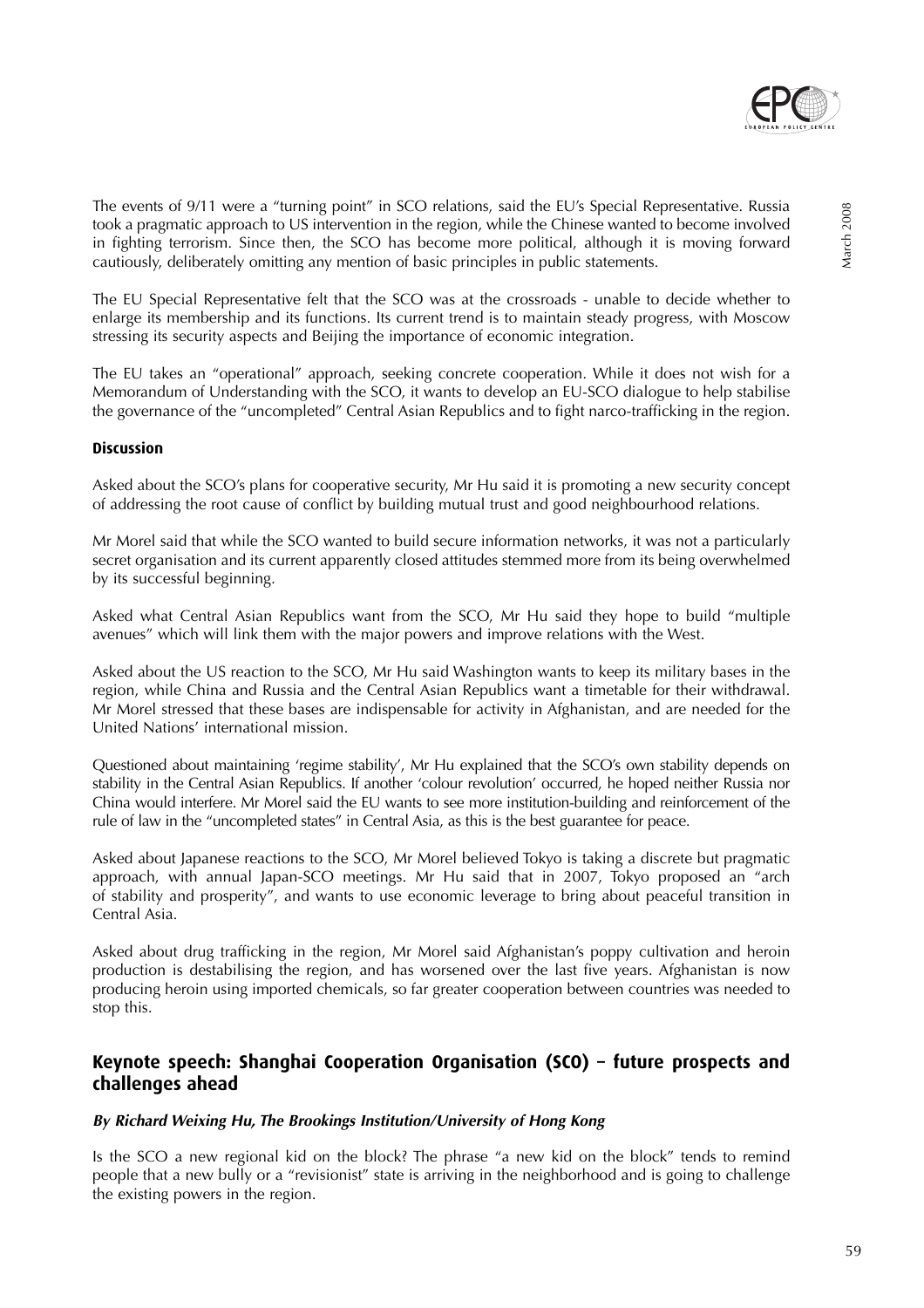

I think it is a little overstatement of the case of the SCO in Central Asia. Why is it not the case? We need to give it a relatively objective assessment before we can draw any conclusions about the SCO challenge to regional politics.

### **I. Assessing the SCO's achievements and weakness**

I want first give a brief outline of the SCO's major achievements and weakness.

In the last seven years, the SCO's major achievements are in three areas: (1) Establishing a Border Security Regime and transforming the 'Shanghai Five' into the SCO; (2) Security and Functional Cooperation against the so-called three "evil forces"; (3) Institutional Capacity Building, from regular summits to 13 different dialogues, and the operation of the SCO Secretariat in Beijing and the SCO Regional Anti-Terrorism Structure (RATS) in Tashkent.

The SCO was an offspring from the 'Shanghai Five' (Russia, Kazakhstan, Kyrgyzstan, and Tajikistan, plus China), a grouping that grew out of the negotiations to resolve the left-over border issue between the former Soviet Union and China. It was largely a Sino-Russian initiative to work as a forum to discuss confidence-building measures (CBMs) and the demarcation issue in the former Soviet-Chinese border region.

The border negotiation began in the late 1980s and lasted beyond the time when the Soviet Union was dissolved in 1992. After finishing up the border demarcation business, it evolved into a forum discussing measures to prevent would-be military conflicts and resolve territorial issues in the border area.

The CBMs, largely learned from the European COSC experiences, included: armed forces' reduction in the border area, exchanges of information of military activities along the border, and confidence-building in the military field. Two regular committees – one for confidence-building and arms reduction and one for joint boundary demarcation – were set up in 1993 to oversee these CBM activities.

In 1996, the 'Shanghai Five' signed the Shanghai Agreement on military confidence building in the border areas. They agreed to stabilise their border areas by establishing non-military zones and promising to exchange military information. The overall effectiveness was dubious, but it did represent a symbolic step toward peace and cooperation on the Sino-Central Asian border, which had been historically plagued by severe military conflicts and a deep-rooted mutual distrust.

Another major achievement was the leaders of the 'Shanghai Five' met in Moscow in February 1997, and signed an agreement on the mutual reduction of armed forces along the border area, upgrading the level of "stability and trust". The Moscow Agreement set limitations for arms and personnel within 100 kilometres of the former Sino-Soviet border, and allowed for mutual inspections.

On June 25, 2001 when the SCO was formally launched in Shanghai, Uzbekistan was brought on board, becoming one of the founding members of the organisation. A few years later India, Iran, Mongolia and Pakistan acquired the status of the SCO's observer members. As its membership expanded, the SCO's original geographic and political ambition was extended to regional cooperation beyond the shared borders and regional economic cooperation.

On the economic cooperation front, the main achievement in 2003 was to set a potential target date for a regional free-trade area (SCO FTA) of 2023. Some 127 joint projects were identified; five working groups established to work on e-commerce, customs, transportation infrastructure, investment promotion, and standards' unification issues. The SCO leaders also agreed to establish an SCO Development Fund, Banking Coordination mechanisms, and an Entrepreneurs Forum.

Is the SCO a geopolitical security organisation? Although its leaders' meetings have issued several statements on anti-terrorism, calling for a multipolar world order, a common position on the Afghanistan issue, and requesting Washington to have a clearly defined timeframe for its bases in Central Asia, it was not designed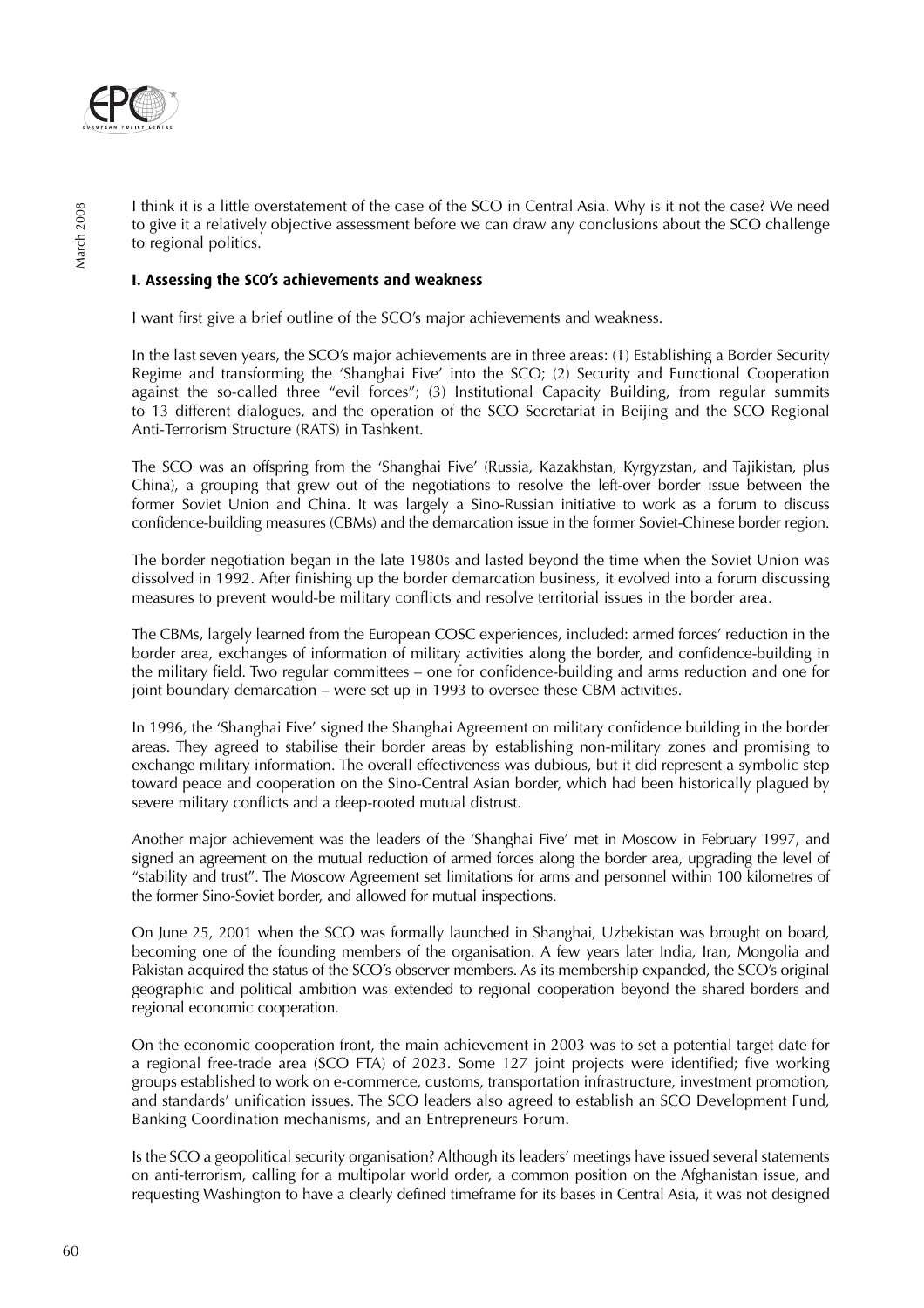

as a security and military alliance, and probably will not become one either. The media coverage of its joint military exercises in 2003, 2004, 2005 and 2007 tended to exaggerate its geopolitical implications for the Western world.

As a loose regional cooperation organisation, the SCO suffers some major weaknesses. It is not just because it's a new organisation, but also because of its ambiguous mission. First, apart from establishing a secure border regime, it lacks a clear function. Is it a 'talking shop'', or is it meant to bring 'substantive co-operation?'

This lack of agreement on its role resulted in two policy crises: the first after 9/11, when it had difficulty finding a common position on whether to allow US bases on its soil. The second was in 2005, when the 'Tulip Revolution' in Kyrgyzstan raised fears about political upheavals in the region.

The SCO's operational principle is its so-called 'Shanghai Spirit', defined as strengthening mutual trust, respecting each other's territorial integrity, and solving problems through consultation and dialogue. It is close to what we have known as the "ASEAN Way" of cooperation.

The SCO members also have different ideas about where it goes from here. The Russians want the SCO to become a body that boosts security cooperation, while the Chinese want it to build economic integration.

Currently it lacks proper internal cohesion and regional identity, as its members belong to several overlapping regional organisations, and it must balance and accommodate the major powers both inside and outside its borders. It also lacks a 'transnational social basis', as it is grounded in contrasting civilisations: Russian, Chinese, and Central Asian.

### **II. The SCO: challenges ahead**

There are several challenges for the organisation as it is growing up. The first challenge is whether it can concentrate on fighting terrorism or on fostering collective security.

As the crisis in 2005 showed, if another 'color revolution', such as the Tulip revolution occurs, how will the SCO members react, individually and collectively? Will the SCO follow the 'Shanghai Spirit' or use the 'ASEAN Way' of a non-interventionist approach to deal with this kind of regional crisis? On this issue, Moscow and Beijing may have different views.

Given its traditional ties with Central Asian states, Moscow may prefer a selective interventionist approach, i.e. a Commonwealth of Independent States' interventionist approach to deal with the crisis, while keeping the Chinese away from the centre of the problem.

Another challenge is what to do about US military bases in Central Asia. In 2005, it asked Washington for a withdrawal timetable, yet its current approach mixes both balancing and accommodating Washington, and Central Asian states, for strategic and economic interests, sometimes prefer 'band-wagoning' or buck-passing strategies, depending on how their bilateral relations evolve with the three major powers (Russia, China, and the United States).

The third question concerns regional economic cooperation. China wishes to discuss the region's energy resources, arguing for an Energy Cooperation Framework. Energy-rich Russia, however, wants to dominate the energy supply in the region and has downplayed this, suggesting instead an 'energy club'.

The SCO expansion poses another a challenge for the organisation. There are several potential members: Afghanistan, India, Iran, Mongolia, Pakistan and Turkmenistan but without entry criteria, how can they decide who joins? Turkmenistan should be a 'natural' SCO member but it prefers to stay outside due to its neutrality status in international affairs. India and Iran, though only observer states, approach the SCO in a way similar to Uzbekistan. India shares a border with China, but not with Central Asia while Iran's neighboring countries include Iraq, Pakistan, Afghanistan, and Turkmenistan – nations far removed from the 'Shanghai spirit'.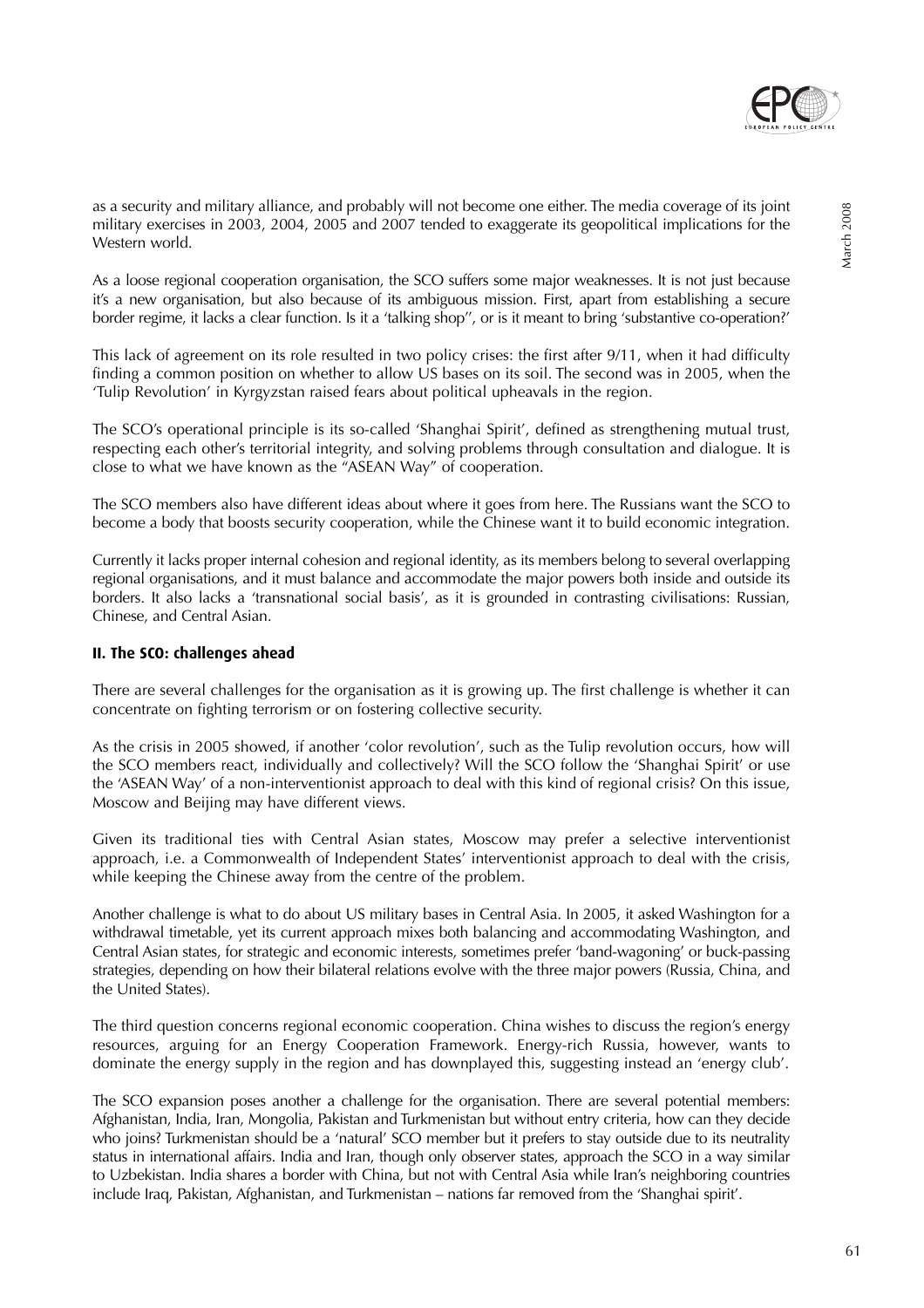

They have less at stake with regard to the SCO, and use it differently than the original members. Mongolia and Pakistan do share the original interest in border issues, but they also perceive the utility of the organisation in different ways. Strategically, the SCO needs to think through what strategic directions it wants to take. It could expand in different strategic directions, such as towards south Asia, south-west Asia, or the Caspian Sea. Alternatively, it could cover greater Central Asia, or form a Sino-Russian-Indian strategic triangle.

No matter what new members the SCO will admit or whichever strategic direction it decides to go, one of the fundamental challenges it cannot neglect is how to increase its internal cohesion and construct a regional identity among its members. Central Asia is an area for a new type of 'Great Game' today.

It has multiple regional institutions: ranging from SCO, CIS, CIS Collective Security Organization, Eurasian Eco Community, Guam, Economic Cooperation Organization (Iran-centered) to Central Asia+Japan, Euro-Atlantic Partnership Council and Partnership for Peace (PfP). So how to build a regional organisation loyalty is a big potential challenge.

# **III. The SCO's future prospects**

There could be three scenarios for the future of the SCO. I think that on a spectrum with two extreme possibilities (a political/military alliance and a loose regional organisation), the likely prospect is an enhanced regional organisation.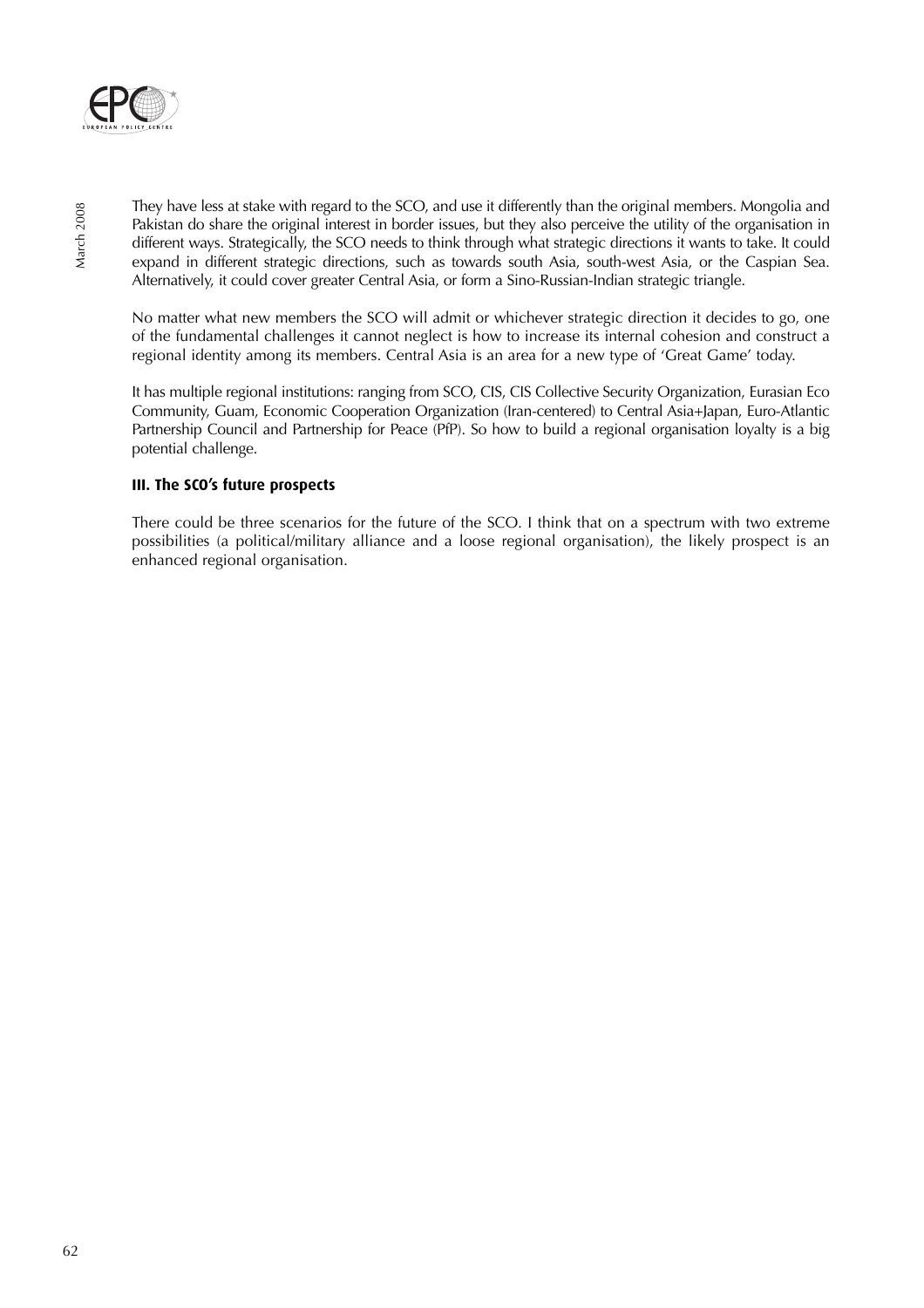

# **VIII. ASEAN at a crossroads: a new lease of life at 40?**

**March 10 2008: ASEAN has helped to keep regional peace over the last 40 years through its guiding principle of non-intervention in members' affairs. However, at times, its "soft-peddling" on potential regional disputes means they are left unresolved – and this approach remains unchanged in the new ASEAN Charter. The EU nevertheless believes ASEAN has significant potential, and is providing financial support to help close the development gap between ASEAN members.**

# **Event report**

Barry Desker, Dean of S. Rajaratnam School of International Studies and Director of the Institute of Defence and Strategic Studies in Singapore outlined ASEAN's key achievements over the last 40 years.

He said that the organisation (the ten-member Association of Southeast Asian Nations) had:

- kept the region peaceful through its "lowest common denominator approach" of creating cooperation and encouraging informal ties between members;
- kept the strategic sea-lanes of communication (Straits of Malacca and Singapore) open to international trade and shipping;
- set up a fledgling Single Market to encourage free flows of trade and investment and free movement of skilled labour and capital by 2020;
- created a successful multi-cultural entity, encompassing states with Muslim, Buddhist and Christian majorities, and fostered a more moderate branch of Islam than in the Middle East;
- developed an Asian-Pacific security architecture and facilitated dialogue through various fora in the region.

# **The ASEAN Charter**

Mr Desker said that while the new ASEAN Charter was a positive development, it was also a disappointment as it merely codified existing norms. It had stuck to ASEAN's guiding principles of non-interference and non-intervention, allowing each member country to forge its own (post-colonial) identity, but had made little other progress.

While the Charter has given the organisation a legal framework, with a clear set of principles and goals, ASEAN's integrity has been compromised by Myanmar's participation, since while the Charter stresses the rule of law, good governance, democracy and constitutional government, these are all aspects which Myanmar continually flouts.

The Charter has also failed to take on board the new international norms which argue that countries have a right to intervene in other states' domestic affairs if they contravene agreed values of what is right and wrong.

In terms of its modus operandi, the Charter continues the ASEAN principle of working by consensus, rather than by binding agreements, even though this has been relatively ineffective in the past. It also introduces a new procedure whereby a single member can now veto moves towards greater economic liberalisation or integration. This, said Mr Desker, was a retrograde step from the previous ASEAN practice whereby some members could decide to move towards greater integration without unanimous agreement.

Another organisational shortcoming concerns ASEAN's democratic machinery – this acknowledges the usefulness of the ASEAN Inter-Parliamentary Assembly (AIPA), but fails to give it any democratic power.

However, on the positive side, the ASEAN Summit is now the supreme policy-making body and will meet twice-yearly, and there will also be a Coordinating Council of Foreign Ministers, which will meet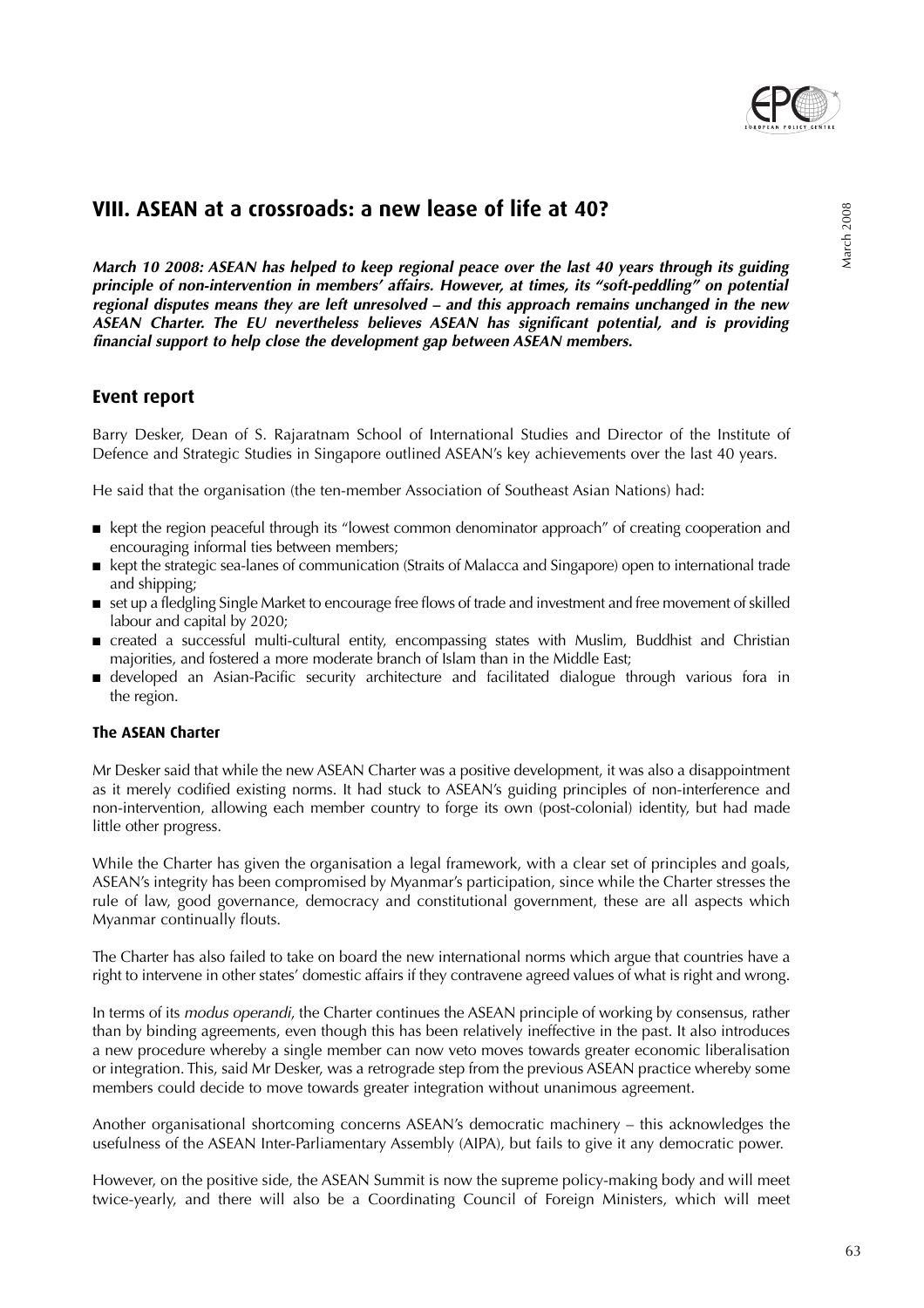

twice-yearly. The secretariat has been strengthened, although there will be no additional finance to support its extended role.

The Charter has to be ratified by all ten members to become operational, but Mr Desker doubted whether either Indonesia or the Philippines would agree – Indonesia because of criticisms of the ASEAN bureaucracy, and the Philippines because of concerns about the continued detention of Daw Aung San Suu Kyi in Myanmar.

# **An Asian model of development?**

Renewed self-confidence in East Asia, coupled with the rise of China, has opened a debate on replacing the 'Washington Consensus' (stressing the importance of free trade and individual human rights) with a 'Beijing consensus' (which places more importance on the state than the individual). Asian leaders and thinkers with their own philosophical traditions will increasingly shape the discourse.

In adopting this Charter, ASEAN leaders have continued the 'ASEAN method of decision-making' designed to ensure its members' security, and have shunned initiatives which might undermine this.

David Fouquet, Director of the Asia-Europe Project, agreed that ASEAN had achieved much, although not as much as had been hoped, as in many multilateral negotiations it had been forced to make compromises.

ASEAN has used a 'soft power' approach towards security issues, "soft-peddling" and backing off from a hard negotiating stance over the geopolitical hotspots in the region, as a result of which these remain unresolved.

One of the main potential areas of friction in the region concern territorial maritime issues, said Mr Fouquet. As ASEAN has sought to solve the Vietnamese and Taiwanese disputes with China over ownership of parts of the South China Sea in a "gentlemanly way", disputes continue to flare up. He pointed out that several European states are actually supplying arms to the countries in the disputes, and suggested they might do better to provide good offices for negotiating a peaceful resolution.

There is also pressure to develop the oil and natural gas fields and the fishing grounds in the maritime regions, which is likely to increase the potential for friction and boost the need to a quick solution.

Given the importance of ensuring the free flows of maritime traffic through the region, the issues might best be solved through an open constructive dialogue, bringing in outside partners such as Japan, the US or Australia.

Seamus Gillespie, Head of Unit, South-East Asia Desk, Directorate-General for External Relations, European Commission, pointed out that in Asia being 40 was seen as the beginning of the age of wisdom, so this was a good moment for ASEAN.

With a population of 600 million, ASEAN has the potential to make economies of scale and to strengthen its arm on the diplomatic front, acting as an "honest broker" and a force for regional stability.

As an organisation, ASEAN is a "process" influenced by ten countries at different stages of development, and the process is based on a post-colonial desire not to interfere in another country's sovereignty.

ASEAN leaders want their populations to have a decent quality of life and employment, and this is likely to hasten the establishment of an ASEAN Single Market and encourage more political integration.

As to Burma/Myanmar and the ASEAN Charter, Mr Gillespie foresaw two possibilities – either ASEAN views Burma as an embarrassment or it uses the Charter to leverage the authorities to move in the right direction. The EU also hopes to exert pressure on the country to meet the benchmarks agreed at the EU-ASEAN Summit.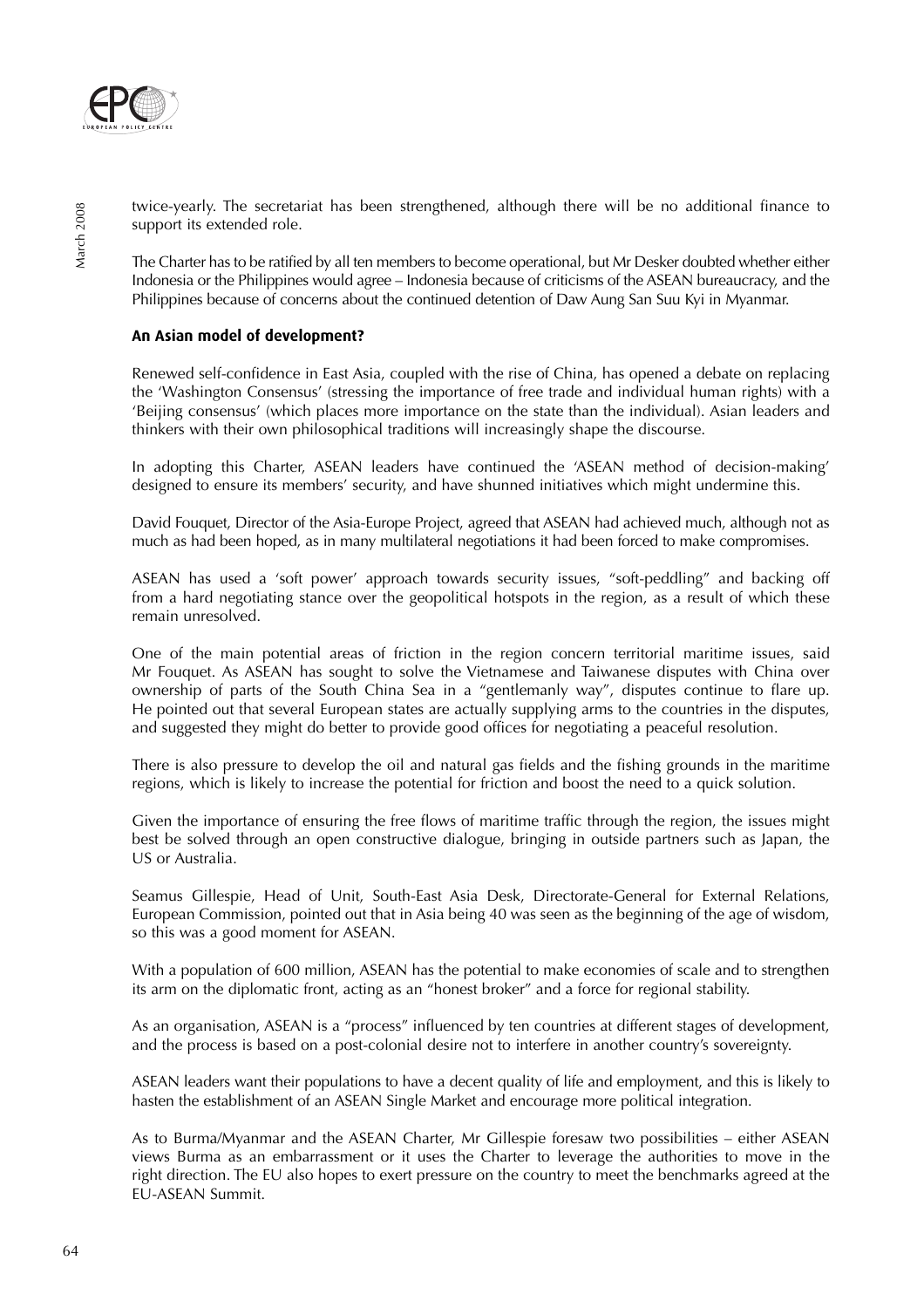

The EU currently gives considerable support to south-east Asia, including funds directly to ASEAN over the current seven-year period to help close the development gap between its members. While ASEAN's record on poverty eradication and providing new economic perspectives for its peoples is impressive, income inequality and corruption are increasing, so the EU is working with ASEAN to dispel these problems.

As to a 'Washington' or 'Beijing' consensus, Mr Gillespie believed that ASEAN was more open to discussions on human rights and quality of life than China. He doubted whether a Beijing consensus would provide a template for the region, as ASEAN might be better at addressing the issues in its own terms.

### **Discussion**

Asked about ASEAN signing up to a "spaghetti bowl" of free trade agreements (FTAs) in the region, Mr Desker said that when a new World Trade Organization negotiating round was launched in 1996, the EU had blocked agreements that could damage its Common Agricultural Policy (CAP) and refused to debate several issues. In 1999, when ASEAN feared that it would lose out in negotiations, it had gone for the "second best option" – to negotiate FTAs in the region.

Mr Gillespie disagreed with this interpretation, saying that if the EU made sacrifices on the CAP, it was reasonable to negotiate something in return. The Doha Round was not dead, but given the lack of movement, the EU had resumed bilateral agreements, although he believed that the current EU-ASEAN FTA negotiations should be more ambitious than just dealing with measures on tariffs and services.

Mr Fouquet believed that ASEAN provided another model of cooperation, integration and compromise, and had developed a "home-grown" consensus on how to build sub-regional integration. Mr Gillespie dismissed the idea of 'Asian' and 'European' values, noting that over the course of history, civilisations had interacted and influenced each other.

Questioned abut ASEAN's relation with Myanmar/Burma, Mr Desker said ASEAN had little clout with the country's leadership. Condemning the junta's behaviour was a "feel good" issue for the EU and the US, which ignored the Saudi Arabian government's behaviour even though it was worse in many respects, while some companies like Chevron continued to invest heavily in Myanmar. He agreed that ASEAN had not been very successful in persuading the junta to change course, and felt it was now a United Nations' issue.

Mr Gillespie said the EU had introduced sanctions as well as developing humanitarian assistance programmes to help the population. As ASEAN proclaims that it is "a family", it should encourage the Burmese authorities to take a more positive course. At the EU-ASEAN Summit, the EU had asked for the release of political detainees and for a more inclusive domestic political dialogue. Mr Fouquet believed that Myanmar/Burma's behaviour was a challenge for ASEAN, which should draw up a roadmap that guided it towards democracy.

Asked whether ASEAN integration could learn from the EU, Mr Gillespie believed it was not a blueprint, but the EU experiences did throw up certain lessons. Mr Desker believed that East Asian integration was moving forward faster at the economic level, as 50% of trade within the region was between east Asian countries and this would increase.

# **Keynote speech: Is ASEAN at a crossroads?**

# **By Barry Desker, Dean, S. Rajaratnam School of International Studies, Nanyang Technological University, Singapore**

On 20 November 2007, at their annual summit in Singapore, the ASEAN Heads of Government adopted the ASEAN Charter. My starting point is that the ASEAN Charter is a positive development, it moves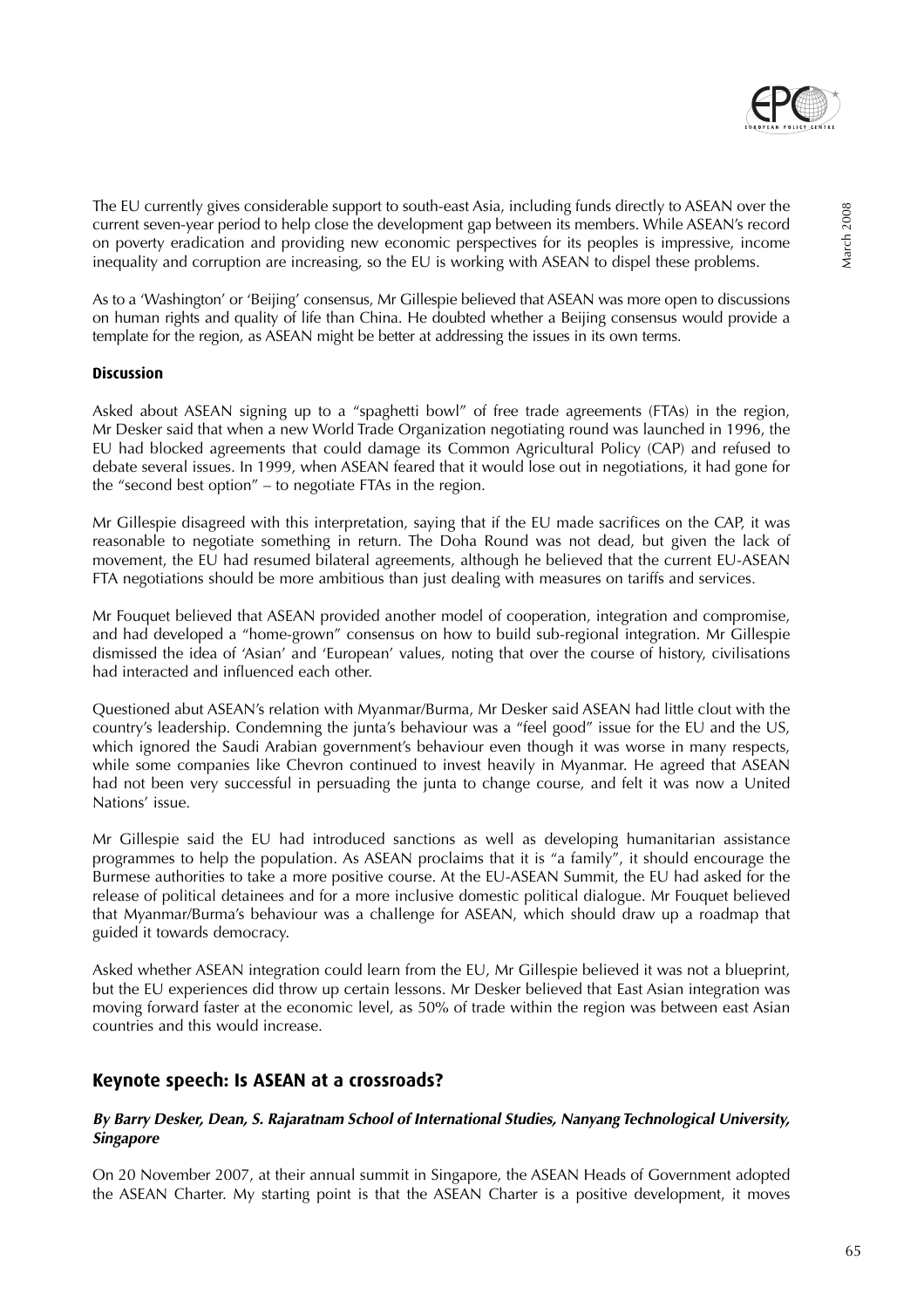

ASEAN ahead. But it is a disappointment. We did less than we could have done and in fact in some areas, we have even gone backwards.

The thrust of my analysis is that ASEAN was at a crossroads but with the adoption of the ASEAN Charter, ASEAN decided on the codification of existing norms and the maintenance of its historical identity as an inter-governmental organisation.

# **Achievements of ASEAN**

However, it is important that we first evaluate ASEAN's record over the past forty years since ASEAN was established in August 1967. The principle of non-interference and non-intervention enunciated in the 1967 Bangkok Declaration helped each ASEAN state to develop its own identity in the first vears of ASEAN's existence.

The primary concern of each member was that it should be allowed to forge its own post-colonial identity. Memories of Indonesia's Konfrontasi policy towards Malaysia and hostility to post-independence Singapore, the bitter Singapore separation from Malaysia, the Philippines' claim to Sabah and Thai fears of spill-over from the conflicts in Indochina shaped ASEAN's handling of domestic developments in the region.

An emphasis on developing mutual confidence, understanding the different perspectives of each member and creating an awareness of the regional environment and regional sensitivities marked interactions in the early years of ASEAN's evolution. In 1967, ASEAN leaders and policy makers were more attuned to the political environment of the former metropolitan countries and needed to become familiar with their neighbours.

I share my good friend Tommy Koh's assessment of five key achievements of ASEAN. Firstly, ASEAN has kept the region peaceful. ASEAN's 'lowest common denominator' approach has created a habit of cooperation, promoted the development of informal understandings and provided the basis for growing ties among its members.

It also enabled Vietnam, Myanmar, Laos and Cambodia to adjust quite easily and to build bridges to the original ASEAN members when they sought membership of ASEAN in the 1990s with the end of the Cold War. ASEAN's success in creating a region of peace today in a zone of conflict and contention during the Cold War is not an insignificant achievement, especially as south-east Asia is not a homogenous entity but is a hodgepodge of ethnicities, religions, cultures and languages, with varying levels of economic development.

A second achievement of ASEAN has been to ensure that the strategic sea-lanes of communication have remained open to international trade and shipping. The Straits of Malacca and Singapore are among the most critical global choke points which have remained open because of the commitment to international law by the littoral states.

Two examples suffice to highlight the significance of the Straits of Malacca and Singapore to international shipping. First, oil flows through the Straits are three times greater than the Suez Canal/Sumed pipeline and fifteen times greater than oil flows through the Panama Canal. Secondly, two-thirds of the tonnage passing through the Straits consists of crude oil from the Persian Gulf bound for Japan, South Korea and, increasingly, China. More than half of the world's shipping tonnage passes through the Straits.

The International Maritime Organisation (IMO) estimates that if for some reason the Straits were closed, all excess shipping capacity would be absorbed, "with the effects being strongest for crude oil shipments and dry bulk cargoes such as coal….. [which] could be expected to immediately raise freight rates worldwide."

The three littoral states were the first IMO members to agree to implement Article 43 of the United Nations Law of the Sea Convention (UNCLOS) by establishing a cooperative mechanism open to user states as well as littoral states and other stakeholders, which promoted the safety of navigation in the Malacca and Singapore Straits and protected their maritime environment from pollution by ships.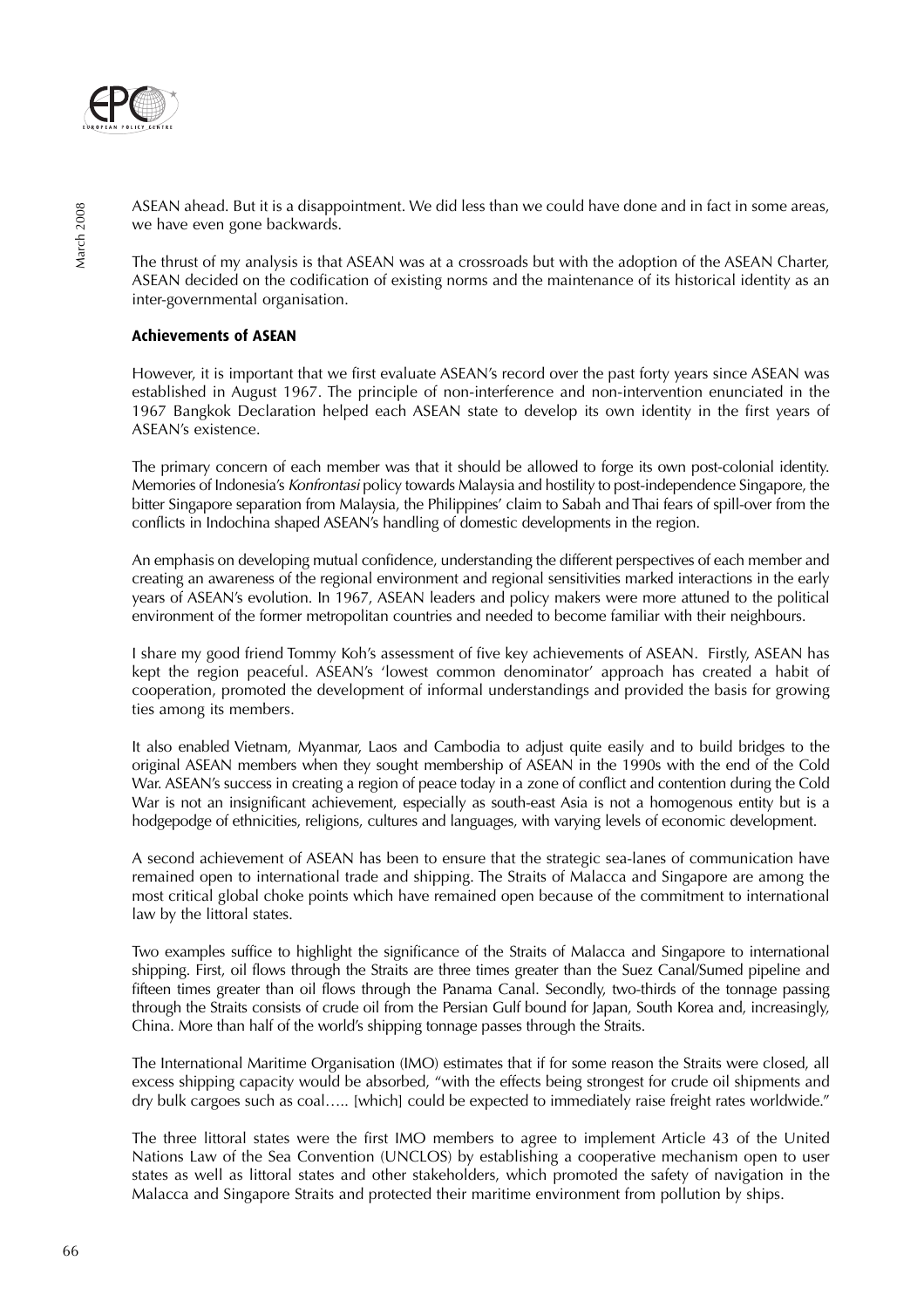

March 2008

March 2008

Third, ASEAN has successfully created a single market. By 2020, ASEAN will have achieved complete free flows of trade and investment as well as free movement of professionals and skilled labour and freer capital movements. Faster progress in the liberalisation of trade in services is also likely to be achieved compared to the GATS (General Agreement on Trade in Services) negotiations in the WTO.

There is a continuing ASEAN interest in global trade liberalisation and support for a deregulatory approach to trade issues at the WTO, in contrast to the EU position which regards regulatory issues as the focus of the WTO in the years ahead. The ASEAN stance reflects their outward-looking economies which have benefited from openness to the global economy. The ASEAN region is a major base for the distributed manufacturing and export of parts and components, especially in the electronics sector, through investment by multi-national corporations.

As trade liberalisation at the WTO slowed down, ASEAN as well as its member states have also concluded bilateral and regional trading arrangements and economic partnerships with external economies such as Australia, China, India, Japan, New Zealand, South Korea and the United States.

Fourth, ASEAN is a successful multi-cultural entity. While one of the major debates in Europe is whether Turkey should join the EU as it will be the first member with a Muslim majority, ASEAN is a grouping encompassing states with Muslim, Buddhist, Christian majorities as well as those which are avowedly atheist.

Most significantly, in this post-9/11 world, Islam in the region is more moderate and accommodating of other religious beliefs compared to trends in the Middle East. As south-east Asia has more Muslims than the entire Middle East, greater attention should be paid to the region as it could lead to an avoidance of stereo-typing of Muslim beliefs and outlooks.

At the same time, although a confusing mixture of languages is spoken, ASEAN took a decision at its formation to conduct all its business in English (and has been surprised when there are European interlocutors who sometimes insist on addressing ASEAN meetings in their native languages although competent in English).

Fifth, ASEAN has played a major role in the development of an Asia-Pacific security architecture as a facilitator of dialogue through the ASEAN Regional Forum (ARF), the convenor of regional forums such as the East Asian Summit and the ASEAN+3 process (involving China, Japan and South Korea) and as a key partner in the conceptualisation and implementation of the Asia Pacific Economic Cooperation (APEC) forum.

ASEAN's lengthy exposure to protracted negotiations and emphasis on informal consultations leading to consensual agreements has been the critical factor in ASEAN's success in giving birth to these new institutions. At the same time, as a neutral grouping of smaller states, ASEAN did not pose a threat as a partner and interlocutor.

# **Myanmar and the ASEAN Charter**

But I must respectfully part company with Tommy Koh on his assessment of the recently concluded ASEAN Charter. I agree with Tommy that the Charter is significant as it provides ASEAN with a legal framework after 40 years of soft institutionalisation. It establishes a set of rules and the new structures should strengthen ASEAN institutions through the formal role accorded to the ASEAN Summits as well as the establishment of ASEAN Communities comprising the ASEAN Security Community, ASEAN Economic Community and ASEAN Socio-Cultural Community.

Each ASEAN member will also appoint an Ambassador as a Permanent Representative based in Jakarta to liaise with the ASEAN Secretariat. A clear set of principles and goals governing the organisation have also been set out.

However, I am concerned that the participation of Myanmar in the adoption of the ASEAN Charter has undermined this effort. The ASEAN Summit was preceded a month earlier by a bloody crackdown on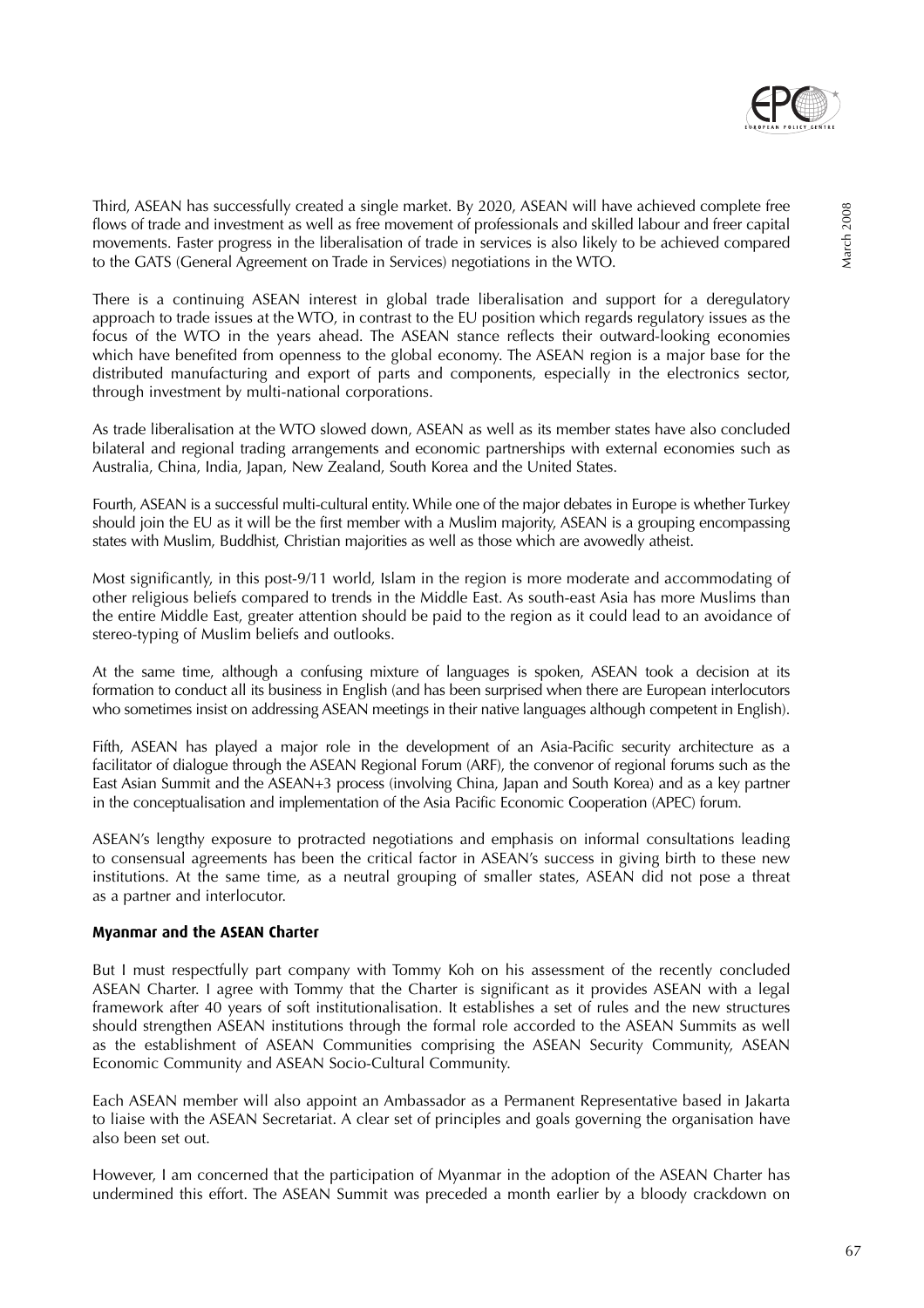

demonstrators in Myanmar and the Myanmar government systematically opposed efforts to provide a forum for the UN Secretary-General's Special Representative Ibrahim Gambari to address the ASEAN leaders at the Summit.

It was a reminder that the 1997 ASEAN decision to unconditionally admit Myanmar under the current military leadership was a mistake. Myanmar took shelter under ASEAN's wings but there was no commitment by the Myanmar junta to open up the economy or to restore its fledgling democracy. Frankly, Myanmar has been an albatross around ASEAN's neck over the past decade.

ASEAN broke new ground on 27 September 2007 when the ASEAN Foreign Ministers agreed to a statement by the current ASEAN chair, Singapore's Minister for Foreign Affairs George Yeo, that they were appalled to receive reports of automatic weapons being used to quell the demonstrations in Myanmar and demanded that the Myanmar government immediately desist from the use of violence against demonstrators. They strongly urged Myanmar to seek a political solution, to work towards a peaceful transition to democracy and called for the release of all political detainees including Daw Aung San Suu Kyi.

ASEAN's credibility would have been enhanced if it had decided on the suspension of Myanmar at the ASEAN Summit since it would have allowed ASEAN to move ahead with a forward-looking Charter. Key principles of the Charter call for adherence to the rule of law, good governance, democracy and constitutional government as well as respect for fundamental freedoms, the promotion and protection of human rights and the promotion of social justice.

What ASEAN needs to agree on is what it would do if a member blatantly flouts these conventions. By proceeding to adopt the Charter with Myanmar's participation, ASEAN opened the way for criticism of its future approach to these key principles. As long as Myanmar is part of the highest councils of ASEAN, the region will have a credibility problem when it seeks to address issues of humanitarian concern elsewhere around the globe.

Not only has the junta failed to ensure Myanmar's economic development, it has made no effort to build a cohesive society or ensure a political transition from military rule. The pauperisation of the country is evident to anyone who travels through Myanmar. Myanmar will continue to be a major stumbling block for ASEAN as the regional grouping seeks to build international credibility. Recently, the Myanmar government announced that it will hold a general election in 2010 in accordance with a new state constitution to be adopted in a referendum in May 2008.

Myanmar Foreign Minister U Nyan Win informed fellow ASEAN foreign ministers that Daw Aung San Suu Kyi would not be eligible to stand for election as a parliamentary candidate because she is a Myanmar national who had been married to a foreigner and has children who are not of Myanmar nationality.

The process of adopting the new constitution, the rules governing the elections, the decision to effectively ostracise Daw Aung San Suu Kyi and the role of the armed forces following the elections will result in the continuing opposition of the Western states to restoration of ties with the Myanmar government. Myanmar's presence as part of ASEAN will be an issue bedevilling ASEAN ties especially with the United States and the EU.

# **Why the ASEAN Charter determines ASEAN's future**

The decision to adopt the 'ASEAN Way', which prioritises agreement by consensus on a conservative document, undercut the forward-looking approach taken by the Eminent Persons Group appointed by the ASEAN leaders, who took a bold and visionary approach to strengthen ASEAN. While I hope that with the adoption of the Charter, ASEAN will increasingly adopt a rules-based regime there is no assurance that ASEAN compliance with its rules will be any better than its practice during the preceding forty years when only 30% of ASEAN agreements were implemented.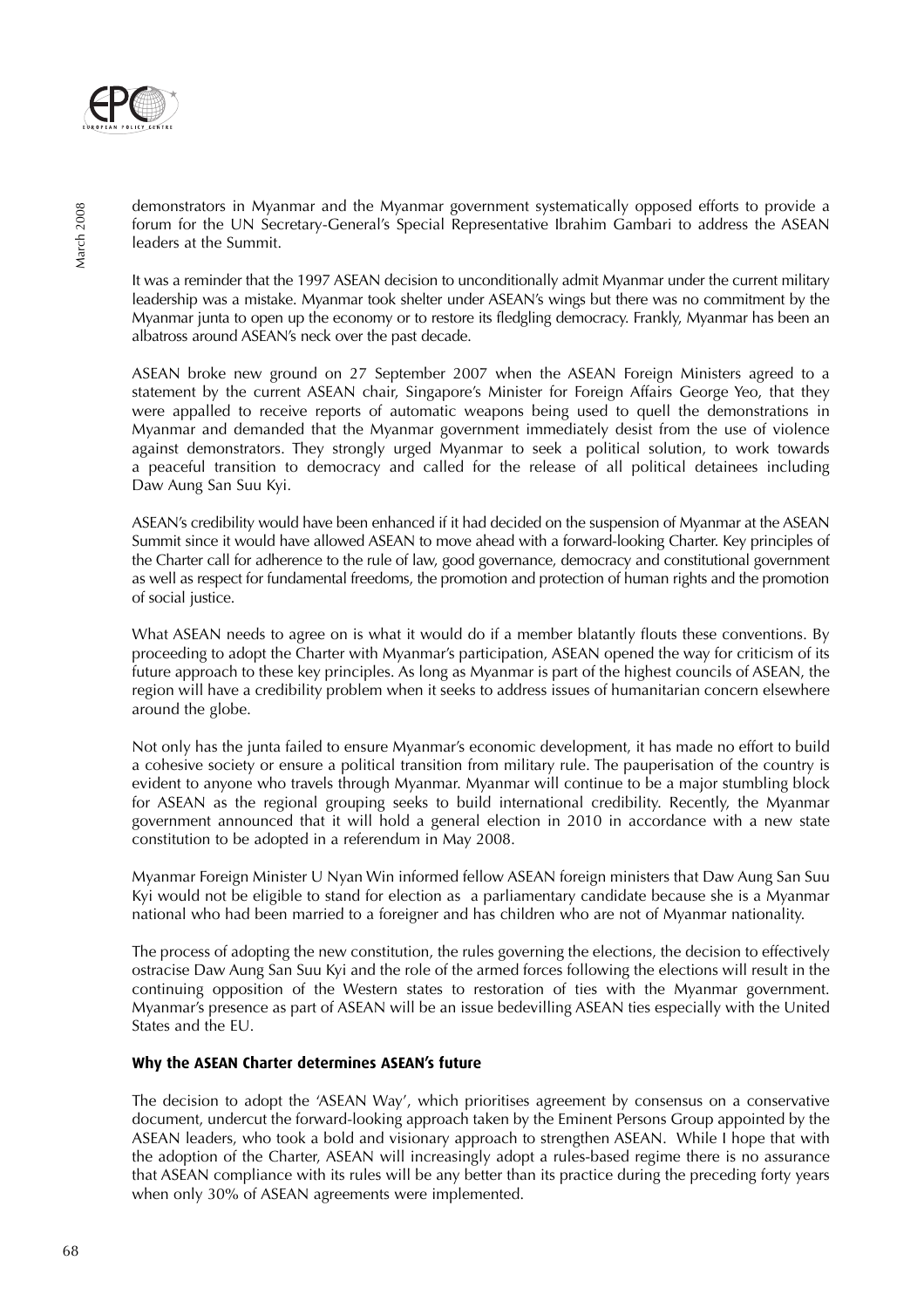

A second issue of concern is that despite a series of three meetings before the ASEAN Summit, no agreement was reached on the terms of reference for an ASEAN human rights body, even though there is a provision to establish such a body in the Charter. It is likely that the terms of reference which will be adopted at the annual ASEAN Foreign Ministers Meeting in July 2008 will result in "a body which, while lacking in teeth, will at least have a tongue, and a tongue will have its uses", to quote the Foreign Minister of Singapore George Yeo.

The problem for ASEAN is that it is locked in a Cold War policy paradigm emphasising non-interference and non-intervention in the domestic affairs of states when there has been a shift in global and regional norms.

The third deficiency of the Charter is the most critical. Previously, ASEAN economic ministers had adopted the practice of allowing member states to agree on economic liberalisation agreements on the basis of "10 minus x" or "2 plus x" principle. This allowed those members of ASEAN that wished to embark on cooperative initiatives at a pace faster than other members to go ahead.

However, in the new Charter, the "ASEAN minus x formula" and other formulae for flexible participation only operate when there is a consensus to do so. This is a retrograde step because it gives each member a veto. It allows any member to block the process of faster regional integration when it is uncomfortable with new initiatives or new directions for regional cooperation. Put simply, ASEAN could be left at the mercy of a single member state each and every time it seeks to effect change.

One note-worthy development is the decision to formalise the role of the ASEAN Summit, which shall be the supreme policy-making body of ASEAN and shall meet twice a year. This development is a welcome initiative that provides a legal basis for decision-making at the summit level. The Charter also provides for an ASEAN Coordinating Council comprising the ASEAN Foreign Ministers which shall meet twice a year.

This provision was not part of the Eminent Persons Group Report which envisaged the three Ministers handling security, economic and socio-cultural issues reporting directly to the ASEAN Summit. My assessment is that this reflected foreign ministry policy-makers clawing back authority to decide the future direction of ASEAN and the ability to oversee the work of the three Councils of Ministers.

The emphasis on bureaucratic dominance of the ASEAN machinery is also seen in the lack of oversight and governance by elected representatives of ASEAN states. The ASEAN Inter-Parliamentary Organization (AIPO) was created in 1977 to meet the collective goals of ASEAN in an inter-parliamentary setting.

It was subsequently transformed into an assembly in 2007 and the newly re-named ASEAN Inter-Parliamentary Assembly (AIPA) was meant to be a more "effective and closely integrated institution". However, AIPA is far from an EU parliament or the UN General Assembly. It could do little in the face of the suspension of parliament in Thailand following the coup against the Thaksin administration in Thailand, military rule in Myanmar and the absence of an elected legislature in Brunei. Instead of empowering AIPA, the ASEAN Charter has given no formal role for it.

On a positive note, the Charter also included provisions for the strengthening of the ASEAN Secretariat and the appointment of four Deputy Secretary-Generals, two of whom would be appointed on the basis of alphabetical rotation and two openly recruited based on merit. This development could increase the ASEAN Secretariat's capacity for over-sight and ability to implement policy. However, no additional budget was provided. In fact, each member state makes an equal contribution pegged on the scale for the lowest contributor. The result is that it will be very difficult to build an effective secretariat and to recruit staff on a competitive basis.

Finally, if you look at the language of the Charter, it only enters into force with ratification by all ten members. My assessment based on the current situation is that we are unlikely to get the ratification from the ten members. Indonesian ratification is likely to be contentious because of criticism by sections of the Indonesian parliament on the dominant and continued role of ASEAN bureaucracies in the ASEAN process. The Philippine President Gloria Macapagal Arroyo warned her fellow heads of government that unless Myanmar committed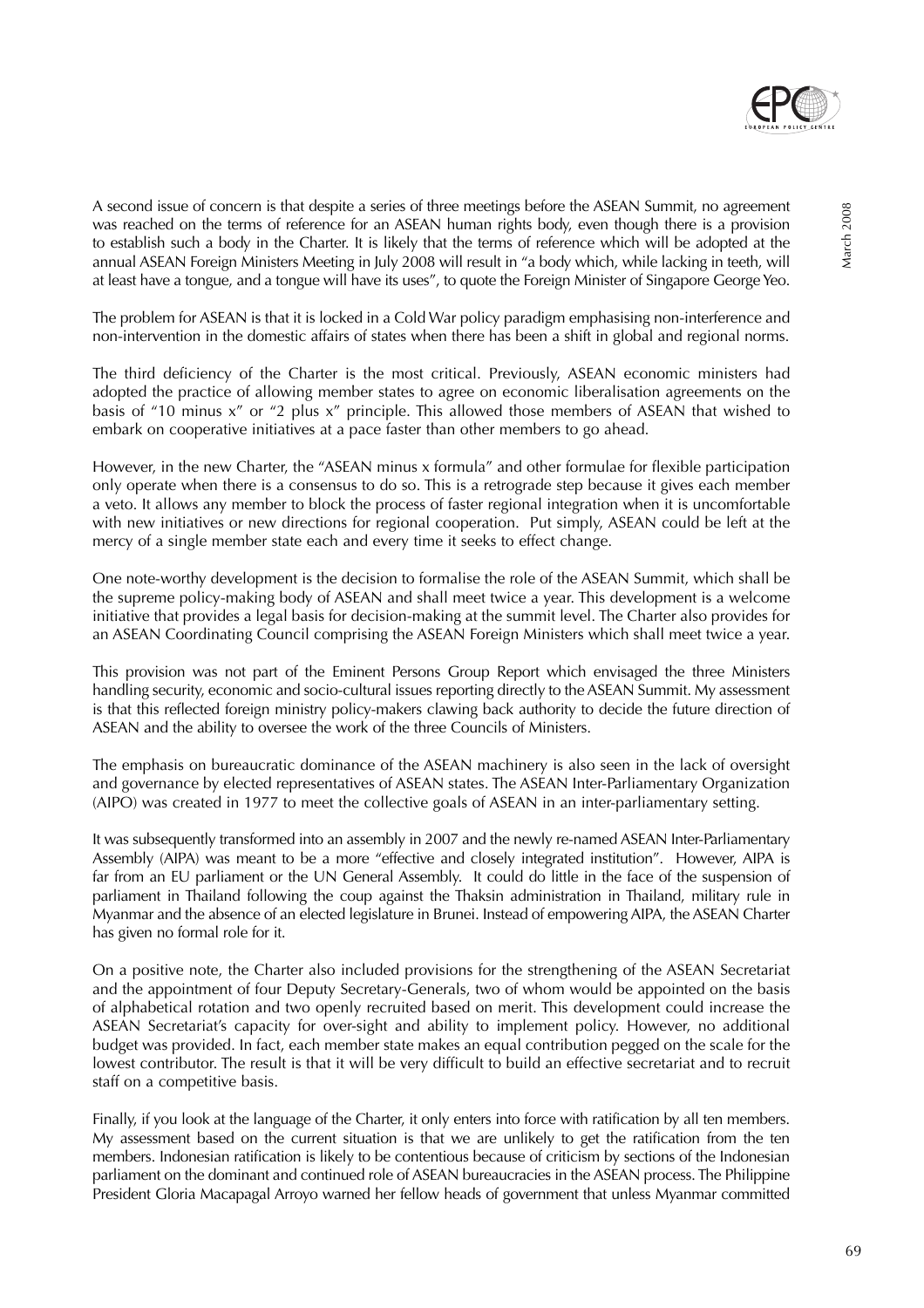

itself to democratic reforms and released Daw Aung San Suu Kyi, her country's Congress was unlikely to ratify the Charter. So the Charter stands the risk of being a dead letter.

# **An emerging 'Beijing Consensus'**

The renewed self-confidence in East Asia today and the awareness that the era of US pre-eminence in East Asia is drawing to a close is likely to give rise to a revived debate over the validity of claims for an Asian model of development and the significance of Asian values in shaping Asian responses to global and regional developments.

The debate within ASEAN on the future role of the organisation and the stance to be taken on emerging issues on the regional and global agenda reflect a larger debate that has engaged attention internationally. Since the demise of the Soviet Union and the emergence of the United States as the sole superpower in the 1990s, attention has been drawn to the existence of a 'Washington Consensus' in favour of elected democracies, the sanctity of individual political and civil rights, support for human rights, the promotion of free trade and open markets and the recognition of doctrines of humanitarian intervention.

However, the rise of China and a revival of confidence in Asia's growth paradigm is likely to see the articulation of a case for a 'Beijing Consensus' founded on the leadership role of the authoritarian party state, a technocratic approach to governance, the significance of social rights and obligations, a re-assertion of the principles of national sovereignty and non-interference, coupled with support for freer markets and stronger regional and international institutions. One example of this trend in practice has been the consensus embodied in the ASEAN Charter.

Just as Western dominance in the past century led to Western ideas shaping international institutions and global values, Asian leaders and Asian thinkers will increasingly participate in and shape the global discourse, whether it is on the role of international institutions, the rules governing international trade or the doctrines which under-gird responses to humanitarian crises.

The argument that there is an emerging 'Beijing Consensus' is not premised on the rise of the 'East' and decline of the 'West', as sometimes seemed to be the sub-text of the earlier Asian values debate. However, like the Asian values debate, this new debate reflects alternative philosophical traditions. The issue is the appropriate balance between the rights of the individual and those of the state.

The final outcome of months of debate on the ASEAN Charter reveals the likely impact of the maintenance of consensual decision-making within ASEAN – a conservative approach will be adopted and it is unlikely that ASEAN will move in the direction of a people-centred organisation envisaged in the Eminent Persons Group Report.

# **Is ASEAN at a crossroads?**

What does this long process of consultations leading to the adoption of the ASEAN Charter and the resulting document tell us about ASEAN? My contention is that the outcome demonstrates that ASEAN remains a diplomatic community. It has been very effective in preventing inter-state war in south-east Asia and increasing mutual confidence among the governments of the region. However, contrary to the claims that ASEAN will increasingly be a people-centred organisation, it continues to function as an inter-governmental organisation.

Like the EU, there is a basic difficulty in reaching out to the peoples within the ASEAN states, even while policy-makers act on behalf of "the people". Interestingly, however, if the governments of south-east Asia had held referendums on the adoption of the ASEAN Charter, the likelihood is that there would be strong popular support for Charter ratification. Trust in political leadership and support for foreign policy initiatives undertaken by their respective governments continue to characterise political debate in south-east Asia, even as the region's governments are reluctant to allow public or civil society decision-making on ASEAN issues.